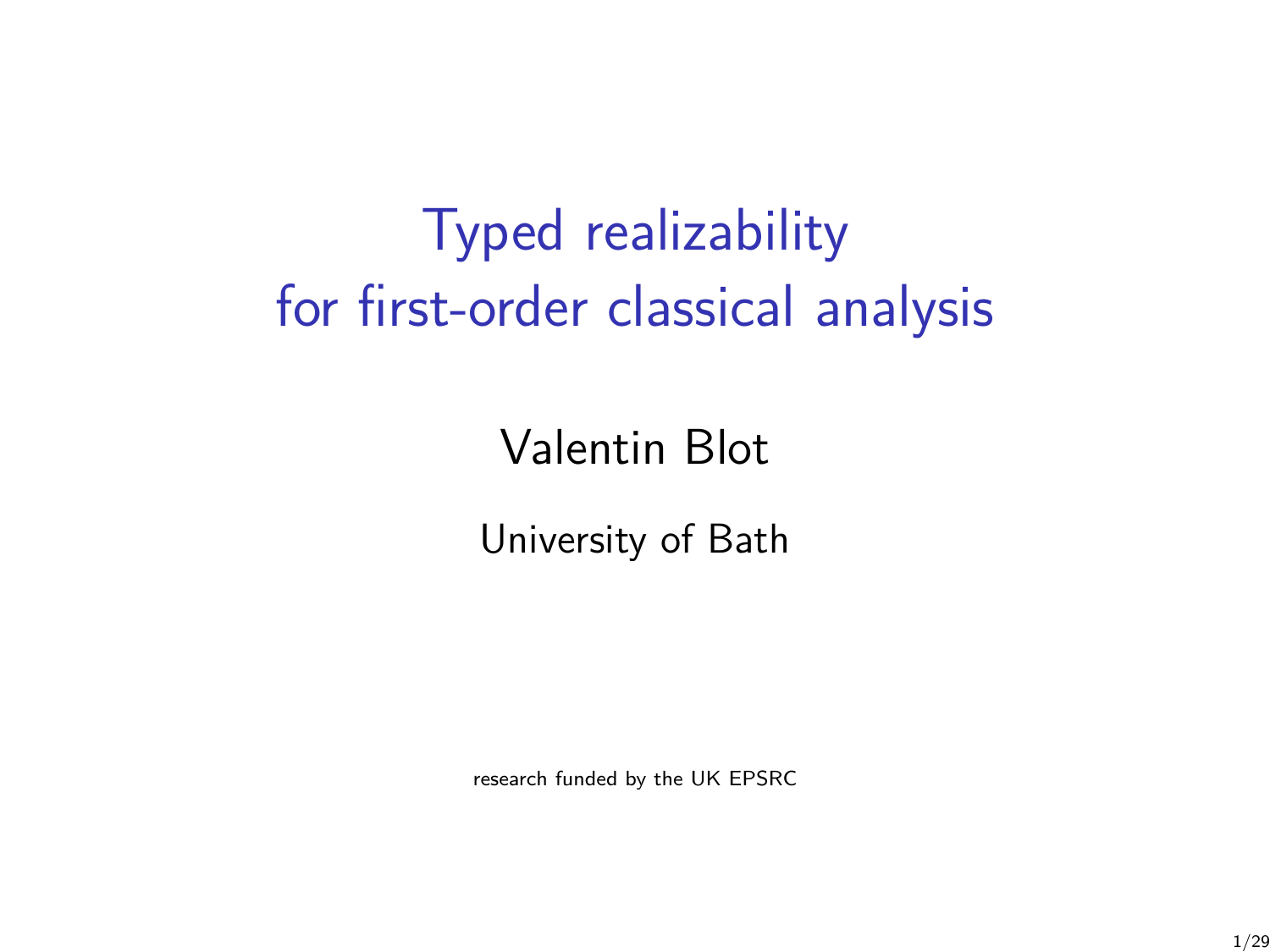Introduction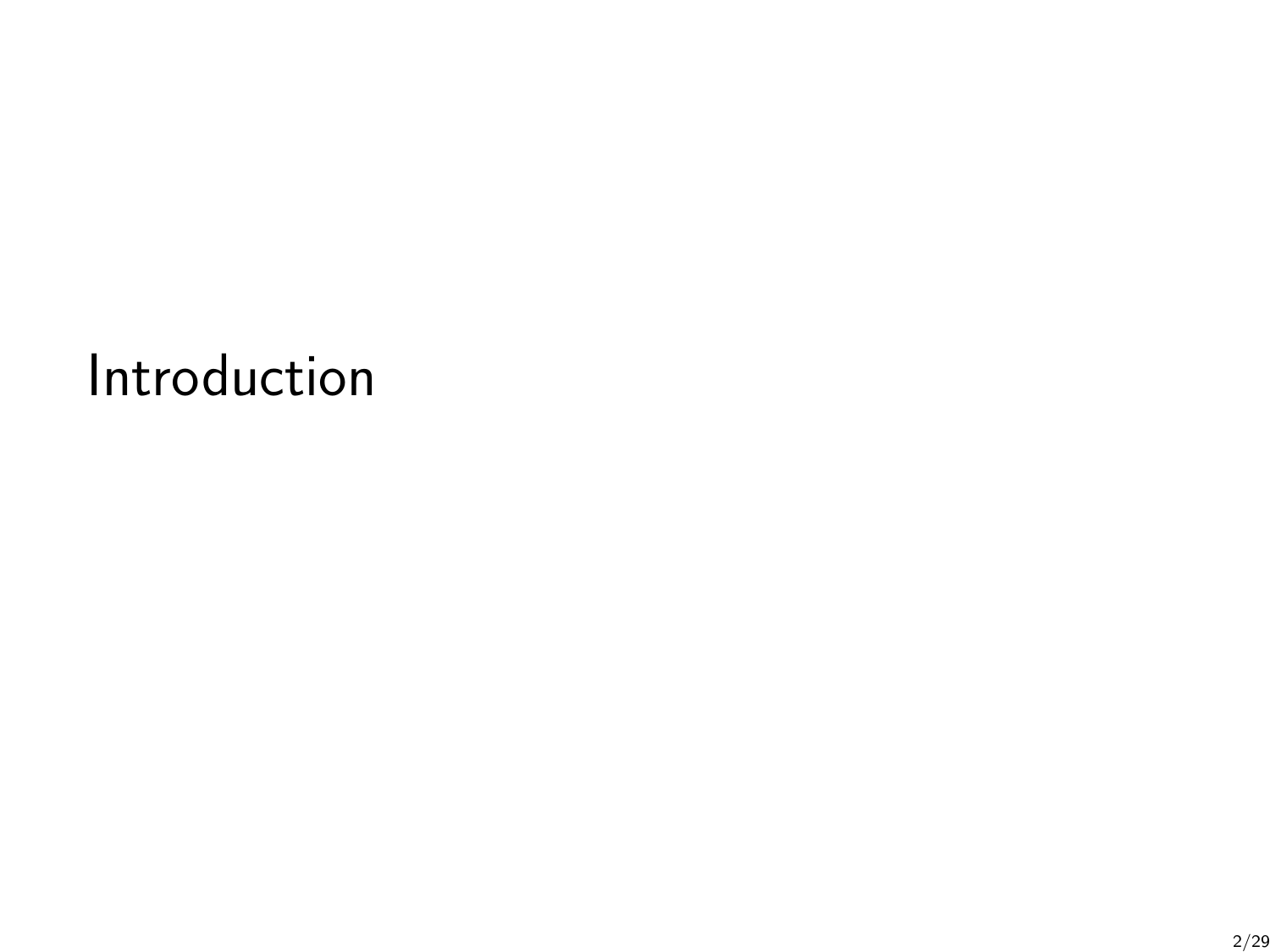# **Realizability**

Computational interpretation of proofs:

- $\blacktriangleright$  In arithmetic
- $\blacktriangleright$  In set theory
- $\triangleright$  With the excluded middle
- $\blacktriangleright$  With the axiom of choice/comprehension scheme

<sup>I</sup> . . .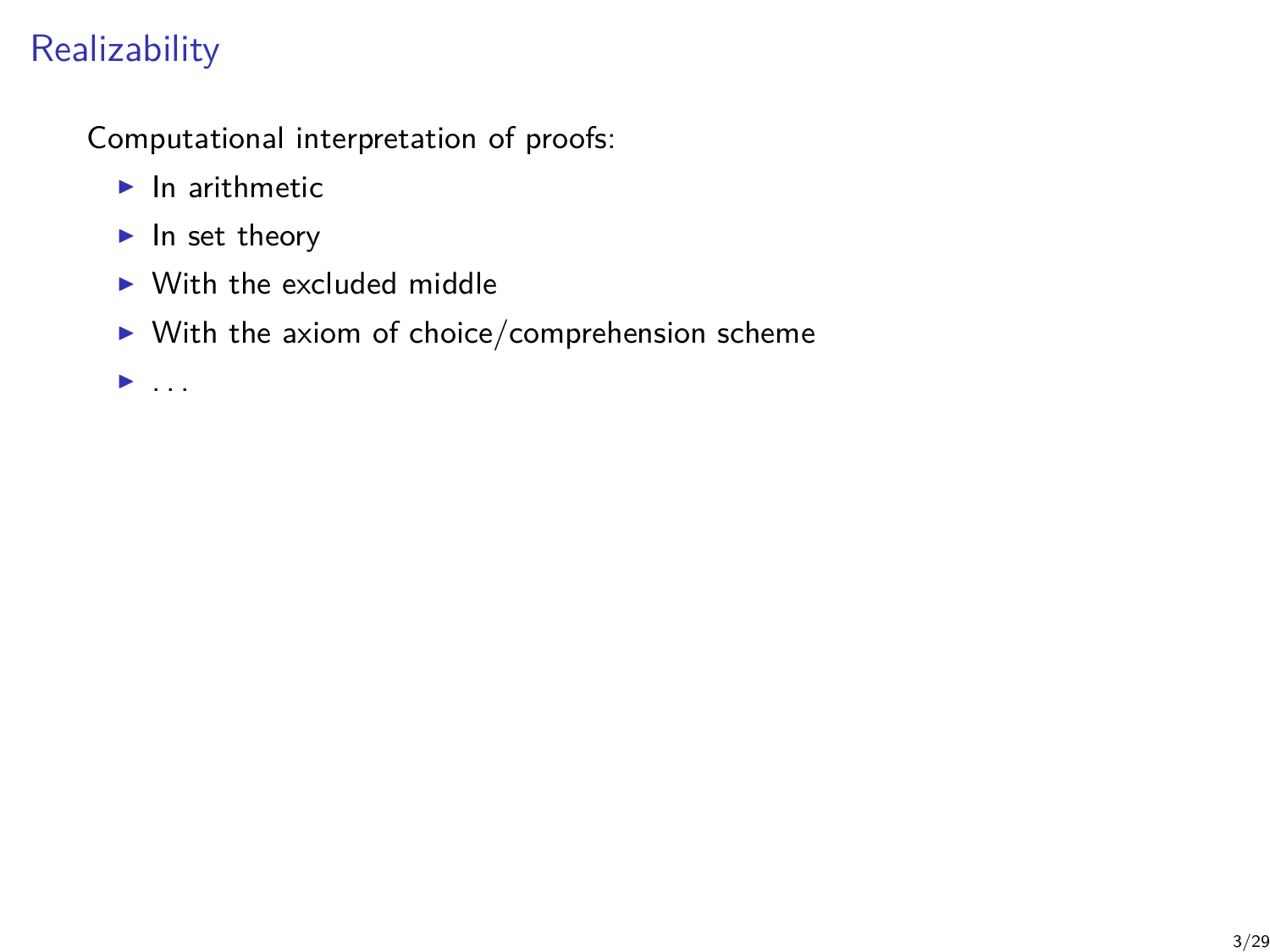# **Realizability**

Computational interpretation of proofs:

- $\blacktriangleright$  In arithmetic
- $\blacktriangleright$  In set theory
- $\triangleright$  With the excluded middle
- $\blacktriangleright$  With the axiom of choice/comprehension scheme

<sup>I</sup> . . .

| Curry-Howard                         | Realizability                             |
|--------------------------------------|-------------------------------------------|
| formulas $=$ types                   | $formulas = specifications$               |
| $proofs = programs$                  | proofs $\subseteq$ realizers              |
| language <i>defined</i> by the logic | language <i>compatible</i> with the logic |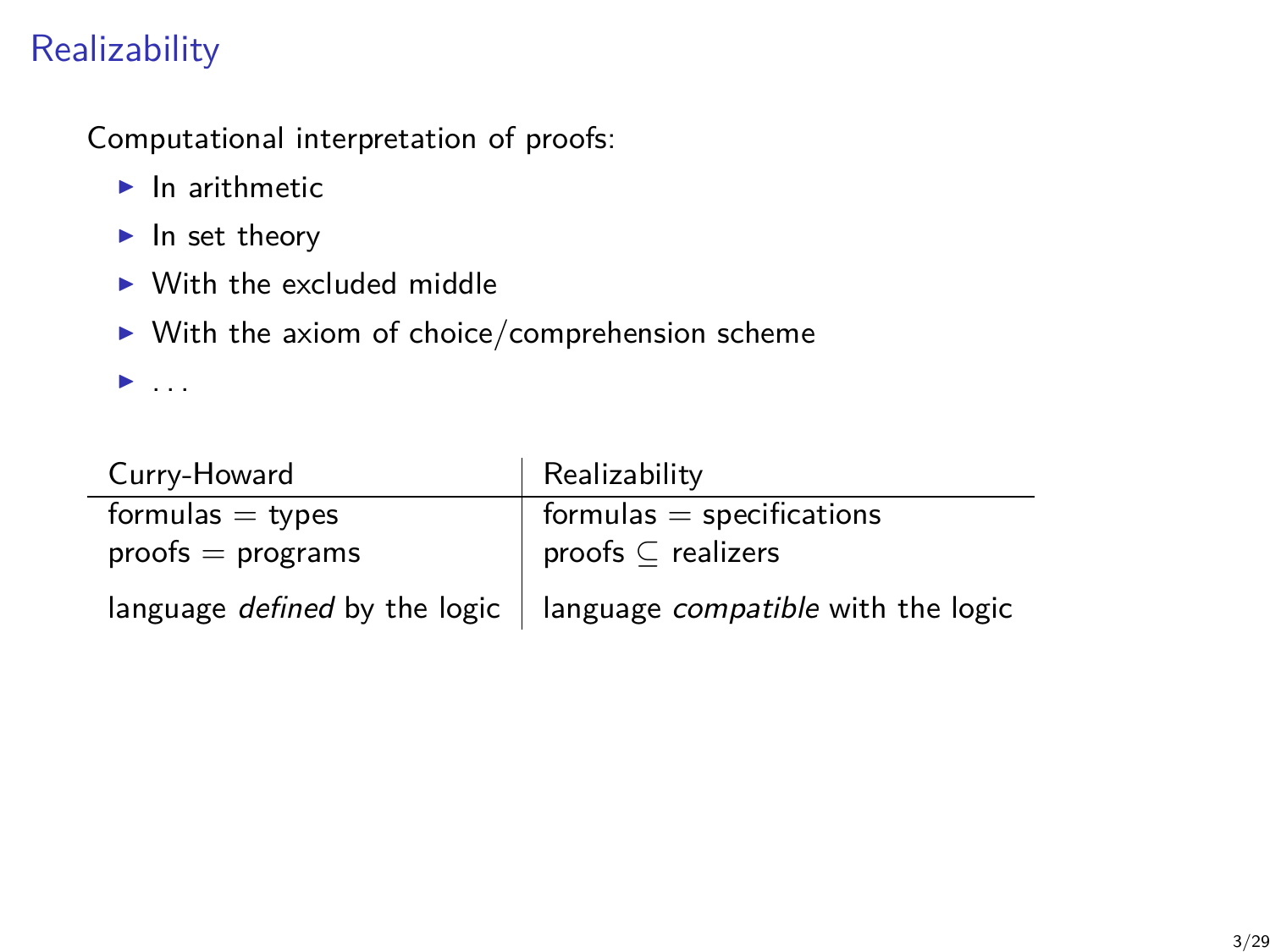# **Realizability**

Computational interpretation of proofs:

- $\blacktriangleright$  In arithmetic
- $\blacktriangleright$  In set theory
- $\triangleright$  With the excluded middle
- $\triangleright$  With the axiom of choice/comprehension scheme

<sup>I</sup> . . .

٠

| Curry-Howard        | Realizability                                                            |
|---------------------|--------------------------------------------------------------------------|
| formulas $=$ types  | $formulas = specifications$                                              |
| $proofs = programs$ | proofs $\subseteq$ realizers                                             |
|                     | language defined by the logic $\vert$ language compatible with the logic |

- $\triangleright$  One may add axioms (as soon as they are realized) and keep the language
- $\triangleright$  One may change the language (as soon as it realizes the logic) ...or take a model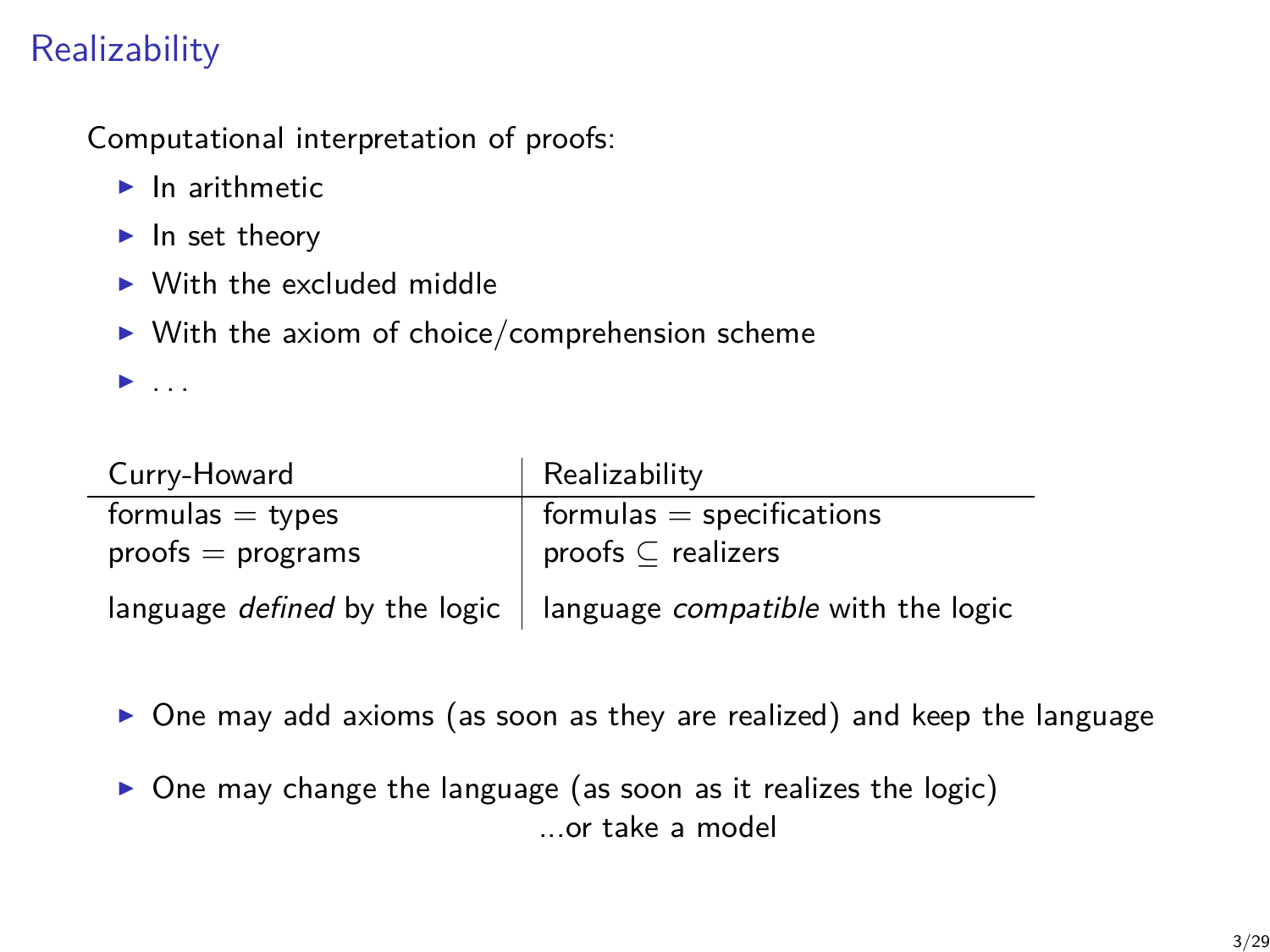# The axiom of choice

 $(A \vee \neg A) + AC$  proves the existence of non-computable functions

$$
A \lor \neg A \vdash \forall n \exists y (y = 0 \Leftrightarrow A(n))
$$
  

$$
(A \lor \neg A) + AC \vdash \exists f \forall n (f(n) = 0 \Leftrightarrow A(n))
$$

and take  $A \equiv$  "the nth Turing machine halts on input n"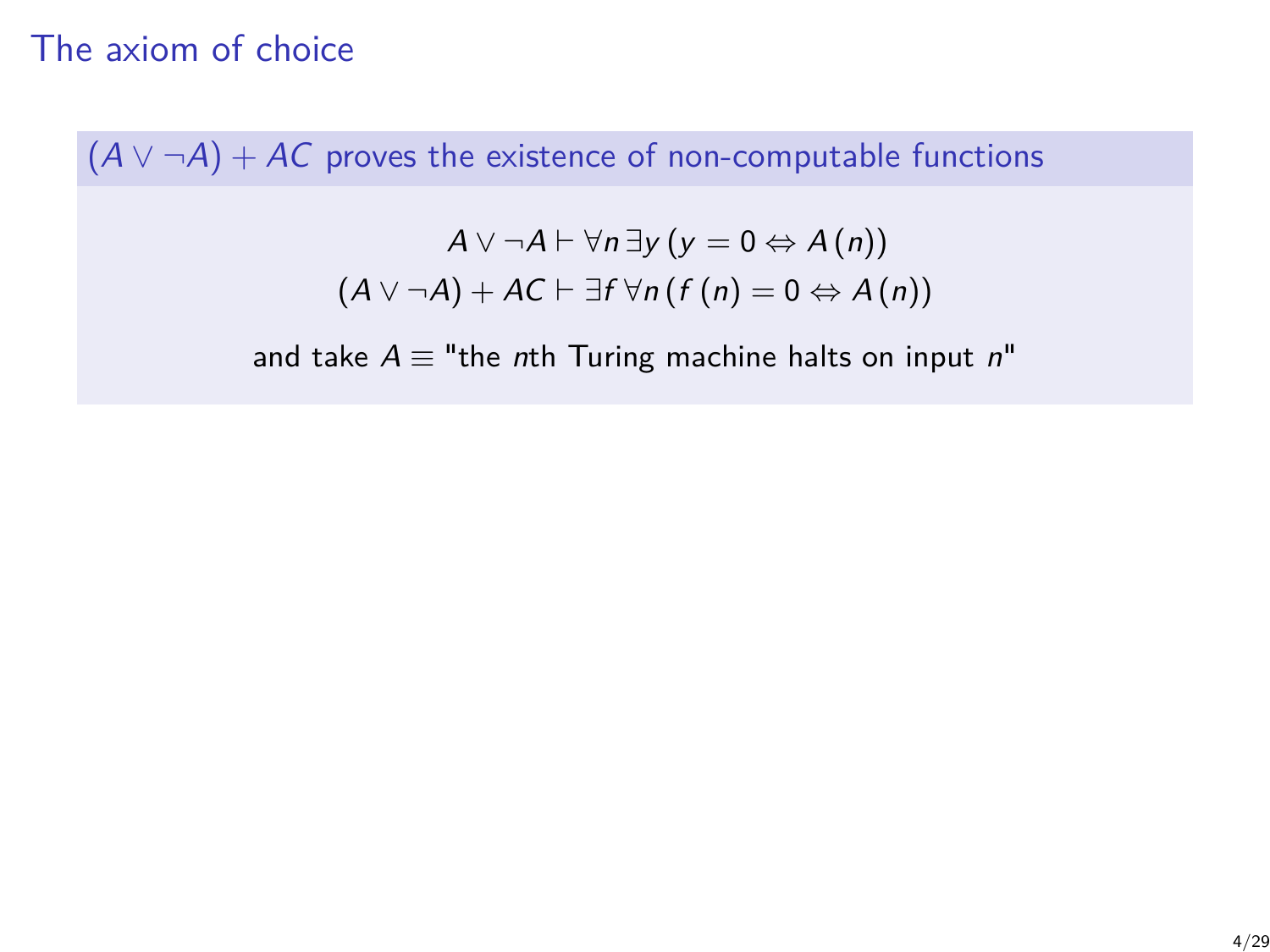# The axiom of choice

 $(A \vee \neg A) + AC$  proves the existence of non-computable functions

$$
A \lor \neg A \vdash \forall n \exists y (y = 0 \Leftrightarrow A(n))
$$
  

$$
(A \lor \neg A) + AC \vdash \exists f \forall n (f(n) = 0 \Leftrightarrow A(n))
$$

and take  $A \equiv$  "the nth Turing machine halts on input n"

Usual interpretation

$$
PA + AC \xrightarrow{\neg \neg \text{ trans.}} HA + AC + DNS \quad (DNS \equiv \forall x \neg \neg A \Rightarrow \neg \neg \forall x A)
$$
  
system T + barrec realizes  $HA + AC + DNS$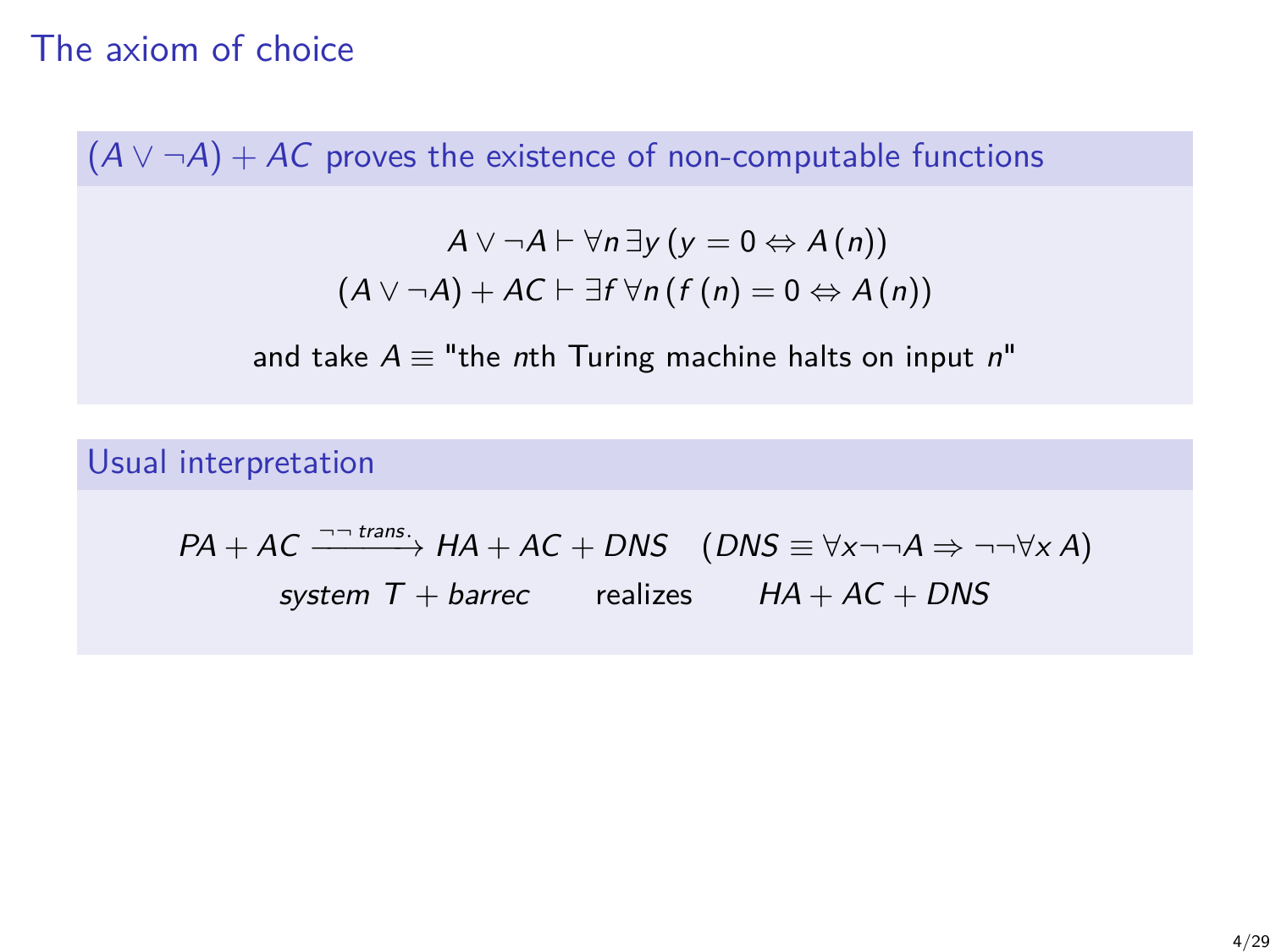# The axiom of choice

 $(A \vee \neg A) + AC$  proves the existence of non-computable functions

$$
A \lor \neg A \vdash \forall n \exists y (y = 0 \Leftrightarrow A(n))
$$
  

$$
(A \lor \neg A) + AC \vdash \exists f \forall n (f(n) = 0 \Leftrightarrow A(n))
$$

and take  $A \equiv$  "the nth Turing machine halts on input n"

Usual interpretation

$$
PA + AC \xrightarrow{\neg \text{ trans.}} HA + AC + DNS \quad (DNS \equiv \forall x \neg \neg A \Rightarrow \neg \neg \forall x A)
$$
  
system T + barrec realizes  $HA + AC + DNS$ 

The direct method

system  $T + \frac{call}{cc} + \frac{bar}{cc}$  realizes  $PA + AC$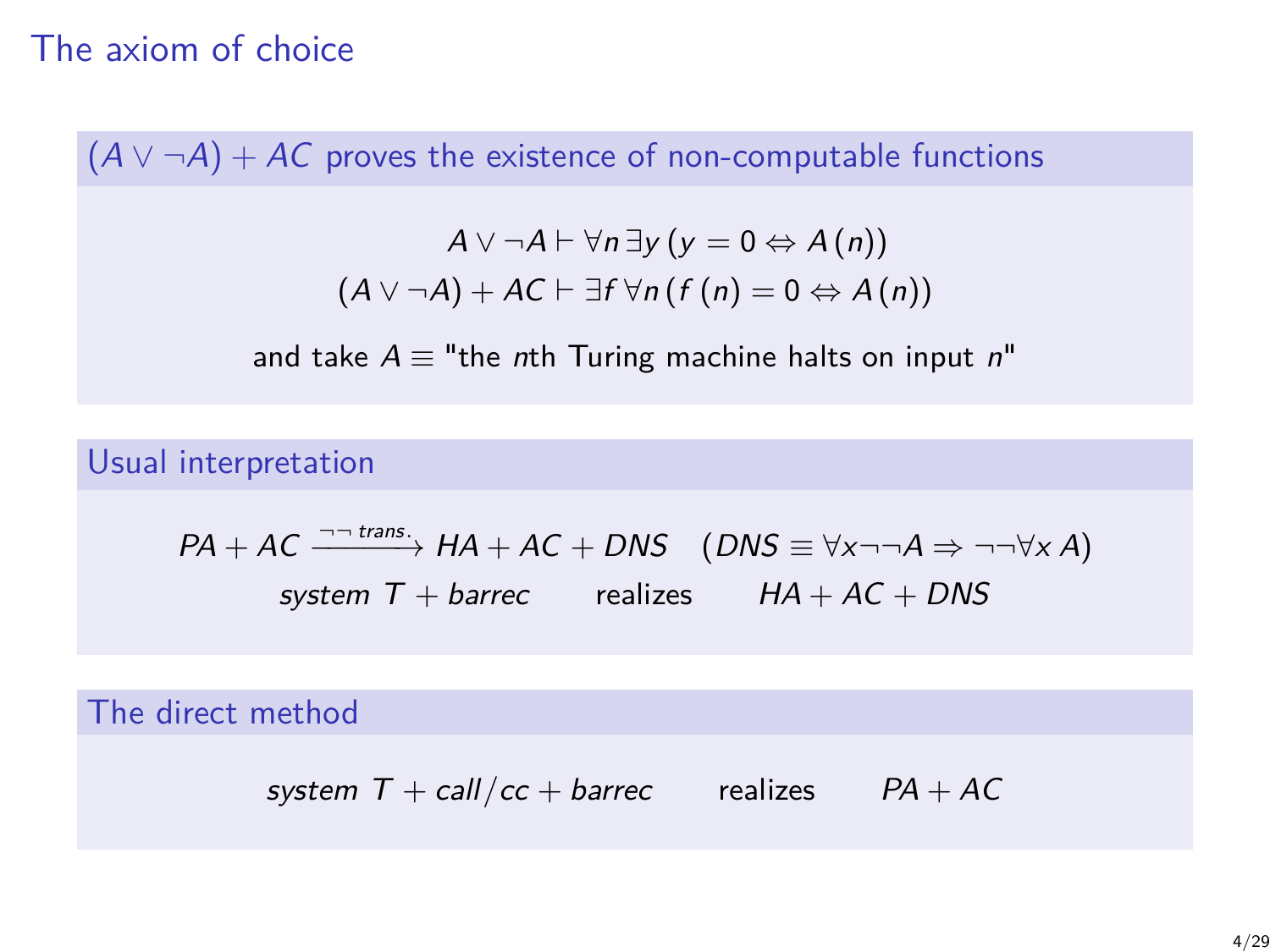## **Extraction**

From a proof of  $\forall x \exists y P(x, y)$  in some theory, extract an algorithm A s.t.:

for any  $n \in \mathbb{N}$   $P(n, \mathcal{A}(n))$  holds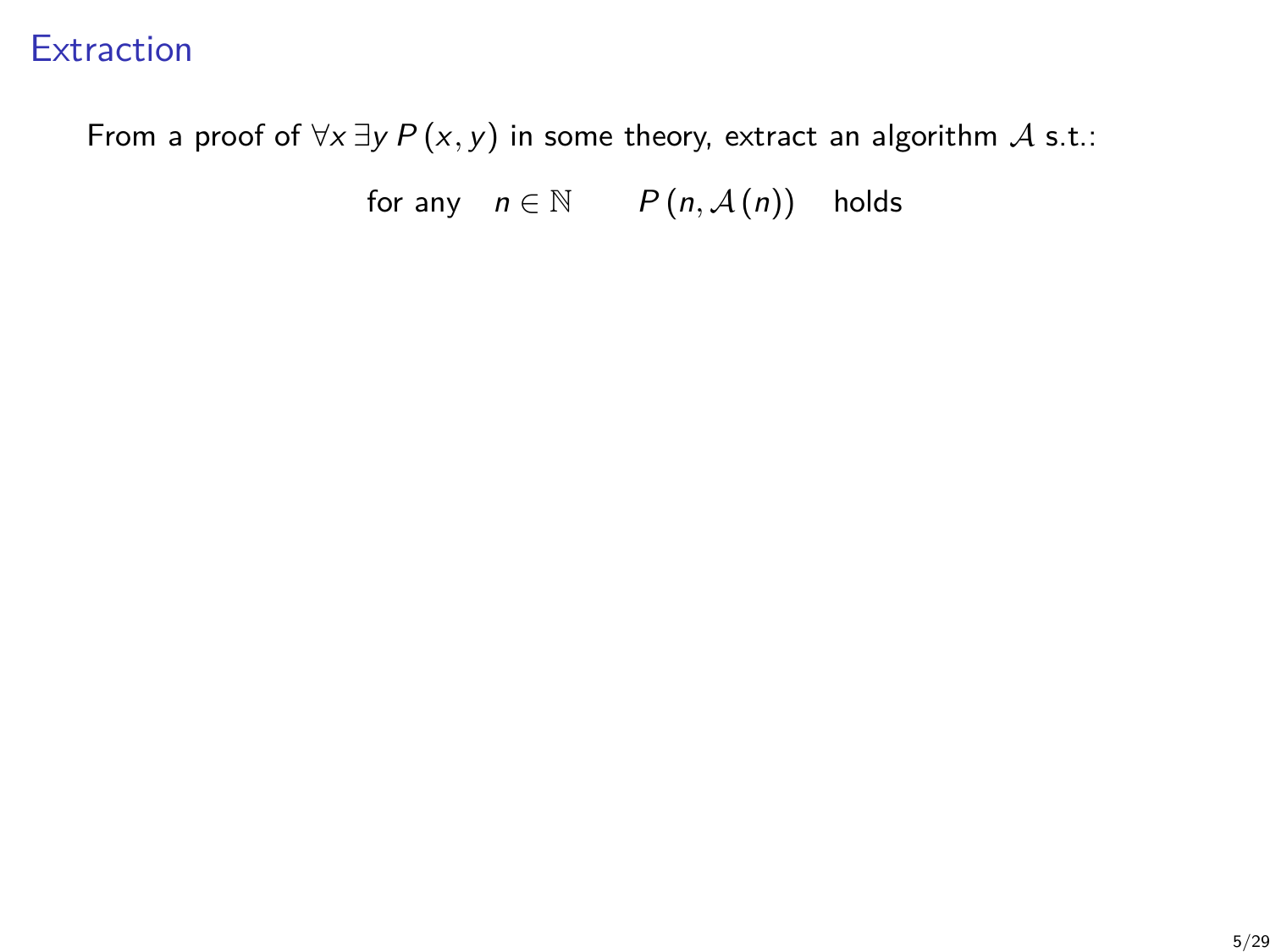## **Extraction**

From a proof of  $\forall x \exists y P(x, y)$  in some theory, extract an algorithm A s.t.:

for any  $n \in \mathbb{N}$   $P(n, \mathcal{A}(n))$  holds

## In classical arithmetic

Possible because:

$$
PA \vdash \forall x \exists y P(x, y)
$$
 implies  $HA \vdash \forall x \exists y P(x, y)$ 

(follows from Kreisel's realizability)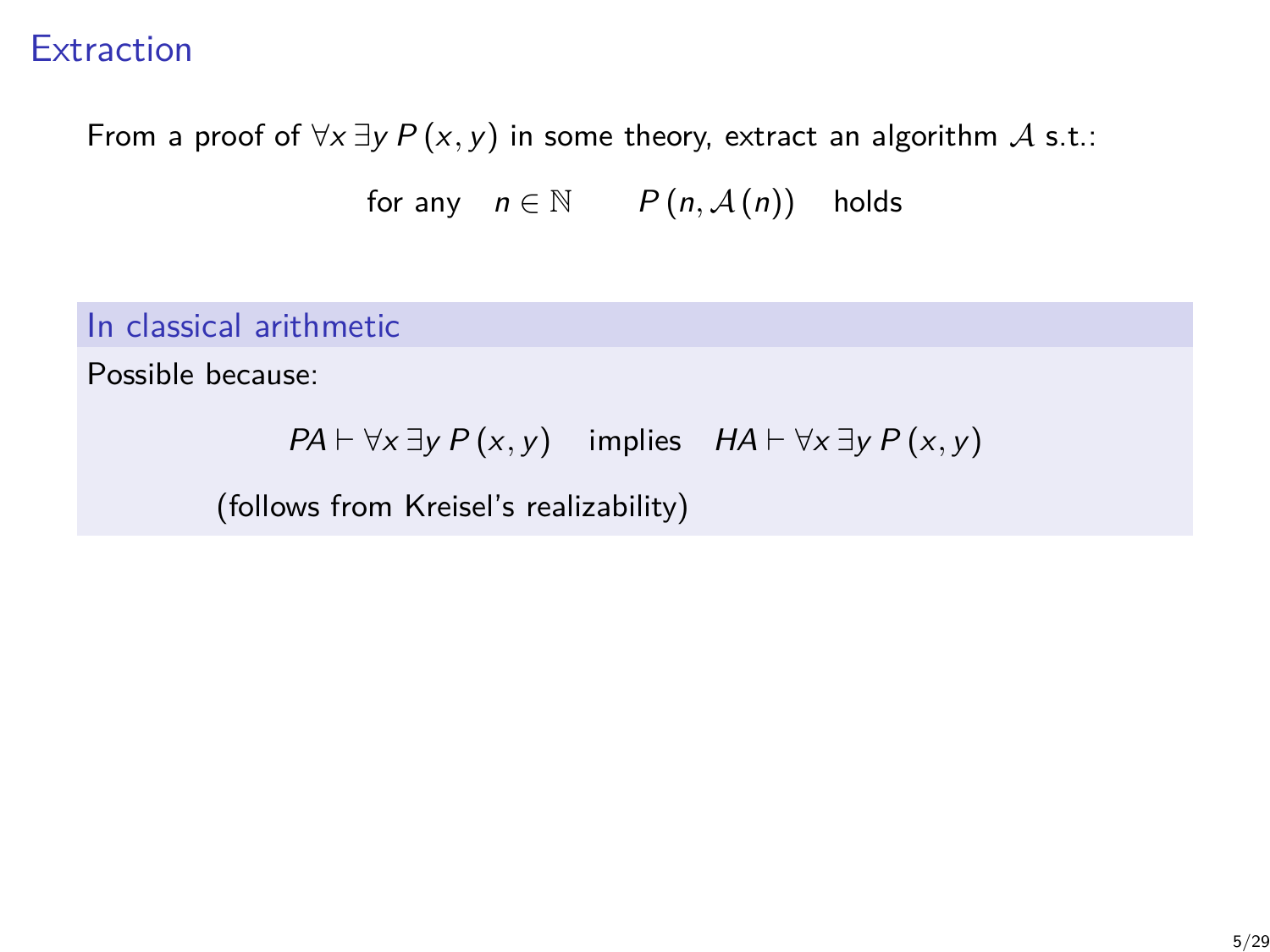## **Extraction**

From a proof of  $\forall x \exists y P(x, y)$  in some theory, extract an algorithm A s.t.:

for any  $n \in \mathbb{N}$   $P(n, \mathcal{A}(n))$  holds

#### In classical arithmetic

Possible because:

$$
PA \vdash \forall x \exists y P(x, y)
$$
 implies  $HA \vdash \forall x \exists y P(x, y)$ 

(follows from Kreisel's realizability)

In classical analysis

Possible because:

 $PA + AC \vdash \forall x \exists y P(x, y)$  implies  $HA + AC + DNS \vdash \forall x \exists y P(x, y)$ 

and bar recursion realizes DNS:  $\forall x \neg \neg A \Rightarrow \neg \neg \forall x A$  (Spector)

We use a direct method  $\Rightarrow$  no CPS translation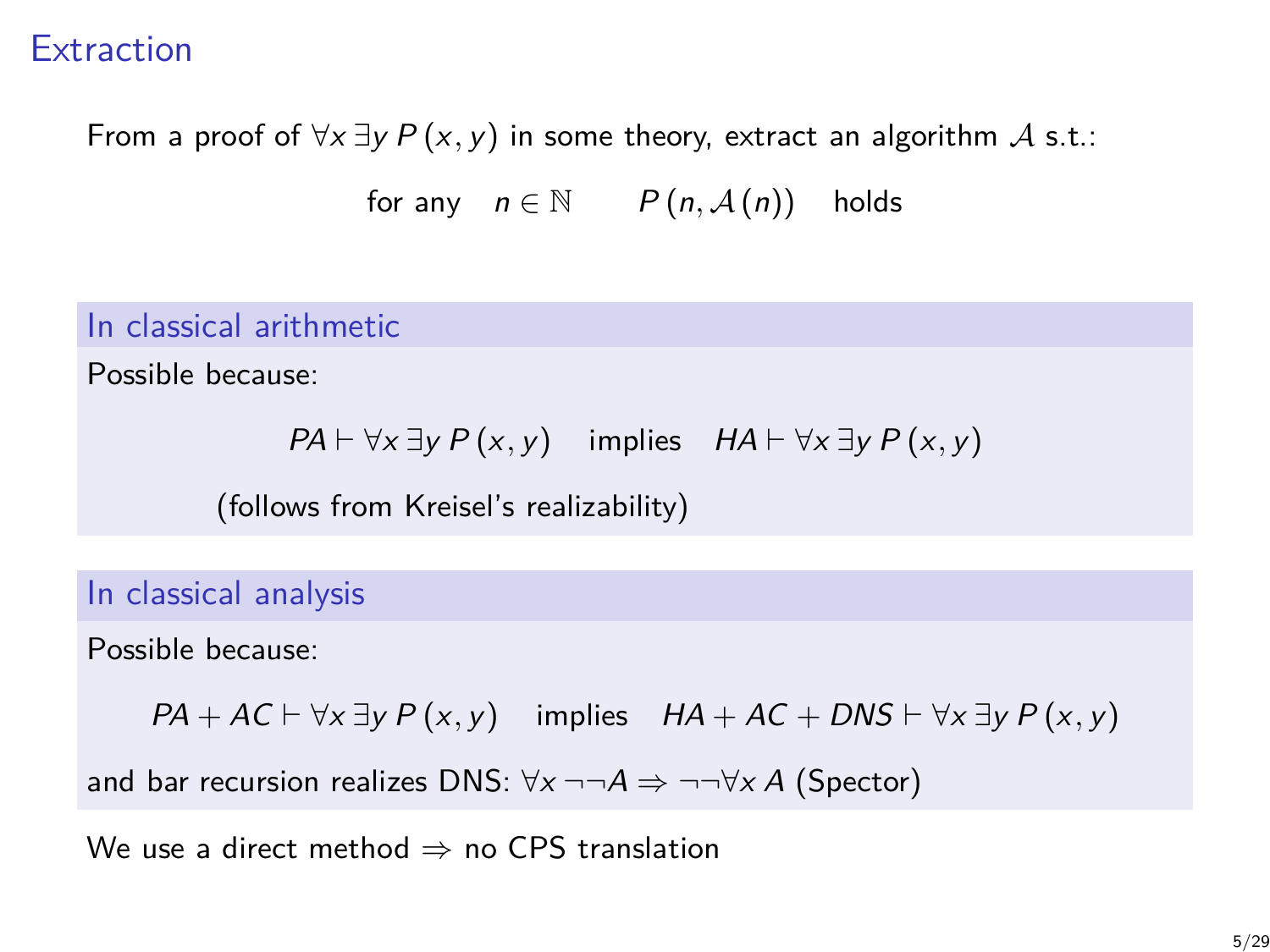A realizability model for classical analysis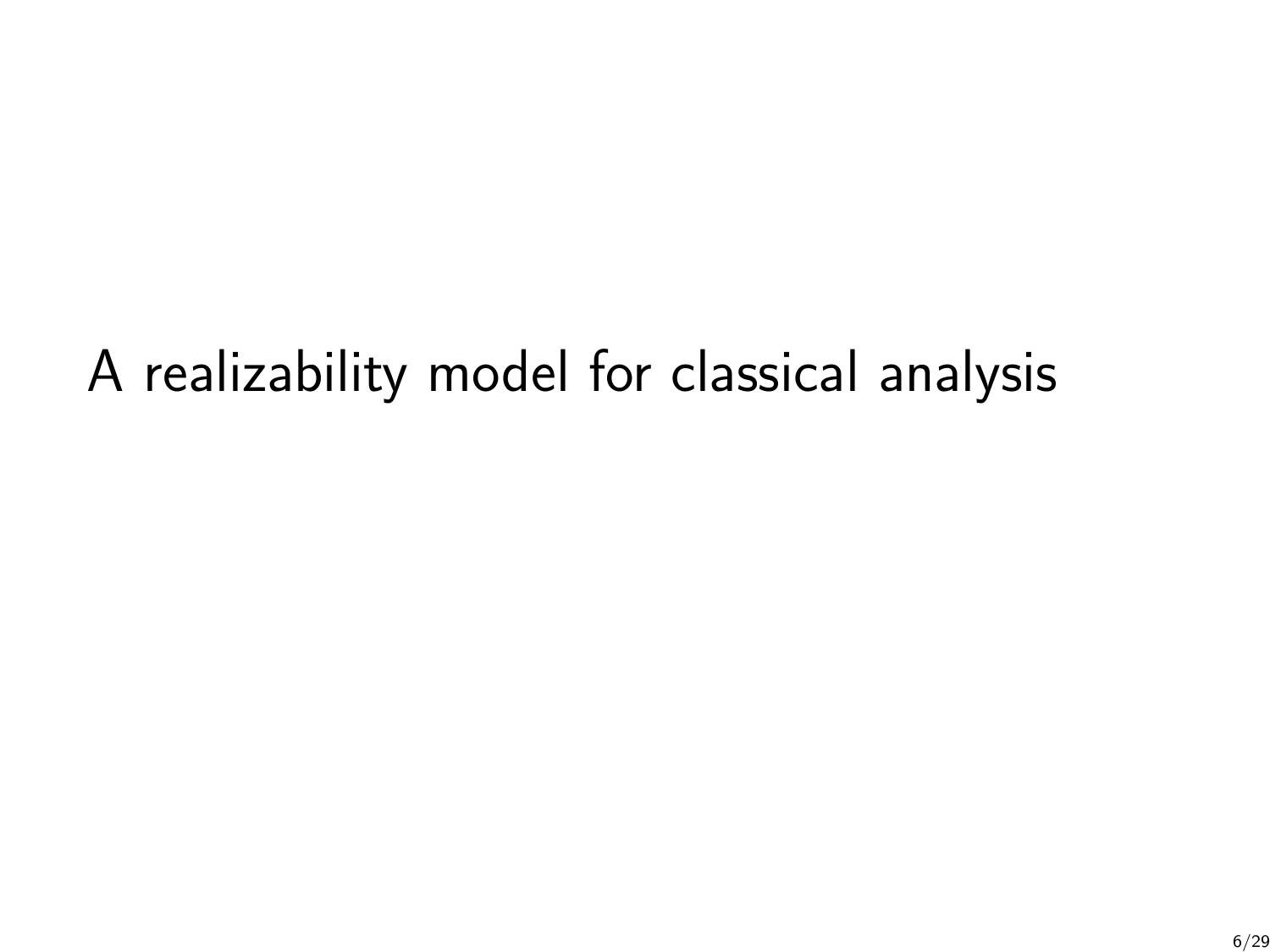▶ Terms: Gödel's system T

$$
t^{\sigma}, u^{\tau} \quad ::= \quad x^{\sigma} \mid (t^{\sigma \to \tau} u^{\sigma})^{\tau} \mid s^{\cdots} \mid k^{\cdots} \mid 0^{\iota} \mid S^{\iota \to \iota} \mid \text{rec}^{\cdots}
$$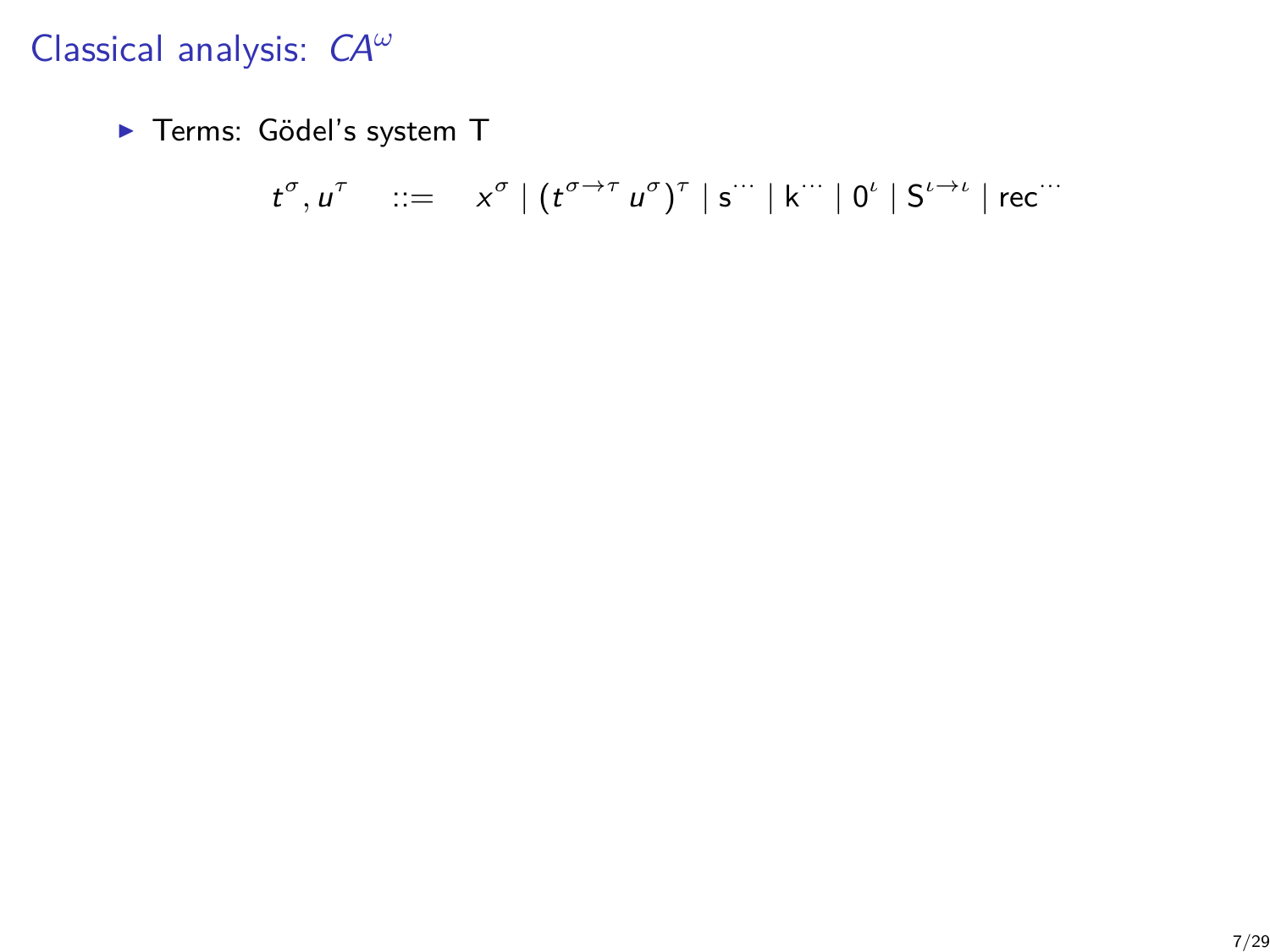▶ Terms: Gödel's system T

$$
t^{\sigma}, u^{\tau} \quad ::= \quad x^{\sigma} \mid (t^{\sigma \to \tau} u^{\sigma})^{\tau} \mid s^{\cdots} \mid k^{\cdots} \mid 0^{\iota} \mid S^{\iota \to \iota} \mid \text{rec}^{\cdots}
$$

 $\triangleright$  Formulas: negative predicate logic with inequality at all types

 $A, B$  ::=  $t^{\sigma} \neq_{\sigma} u^{\sigma} \mid \perp \mid A \Rightarrow B \mid A \wedge B \mid \forall x^{\sigma} A$ connectives ¬, =*σ*,∨ and ∃ are encoded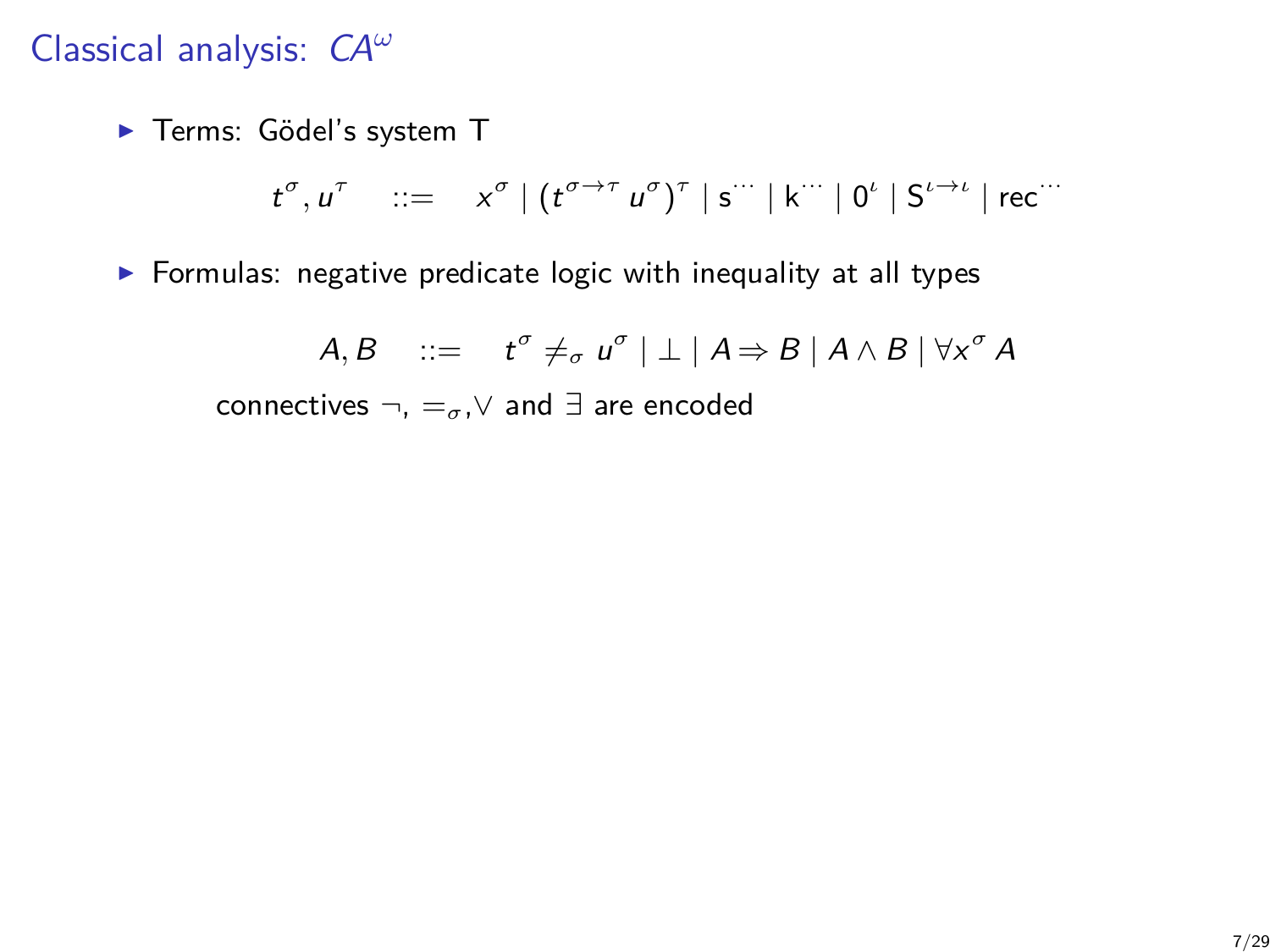▶ Terms: Gödel's system T

$$
t^{\sigma}, u^{\tau} \quad ::= \quad x^{\sigma} \mid (t^{\sigma \to \tau} u^{\sigma})^{\tau} \mid s^{\cdots} \mid k^{\cdots} \mid 0^{\iota} \mid S^{\iota \to \iota} \mid \text{rec}^{\cdots}
$$

 $\triangleright$  Formulas: negative predicate logic with inequality at all types

$$
A, B \quad ::= \quad t^{\sigma} \neq_{\sigma} u^{\sigma} \mid \perp \mid A \Rightarrow B \mid A \wedge B \mid \forall x^{\sigma} A
$$

connectives ¬, =*σ*,∨ and ∃ are encoded

- $\blacktriangleright$  Axioms:
	- Equality: reflexivity  $+$  Leibniz scheme
	- **►** Definitions:  $\forall x^{\sigma} \forall y^{\tau}$  (k x y = *σ* x) and similarly for s and rec
	- **Arithmetic:**  $\forall x^i$  ( $S \times \neq \emptyset$ ) + induction scheme
	- $\blacktriangleright$  Dependent choice:

$$
\forall \vec{u}^{\vec{\tau}} \left( \forall x^{\iota} \ \forall y^{\sigma} \ \exists z^{\sigma} \ A \{x,y,z\} \ \Rightarrow \ \exists v^{\iota \rightarrow \sigma} \ \forall x^{\iota} \ A \{x,vx,v(Sx)\} \right)
$$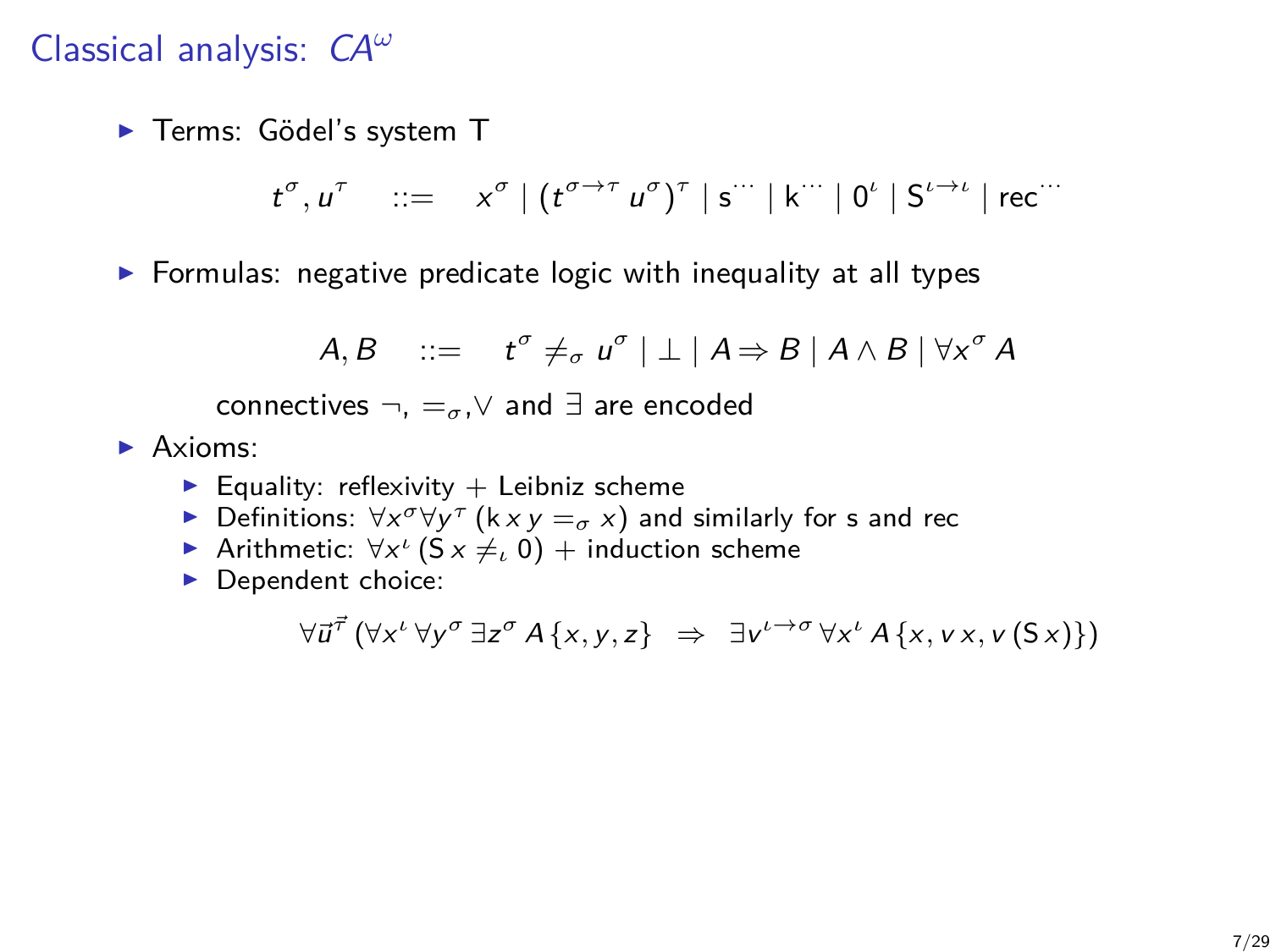▶ Terms: Gödel's system T

$$
t^{\sigma}, u^{\tau} \quad ::= \quad x^{\sigma} \mid (t^{\sigma \to \tau} u^{\sigma})^{\tau} \mid s^{\cdots} \mid k^{\cdots} \mid 0^{\iota} \mid S^{\iota \to \iota} \mid \text{rec}^{\cdots}
$$

 $\triangleright$  Formulas: negative predicate logic with inequality at all types

$$
A, B \quad ::= \quad t^{\sigma} \neq_{\sigma} u^{\sigma} \mid \perp \mid A \Rightarrow B \mid A \wedge B \mid \forall x^{\sigma} A
$$

connectives ¬, =*σ*,∨ and ∃ are encoded

- $\blacktriangleright$  Axioms:
	- Equality: reflexivity  $+$  Leibniz scheme
	- **►** Definitions:  $\forall x^{\sigma} \forall y^{\tau}$  (k x y = *σ* x) and similarly for s and rec
	- **Arithmetic:**  $\forall x^i$  ( $S \times \neq \emptyset$ ) + induction scheme
	- $\blacktriangleright$  Dependent choice:

$$
\forall \vec{u}^{\vec{\tau}} \left( \forall x^{\iota} \, \forall y^{\sigma} \, \exists z^{\sigma} \, A \{x, y, z\} \Rightarrow \exists v^{\iota \rightarrow \sigma} \, \forall x^{\iota} \, A \{x, v \, x, v \, (\mathsf{S} \, x)\}\right)
$$

► Sequents: Γ  $\vdash A \mid \Delta$  (interpreted as  $\bigwedge \Gamma \Rightarrow A \vee \bigvee \Delta$ )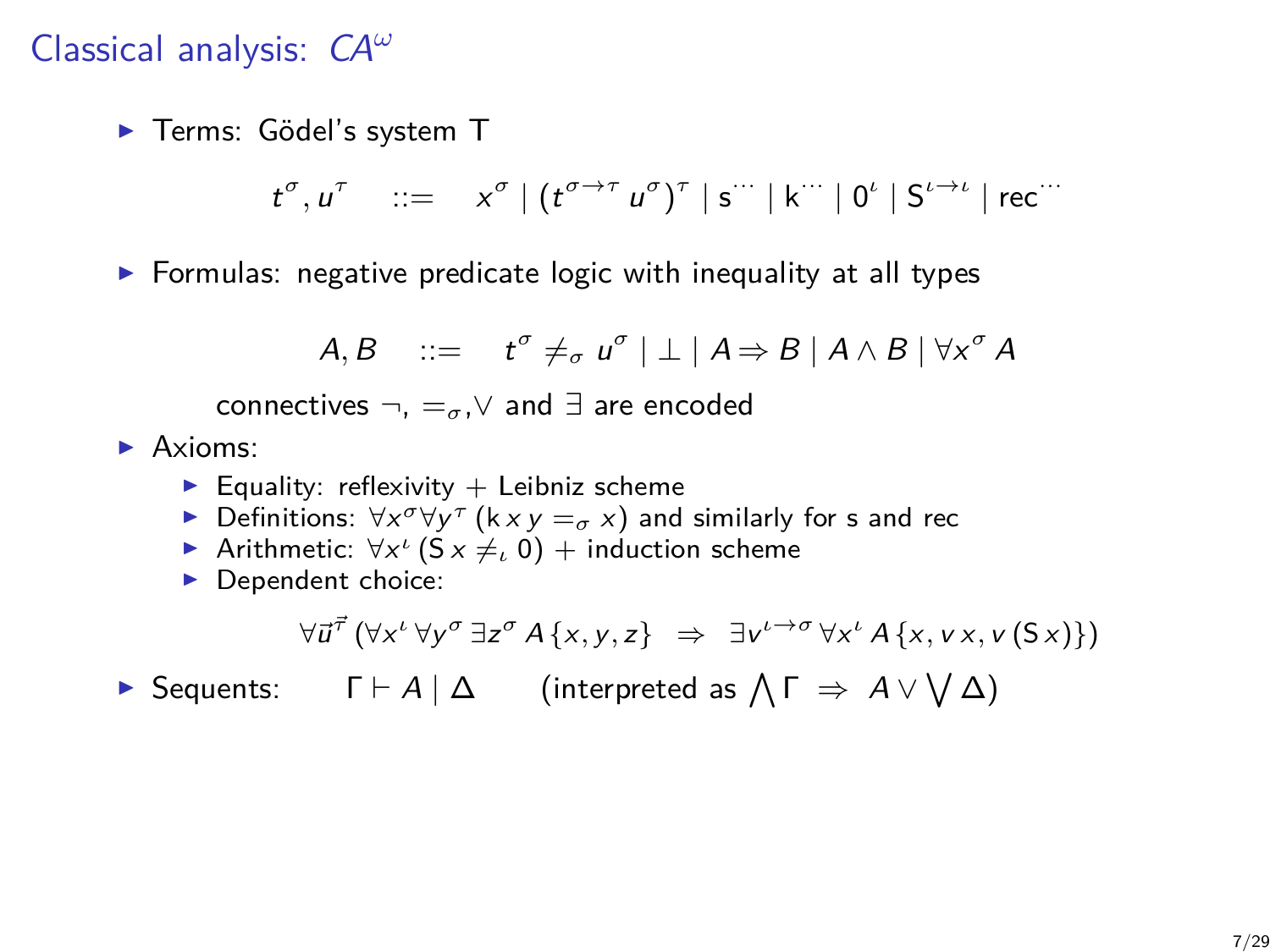▶ Terms: Gödel's system T

$$
t^{\sigma}, u^{\tau} \quad ::= \quad x^{\sigma} \mid (t^{\sigma \to \tau} u^{\sigma})^{\tau} \mid s^{\cdots} \mid k^{\cdots} \mid 0^{\iota} \mid S^{\iota \to \iota} \mid \text{rec}^{\cdots}
$$

 $\triangleright$  Formulas: negative predicate logic with inequality at all types

$$
A, B \quad ::= \quad t^{\sigma} \neq_{\sigma} u^{\sigma} \mid \perp \mid A \Rightarrow B \mid A \wedge B \mid \forall x^{\sigma} A
$$

connectives ¬, =*σ*,∨ and ∃ are encoded

- $\blacktriangleright$  Axioms:
	- Equality: reflexivity  $+$  Leibniz scheme
	- **►** Definitions:  $\forall x^{\sigma} \forall y^{\tau}$  (k x y = *σ* x) and similarly for s and rec
	- **Arithmetic:**  $\forall x^i$  ( $S \times \neq \emptyset$ ) + induction scheme
	- $\blacktriangleright$  Dependent choice:

$$
\forall \vec{u}^{\vec{\tau}} \left( \forall x^{\iota} \, \forall y^{\sigma} \, \exists z^{\sigma} \, A \{x, y, z\} \Rightarrow \exists v^{\iota \rightarrow \sigma} \, \forall x^{\iota} \, A \{x, v \, x, v \, (\mathsf{S} \, x)\}\right)
$$

- ► Sequents: Γ  $\vdash A \mid \Delta$  (interpreted as  $\bigwedge \Gamma \Rightarrow A \vee \bigvee \Delta$ )
- $\triangleright$  Rules: introduction/elimination on the main formula. In particular:

$$
\frac{\Gamma \vdash A \mid A, \Delta}{\Gamma \vdash \bot \mid A, \Delta} \quad \text{and} \quad \frac{\Gamma \vdash \bot \mid A, \Delta}{\Gamma \vdash A \mid \Delta}
$$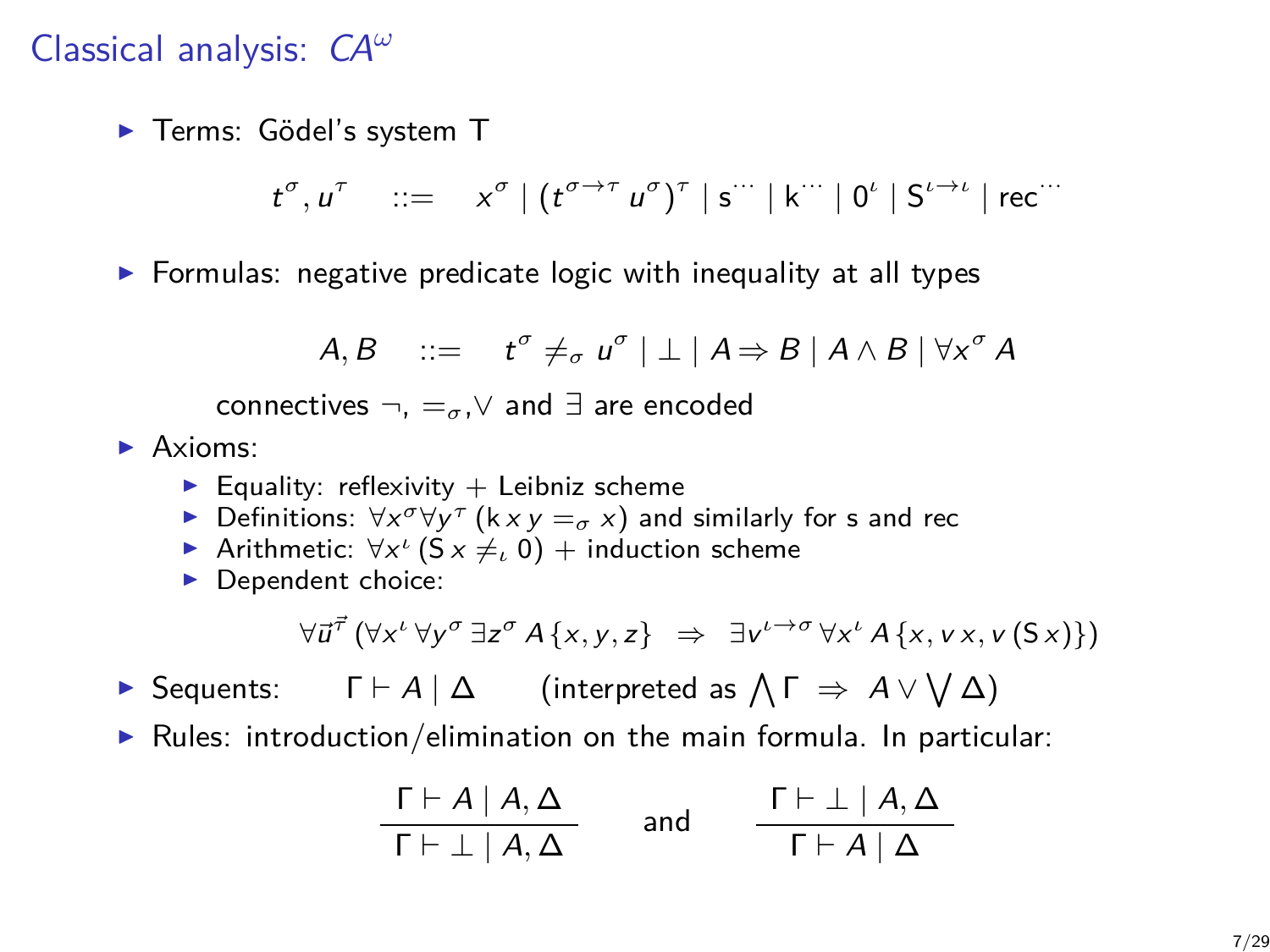$\blacktriangleright$  Types: simple types with product and empty types

$$
T, U \quad ::= \quad I \mid T \to U \mid T \times U \mid 0
$$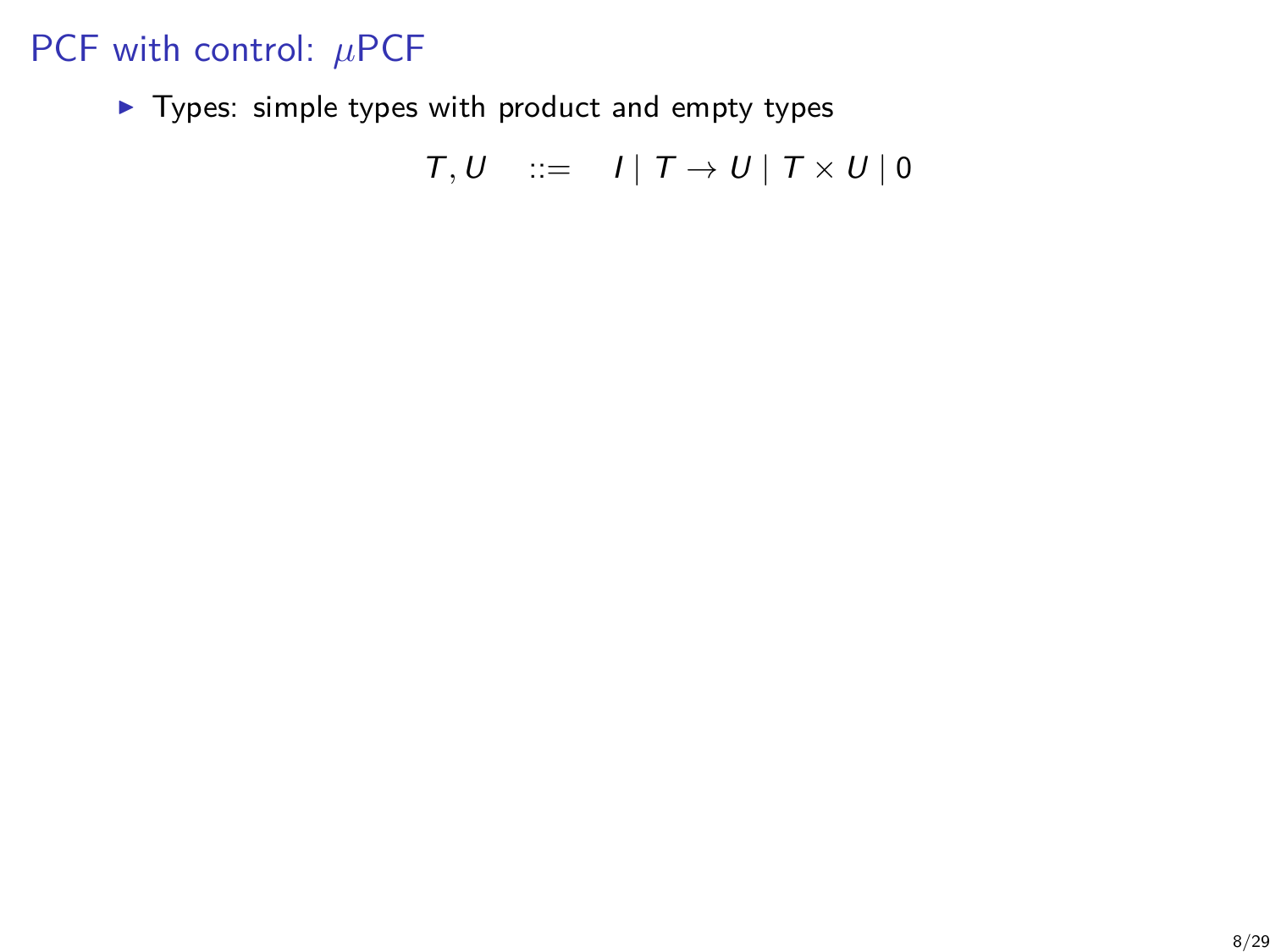$\blacktriangleright$  Types: simple types with product and empty types

$$
T, U \quad ::= \quad I \mid T \to U \mid T \times U \mid 0
$$

**F** Terms:  $\lambda \mu$ -calculus + constants of PCF (with general fixpoint Y)

$$
M, N \quad ::= \quad x \mid \lambda x.M \mid MN \mid \langle M, N \rangle \mid \pi_i M \mid [\alpha] \ M \mid \mu \alpha.M
$$

$$
\mid \overline{n} \mid succ \mid pred \mid if_0 \mid Y
$$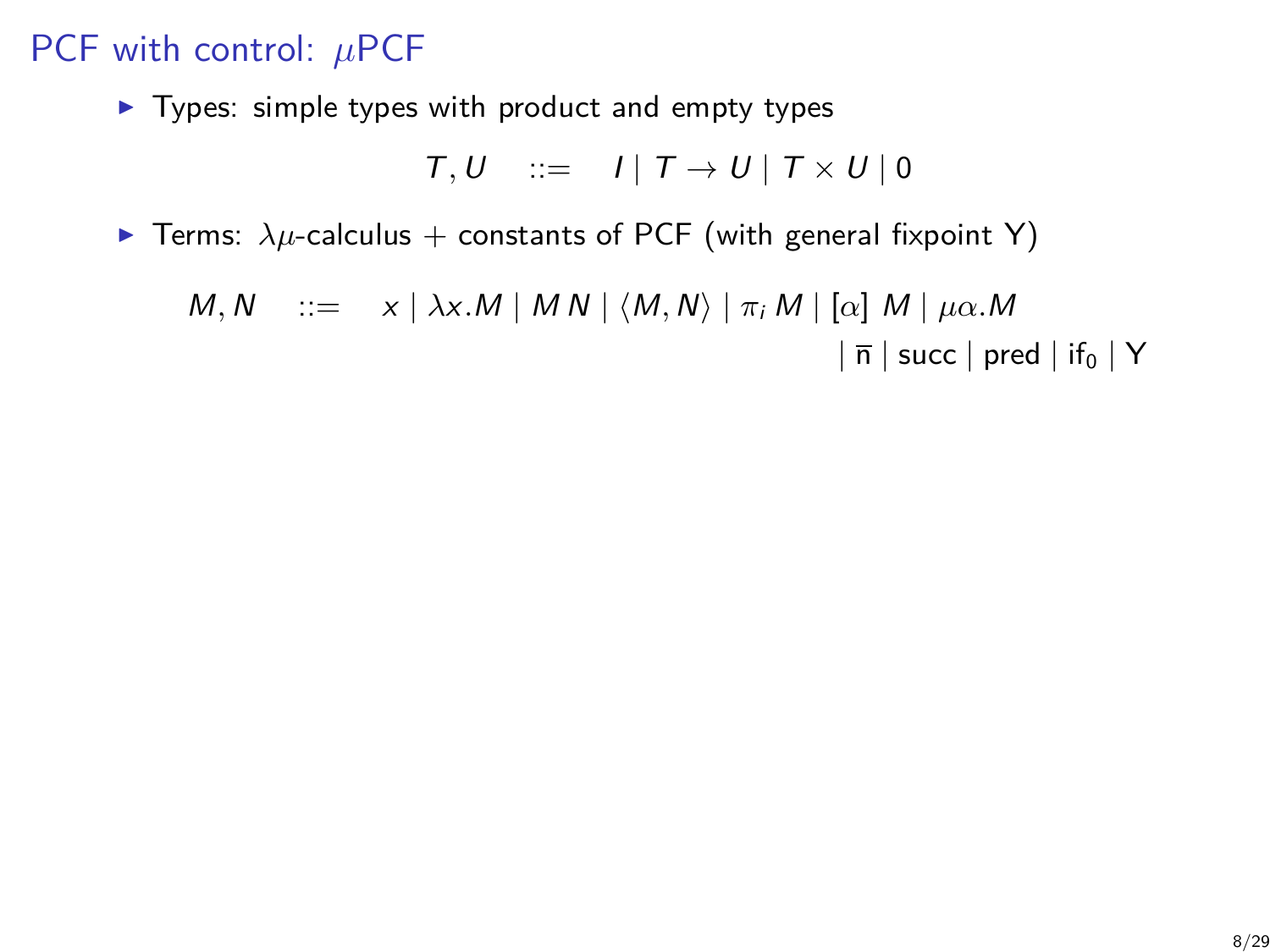$\blacktriangleright$  Types: simple types with product and empty types

$$
T, U \quad ::= \quad I \mid T \to U \mid T \times U \mid 0
$$

**F** Terms:  $\lambda \mu$ -calculus + constants of PCF (with general fixpoint Y)

$$
M, N \quad ::= \quad x \mid \lambda x.M \mid MN \mid \langle M, N \rangle \mid \pi_i M \mid [\alpha] \ M \mid \mu \alpha.M
$$

$$
\mid \overline{n} \mid succ \mid pred \mid if_0 \mid Y
$$

 $\blacktriangleright$  Typing judgements:  $\vec{x}$  :  $\vec{T} \vdash M : U \mid \vec{\alpha} : \vec{V}$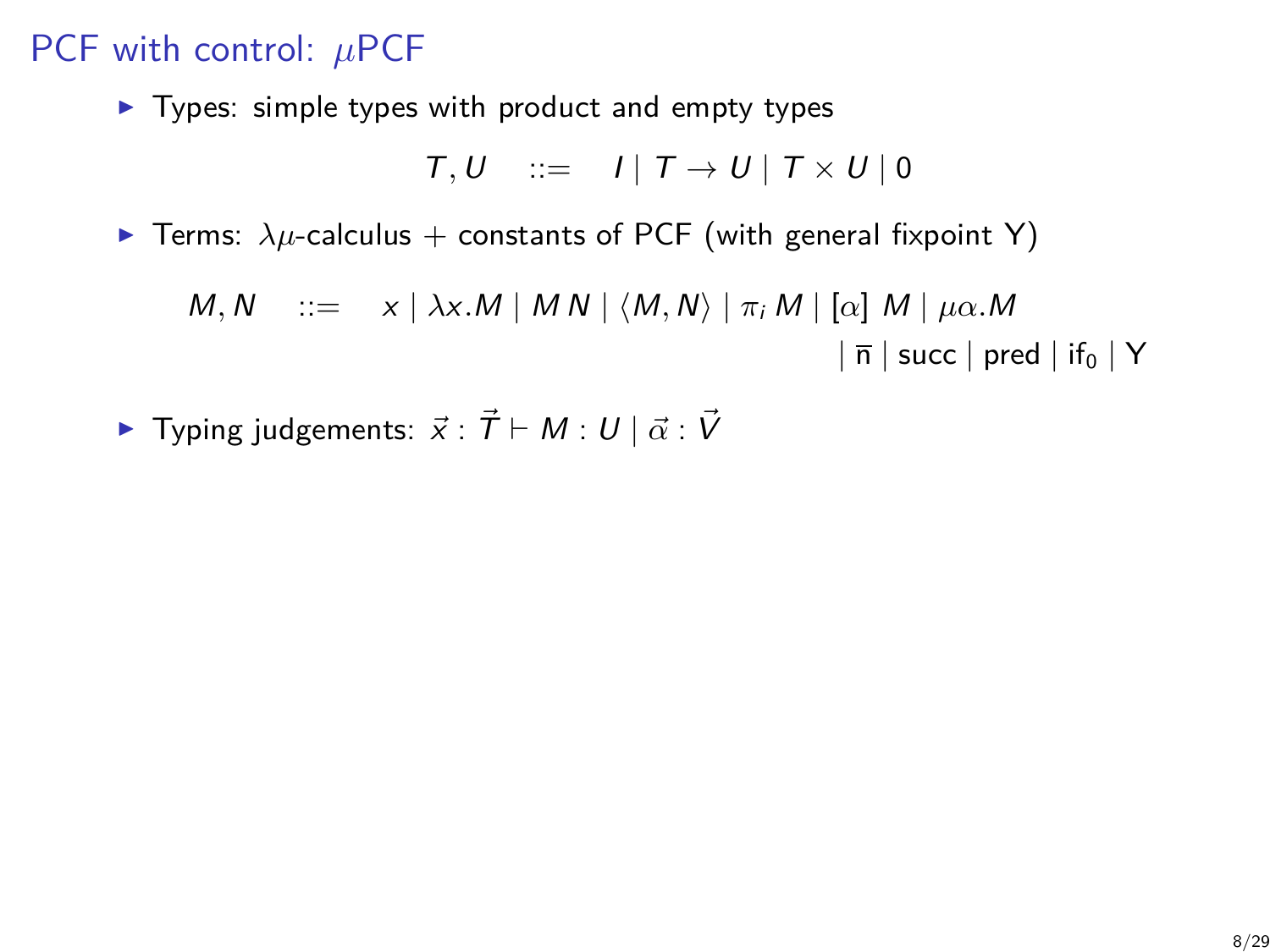$\blacktriangleright$  Types: simple types with product and empty types

$$
T, U \quad ::= \quad I \mid T \to U \mid T \times U \mid 0
$$

**F** Terms:  $\lambda \mu$ -calculus + constants of PCF (with general fixpoint Y)

$$
M, N \quad ::= \quad x \mid \lambda x.M \mid MN \mid \langle M, N \rangle \mid \pi_i M \mid [\alpha] \ M \mid \mu \alpha.M
$$

$$
\mid \overline{n} \mid succ \mid pred \mid if_0 \mid Y
$$

- $\blacktriangleright$  Typing judgements:  $\vec{x}$  :  $\vec{T}$   $\vdash$  M : U  $|\vec{\alpha}$  :  $\vec{V}$
- **Figure Typing rules:** rules of  $\lambda \mu$ -calculus + typing of the constants

we can derive  $\lambda x.\mu\alpha.x(\lambda y. [\alpha] y) : ((T \rightarrow 0) \rightarrow 0) \rightarrow T$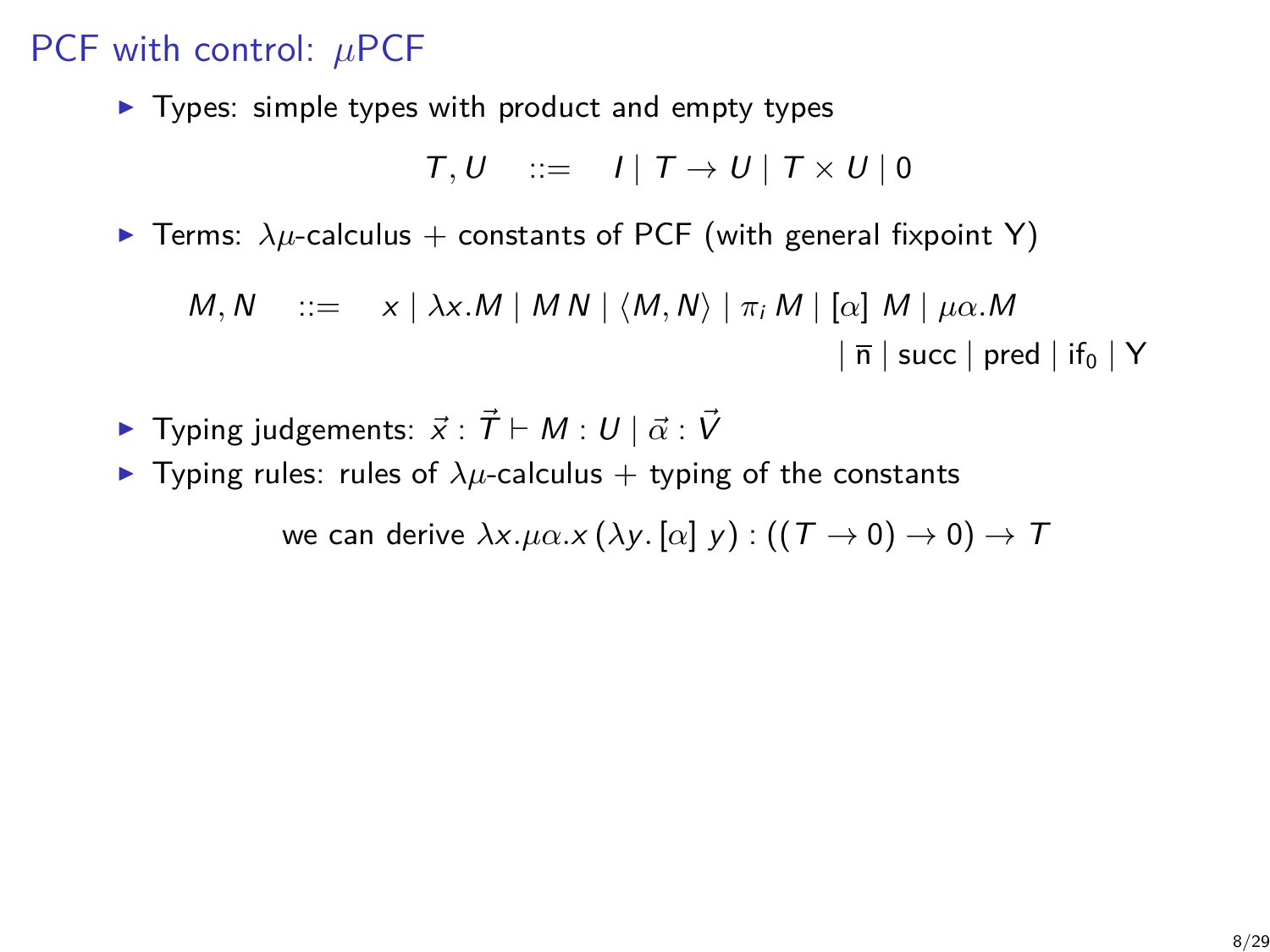$\blacktriangleright$  Types: simple types with product and empty types

$$
T, U \quad ::= \quad I \mid T \to U \mid T \times U \mid 0
$$

**F** Terms:  $\lambda \mu$ -calculus + constants of PCF (with general fixpoint Y)

$$
M, N \quad ::= \quad x \mid \lambda x.M \mid MN \mid \langle M, N \rangle \mid \pi_i M \mid [\alpha] \ M \mid \mu \alpha.M
$$

$$
\mid \overline{\mathsf{n}} \mid \text{succ} \mid \text{pred} \mid \text{if}_0 \mid Y
$$

- $\blacktriangleright$  Typing judgements:  $\vec{x}$  :  $\vec{T}$   $\vdash$  M : U  $|\vec{\alpha}$  :  $\vec{V}$
- **Figure Typing rules:** rules of  $\lambda \mu$ -calculus + typing of the constants

we can derive  $\lambda x.\mu\alpha.x(\lambda y. [\alpha] y) : ((T \rightarrow 0) \rightarrow 0) \rightarrow T$ 

- **F** Translation from  $CA^{\omega}$  to  $\mu$ PCF:
	- $\blacktriangleright$  Formulas to types:

$$
(t \neq u)^* = \bot^* = 0
$$
  
\n
$$
(A \wedge B)^* = A^* \times B^*
$$
  
\n
$$
(\forall x A)^* = A^* \times B^*
$$
  
\n
$$
(\forall x A)^* = A^*
$$

 $\blacktriangleright$  Proofs to typing derivations:

$$
\frac{\mathfrak{p}}{\Gamma \vdash A \mid \Delta} \quad \rightsquigarrow \quad \vec{x} : \Gamma^* \vdash \mathfrak{p}^* : A^* \mid \vec{\alpha} : \Delta^*
$$

 $+$  interpretation of the axioms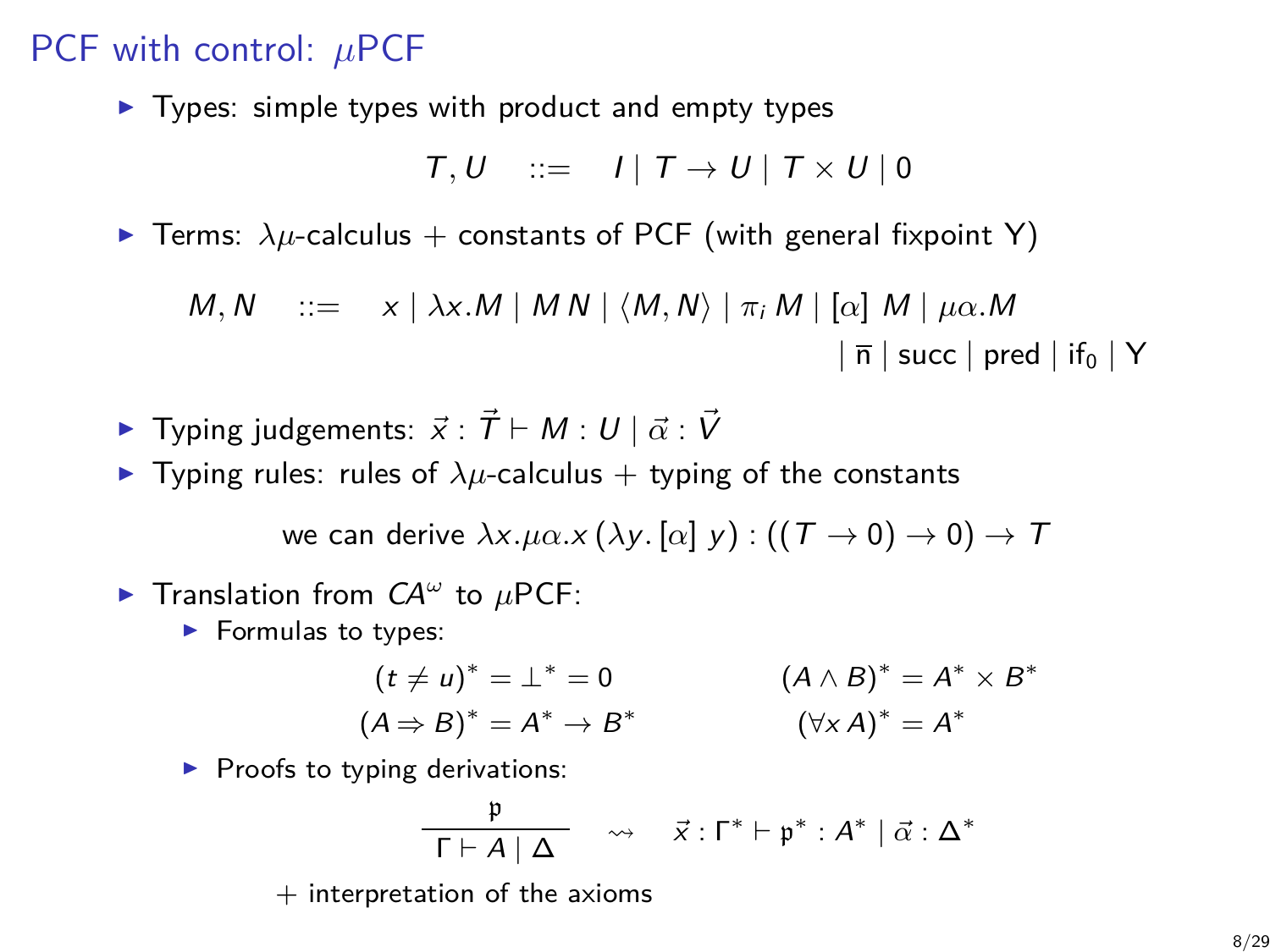# Categories of continuations

## Universal models of call-by-name *λµ*-calculus

- $\triangleright$  C distributive category
- **R** object of C s.t. every  $R^X$  exists
- $\blacktriangleright$  **R**<sup>C</sup> category of continuations
- $\triangleright$  **X**  $\mathcal{R}$  **Y** = **R**<sup>X×**Y**</sup> binoidal functor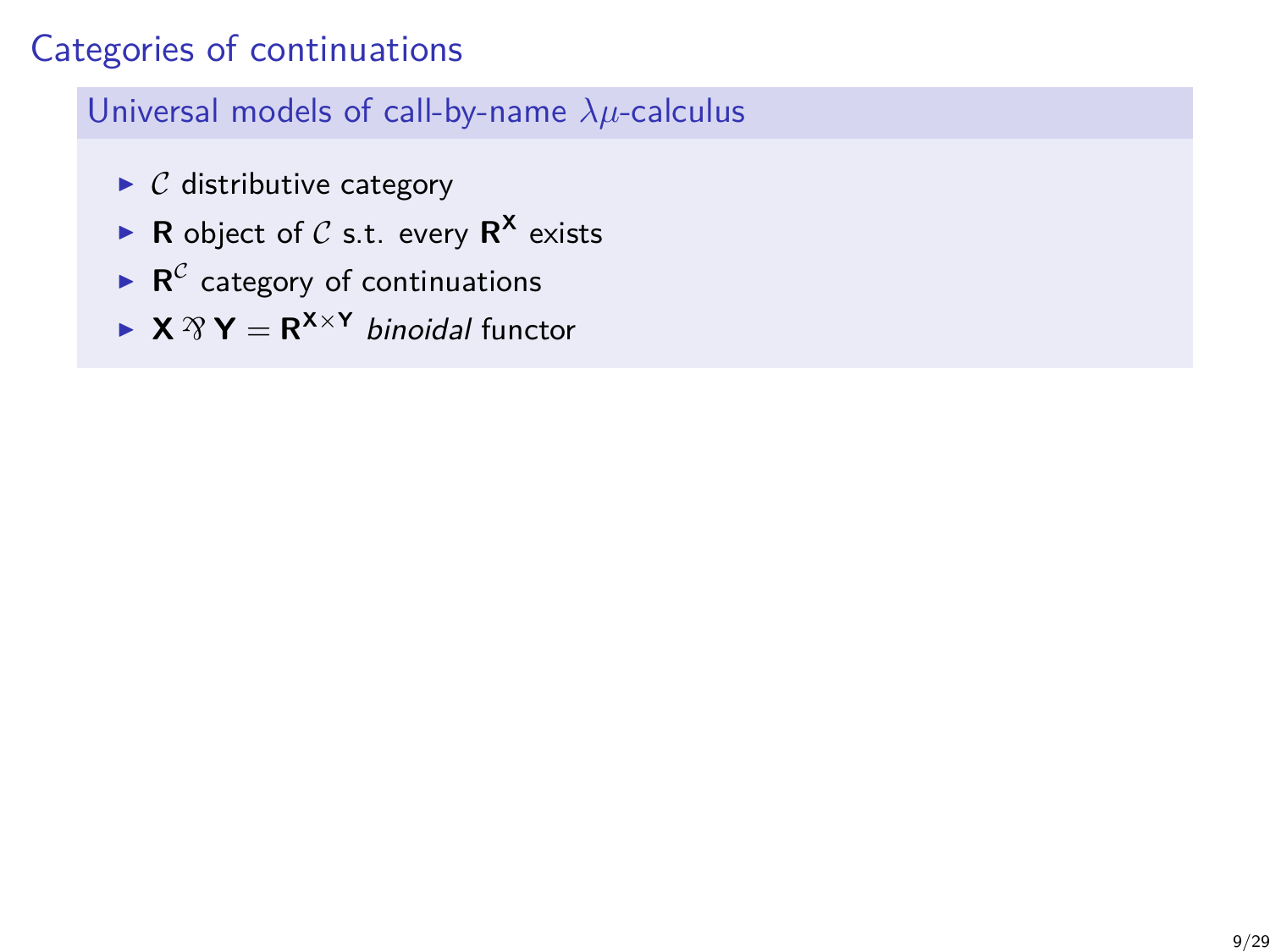# Categories of continuations

Universal models of call-by-name *λµ*-calculus

- $\triangleright$  C distributive category
- **R** object of C s.t. every  $R^X$  exists
- $\blacktriangleright$  **R**<sup>C</sup> category of continuations
- $\triangleright$  **X**  $\mathcal{R}$  **Y** = **R**<sup>X×**Y**</sup> binoidal functor

Interpreting  $\mu$ PCF in  $\mathbf{R}^{\mathcal{C}}$ :

- **►** interpretation of types :  $\llbracket T \rrbracket \in Ob \left( \mathcal{C} \right)$   $\llbracket T \rrbracket = \mathbf{R}^{\llbracket T \rrbracket} \in Ob \left( \mathbf{R}^{\mathcal{C}} \right)$
- $\blacktriangleright$  interpretation of typed terms:

 $[x : T_1, y : T_2 \vdash M : U \mid \alpha : V_1, \beta : V_2] \in \mathbf{R}^{\mathcal{C}} ([T_1] \times [T_2], [U] \mathcal{R} [V_1] \mathcal{R} [V_2])$ 

 $+$  interpretation of constants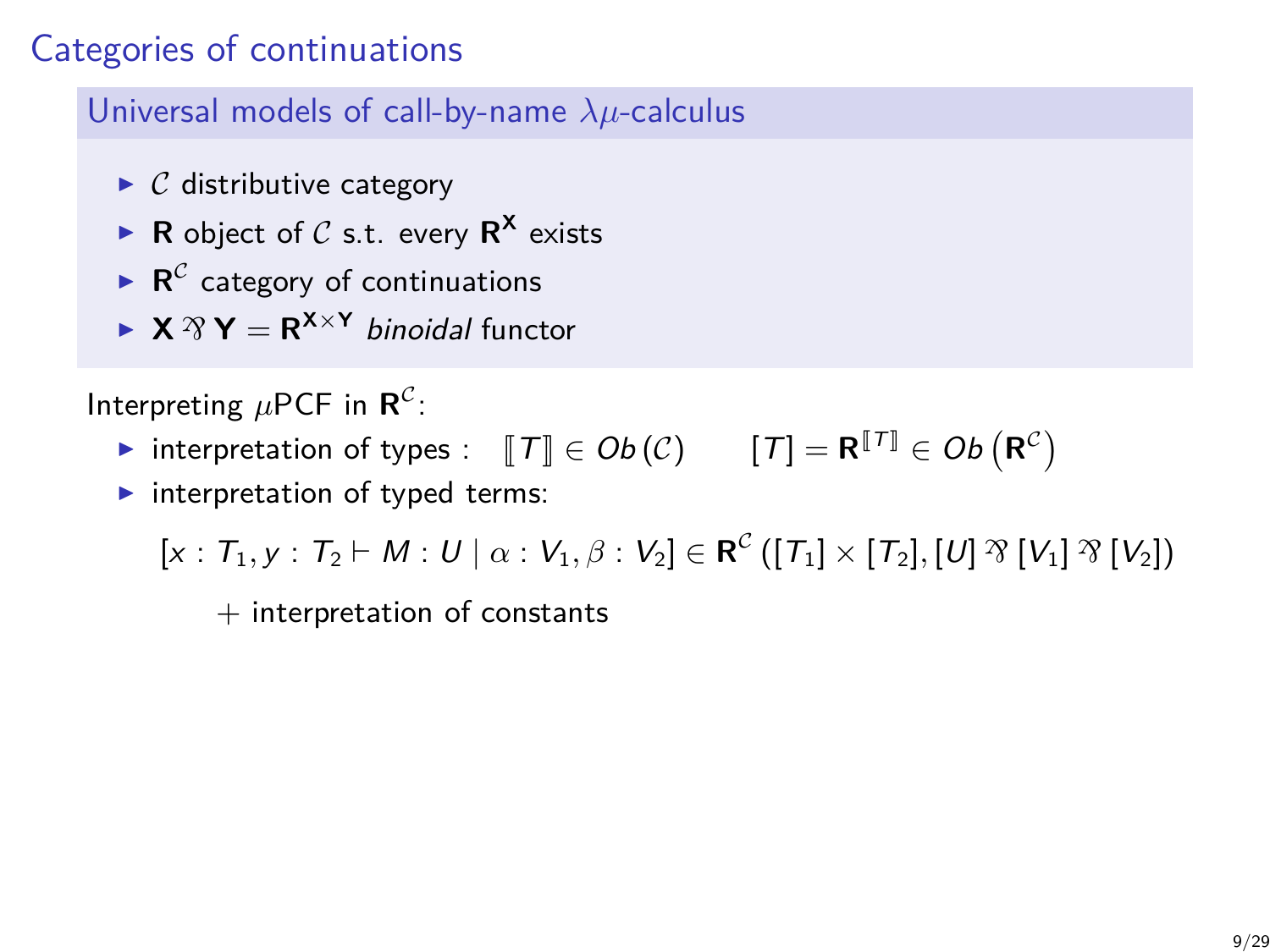# Categories of continuations

Universal models of call-by-name *λµ*-calculus

- $\triangleright$  C distributive category
- **R** object of C s.t. every  $R^X$  exists
- $\blacktriangleright$  **R**<sup>C</sup> category of continuations
- $\triangleright$  **X**  $\mathcal{R}$  **Y** = **R**<sup>X×**Y**</sup> binoidal functor

Interpreting  $\mu$ PCF in  $\mathbf{R}^{\mathcal{C}}$ :

- **►** interpretation of types :  $\llbracket T \rrbracket \in Ob \left( \mathcal{C} \right)$   $\llbracket T \rrbracket = \mathbf{R}^{\llbracket T \rrbracket} \in Ob \left( \mathbf{R}^{\mathcal{C}} \right)$
- $\blacktriangleright$  interpretation of typed terms:

 $[x : T_1, y : T_2 \vdash M : U \mid \alpha : V_1, \beta : V_2] \in \mathbf{R}^{\mathcal{C}} ([T_1] \times [T_2], [U] \mathcal{R} [V_1] \mathcal{R} [V_2])$ 

 $+$  interpretation of constants

Interpretation of  $CA^{\omega}$  in  $\mathbf{R}^{\mathcal{C}}$ 

$$
\mathsf{CA}^{\omega} \xrightarrow{\;\;* \;\;} \mu\mathsf{PCF} \xrightarrow{\;[\bot \;]} \mathbf{R}^{\mathcal{C}}
$$

Fix now some continuation model  $\mathbf{R}^{\mathcal{C}}$  of  $\mu$ PCF Use  $\mu$ PCF syntax to describe/manipulate morphisms (drop the brackets)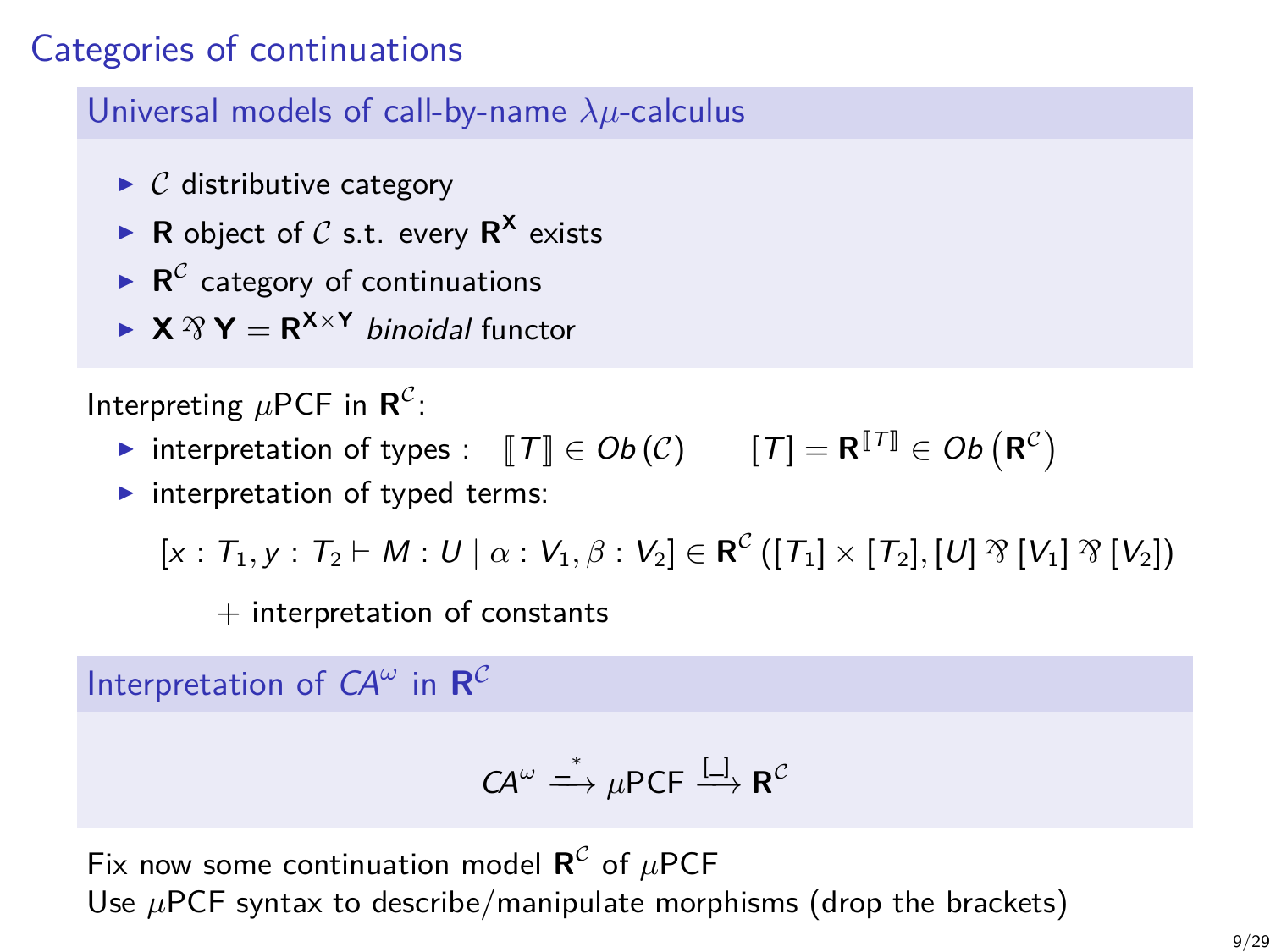${\mathcal M}$  model of  $\mathsf{C\!A}^\omega$  (with  $\neq$  interpreted as inequality)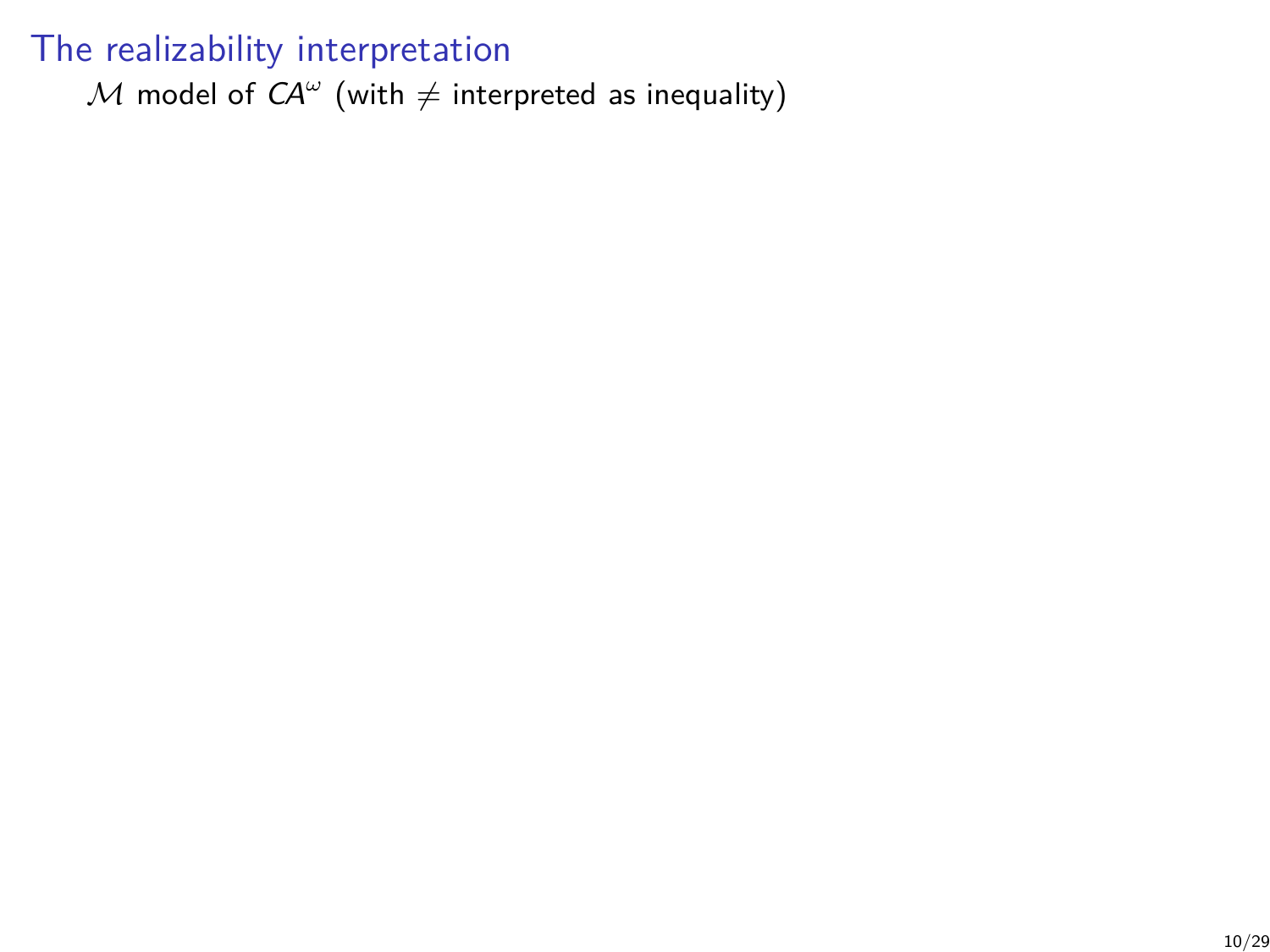${\mathcal M}$  model of  $\mathsf{C\!A}^\omega$  (with  $\neq$  interpreted as inequality)

# $\mathsf{Truth}\,$  values (sets of realizers):  $\lvert A \rvert \subseteq \mathsf{R}^\mathcal{C}\left( \mathbf{1},\left[ A^* \right] \right)$

 $\mathbb{L} \subseteq \mathsf{R}^{\mathcal{C}} \left( \mathbf{1}, \mathsf{R} \right)$  parameter of the model

$$
\phi \in |A \Rightarrow B| \quad \text{iff} \quad \forall \psi \in |A|, \phi \psi \in |B|
$$
  

$$
\phi \in |\forall x^{\sigma} A| \quad \text{iff} \quad \forall a \in \sigma^{\mathcal{M}}, \phi \in |A\{a/x\}|
$$
  

$$
\phi \in |\bot| \quad \text{iff} \quad \phi \in \bot
$$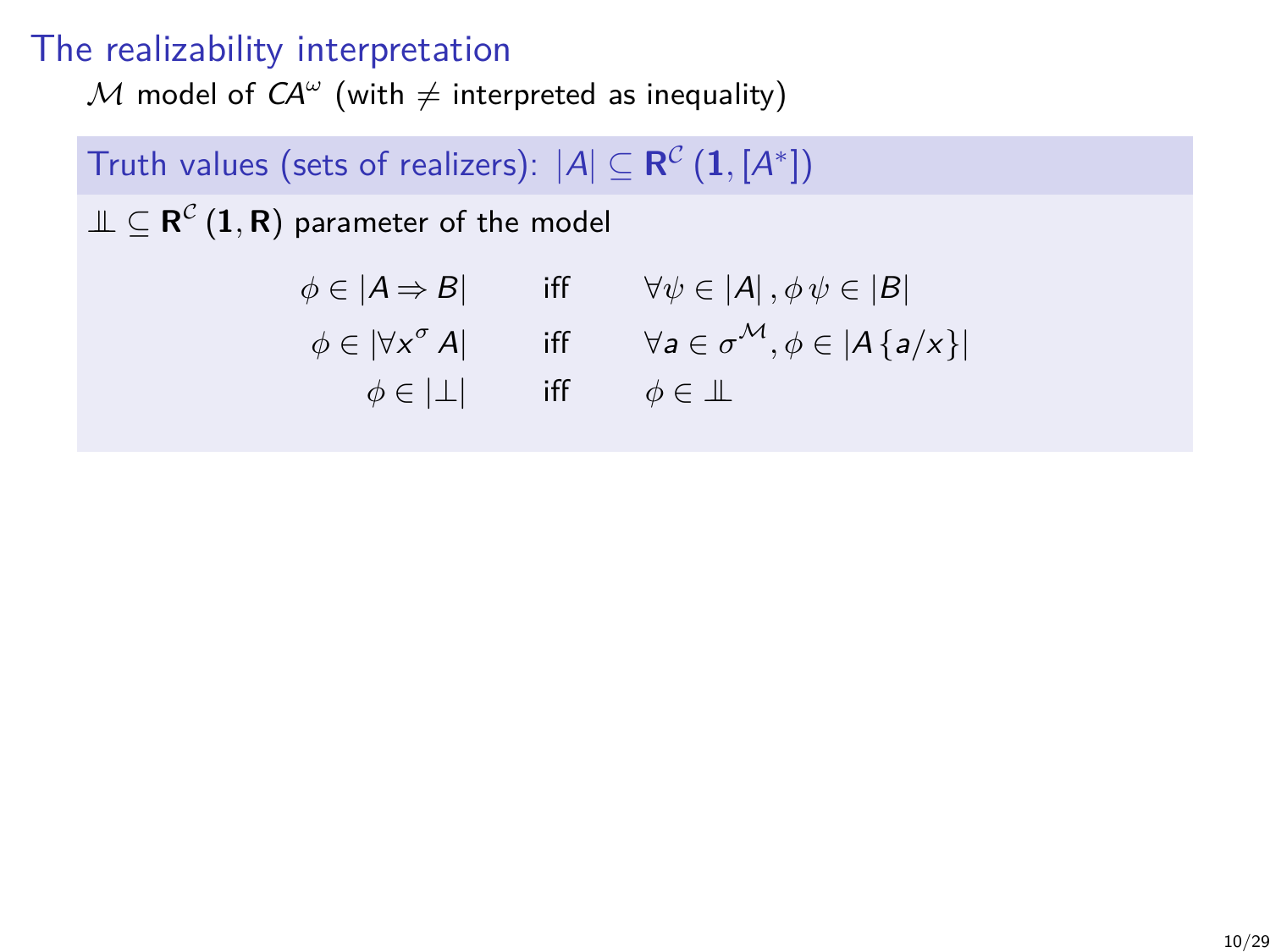${\mathcal M}$  model of  $\mathsf{C\!A}^\omega$  (with  $\neq$  interpreted as inequality)

# $\mathsf{Truth}\,$  values (sets of realizers):  $\lvert A \rvert \subseteq \mathsf{R}^\mathcal{C}\left( \mathbf{1},\left[ A^* \right] \right)$

 $\mathbb{L} \subseteq \mathsf{R}^{\mathcal{C}} \left( \mathbf{1}, \mathsf{R} \right)$  parameter of the model

$$
\phi \in |A \Rightarrow B| \quad \text{iff} \quad \forall \psi \in |A|, \phi \psi \in |B|
$$
  

$$
\phi \in |\forall x^{\sigma} A| \quad \text{iff} \quad \forall a \in \sigma^{\mathcal{M}}, \phi \in |A\{a/x\}|
$$
  

$$
\phi \in |\bot| \quad \text{iff} \quad \phi \in \bot
$$

# Falsity values:  $||A|| \subseteq C (\mathbf{1}, [A^*])$

 $\mathsf{Orthogonality}$  relation for  $\mathbf{x} \in \mathcal{C} \left( \mathbf{1}, \mathbf{X} \right)$  and  $\phi \in \mathbf{R}^{\mathcal{C}} \left( \mathbf{1}, \mathbf{R}^{\mathbf{X}} \right)$ :

$$
\mathbf{M} \perp \phi \quad \text{ iff } \quad [\mathbf{M}] \phi \in \perp \qquad (\,[\mathbf{M}] \phi = \text{pair} \, (\phi, \mathbf{M}); \text{ev})
$$

Orthogonality as a property:  $\phi \in |A|$  iff  $\forall x \in ||A||$ ,  $x \perp \phi$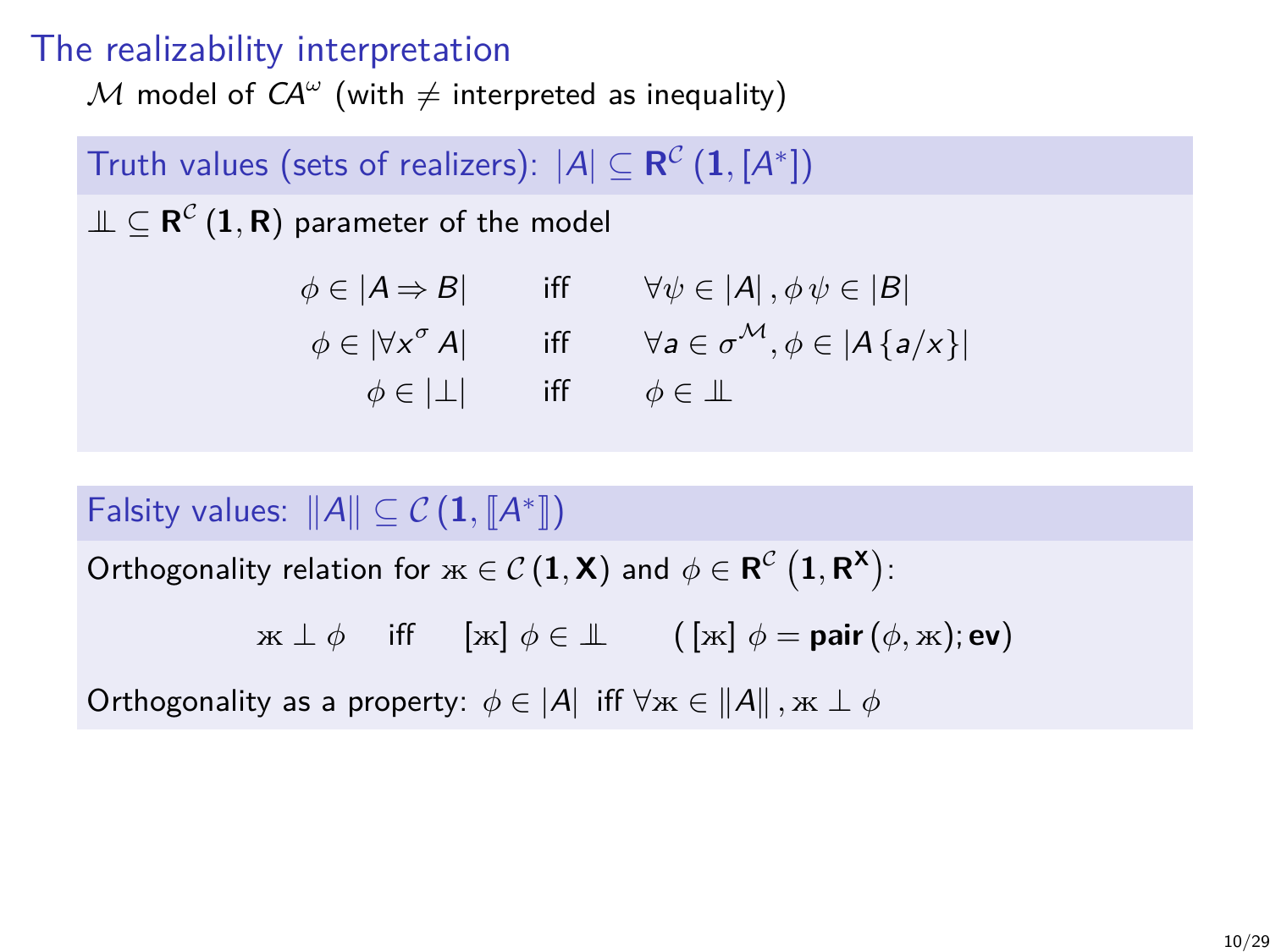${\mathcal M}$  model of  $\mathsf{C\!A}^\omega$  (with  $\neq$  interpreted as inequality)

# $\mathsf{Truth}\,$  values (sets of realizers):  $\lvert A \rvert \subseteq \mathsf{R}^\mathcal{C}\left( \mathbf{1},\left[ A^* \right] \right)$

 $\mathbb{L} \subseteq \mathsf{R}^{\mathcal{C}} \left( \mathbf{1}, \mathsf{R} \right)$  parameter of the model

$$
\phi \in |A \Rightarrow B| \quad \text{iff} \quad \forall \psi \in |A|, \phi \psi \in |B|
$$
  

$$
\phi \in |\forall x^{\sigma} A| \quad \text{iff} \quad \forall a \in \sigma^{\mathcal{M}}, \phi \in |A\{a/x\}|
$$
  

$$
\phi \in |\bot| \quad \text{iff} \quad \phi \in \bot
$$

# Falsity values:  $||A|| \subseteq C (\mathbf{1}, [A^*])$

 $\mathsf{Orthogonality}$  relation for  $\mathbf{x} \in \mathcal{C} \left( \mathbf{1}, \mathbf{X} \right)$  and  $\phi \in \mathbf{R}^{\mathcal{C}} \left( \mathbf{1}, \mathbf{R}^{\mathbf{X}} \right)$ :

$$
\mathbf{x} \perp \phi \quad \text{ iff } \quad [\mathbf{x}] \phi \in \mathbb{L} \qquad \left( [\mathbf{x}] \phi = \mathbf{pair} \left( \phi, \mathbf{x} \right); \mathbf{ev} \right)
$$

Orthogonality as a property:  $\phi \in |A|$  iff  $\forall x \in ||A||$ ,  $x \perp \phi$ 

Adequacy for 1st-order logic

$$
\left[\left(\frac{\mathfrak{p}}{h\!+\!A}\right)^*\right]\in |A|
$$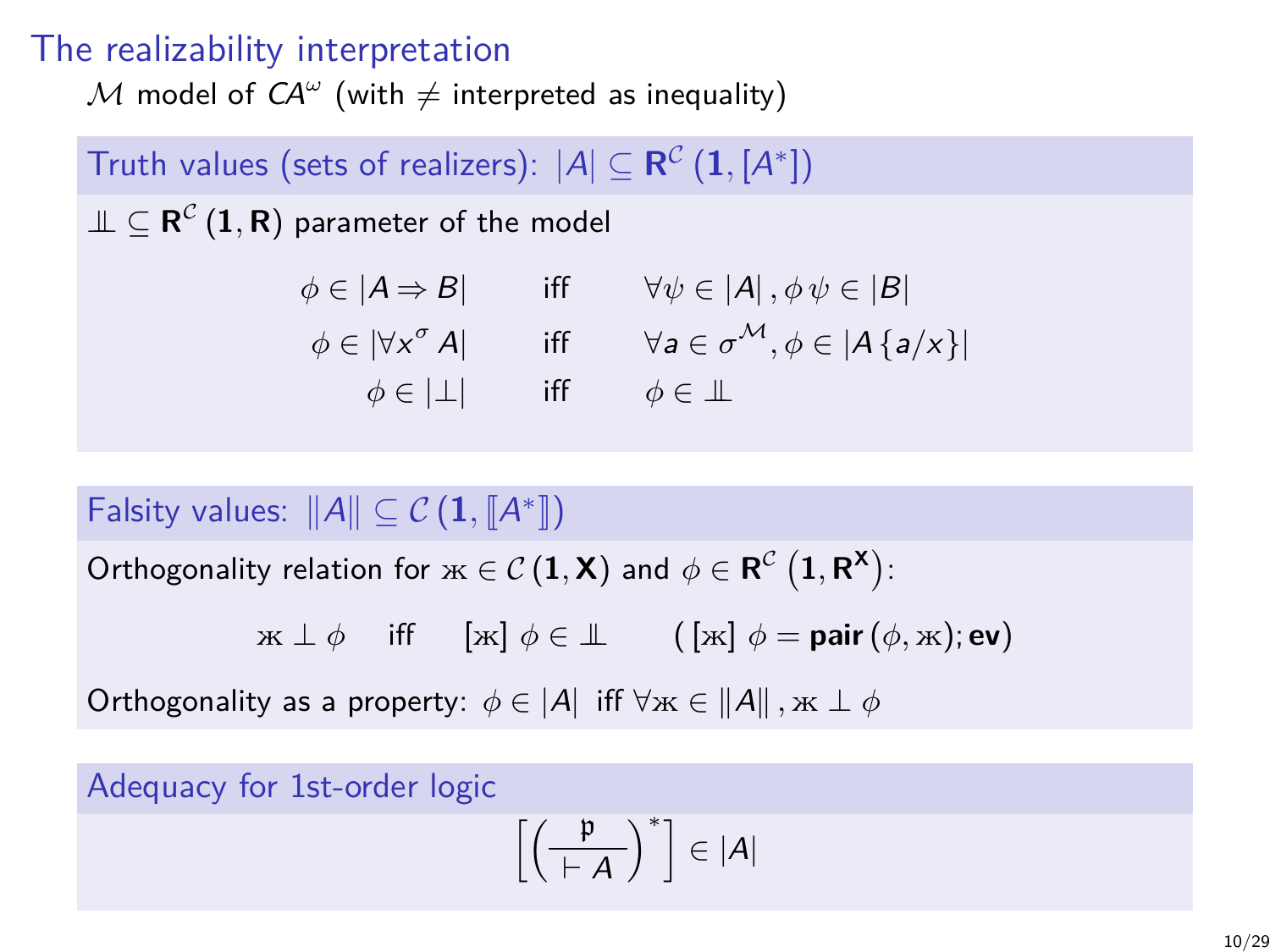# Adequacy for the axioms

$$
\lambda x.x \in |a = b| \text{ if } a = b \text{ in } \mathcal{M} \qquad \qquad \mathsf{Y}(\lambda x.x) \in |\forall x' \, (\mathsf{S} \, x \neq_{\iota} 0)|
$$

$$
\lambda x.x \in \left| \forall \vec{z}^{\vec{\tau}} \, \forall x^{\sigma} \, \forall y^{\sigma} \, (\neg A \Rightarrow A \, \{y/x\} \Rightarrow x \neq_{\sigma} y) \right|
$$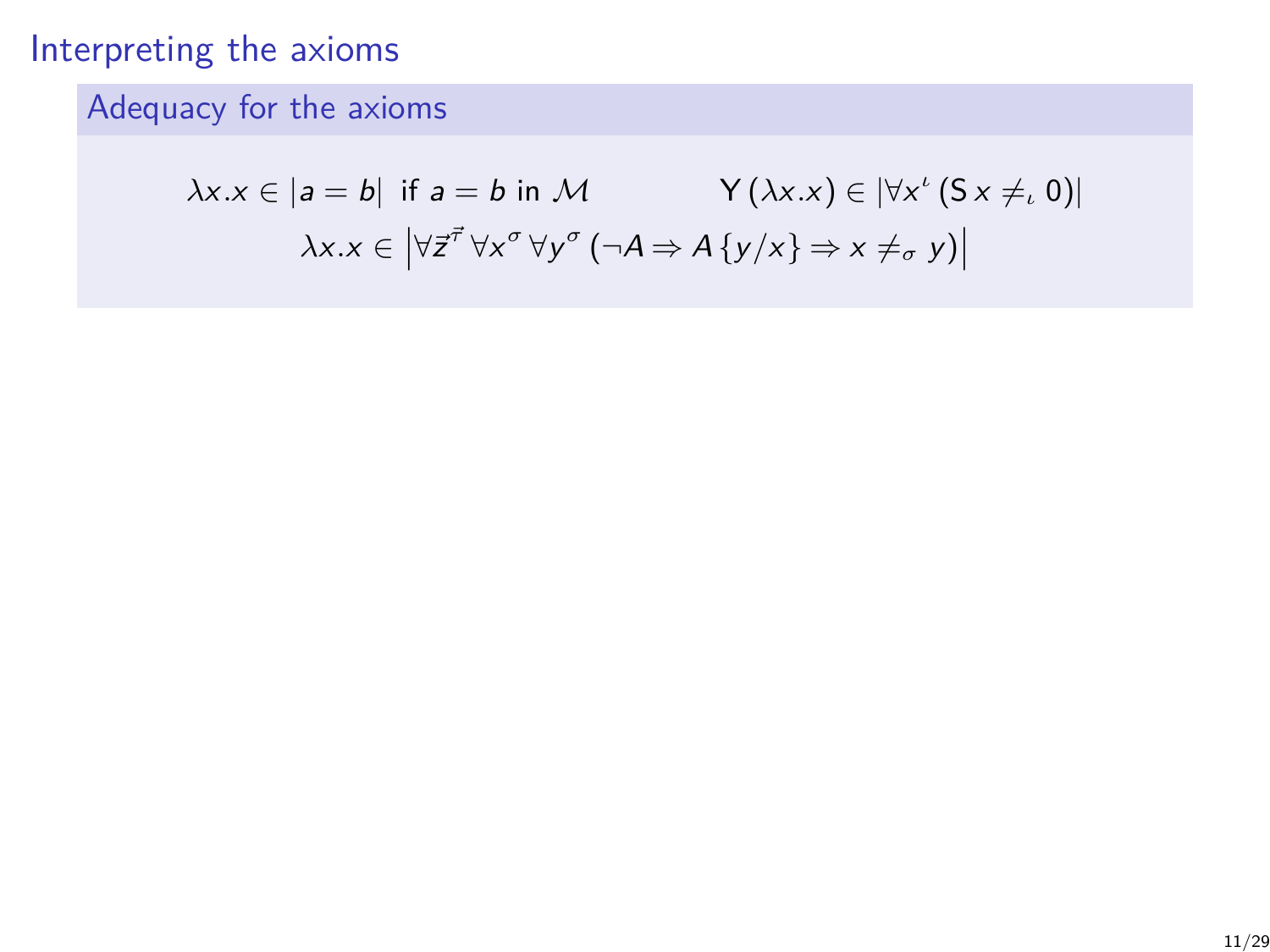#### Adequacy for the axioms

$$
\lambda x.x \in |a = b| \text{ if } a = b \text{ in } \mathcal{M} \qquad \qquad \mathsf{Y}(\lambda x.x) \in |\forall x^{\iota} (S x \neq_{\iota} 0)|
$$

$$
\lambda x.x \in |\forall \vec{z}^{\vec{\tau}} \forall x^{\sigma} \forall y^{\sigma} (\neg A \Rightarrow A \{y/x\} \Rightarrow x \neq_{\sigma} y)|
$$

Realizer of induction should be of type  $A^* \to (A^* \to A^*) \to A^*$ how do we know how many times to call the second argument?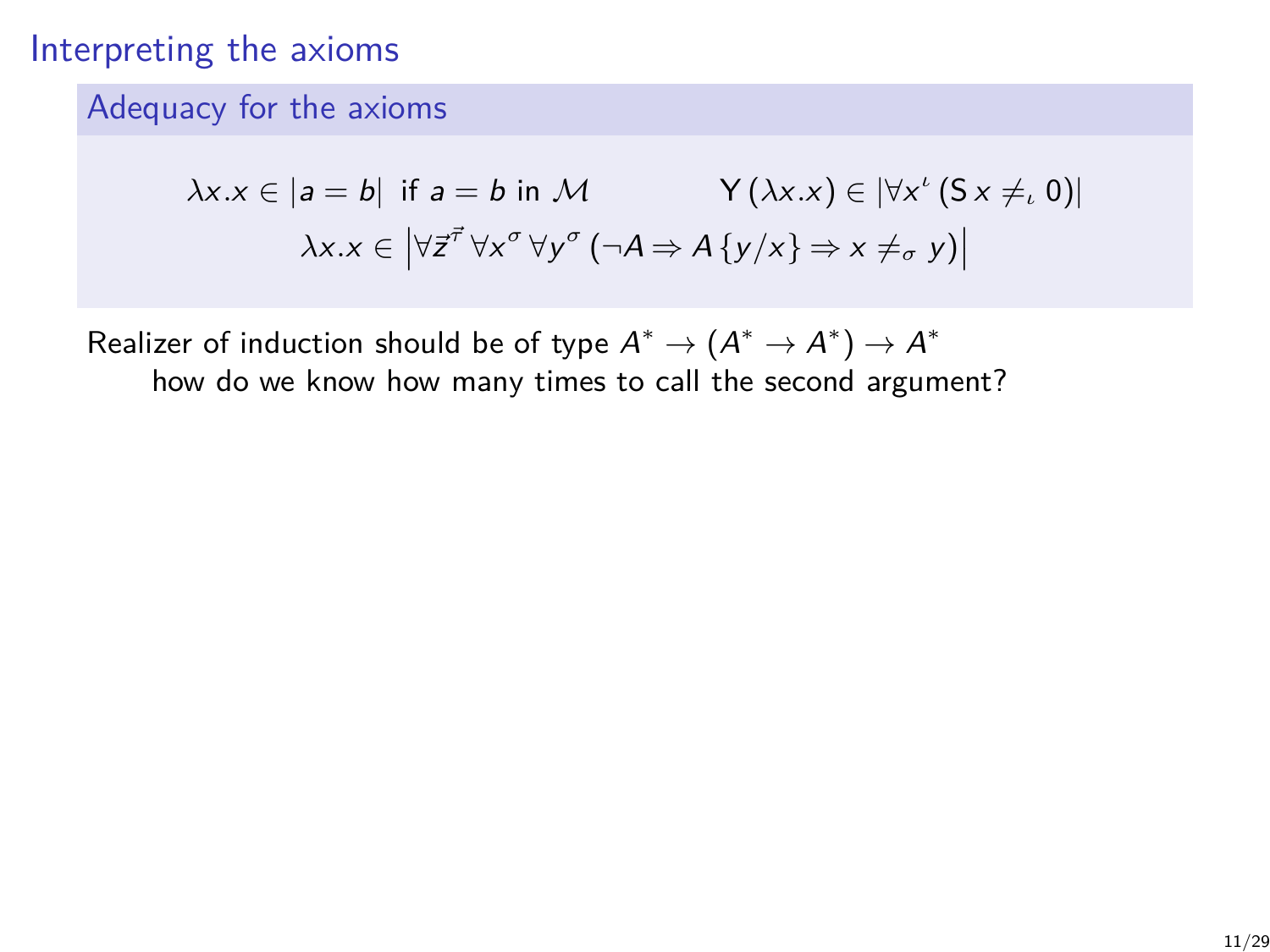# The relativization predicate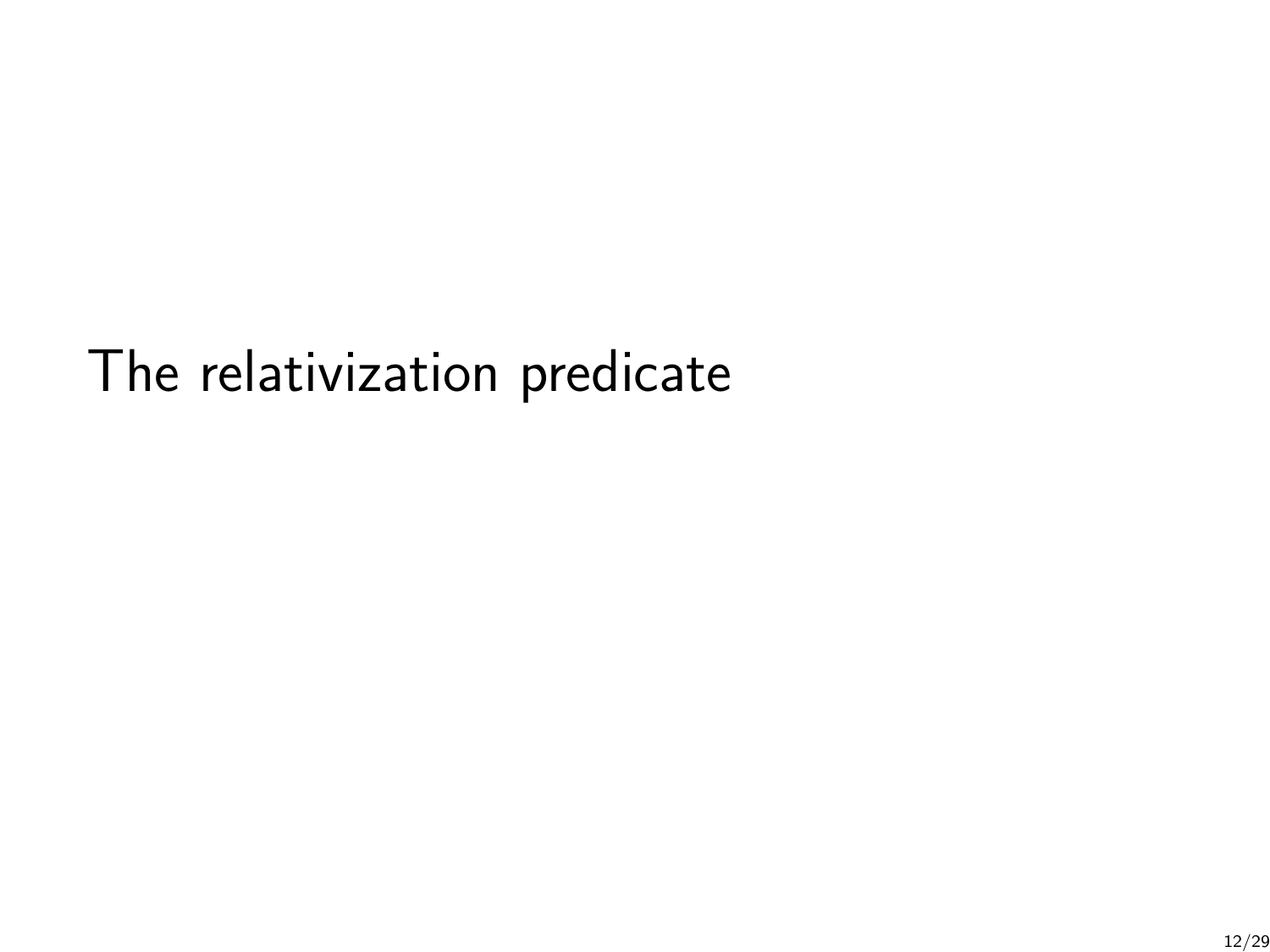#### Adequacy for the axioms

$$
\lambda x.x \in |a = b| \text{ if } a = b \text{ in } \mathcal{M} \qquad \qquad \mathsf{Y}(\lambda x.x) \in |\forall x' \, (\mathsf{S} \, x \neq_{\iota} 0)|
$$

$$
\lambda x.x \in \left| \forall \vec{z}^{\vec{\tau}} \, \forall x^{\sigma} \, \forall y^{\sigma} \, (\neg A \Rightarrow A \, \{y/x\} \Rightarrow x \neq_{\sigma} y) \right|
$$

Realizer of induction should be of type  $A^* \to (A^* \to A^*) \to A^*$ how do we know how many times to call the second argument?

#### The relativization predicate

Relativized

$$
A, B ::= \dots | (t^t)
$$
  
Lifted at every sort:  $(t^{\sigma \to \tau}) \equiv \forall x^{\sigma} ((x^{\sigma}) \Rightarrow ((tx)^{\tau}))$   
Relativized quantifications:  $\forall^r x^{\sigma} A \equiv \forall x^{\sigma} ((x^{\sigma}) \Rightarrow A)$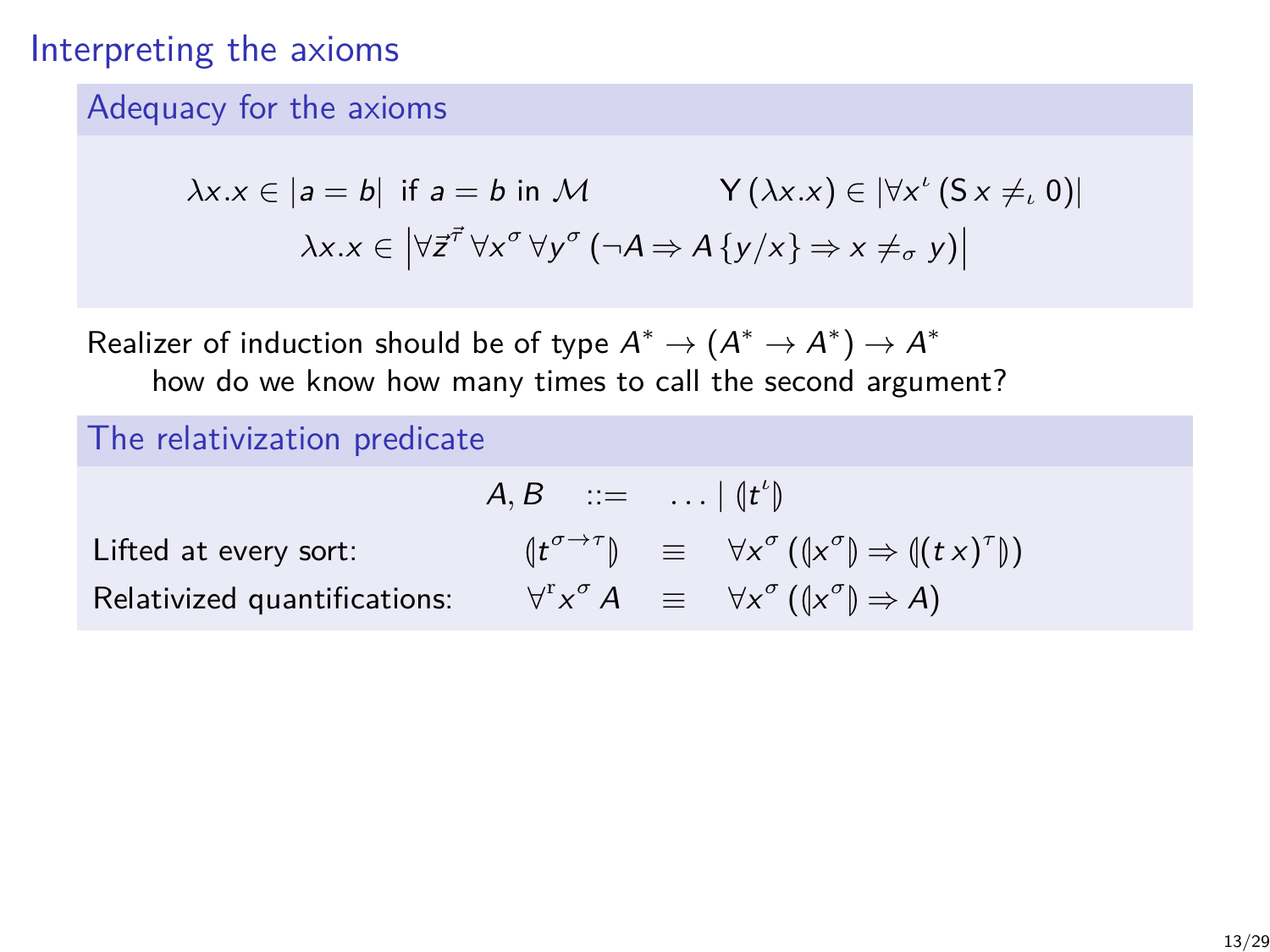#### Adequacy for the axioms

$$
\lambda x.x \in |a = b| \text{ if } a = b \text{ in } \mathcal{M} \qquad \qquad \mathsf{Y}(\lambda x.x) \in |\forall x' \, (\mathsf{S} \, x \neq_{\iota} 0)|
$$

$$
\lambda x.x \in \left| \forall \vec{z}^{\vec{\tau}} \, \forall x^{\sigma} \, \forall y^{\sigma} \, (\neg A \Rightarrow A \, \{y/x\} \Rightarrow x \neq_{\sigma} y) \right|
$$

Realizer of induction should be of type  $A^* \to (A^* \to A^*) \to A^*$ how do we know how many times to call the second argument?

#### The relativization predicate

Lifted at every sort:

$$
A, B ::= ... | (tt)
$$
  
Littled at every sort: 
$$
(t\sigma \to \tau) \equiv \forall x\sigma ((x\sigma) \Rightarrow ((t x)\tau))
$$
  
Relativized quantifications: 
$$
\forallr x\sigma A \equiv \forall x\sigma ((x\sigma) \Rightarrow A)
$$

$$
\blacktriangleright \text{ Realizability value: } |(\mathsf{a}^\sigma)| \equiv \begin{cases} \{\overline{n}\} \text{ if } \mathsf{a} = (\mathsf{S}^n \mathsf{0})^\mathcal{M} \\ \emptyset \quad \text{otherwise} \end{cases}
$$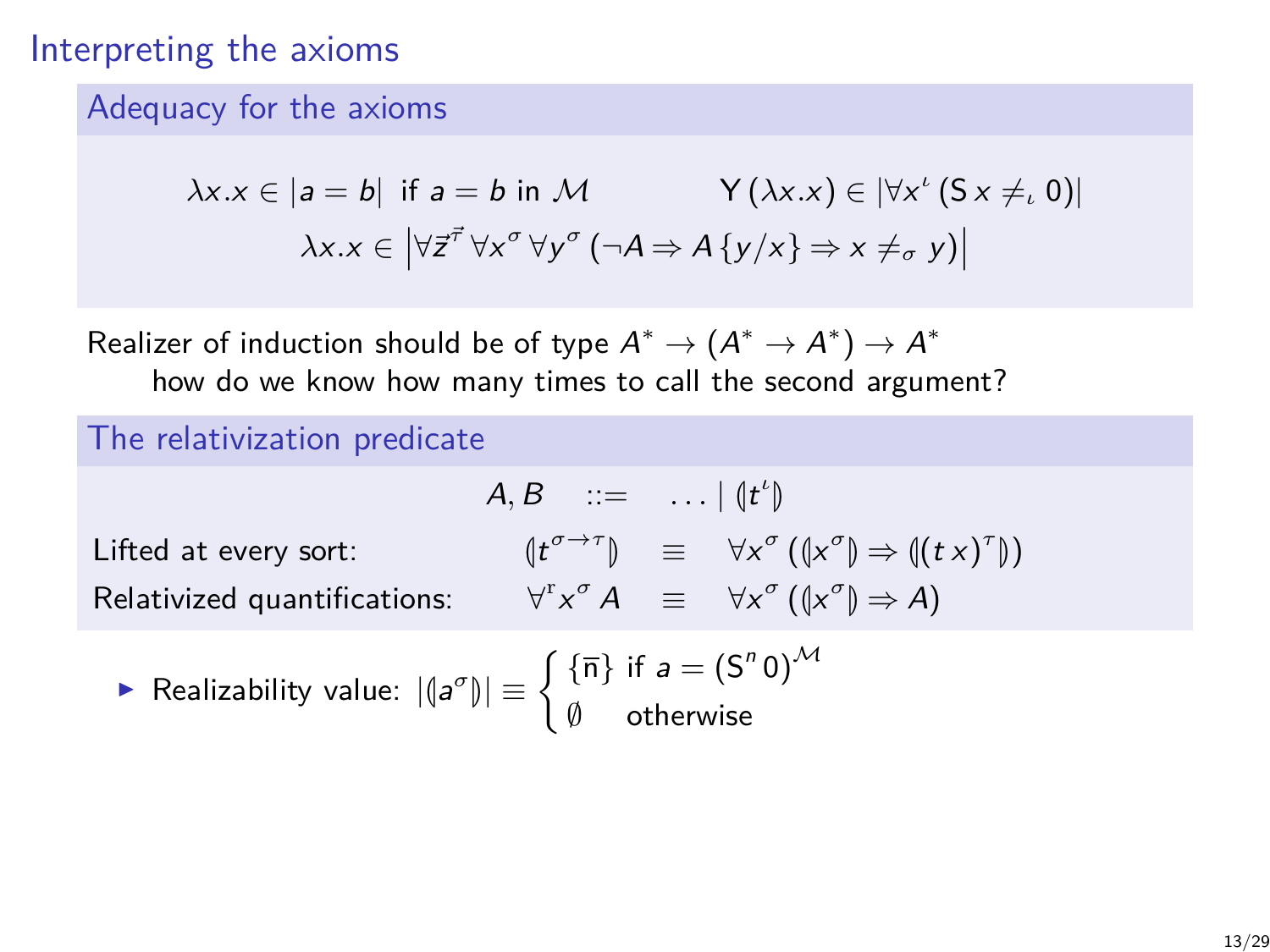#### Adequacy for the axioms

$$
\lambda x.x \in |a = b| \text{ if } a = b \text{ in } \mathcal{M} \qquad \qquad \mathsf{Y}(\lambda x.x) \in |\forall x' \, (\mathsf{S} \, x \neq_{\iota} 0)|
$$

$$
\lambda x.x \in \left| \forall \vec{z}^{\vec{\tau}} \, \forall x^{\sigma} \, \forall y^{\sigma} \, (\neg A \Rightarrow A \, \{y/x\} \Rightarrow x \neq_{\sigma} y) \right|
$$

Realizer of induction should be of type  $A^* \to (A^* \to A^*) \to A^*$ how do we know how many times to call the second argument?

#### The relativization predicate

Lifted at every sort:

$$
A, B ::= ... | (tt)
$$
  
Littled at every sort: 
$$
(t\sigma \to \tau) \equiv \forall x\sigma ((x\sigma) \Rightarrow ((t x)\tau))
$$
  
Relativized quantifications: 
$$
\forallr x\sigma A \equiv \forall x\sigma ((x\sigma) \Rightarrow A)
$$

► Realizability value: 
$$
|(a^{\sigma})| \equiv \begin{cases} {\{\overline{n}\}} & \text{if } a = (S^n 0)^{\mathcal{M}} \\ \emptyset & \text{otherwise} \end{cases}
$$

**►** Define relativized version  $CA^{\omega r}$  of  $CA^{\omega}$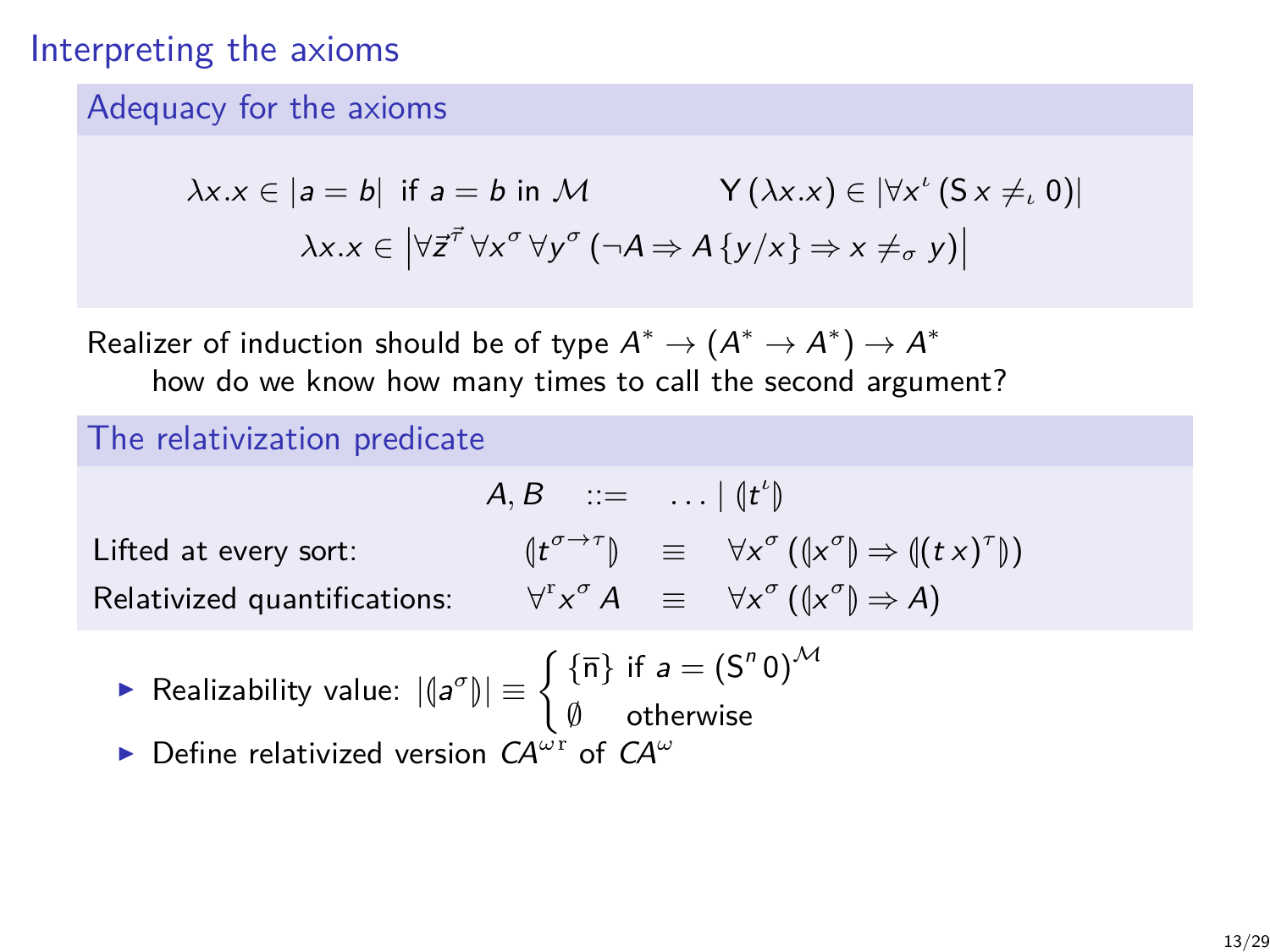#### Adequacy for the axioms

$$
\lambda x.x \in |a = b| \text{ if } a = b \text{ in } \mathcal{M} \qquad \qquad \mathsf{Y}(\lambda x.x) \in |\forall x' \, (\mathsf{S} \, x \neq_{\iota} 0)|
$$

$$
\lambda x.x \in \left| \forall \vec{z}^{\vec{\tau}} \, \forall x^{\sigma} \, \forall y^{\sigma} \, (\neg A \Rightarrow A \, \{y/x\} \Rightarrow x \neq_{\sigma} y) \right|
$$

Realizer of induction should be of type  $A^* \to (A^* \to A^*) \to A^*$ how do we know how many times to call the second argument?

#### The relativization predicate

Lifted at every sort:

$$
A, B ::= \dots | (tt)
$$
  
Lifted at every sort: 
$$
(t^{\sigma \to \tau}) \equiv \forall x^{\sigma} ((x^{\sigma}) \Rightarrow ((tx)^{\tau}))
$$
  
Relativized quantifications: 
$$
\forall^{r} x^{\sigma} A \equiv \forall x^{\sigma} ((x^{\sigma}) \Rightarrow A)
$$

$$
\blacktriangleright \text{ Realizability value: } |\mathfrak{g}^{\sigma}\mathfrak{h}| \equiv \begin{cases} \{\overline{n}\} \text{ if } a = (S^n 0)^{\mathcal{M}} \\ \emptyset & \text{otherwise} \end{cases}
$$

- **►** Define relativized version  $CA^{\omega r}$  of  $CA^{\omega}$
- **►** Add axioms  $(\vert k \vert)$ ,  $(\vert s \vert)$ ,  $\dots$ , which are realized:  $\lambda xy.x \in |\langle k \vert k \rangle|$ ,  $\dots$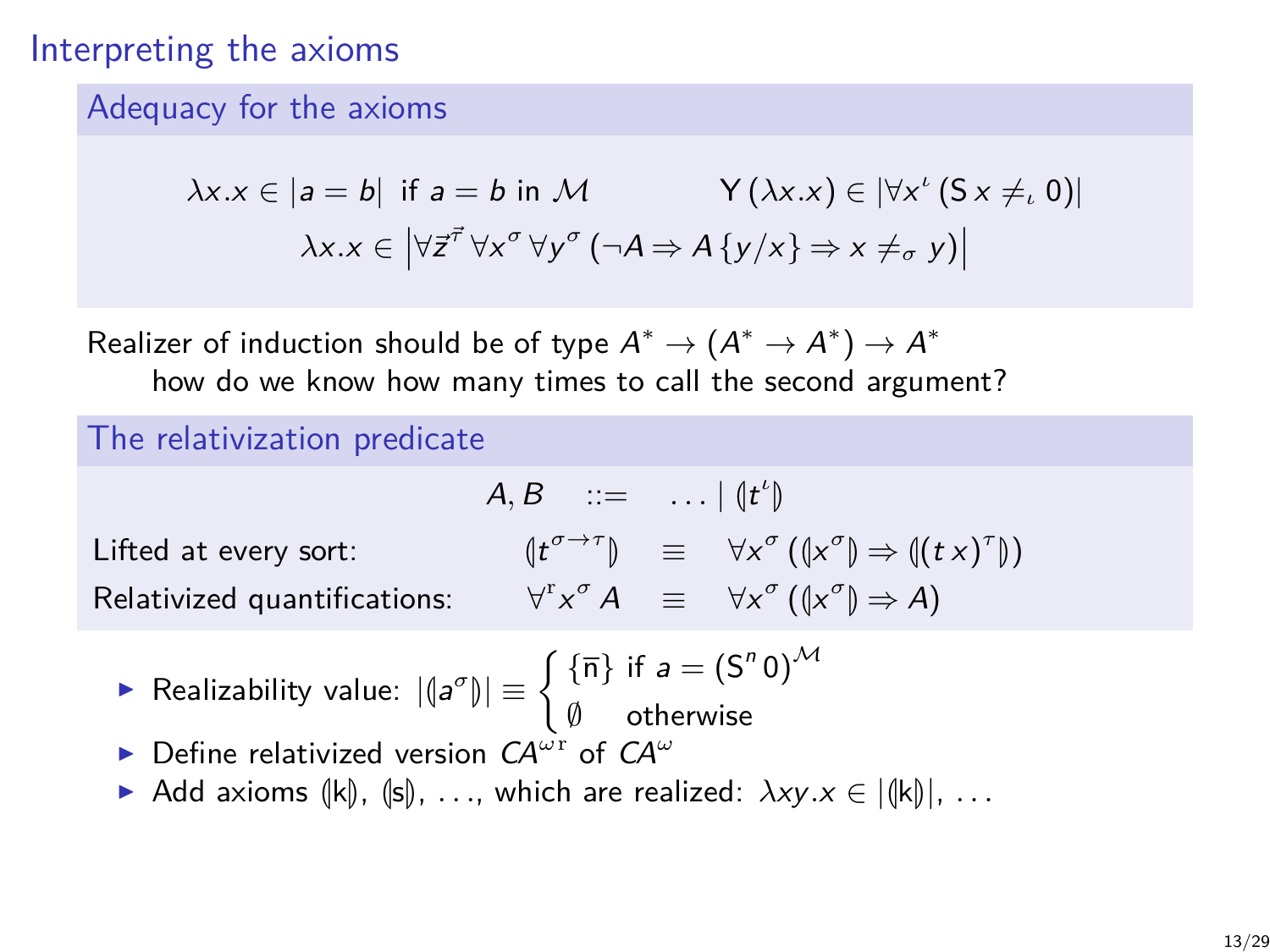#### Interpreting the axioms

#### Adequacy for the axioms

$$
\lambda x.x \in |a = b| \text{ if } a = b \text{ in } \mathcal{M} \qquad \qquad \mathsf{Y}(\lambda x.x) \in |\forall x' \, (\mathsf{S} \, x \neq_{\iota} 0)|
$$

$$
\lambda x.x \in \left| \forall \vec{z}^{\vec{\tau}} \, \forall x^{\sigma} \, \forall y^{\sigma} \, (\neg A \Rightarrow A \, \{y/x\} \Rightarrow x \neq_{\sigma} y) \right|
$$

Realizer of induction should be of type  $A^* \to (A^* \to A^*) \to A^*$ how do we know how many times to call the second argument?

#### The relativization predicate

Lifted at every sort:

$$
A, B ::= ... | (tt)
$$
  
Littled at every sort: 
$$
(t\sigma \to \tau) \equiv \forall x\sigma ((x\sigma) \Rightarrow ((tx)Relativized quantities: 
$$
\forall^{r} x\sigma A \equiv \forall x\sigma ((x\sigma) \Rightarrow A)
$$
$$

*τ* M)

**►** Realizability value:  $|{\mathsf{a}}^\sigma{\mathsf{b}}| \equiv \begin{cases} {\{\overline{n}\}} & \text{if } a = (\mathsf{S}^n\mathsf{0})^{\mathcal{M}} \\ \emptyset & \text{otherwise} \end{cases}$ 

- ∅ otherwise
- **►** Define relativized version  $CA^{\omega r}$  of  $CA^{\omega}$
- **►** Add axioms  $(\vert k \vert)$ ,  $(\vert s \vert)$ ,  $\dots$ , which are realized:  $\lambda xy.x \in |\langle k \vert k \rangle|$ ,  $\dots$
- $\blacktriangleright$  Realizer of induction:

$$
\mathsf{rec} \in \left| \forall \vec{y}^{\vec{\sigma}} \left( A \{ 0/x \} \Rightarrow \forall^{x} x^{i} \left( A \Rightarrow A \{ S x/x \} \right) \Rightarrow \forall^{x} x^{i} A \right) \right|
$$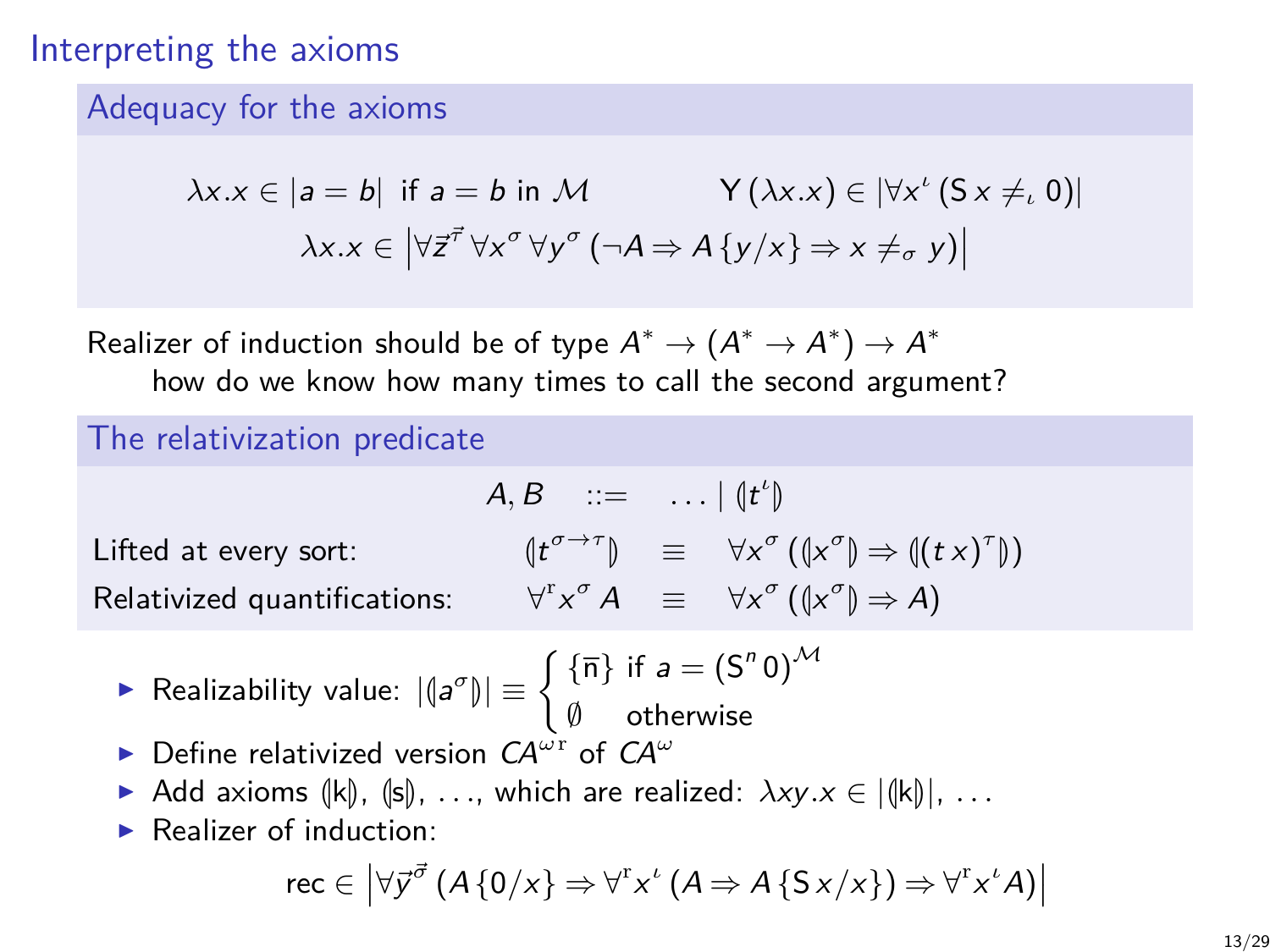#### Problem

```
There is no falsity value \|\|\_\text{min}\|!
\Rightarrow we lose classical reasoning...
```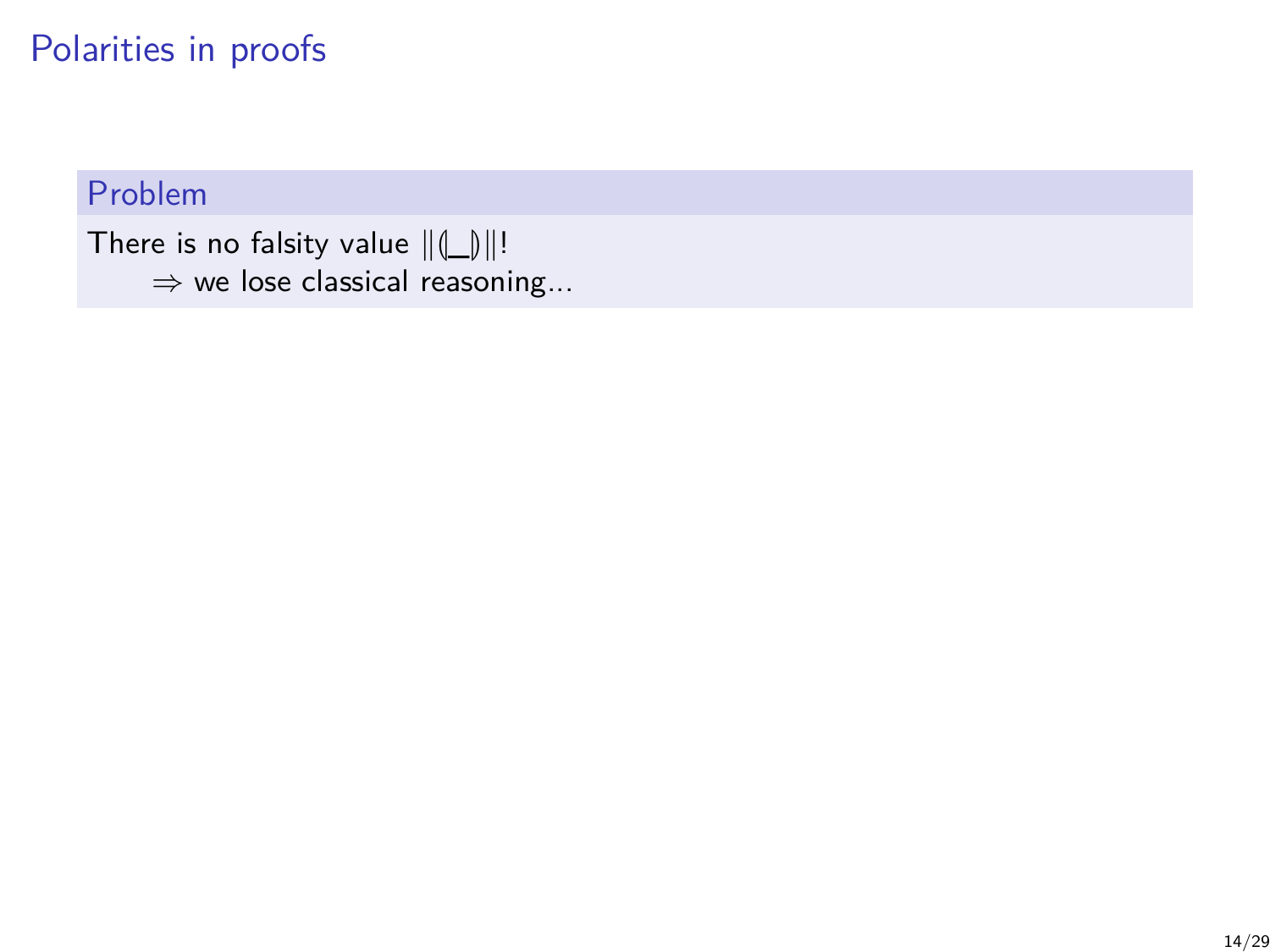#### Problem

There is no falsity value  $\|(\_\|)\|!$ ⇒ we lose classical reasoning...

Indeed,  $\Box$  is a *positive* formula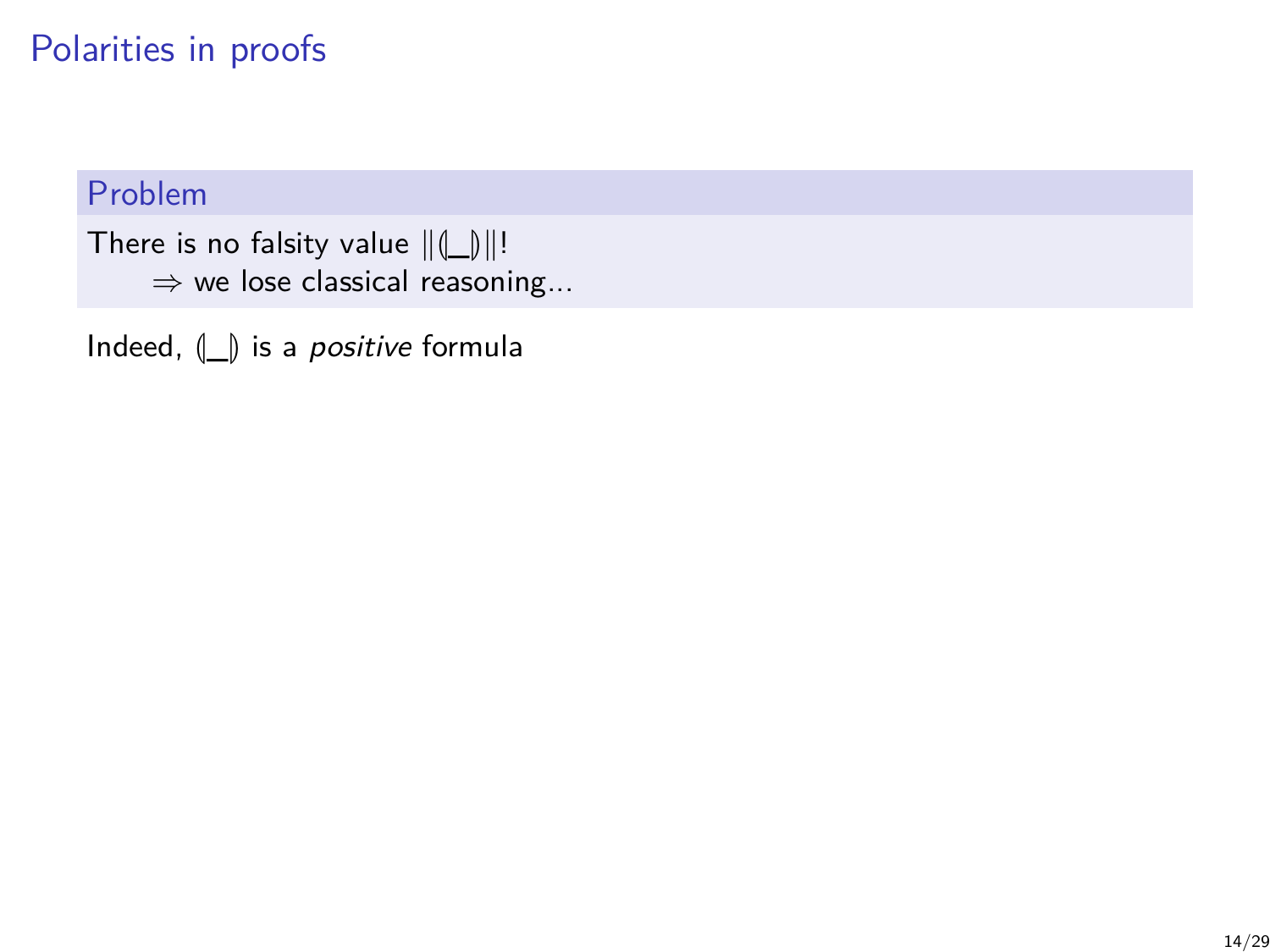#### Problem

There is no falsity value  $\| \langle \underline{\underline{\ } }\rangle \|.$ ⇒ we lose classical reasoning...

Indeed,  $\Box$  is a *positive* formula

Positive and negative formulas

$$
A^-, B^- \quad ::= \quad t \neq u \mid \perp \mid A \Rightarrow B^- \mid A^- \wedge B^- \mid \forall x^{\sigma} A^-
$$
  

$$
A^+, B^+ \quad ::= \quad A \Rightarrow B^+ \mid A^+ \wedge B \mid A \wedge B^+ \mid \forall x^{\sigma} A^+
$$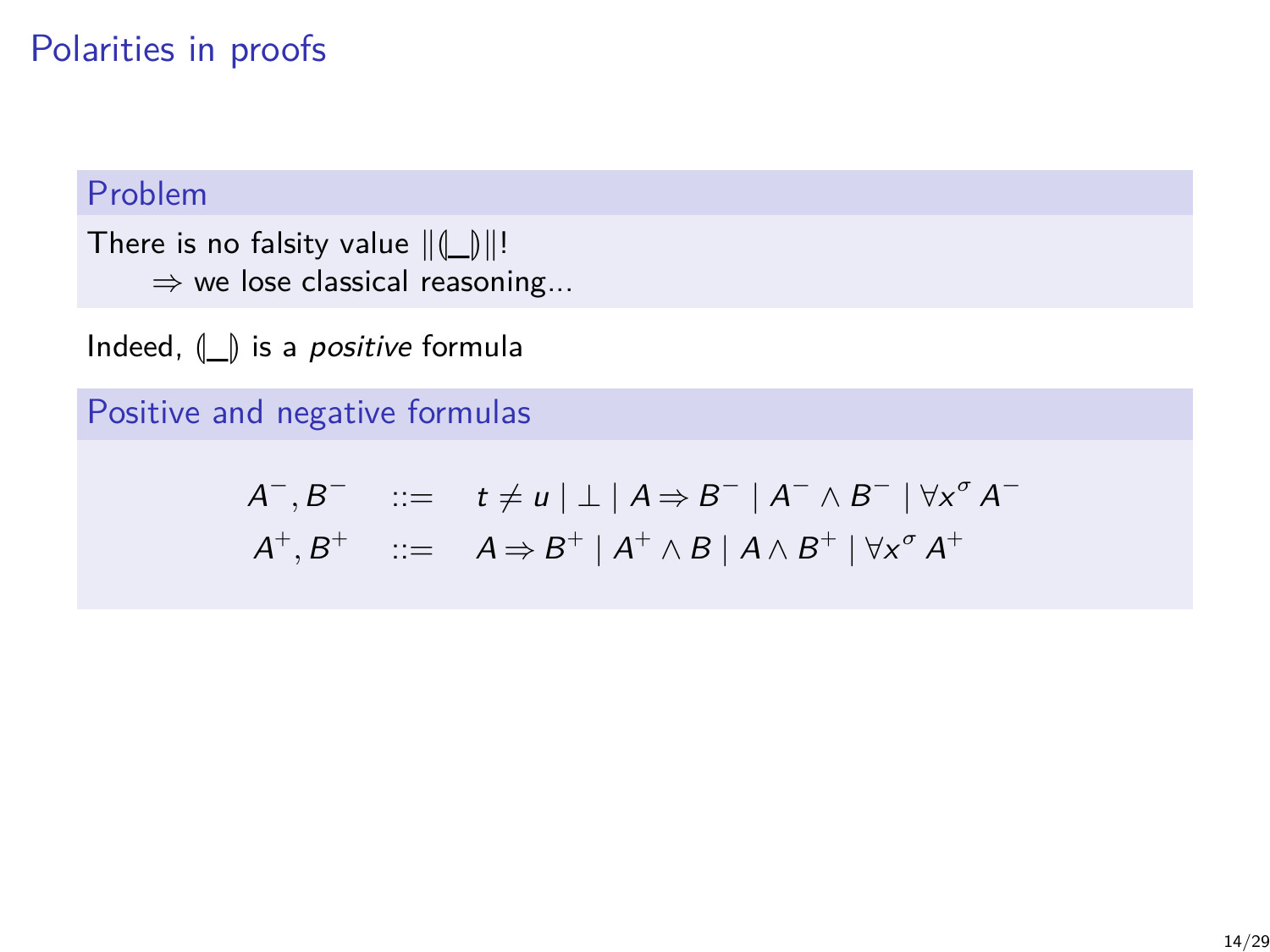#### Problem

There is no falsity value  $\| \langle \underline{\underline{\ } }\rangle \|.$ ⇒ we lose classical reasoning...

Indeed,  $\parallel$   $\parallel$  is a *positive* formula

Positive and negative formulas

$$
A^-, B^- \quad ::= \quad t \neq u \mid \perp \mid A \Rightarrow B^- \mid A^- \wedge B^- \mid \forall x^{\sigma} A^-
$$
  

$$
A^+, B^+ \quad ::= \quad A \Rightarrow B^+ \mid A^+ \wedge B \mid A \wedge B^+ \mid \forall x^{\sigma} A^+
$$

 $\blacktriangleright$   $\Vert A^-\Vert$  is only required for negative formulas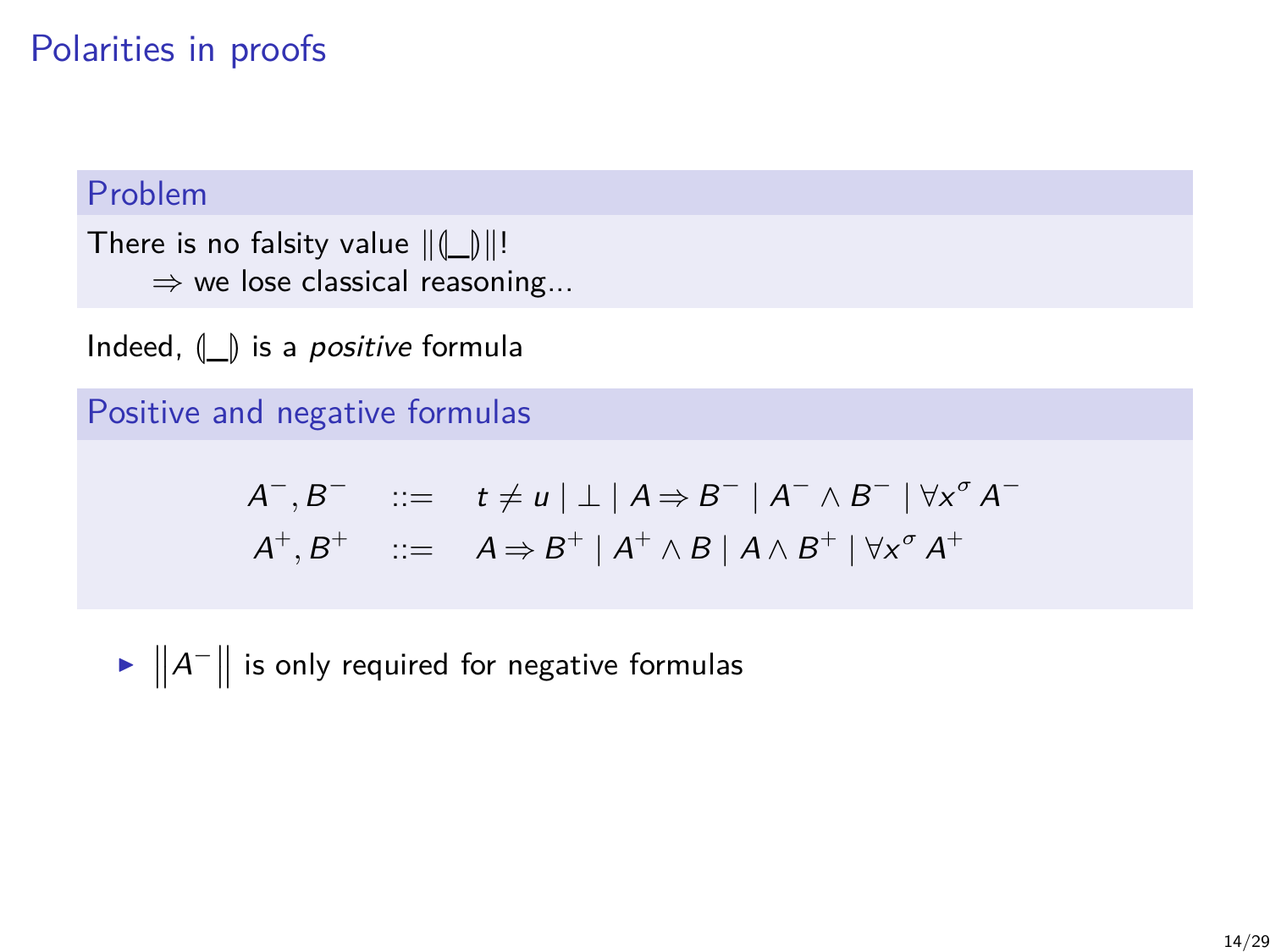#### Problem

There is no falsity value  $\|(\_\|)\|$ ! ⇒ we lose classical reasoning...

Indeed,  $\Box$  is a *positive* formula

Positive and negative formulas

$$
A^-, B^- \quad ::= \quad t \neq u \mid \perp \mid A \Rightarrow B^- \mid A^- \wedge B^- \mid \forall x^{\sigma} A^-
$$
  

$$
A^+, B^+ \quad ::= \quad A \Rightarrow B^+ \mid A^+ \wedge B \mid A \wedge B^+ \mid \forall x^{\sigma} A^+
$$

- $\blacktriangleright$   $\Vert A^-\Vert$  is only required for negative formulas
- **►** Restriction of the sequents to  $\Gamma \vdash A \mid \Delta^-$  (sufficient for  $CA^{\omega r}$ )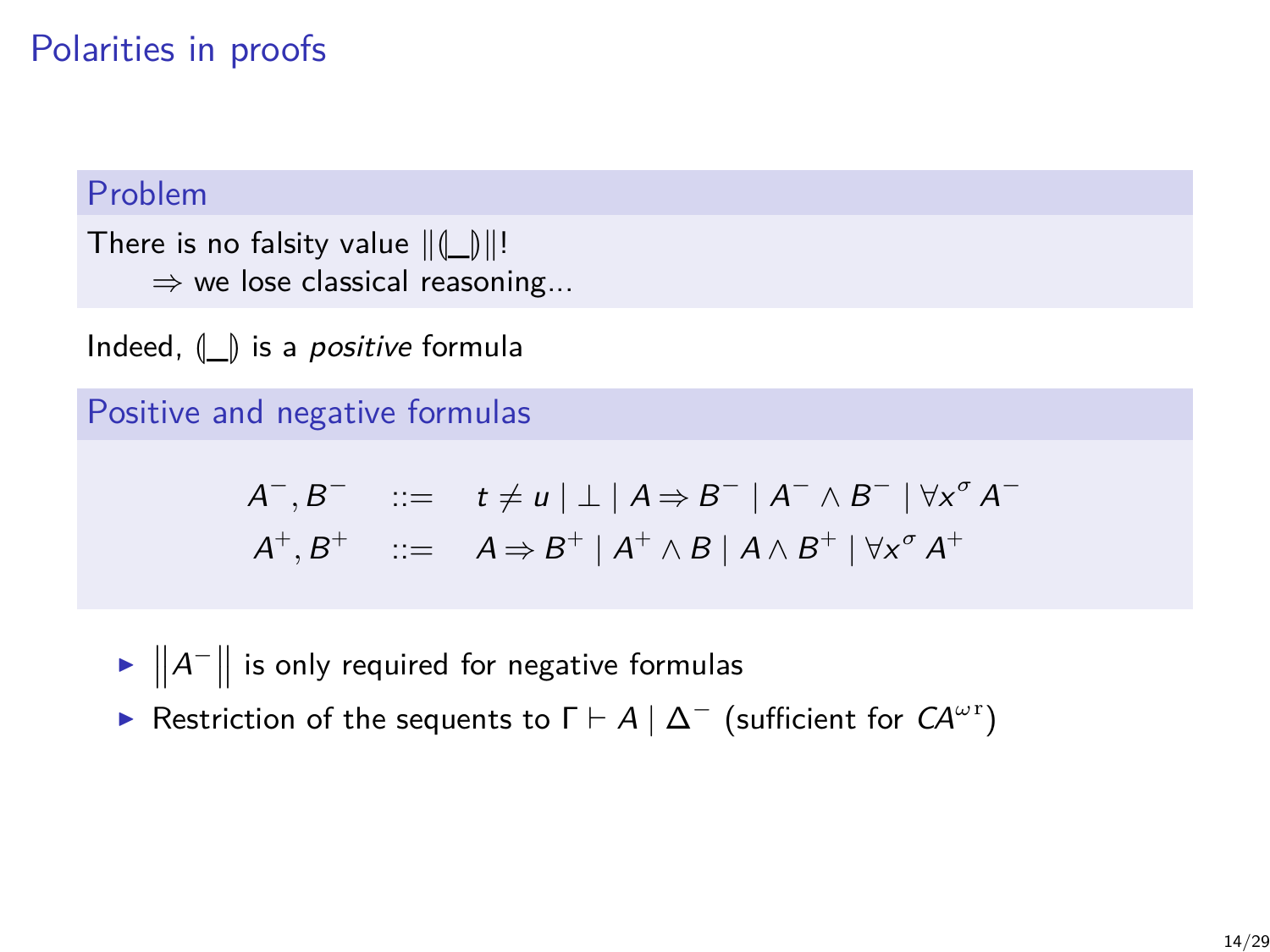#### Problem

There is no falsity value  $\|(\_\|)\|$ ! ⇒ we lose classical reasoning...

Indeed,  $\parallel$   $\parallel$  is a *positive* formula

Positive and negative formulas

$$
A^-, B^- \quad ::= \quad t \neq u \mid \perp \mid A \Rightarrow B^- \mid A^- \wedge B^- \mid \forall x^{\sigma} A^-
$$
  

$$
A^+, B^+ \quad ::= \quad A \Rightarrow B^+ \mid A^+ \wedge B \mid A \wedge B^+ \mid \forall x^{\sigma} A^+
$$

- $\blacktriangleright$   $\Vert A^-\Vert$  is only required for negative formulas
- **►** Restriction of the sequents to  $\Gamma \vdash A \mid \Delta^-$  (sufficient for  $CA^{\omega r}$ )
- $\blacktriangleright$  The adequacy lemma goes through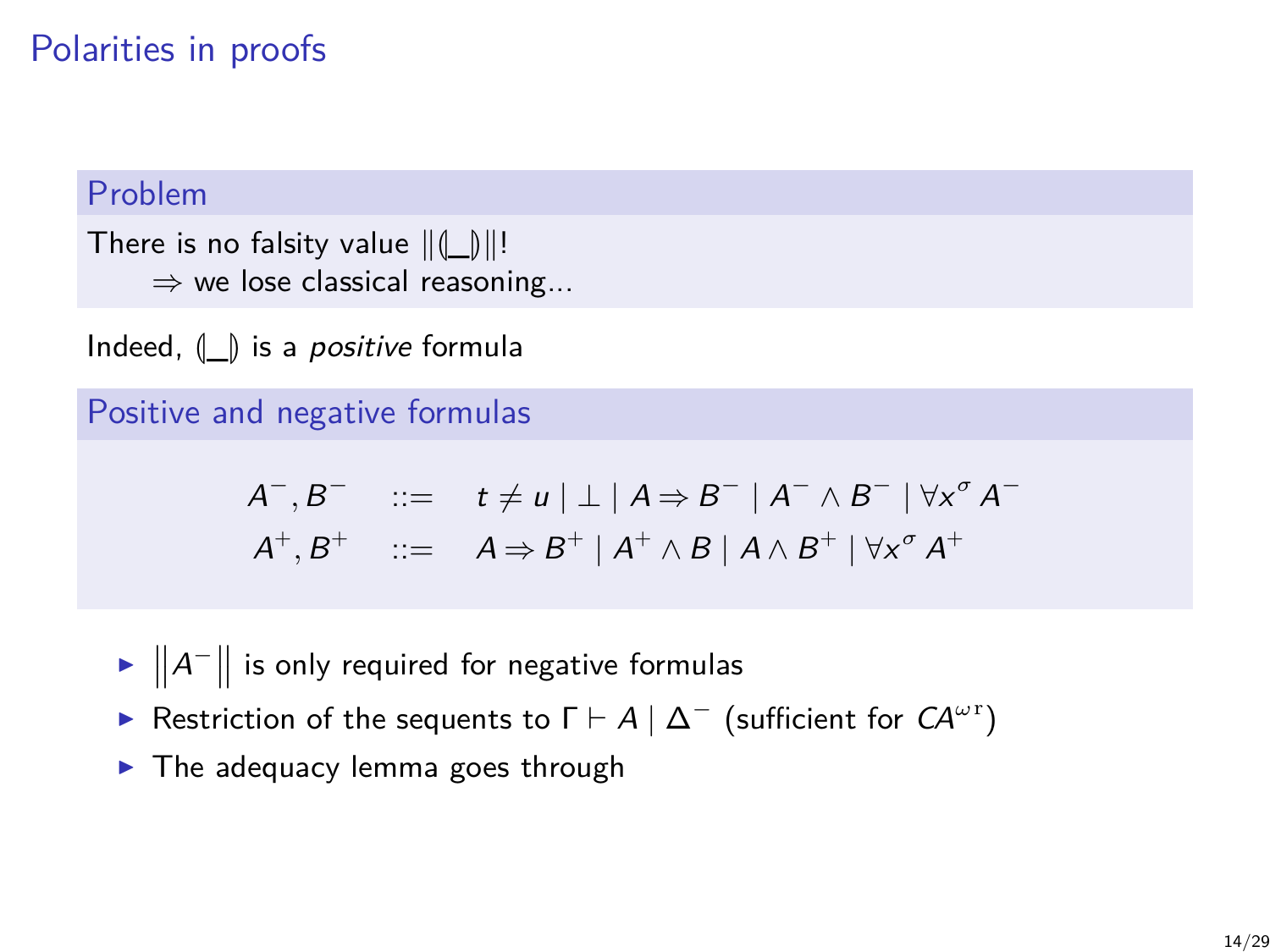# The axiom of dependent choice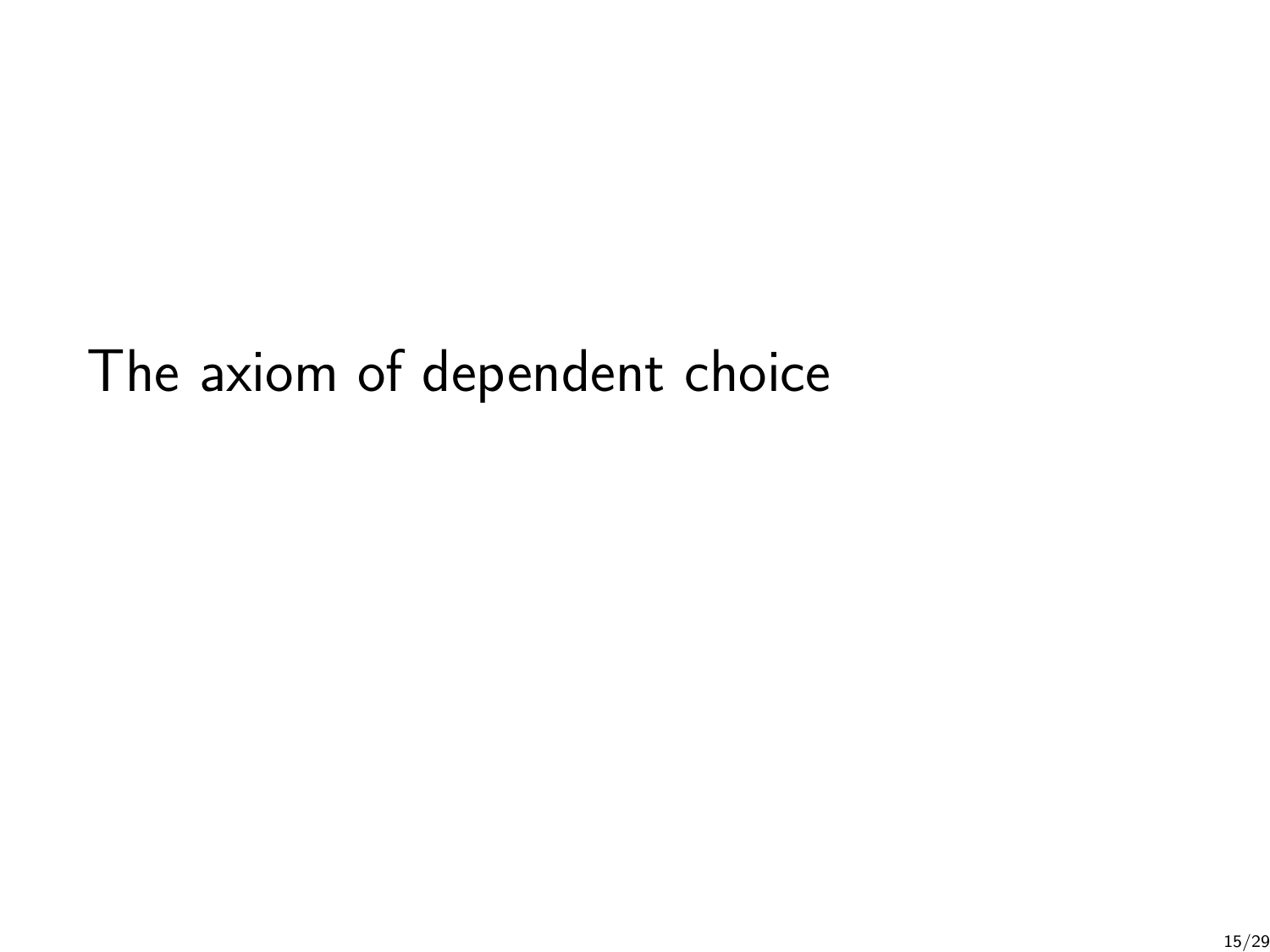The usual route: negative/CPS translation

 $PA^{\omega}$  + choice  $\longrightarrow HA^{\omega}$  + choice<sup> $\neg \neg$ </sup>  $\longrightarrow HA^{\omega}$  + choice + DNS

and then bar recursion realizes intuitionistically DNS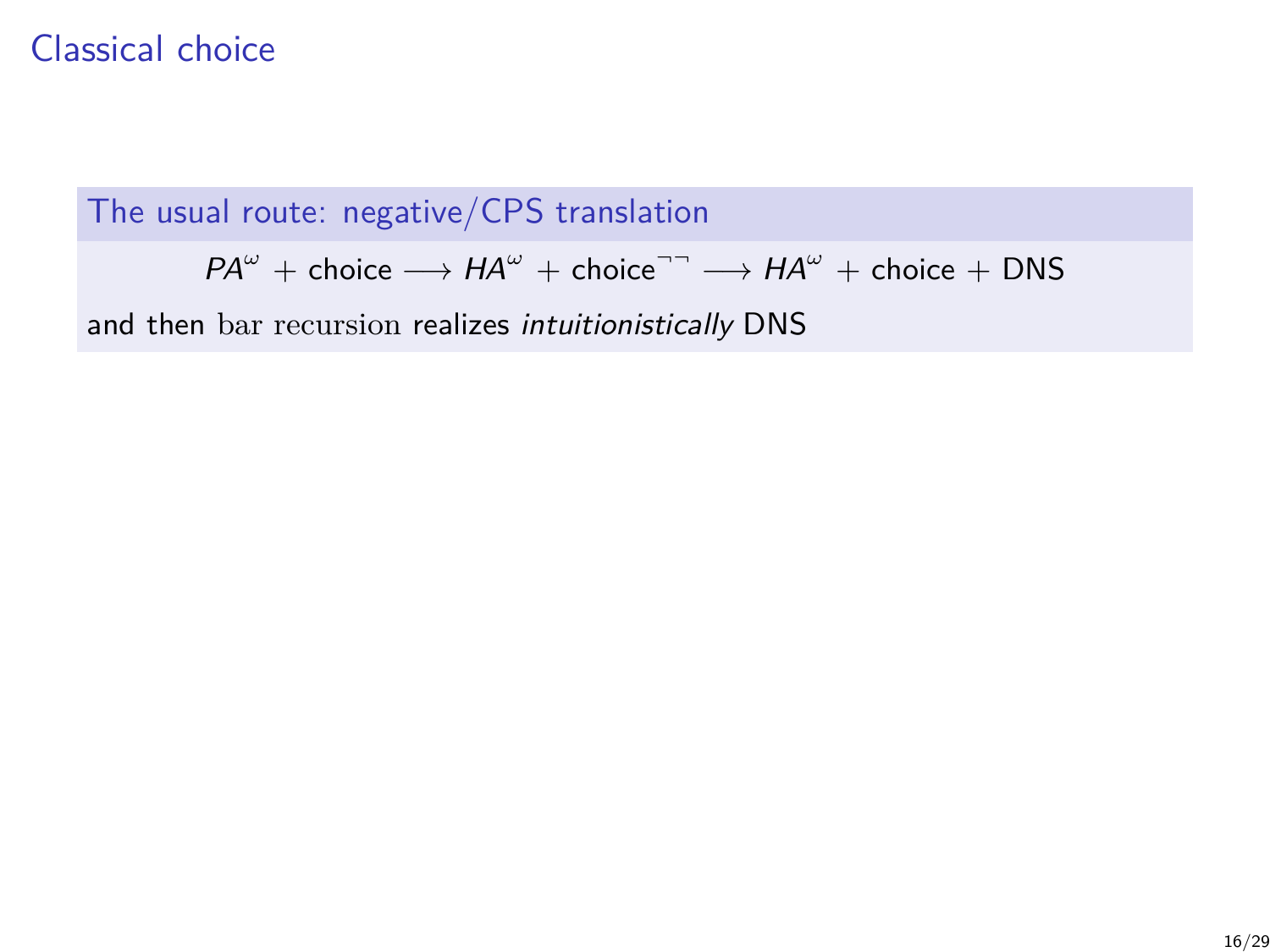The usual route: negative/CPS translation

 $PA^{\omega}$  + choice  $\longrightarrow HA^{\omega}$  + choice<sup> $\neg \neg$ </sup>  $\longrightarrow HA^{\omega}$  + choice + DNS

and then bar recursion realizes intuitionistically DNS

Our route: avoid the CPS translation

bar recursion realizes *classically* choice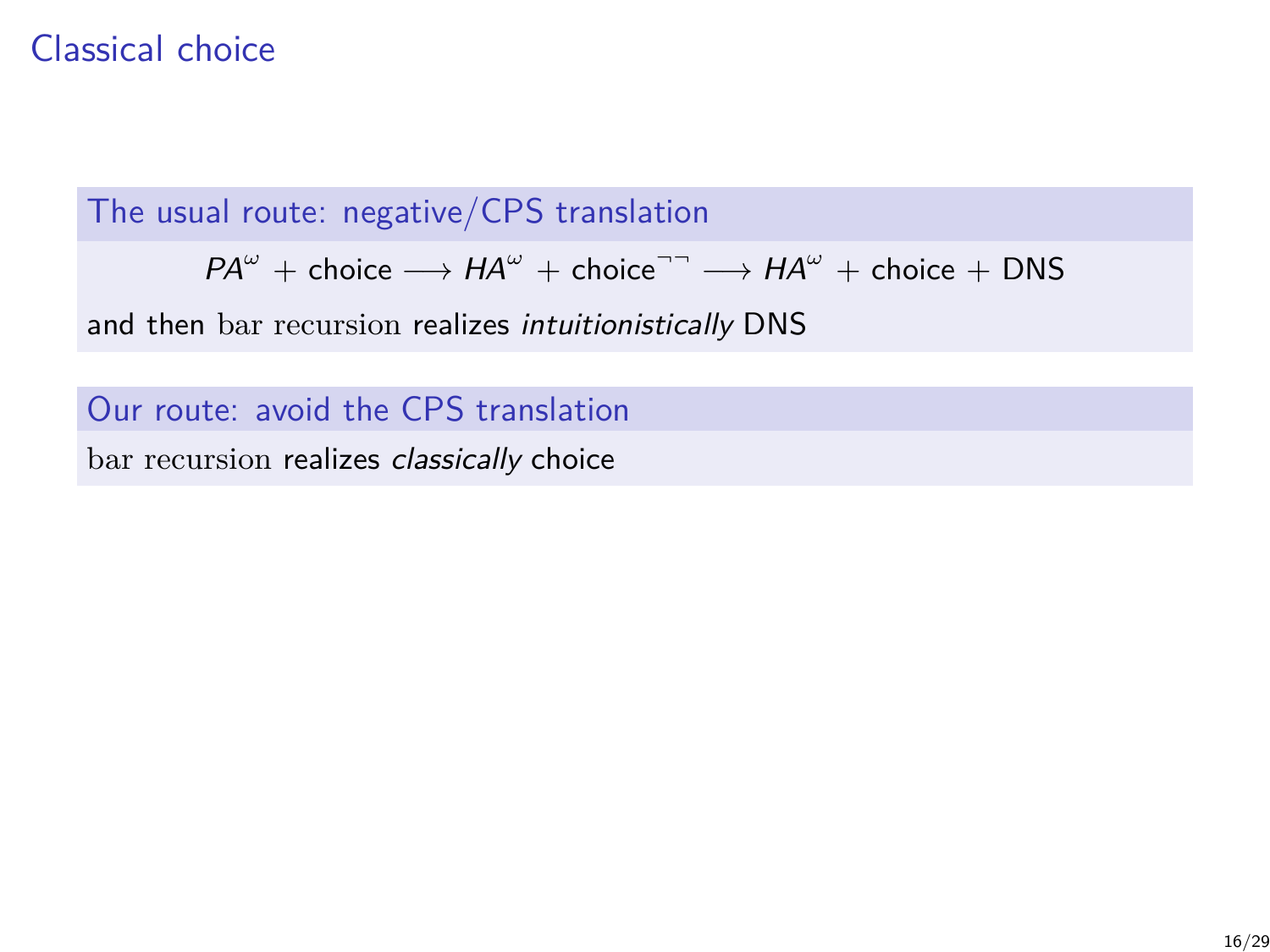The usual route: negative/CPS translation

 $PA^{\omega}$  + choice  $\longrightarrow HA^{\omega}$  + choice<sup> $\neg \neg$ </sup>  $\longrightarrow HA^{\omega}$  + choice + DNS

and then bar recursion realizes intuitionistically DNS

Our route: avoid the CPS translation

bar recursion realizes classically choice

Relies on some assumptions about  $\mathsf{R}^\mathcal{C}$ :

 $\blacktriangleright$   $\mathsf{R}^{\mathcal{C}}\left([ \iota], [\iota] \right)$  contains all functions from  $\mathbb{N}$  to  $\mathbb{N}$ (indeed, classical choice proves existence of non-computable functions)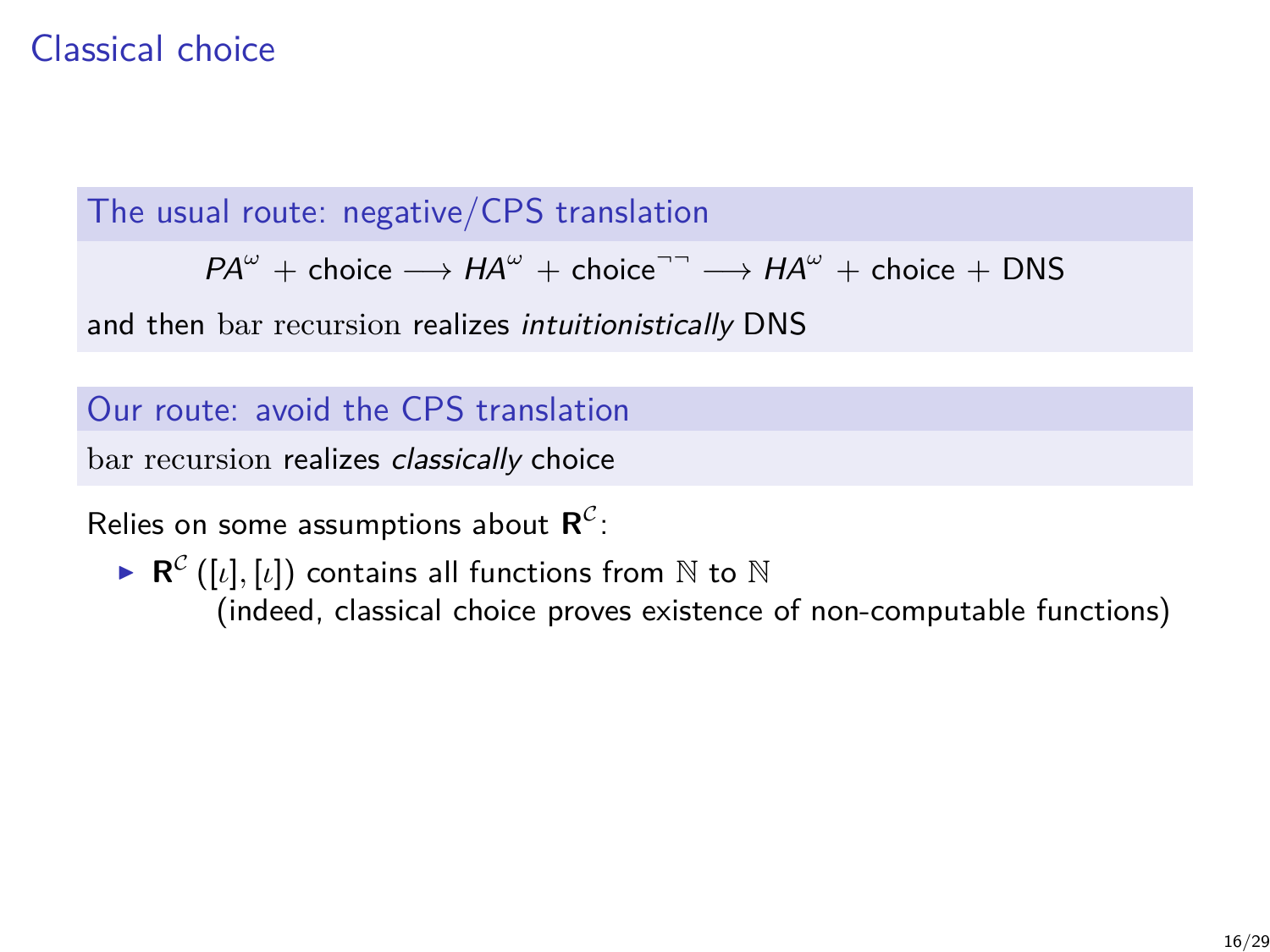The usual route: negative/CPS translation

 $PA^{\omega}$  + choice  $\longrightarrow HA^{\omega}$  + choice<sup> $\neg \neg$ </sup>  $\longrightarrow HA^{\omega}$  + choice + DNS

and then bar recursion realizes intuitionistically DNS

#### Our route: avoid the CPS translation

bar recursion realizes classically choice

Relies on some assumptions about  $\mathsf{R}^\mathcal{C}$ :

- $\blacktriangleright$   $\mathsf{R}^{\mathcal{C}}\left([ \iota], [\iota] \right)$  contains all functions from  $\mathbb{N}$  to  $\mathbb{N}$ (indeed, classical choice proves existence of non-computable functions)
- $▶$  Continuity: if  $\phi \in \mathbf{R}^{\mathcal{C}}\left( \mathbf{1},\left[(\iota \to \sigma)\to \iota\right]\right)$  then there exists some  $n \in \mathbb{N}$  s.t.:

$$
\forall \psi, \zeta \in \mathbf{R}^{\mathcal{C}} \left( \mathbf{1}, [\iota \to \sigma] \right), \quad \left( \forall k < n, \, \psi \, \overline{k} = \zeta \, \overline{k} \right) \Rightarrow \phi \, \psi = \phi \, \zeta
$$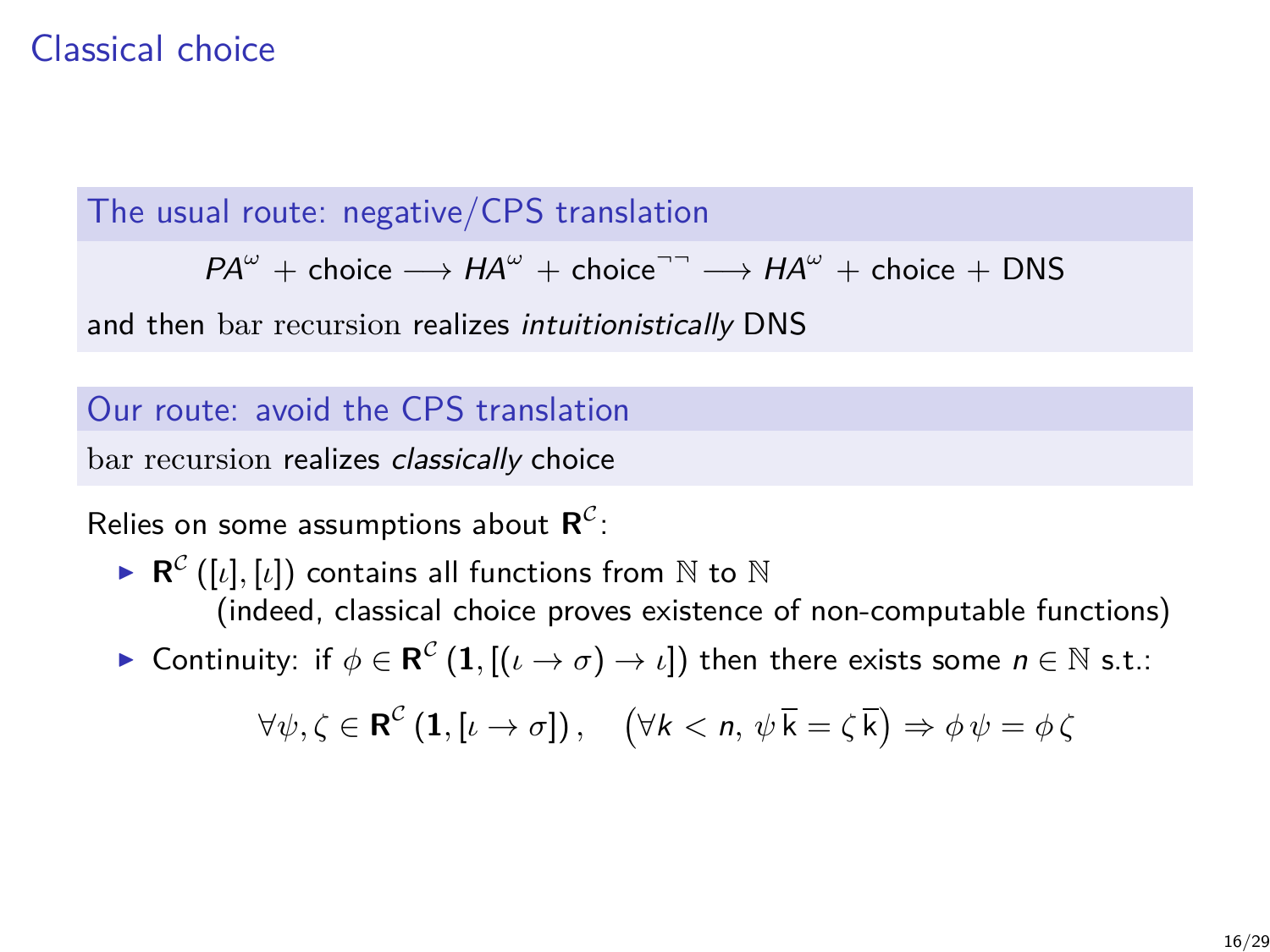∀x ∃y A (x*,* y) ⇒ ∃f ∀x A (x*,* f (x))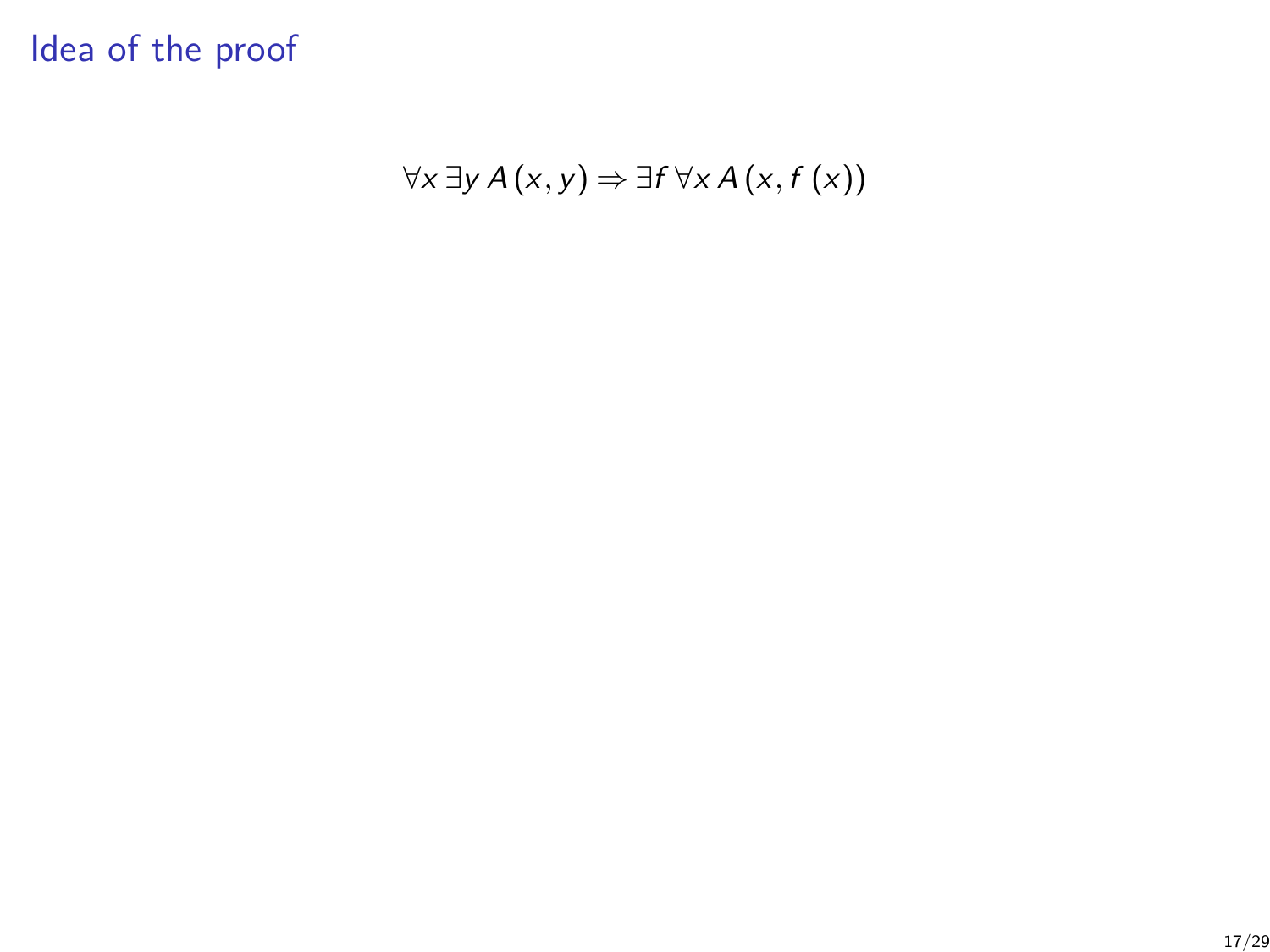## ∀x ∃y A (x*,* y) ⇒ ∃f ∀x A (x*,* f (x)) ∀x ∃y A (x*,* y) ⇒ ∀f (∀x A (x*,* f (x)) ⇒ ⊥) ⇒ ⊥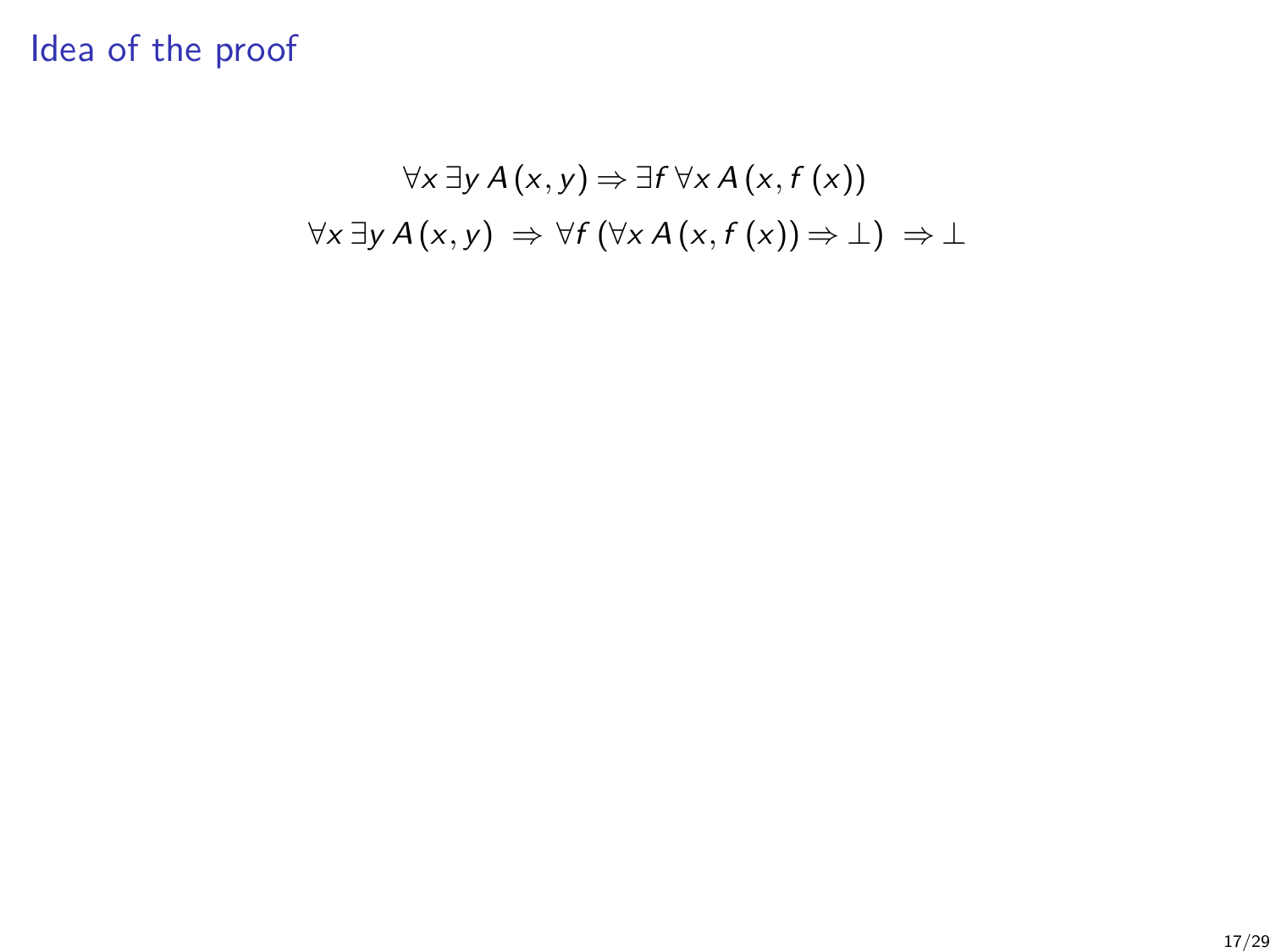∀x ∃y A (x*,* y) ⇒ ∃f ∀x A (x*,* f (x)) ∀x ∃y A (x*,* y) ⇒ ∀f (∀x A (x*,* f (x)) ⇒ ⊥) ⇒ ⊥  $James$ | *Mary*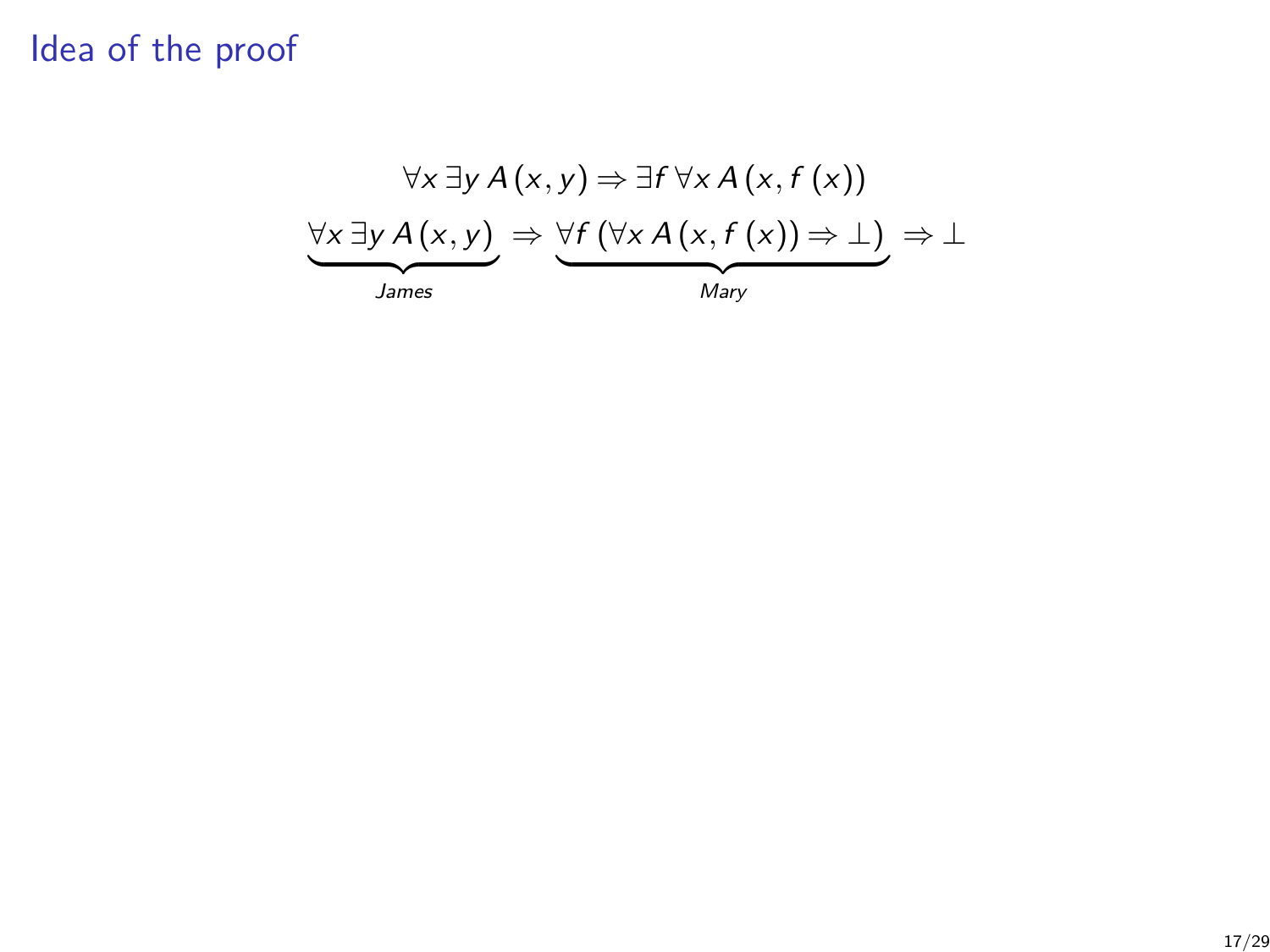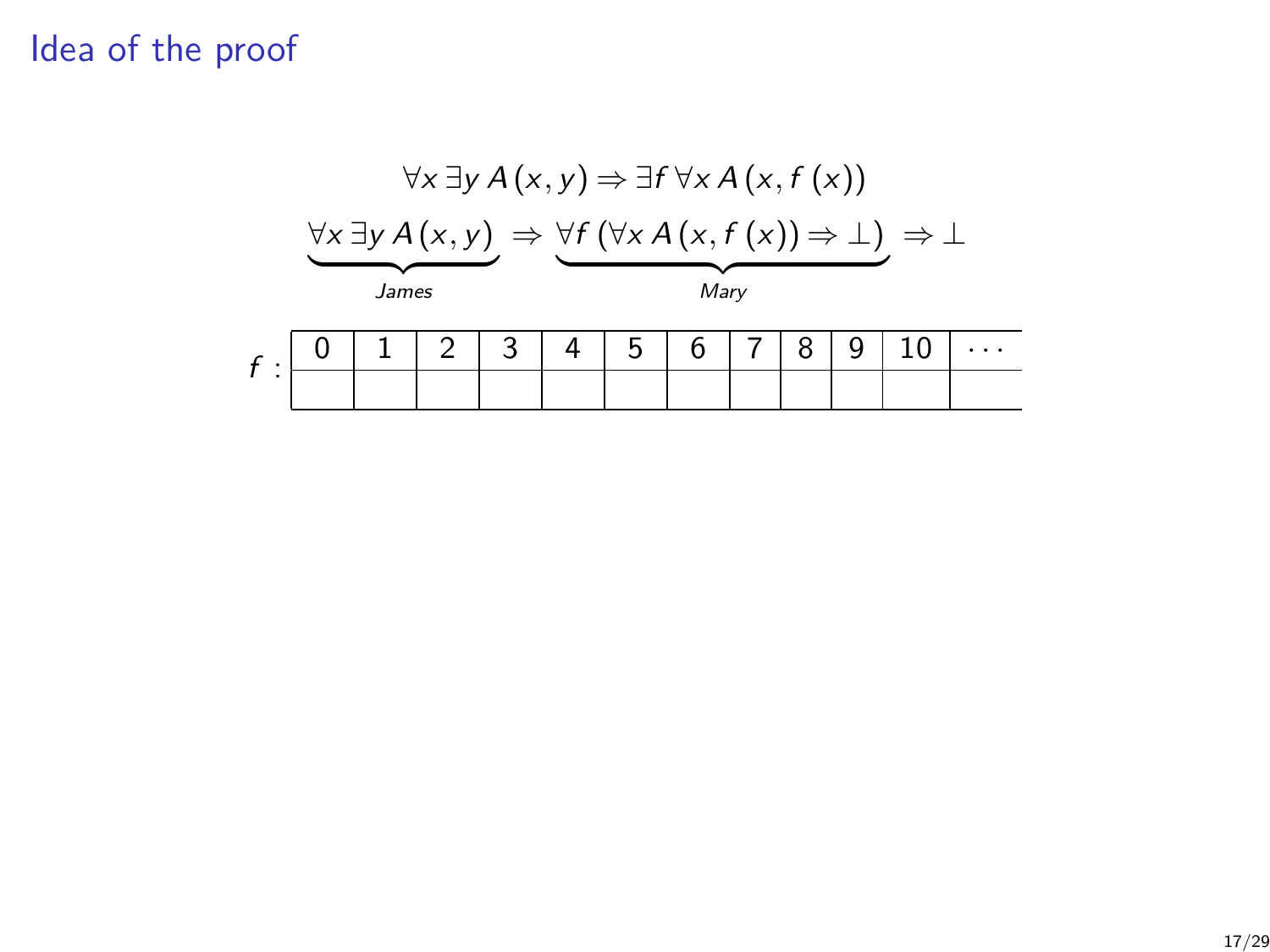

Mary, I have f and  $\forall x A(x, f(x))$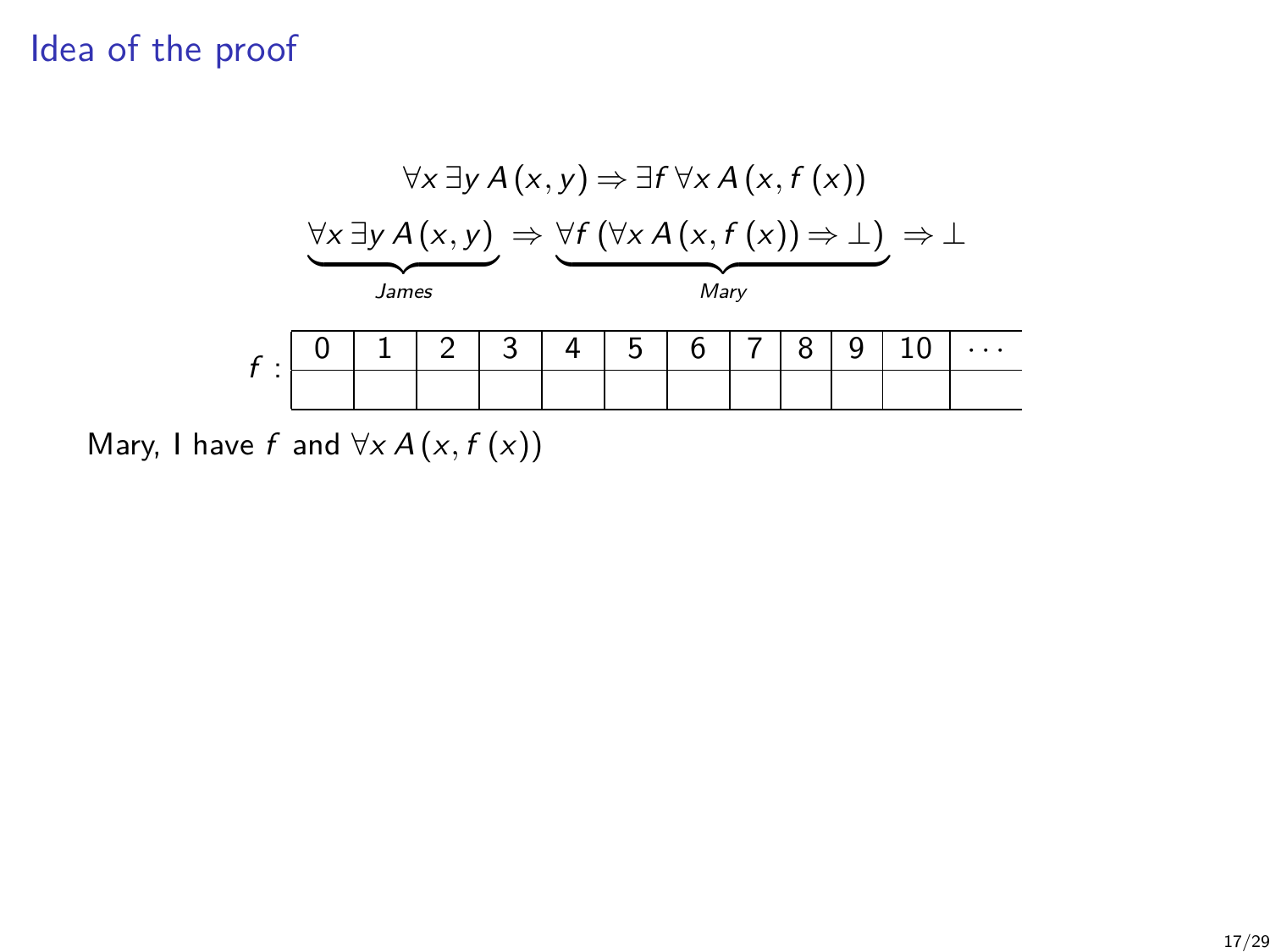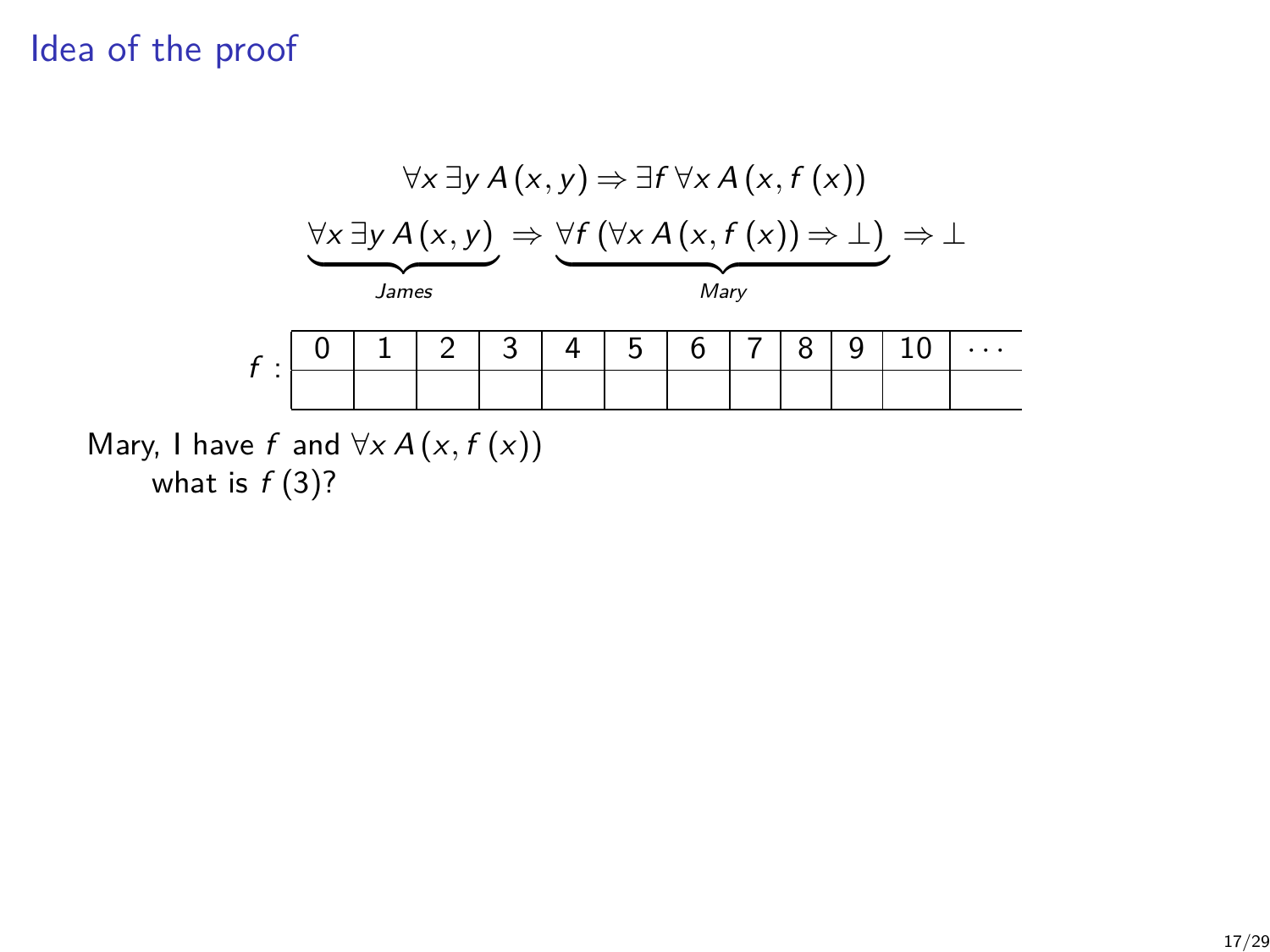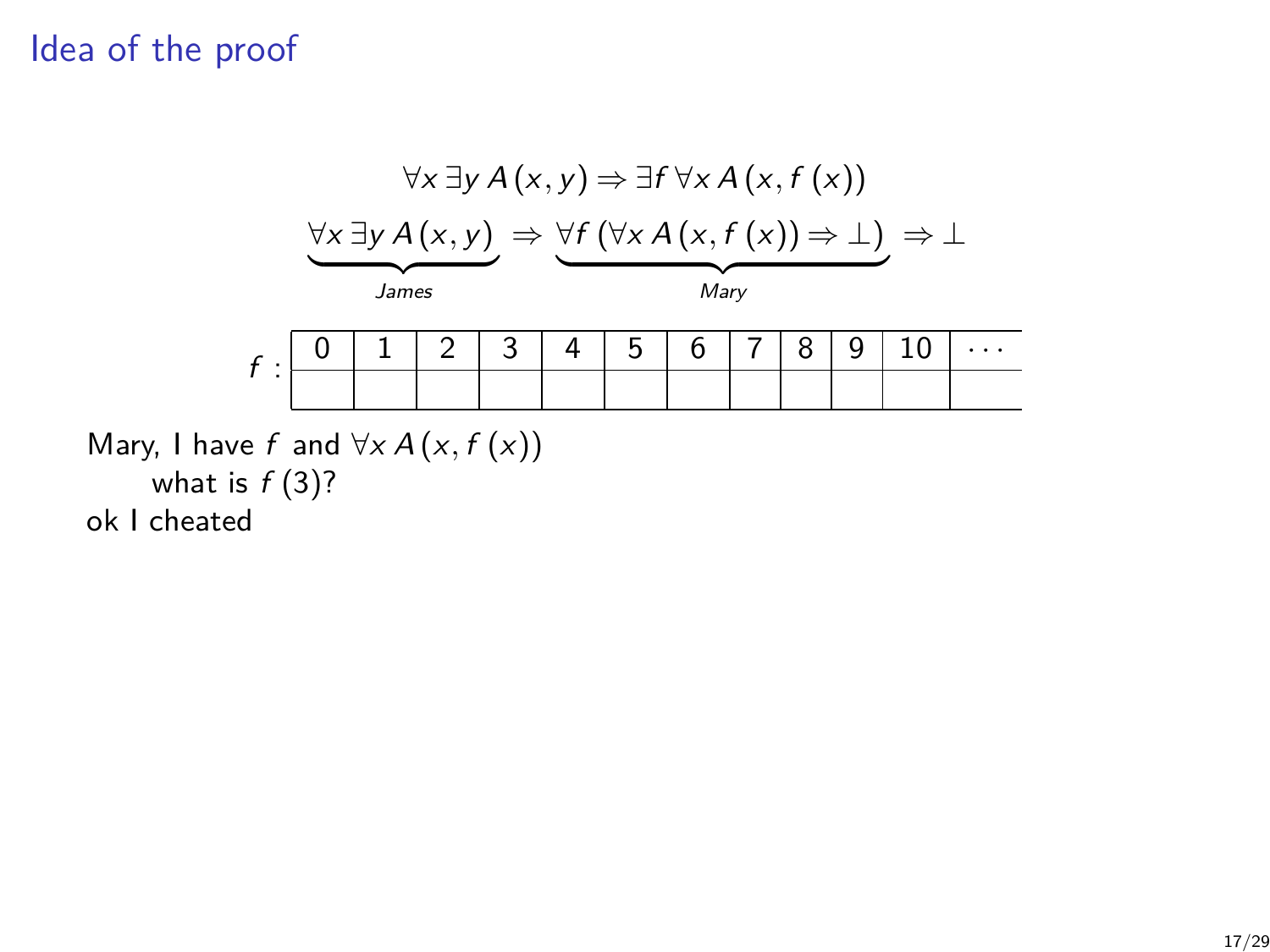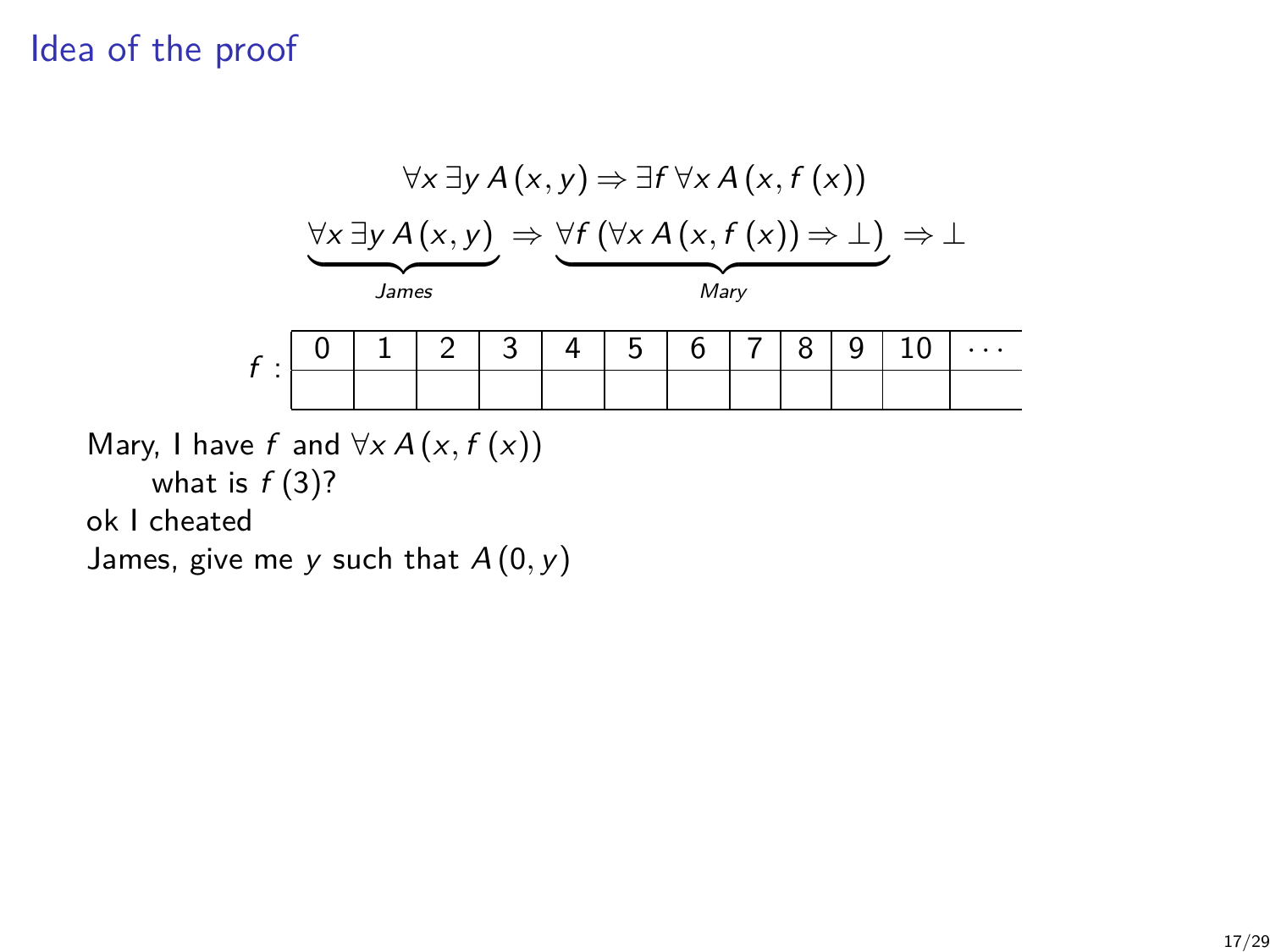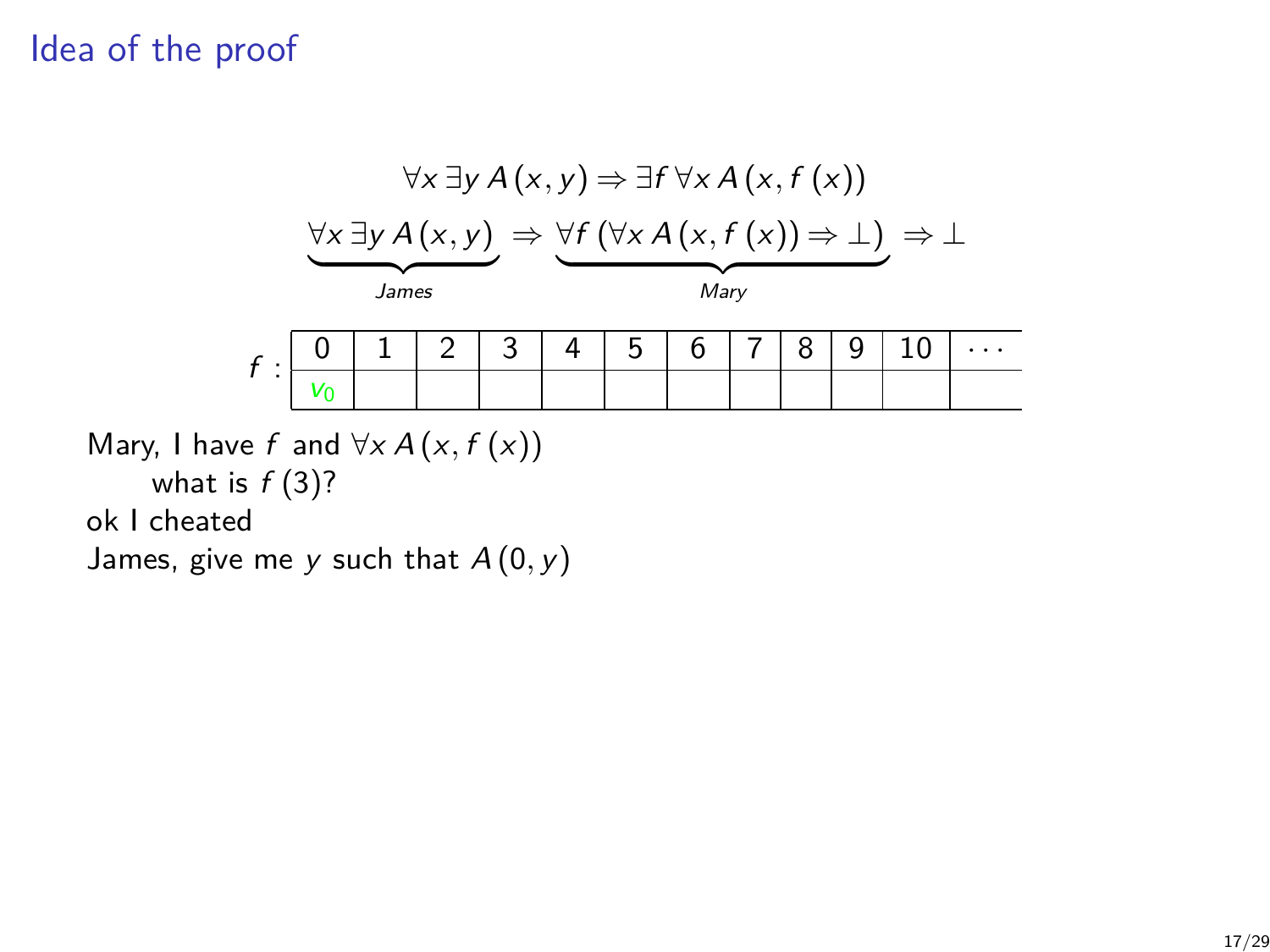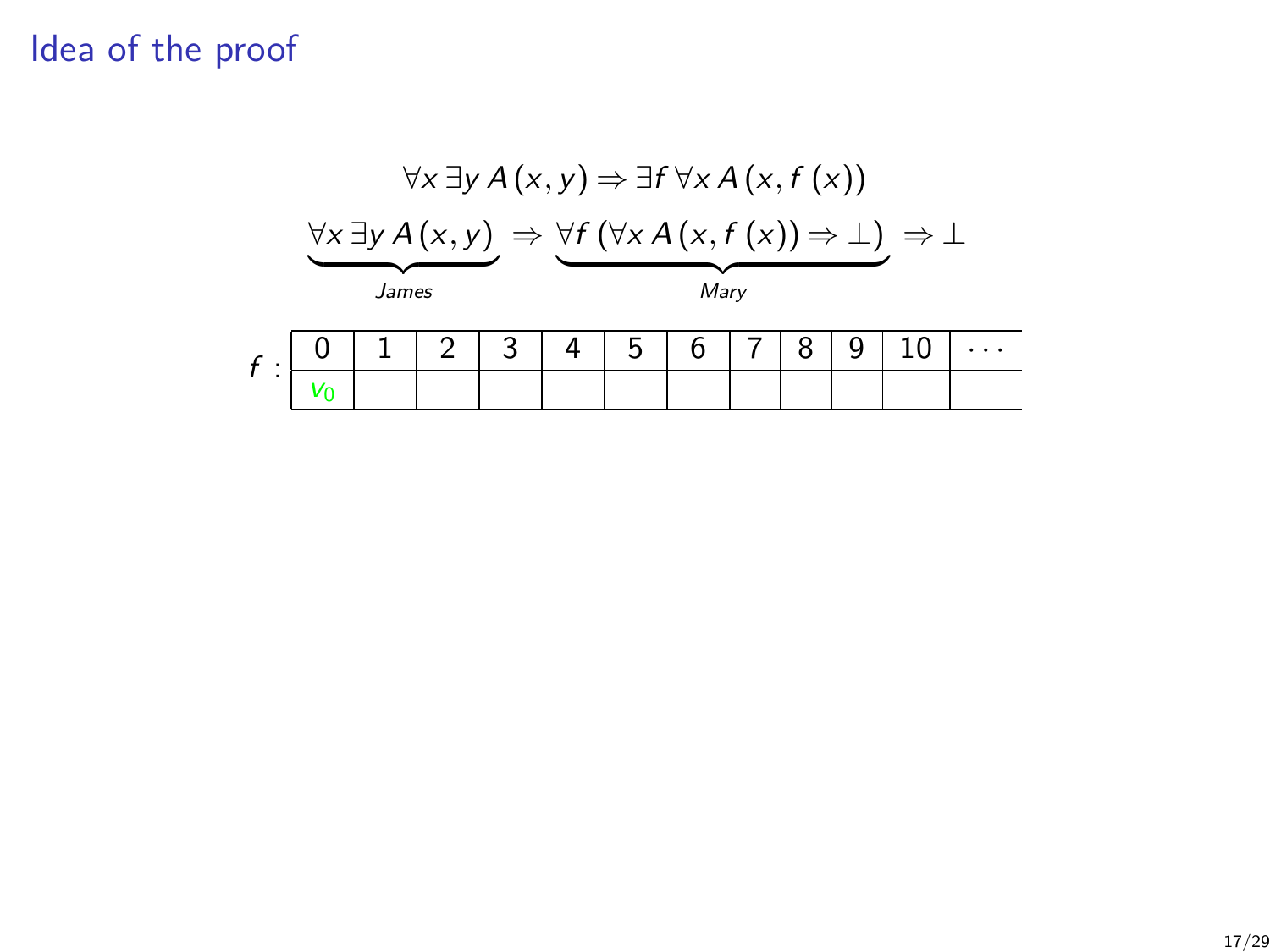

Mary, I have f and  $\forall x A(x, f(x))$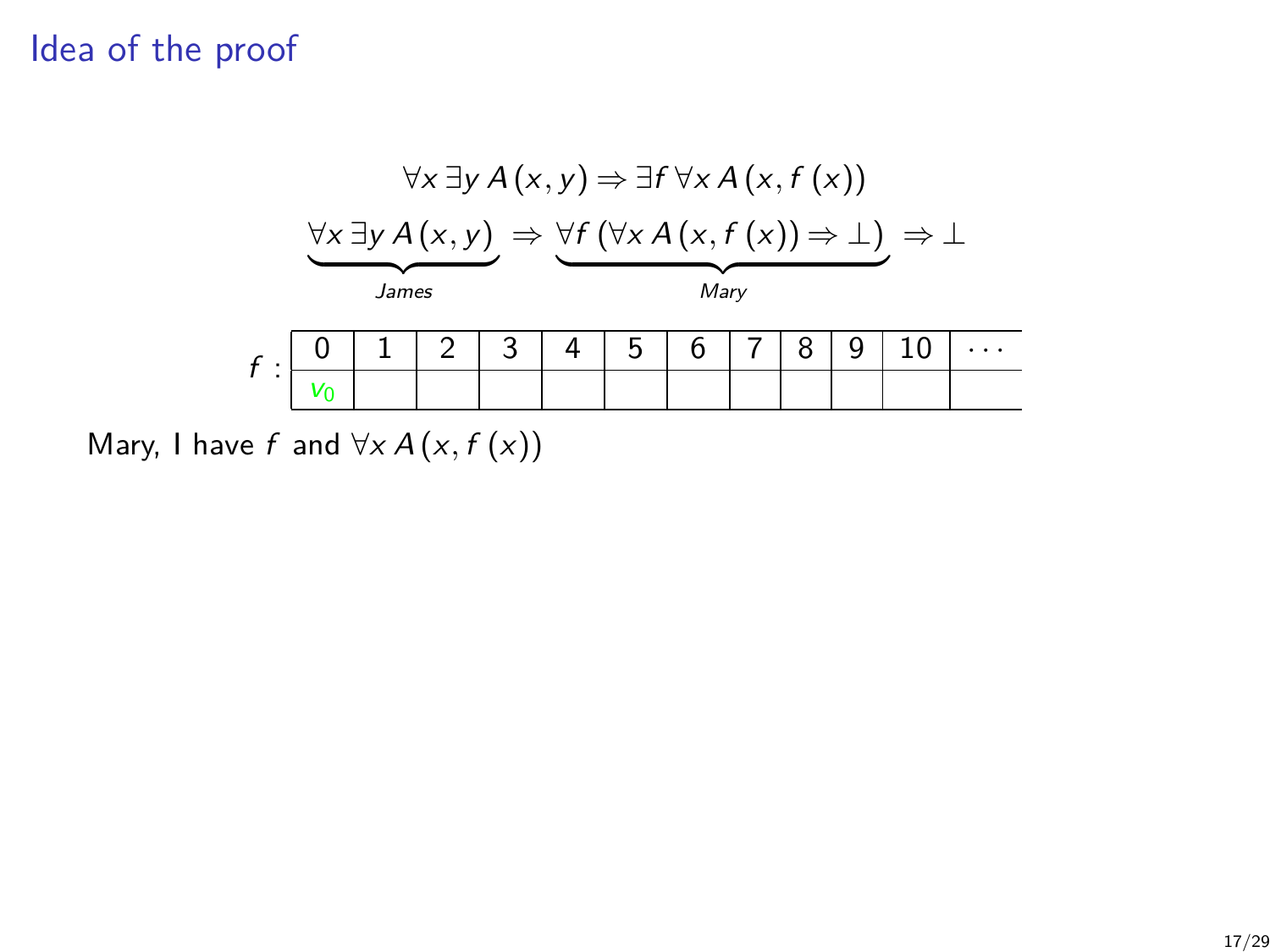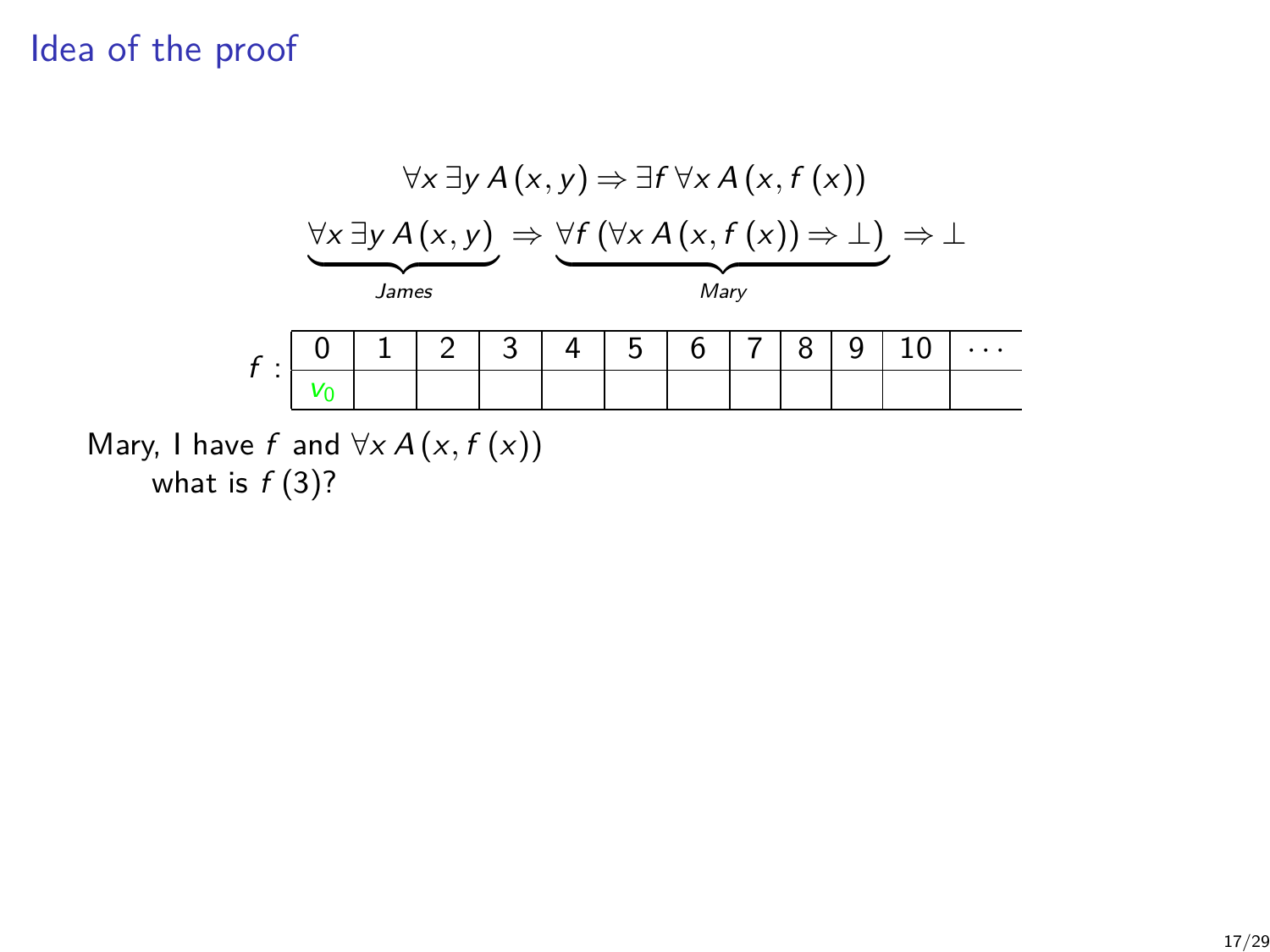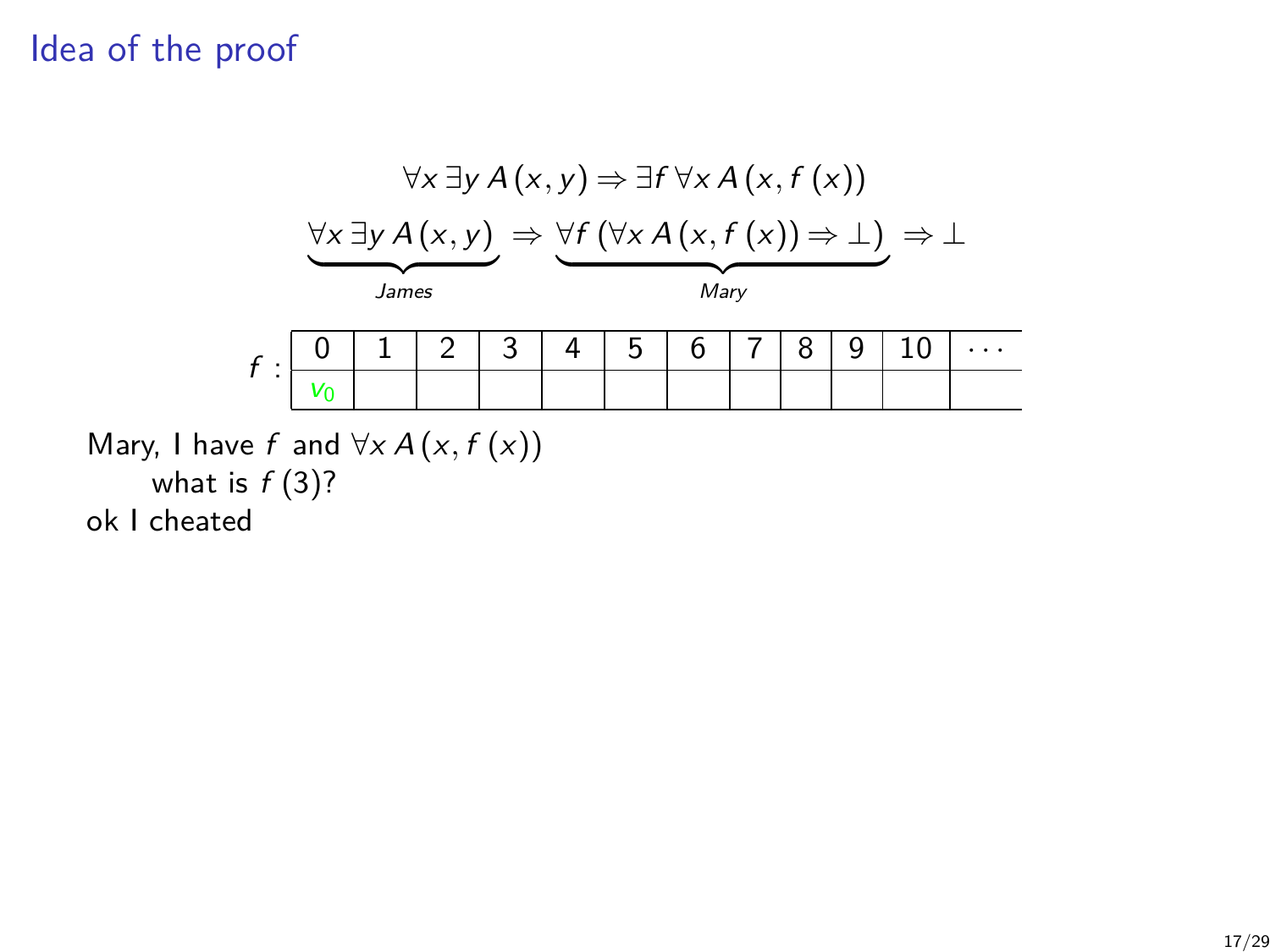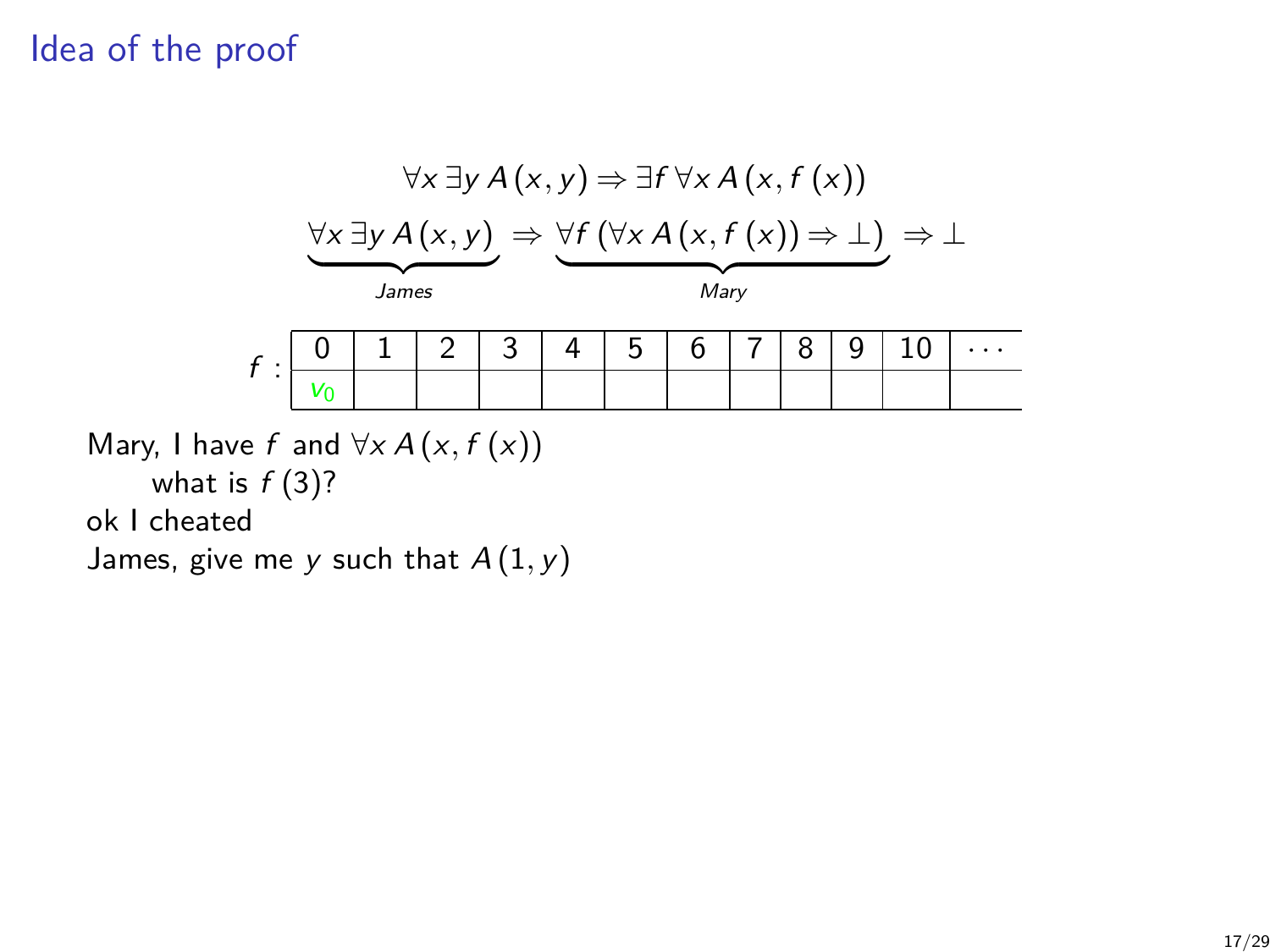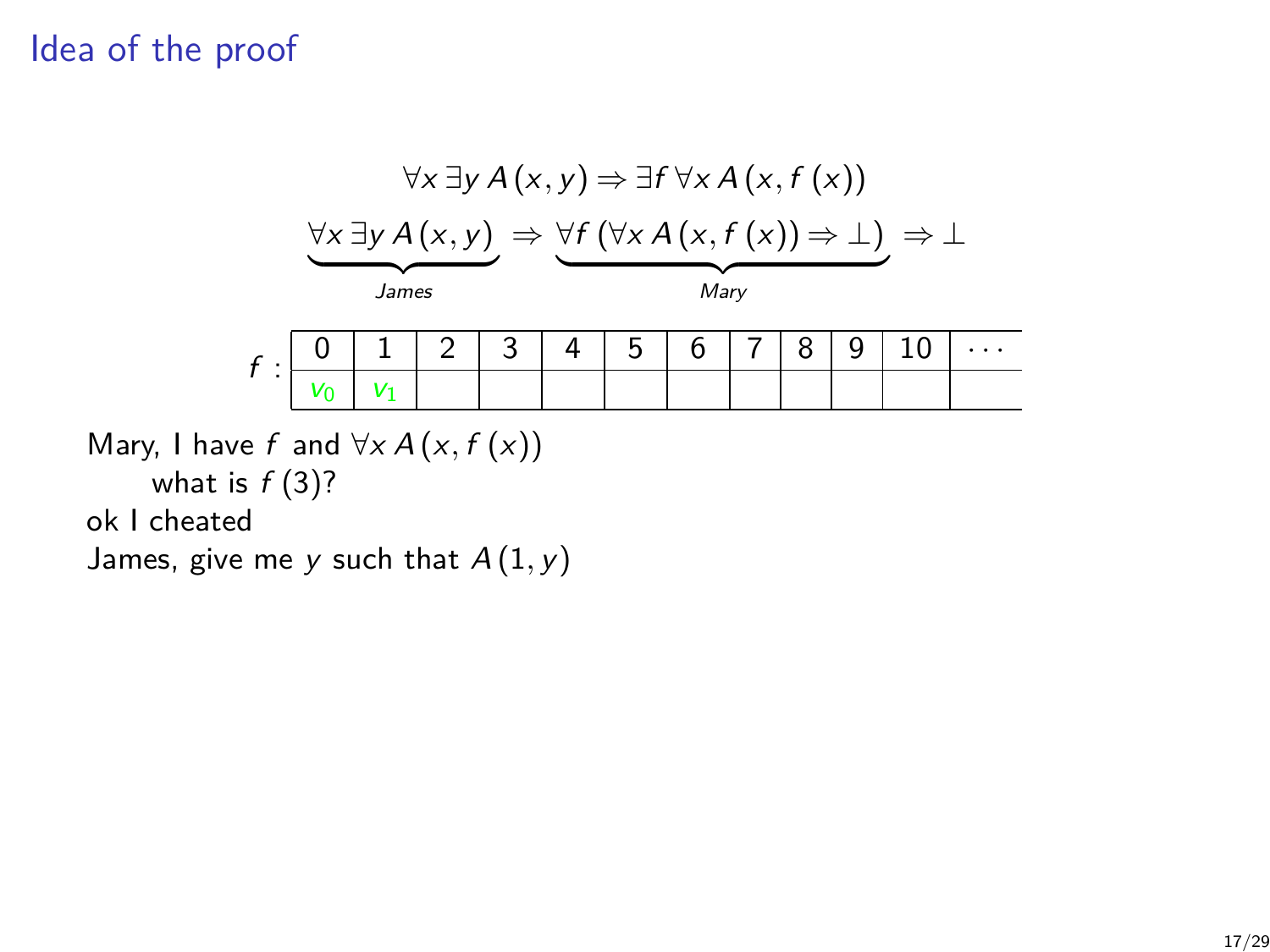· · ·

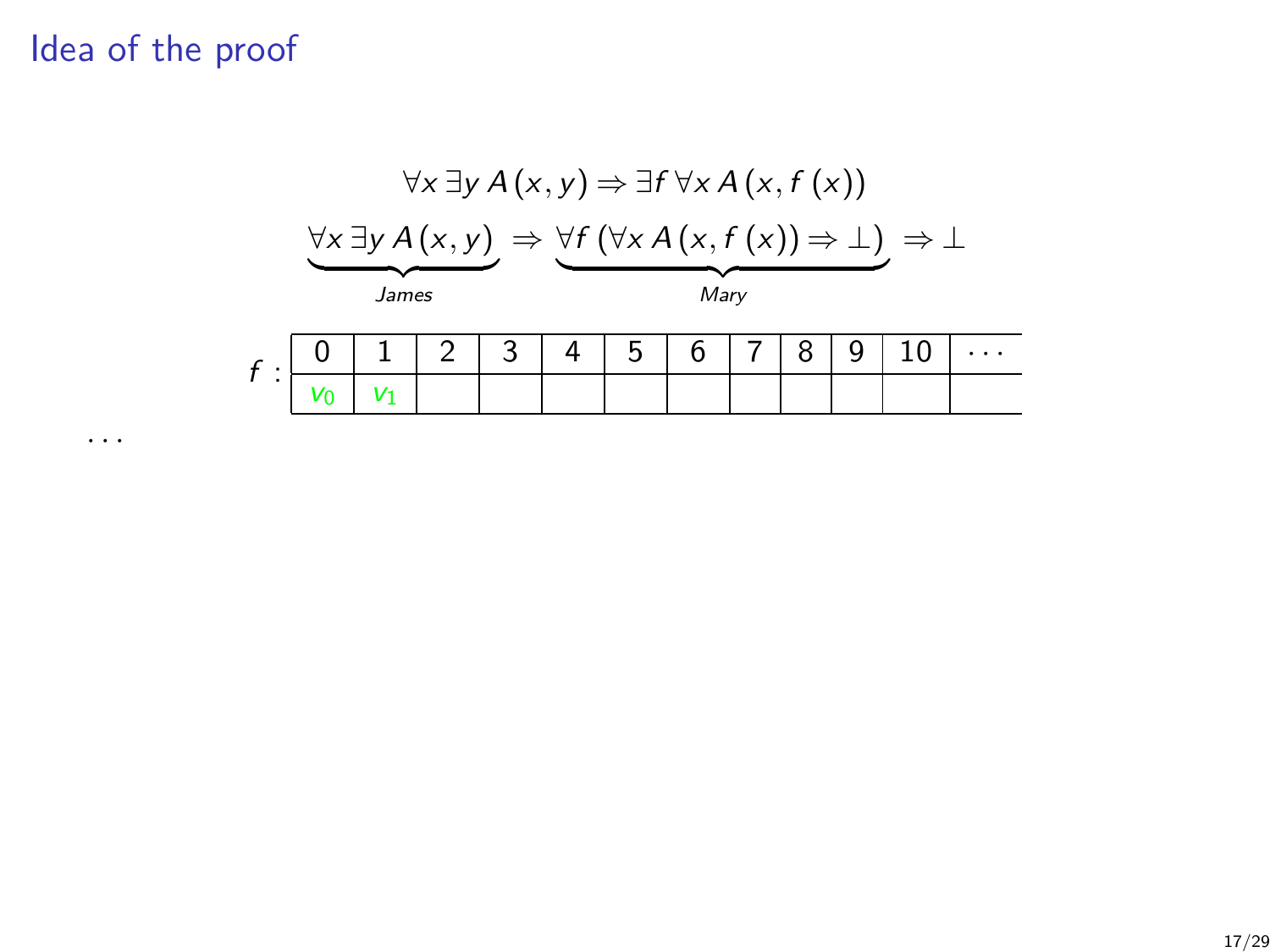· · ·



17/29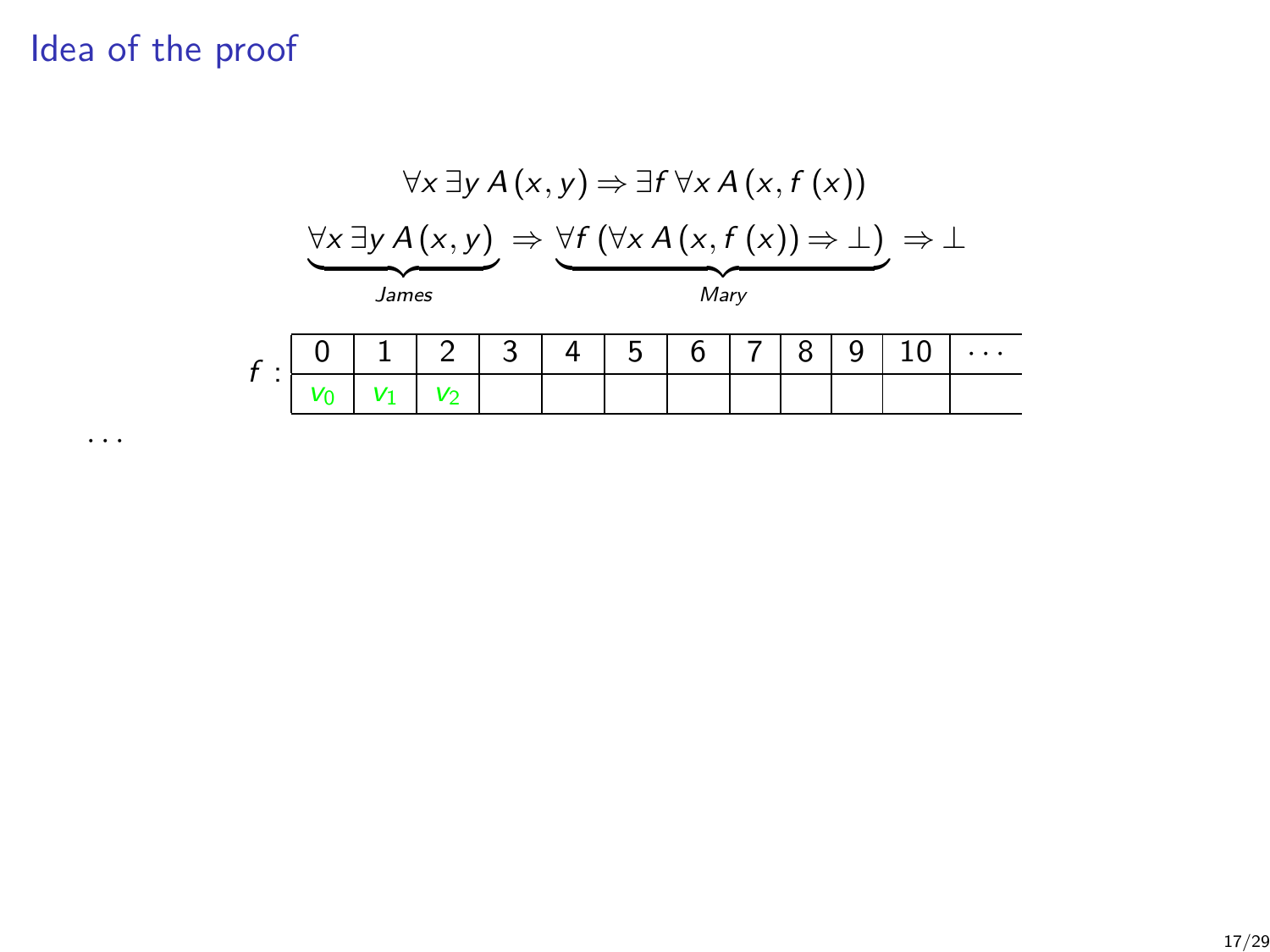

· · ·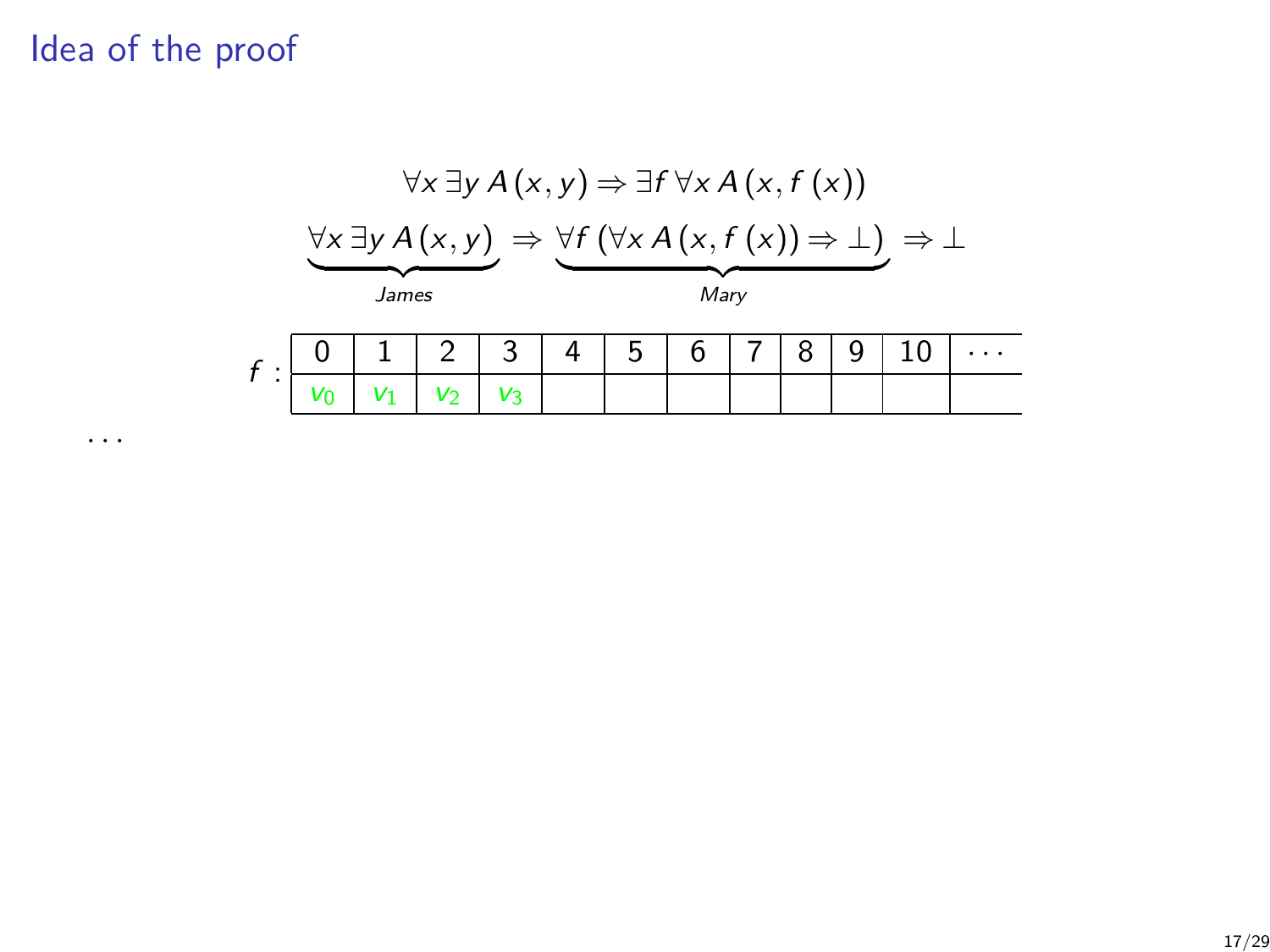

Mary, I have f and  $\forall x A(x, f(x))$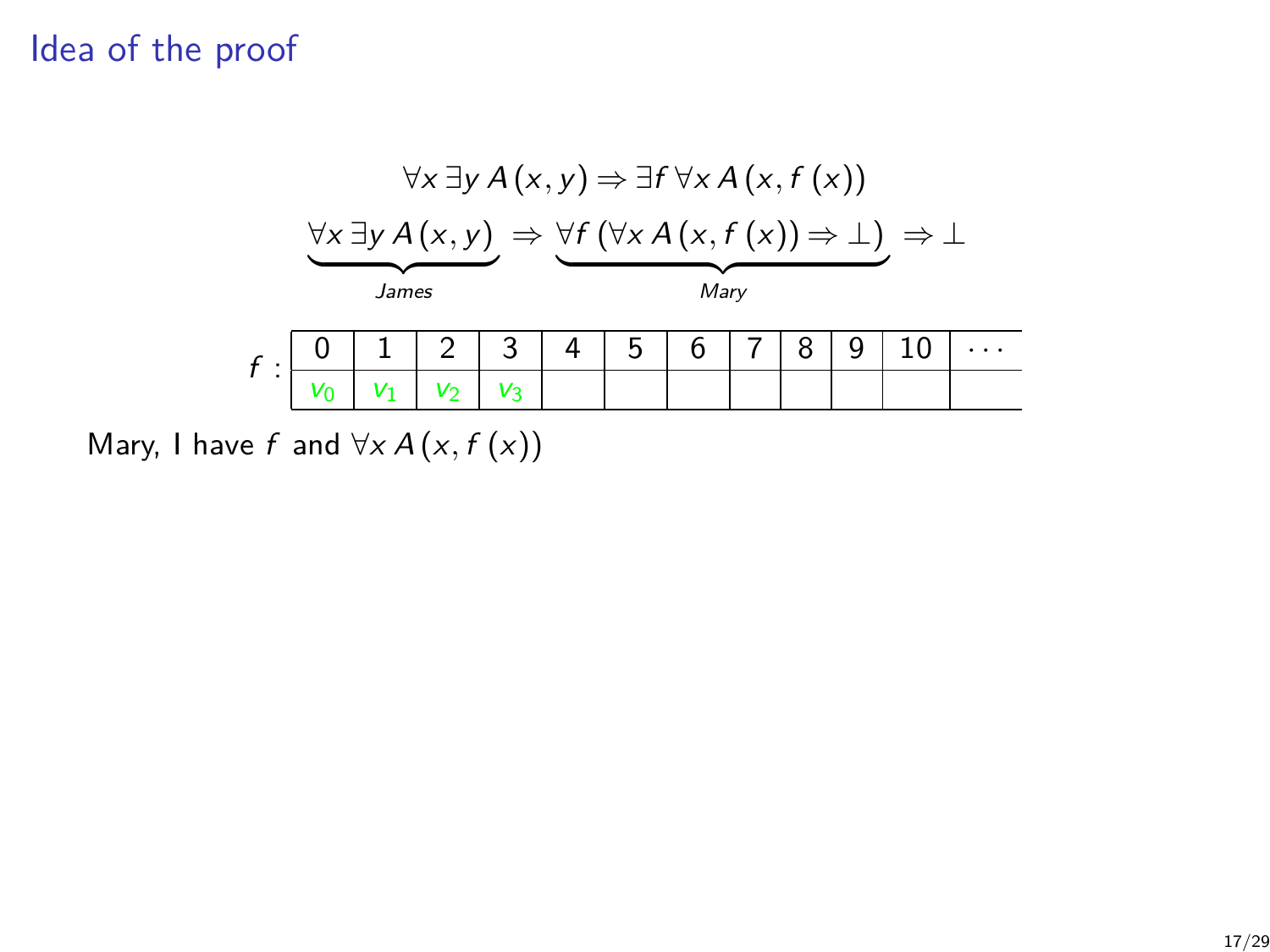

what is  $f(3)$ ?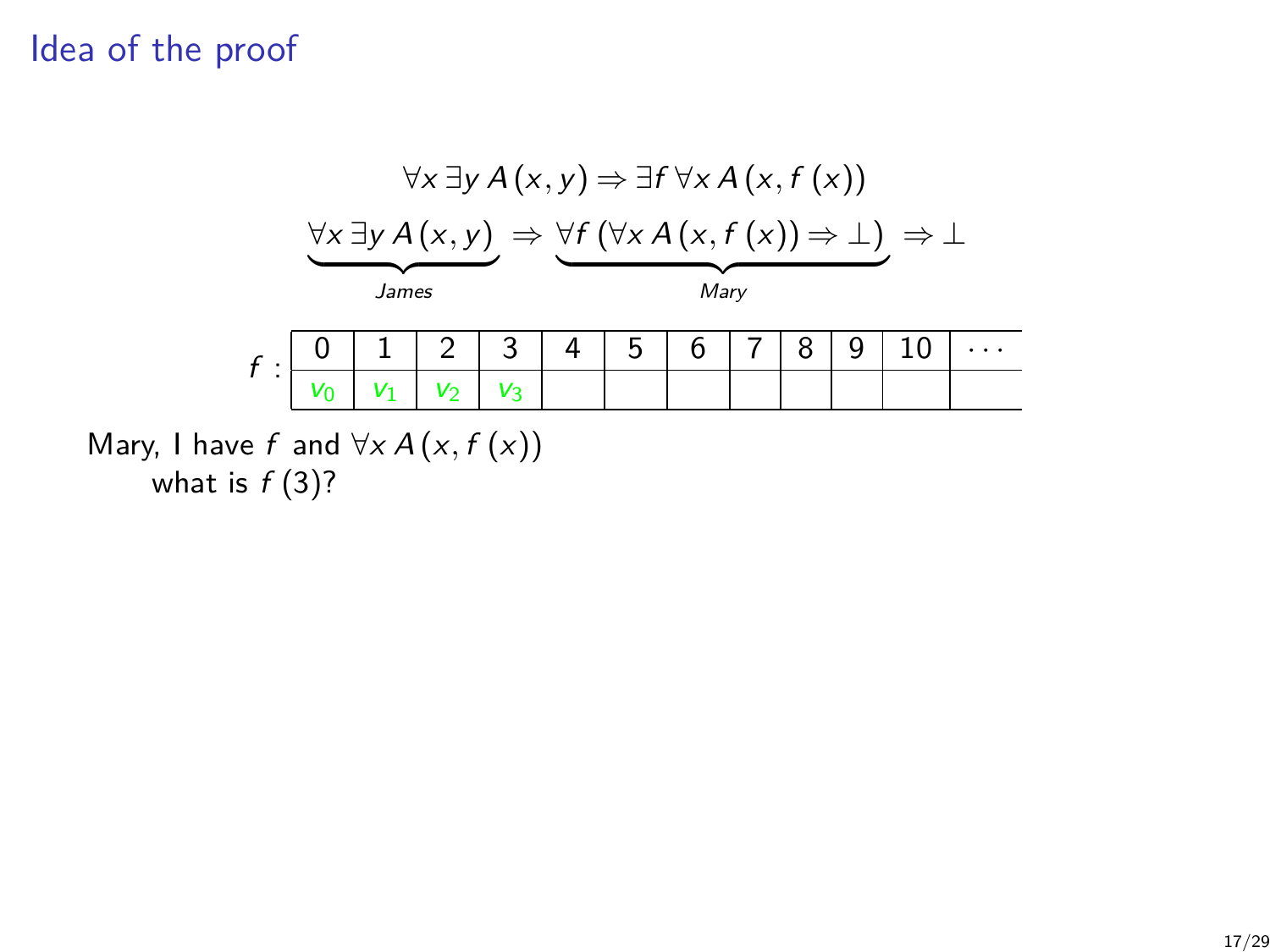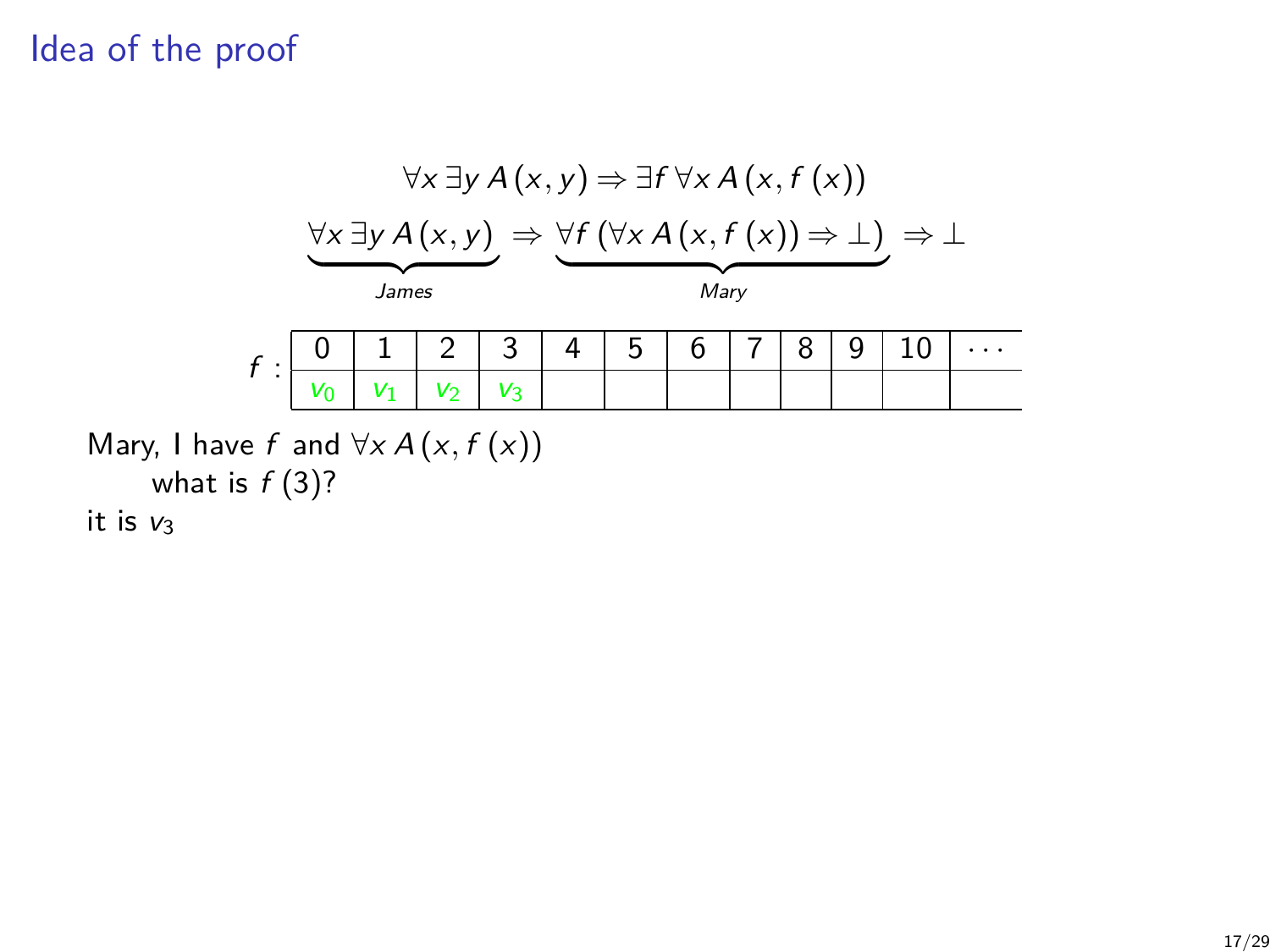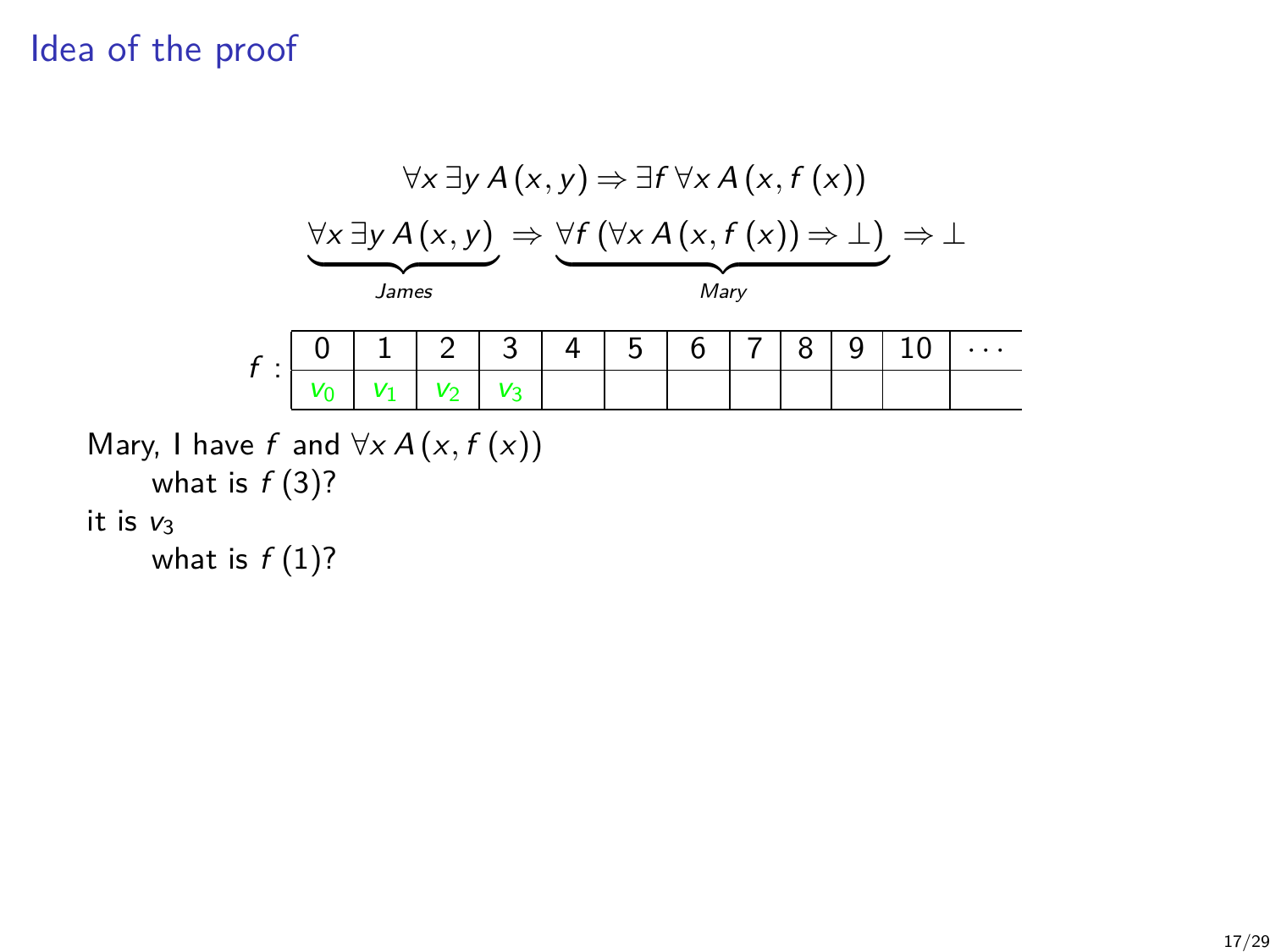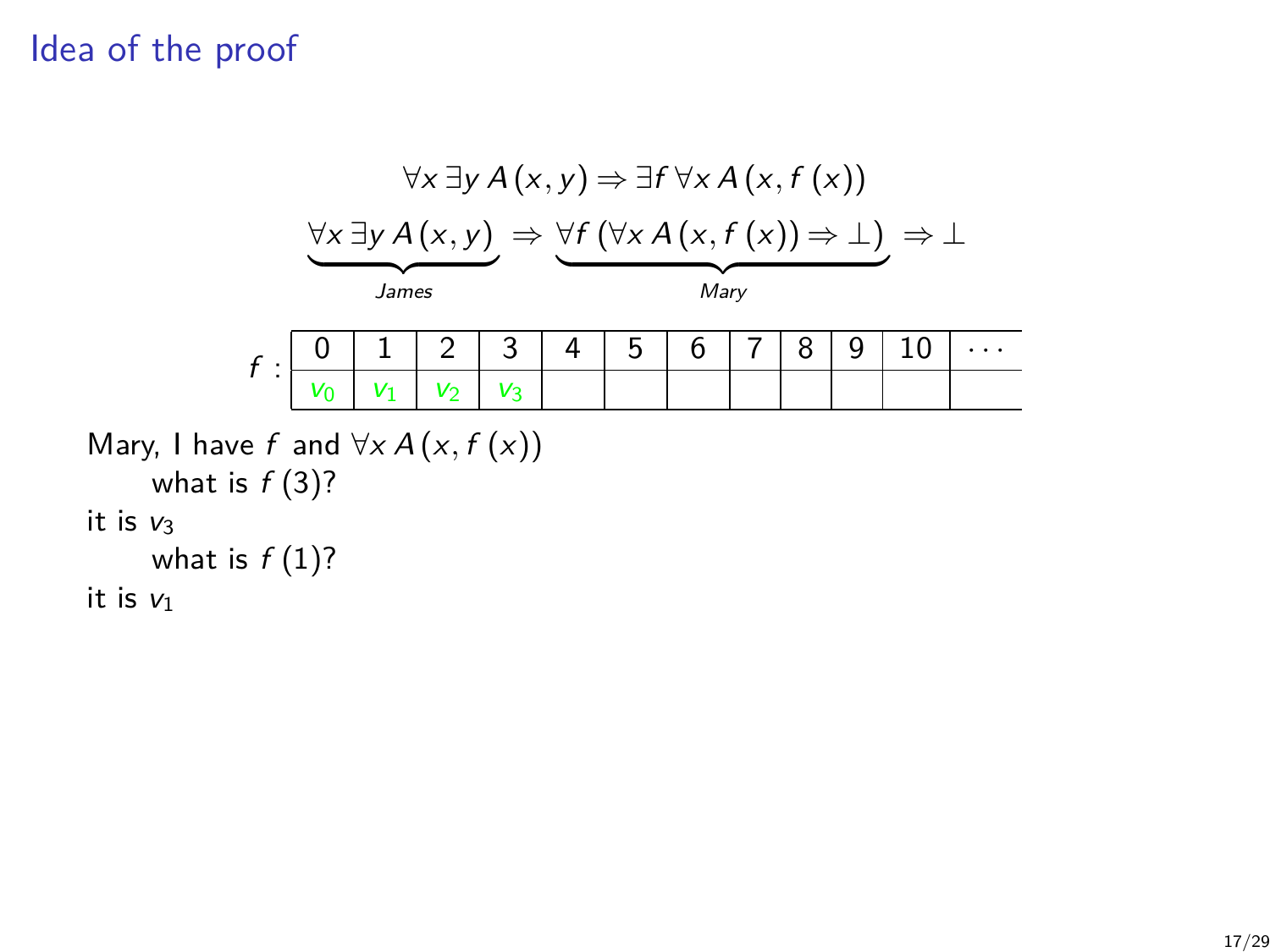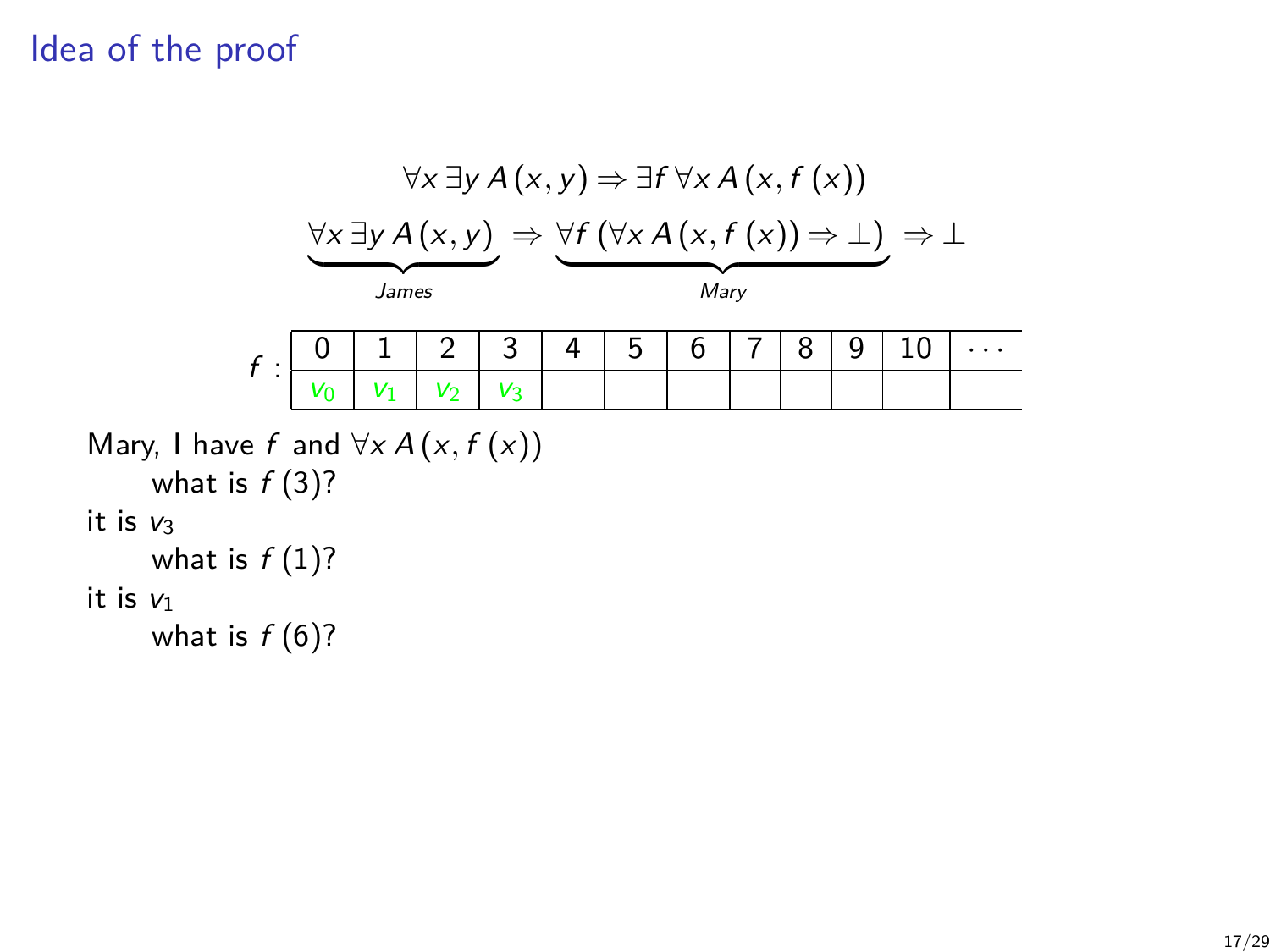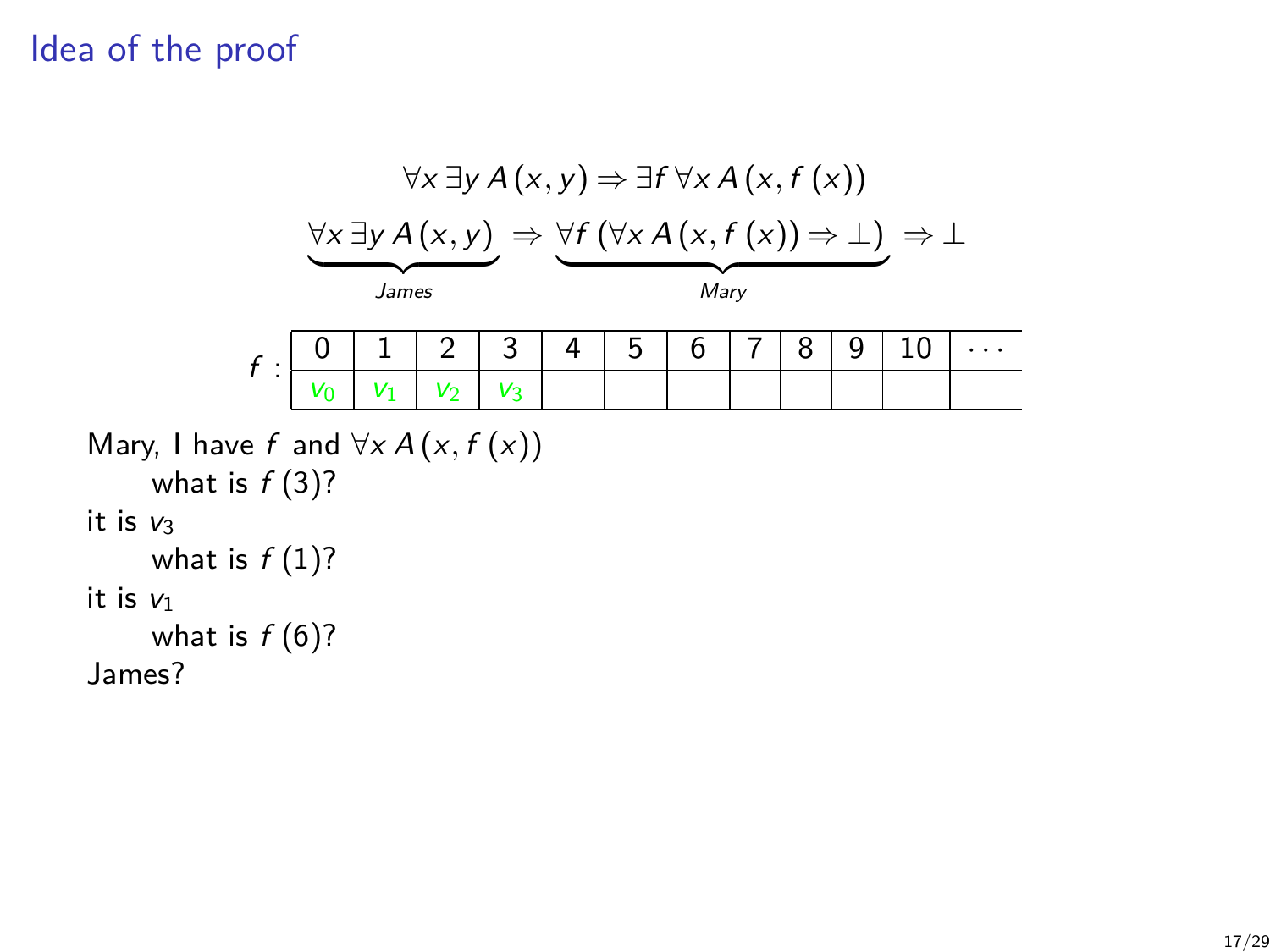· · ·



17/29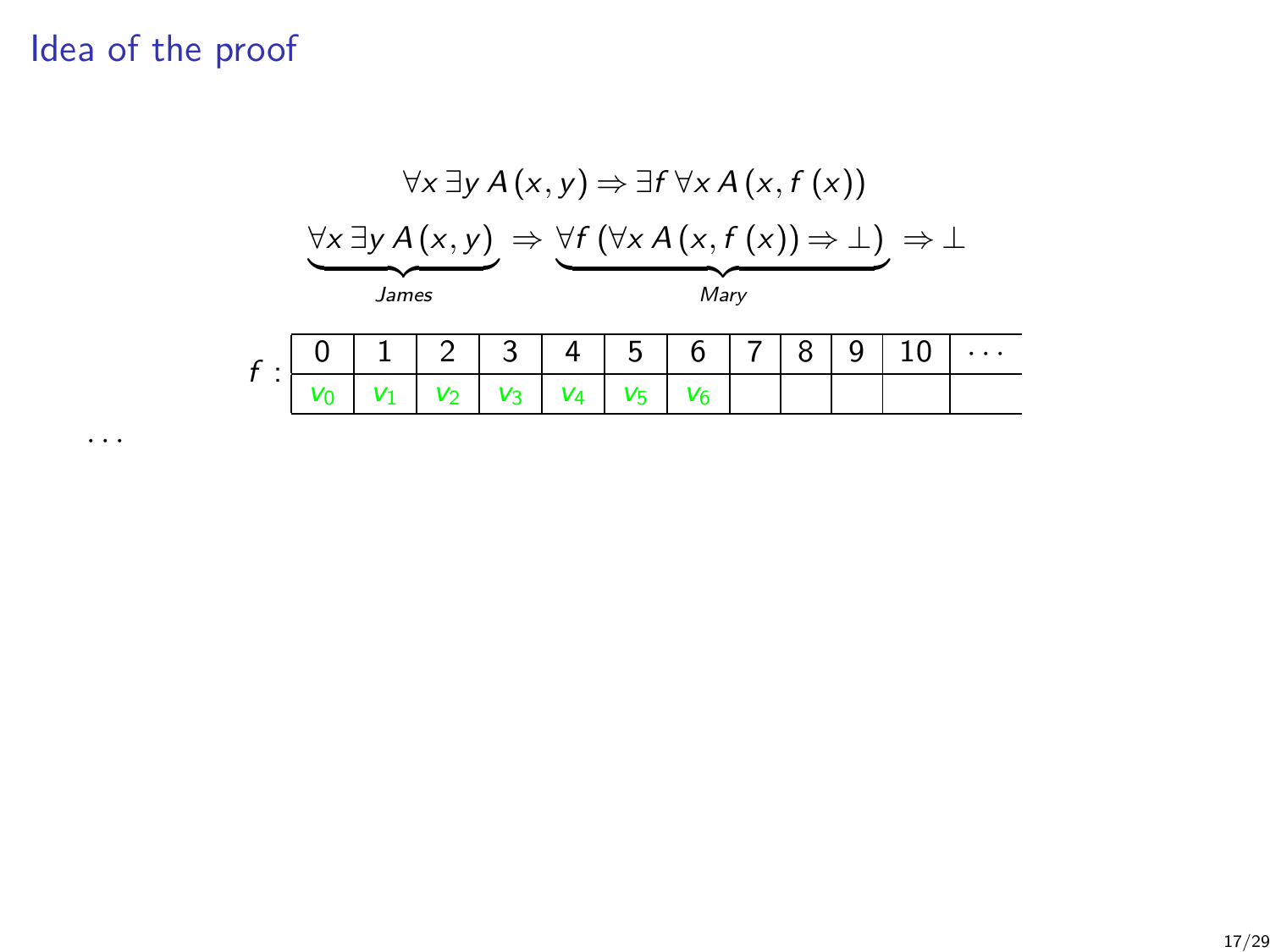| $\forall x \exists y A(x, y) \Rightarrow \exists f \forall x A(x, f(x))$                                     |  |  |  |  |      |  |  |  |  |  |  |
|--------------------------------------------------------------------------------------------------------------|--|--|--|--|------|--|--|--|--|--|--|
| $\forall x \exists y A(x, y) \Rightarrow \forall f (\forall x A(x, f(x)) \Rightarrow \bot) \Rightarrow \bot$ |  |  |  |  |      |  |  |  |  |  |  |
| James                                                                                                        |  |  |  |  | Mary |  |  |  |  |  |  |
|                                                                                                              |  |  |  |  | C    |  |  |  |  |  |  |
|                                                                                                              |  |  |  |  |      |  |  |  |  |  |  |

Mary, I have  $f$  and  $\forall x A(x, f(x))$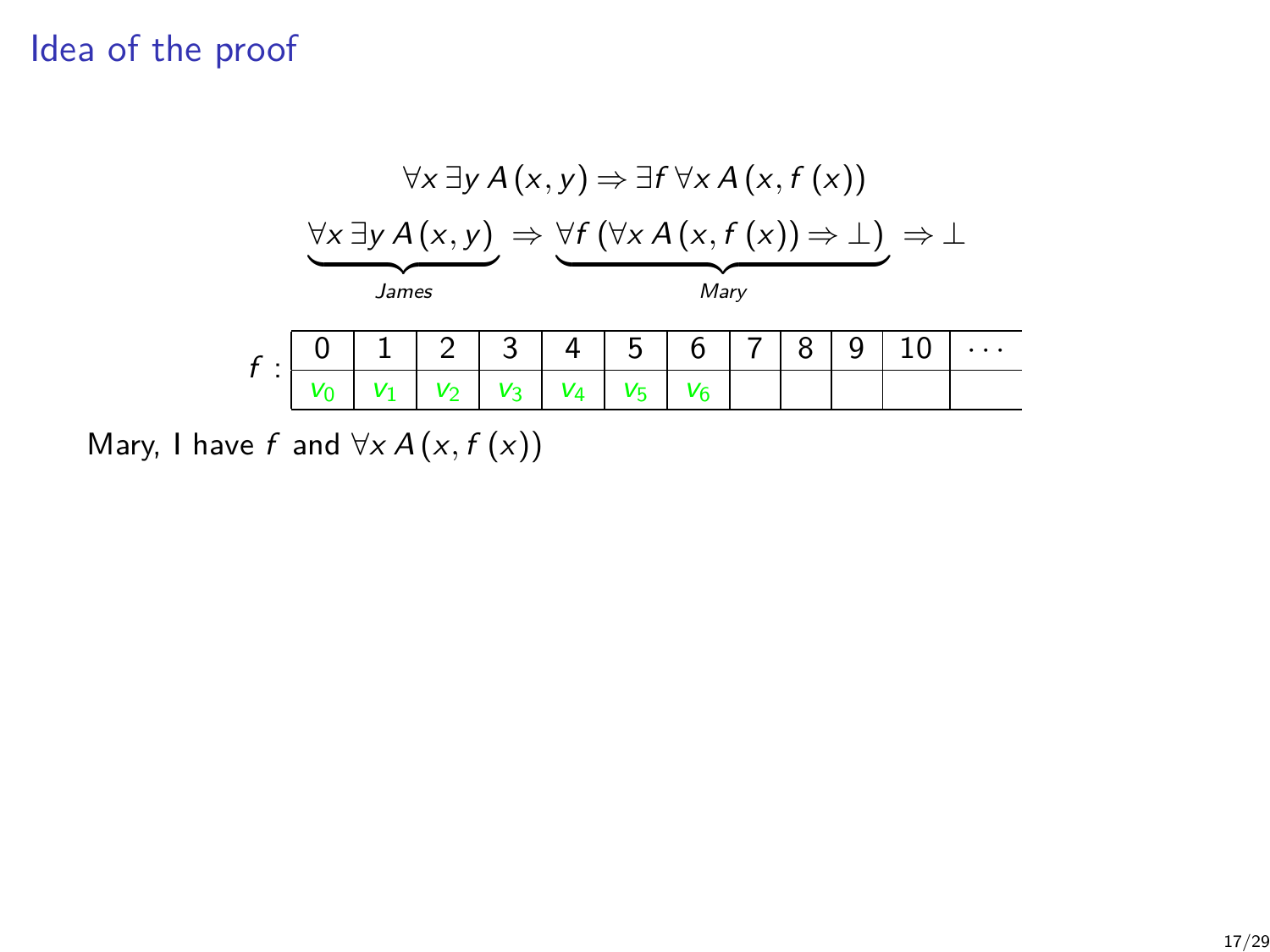

what is  $f(3)$ ?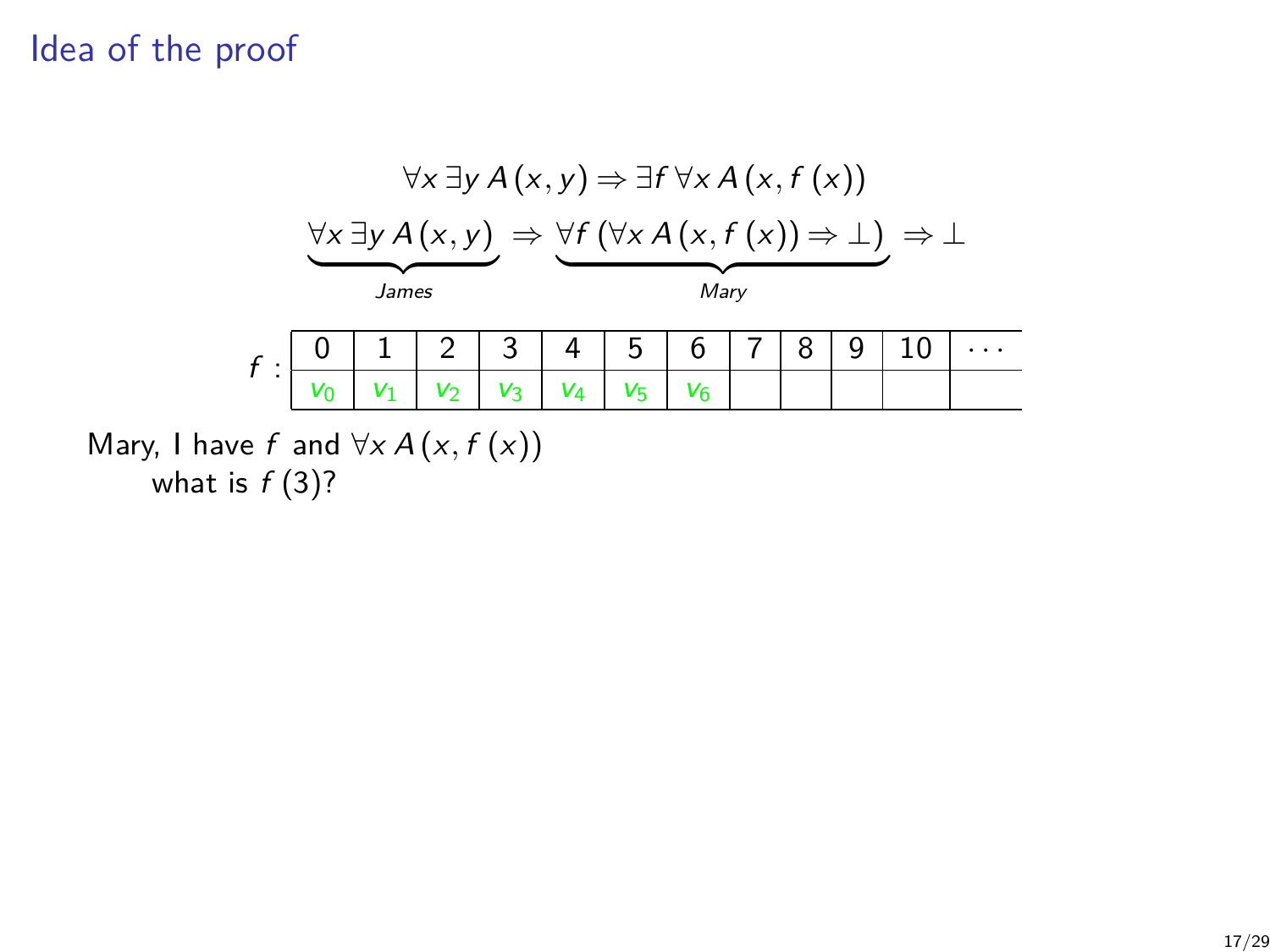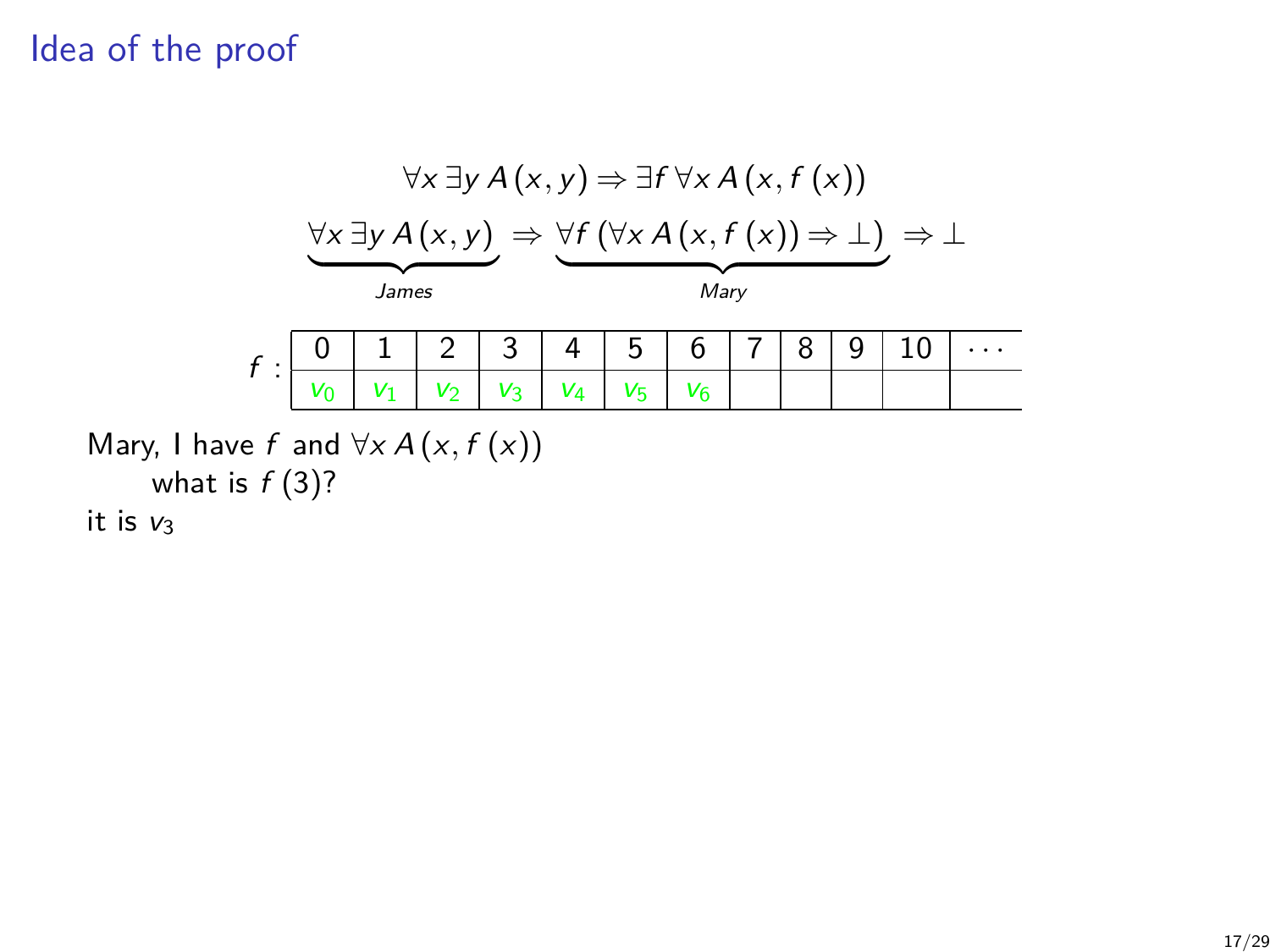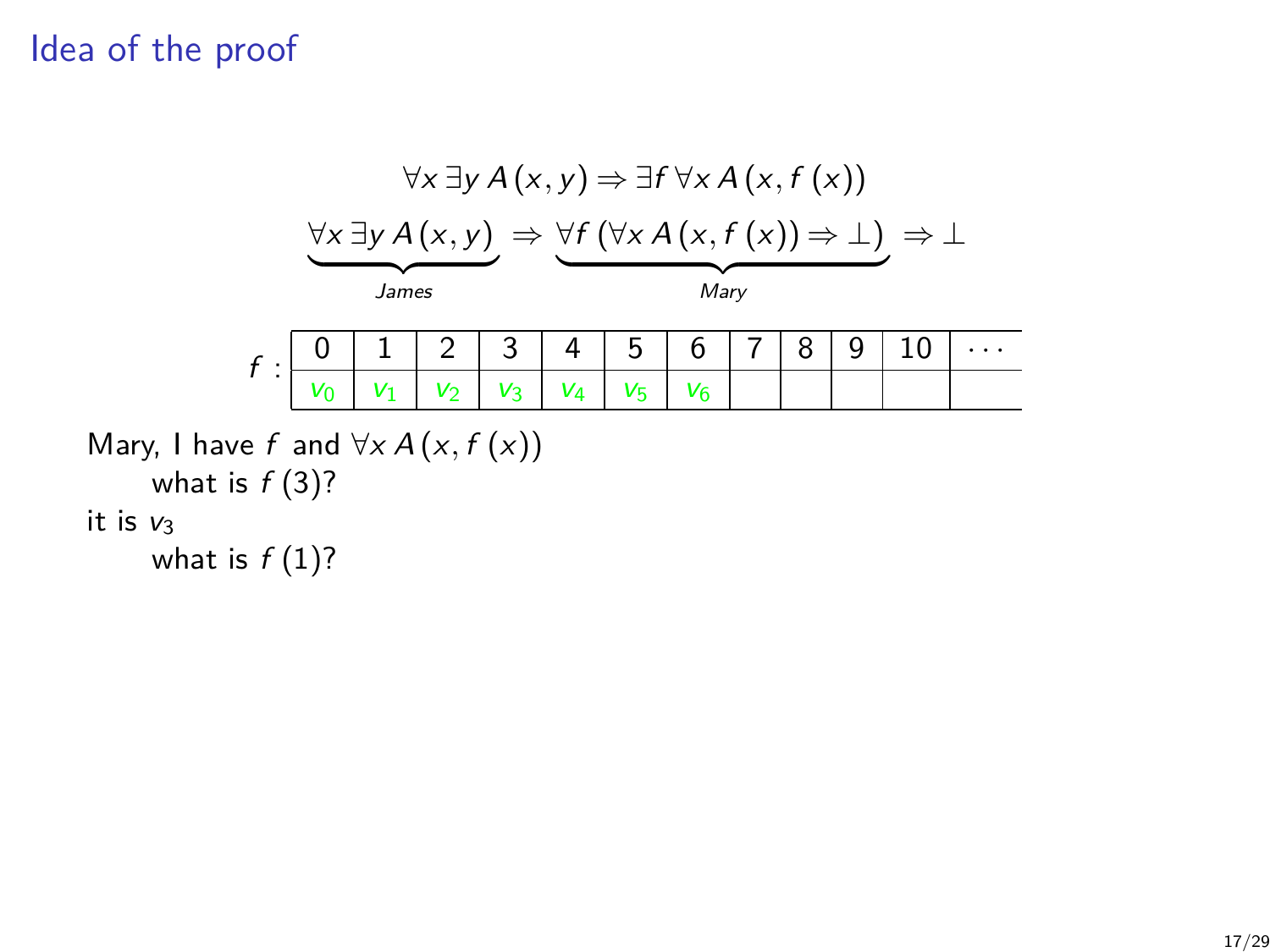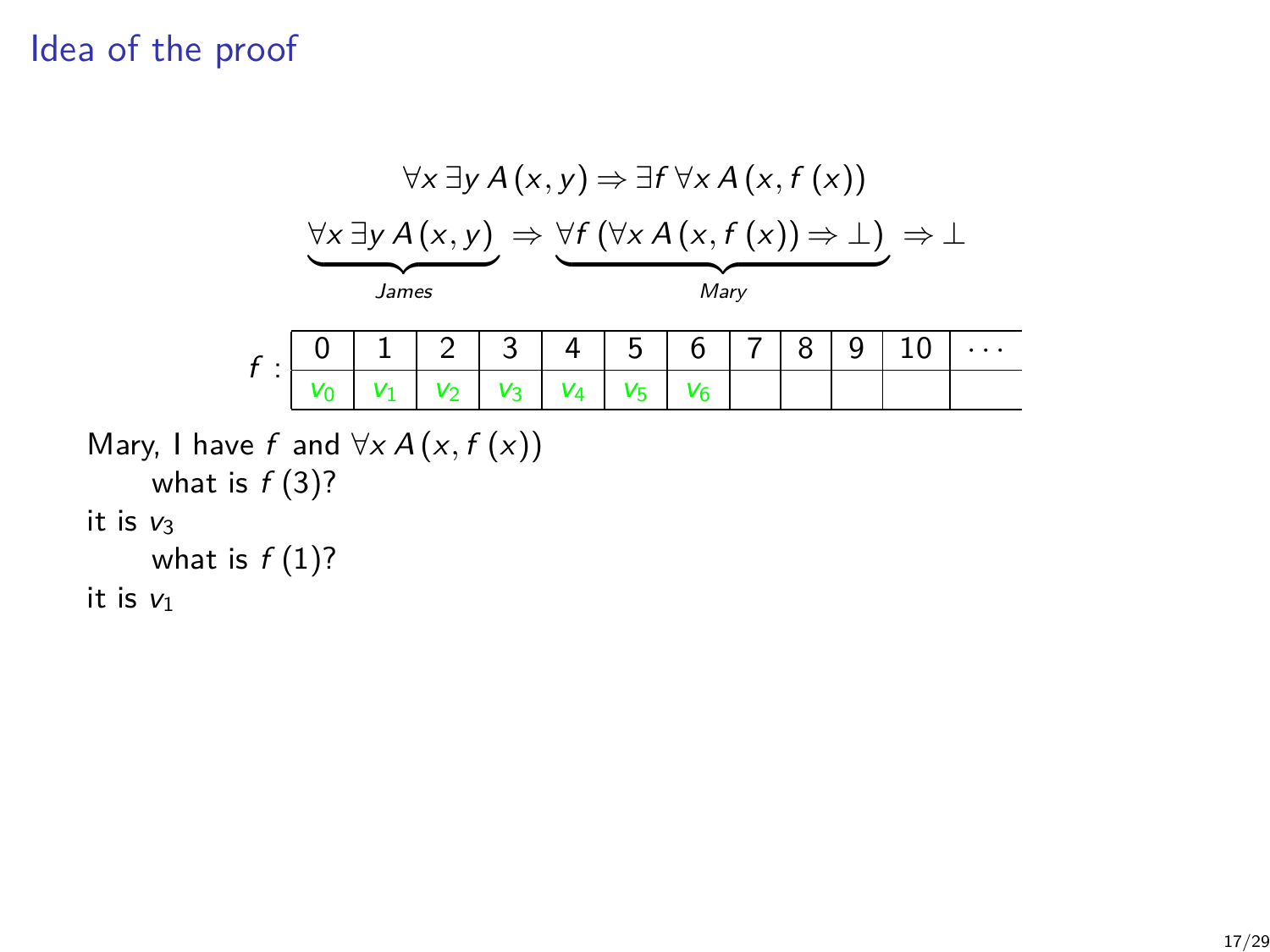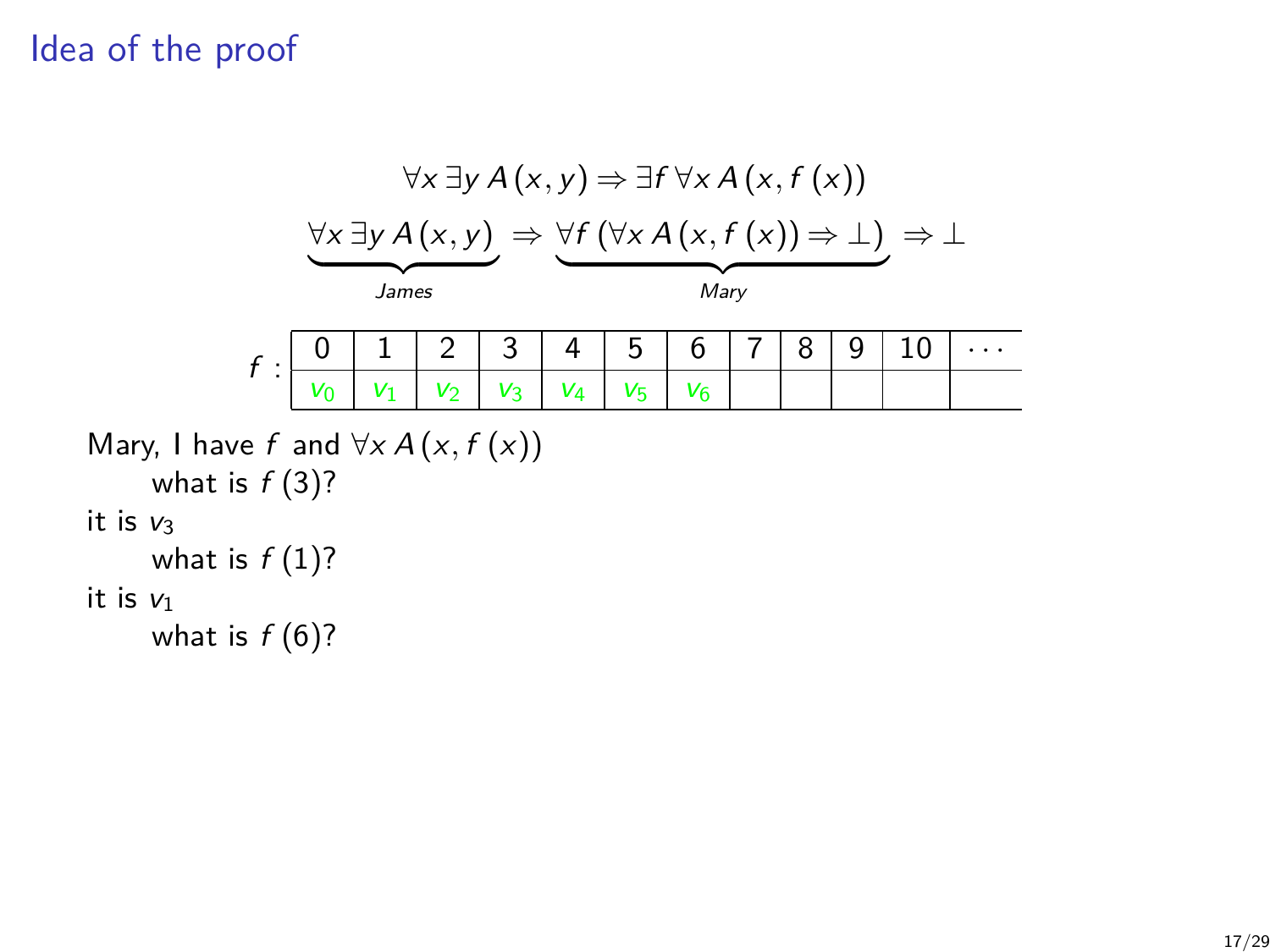|                                                               | $\forall x \exists y A(x, y) \Rightarrow \exists f \forall x A(x, f(x))$                                     |    |                |                |    |         |                |  |   |   |    |  |
|---------------------------------------------------------------|--------------------------------------------------------------------------------------------------------------|----|----------------|----------------|----|---------|----------------|--|---|---|----|--|
|                                                               | $\forall x \exists y A(x, y) \Rightarrow \forall f (\forall x A(x, f(x)) \Rightarrow \bot) \Rightarrow \bot$ |    |                |                |    |         |                |  |   |   |    |  |
|                                                               | James                                                                                                        |    |                |                |    | Mary    |                |  |   |   |    |  |
| $f$ :                                                         | 0                                                                                                            |    | 2              | 3              | 4  | 5       | 6              |  | 8 | 9 | 10 |  |
|                                                               |                                                                                                              | V1 | V <sub>2</sub> | V <sub>3</sub> | V4 | $V_{5}$ | V <sub>6</sub> |  |   |   |    |  |
| Mary, I have f and $\forall x A(x, f(x))$<br>what is $f(3)$ ? |                                                                                                              |    |                |                |    |         |                |  |   |   |    |  |
| it is $v_3$<br>what is $f(1)$ ?                               |                                                                                                              |    |                |                |    |         |                |  |   |   |    |  |
| it is $v_1$<br>what is $f(6)$ ?                               |                                                                                                              |    |                |                |    |         |                |  |   |   |    |  |
| it is $v_6$                                                   |                                                                                                              |    |                |                |    |         |                |  |   |   |    |  |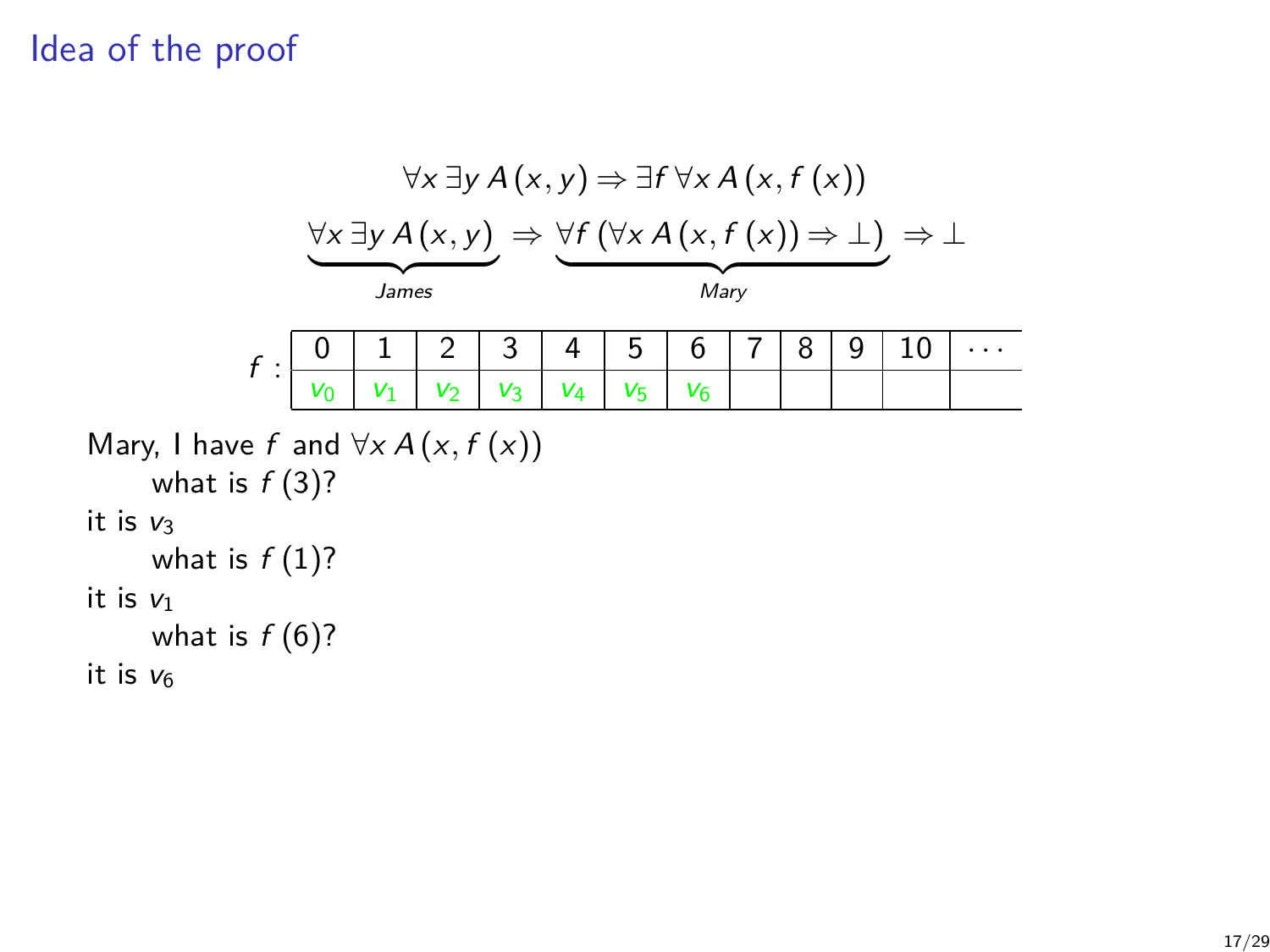|                                                               | $\forall x \exists y A(x, y) \Rightarrow \exists f \forall x A(x, f(x))$                                     |       |                |    |                    |       |  |   |   |    |  |
|---------------------------------------------------------------|--------------------------------------------------------------------------------------------------------------|-------|----------------|----|--------------------|-------|--|---|---|----|--|
|                                                               | $\forall x \exists y A(x, y) \Rightarrow \forall f (\forall x A(x, f(x)) \Rightarrow \bot) \Rightarrow \bot$ |       |                |    |                    |       |  |   |   |    |  |
|                                                               | James                                                                                                        |       |                |    |                    | Mary  |  |   |   |    |  |
| $\boldsymbol{f}$ :                                            |                                                                                                              |       | 3              | 4  | 5                  | 6     |  | 8 | 9 | 10 |  |
|                                                               | $V_1$                                                                                                        | $V_2$ | V <sub>3</sub> | V4 | $V_5$              | $V_6$ |  |   |   |    |  |
| Mary, I have f and $\forall x A(x, f(x))$<br>what is $f(3)$ ? |                                                                                                              |       |                |    |                    |       |  |   |   |    |  |
| it is $v_3$                                                   |                                                                                                              |       |                |    |                    |       |  |   |   |    |  |
| what is $f(1)$ ?                                              |                                                                                                              |       |                |    |                    |       |  |   |   |    |  |
| it is $v_1$                                                   |                                                                                                              |       |                |    |                    |       |  |   |   |    |  |
| what is $f(6)$ ?                                              |                                                                                                              |       |                |    |                    |       |  |   |   |    |  |
| it is ve                                                      |                                                                                                              |       |                |    |                    |       |  |   |   |    |  |
| thanks, here is $\perp$                                       |                                                                                                              |       |                |    | Mary is continuous |       |  |   |   |    |  |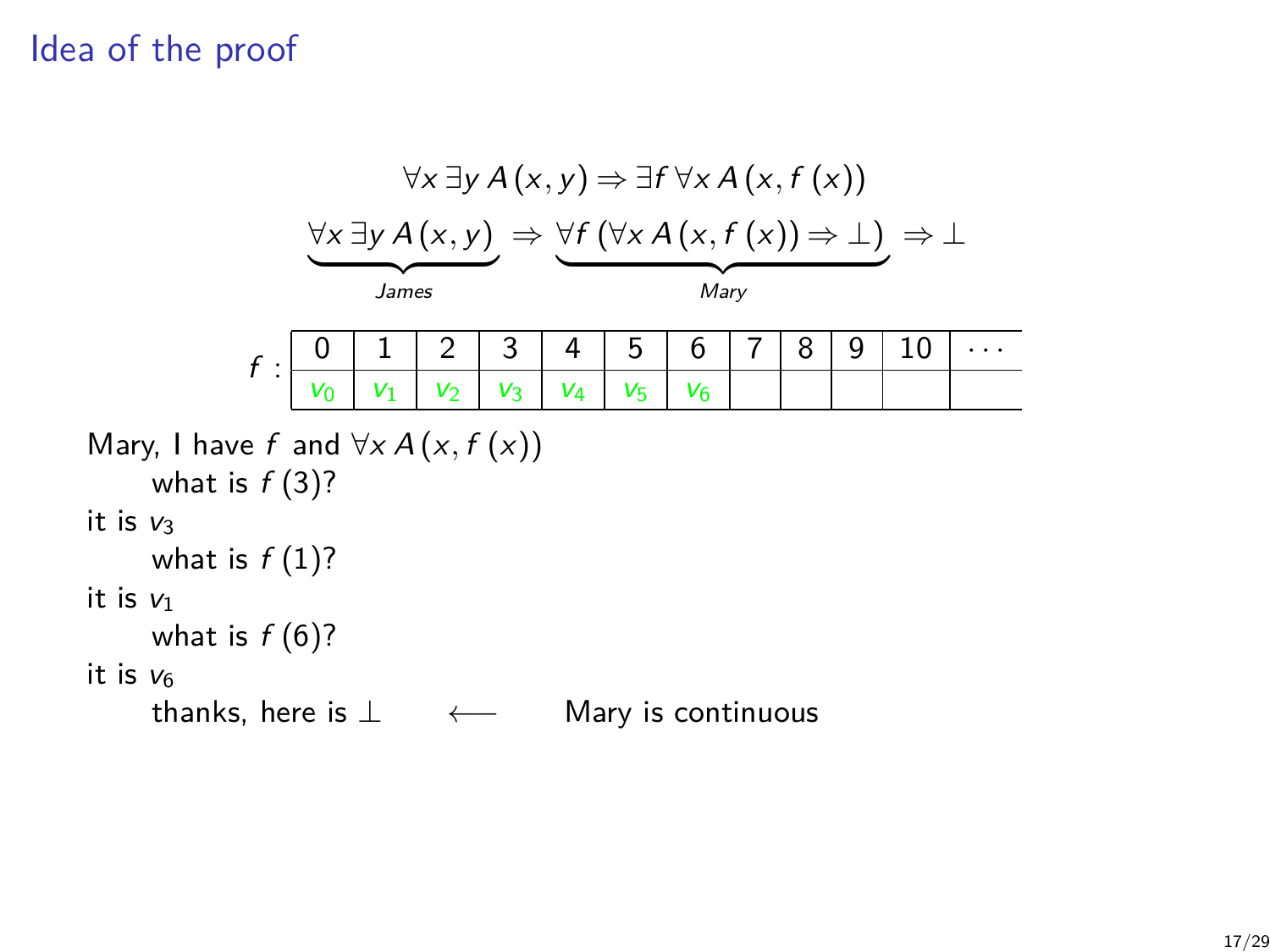|                                     | $\forall x \exists y A(x, y) \Rightarrow \exists f \forall x A(x, f(x))$                                     |                |                |                |    |                    |                |  |   |   |    |  |
|-------------------------------------|--------------------------------------------------------------------------------------------------------------|----------------|----------------|----------------|----|--------------------|----------------|--|---|---|----|--|
|                                     | $\forall x \exists y A(x, y) \Rightarrow \forall f (\forall x A(x, f(x)) \Rightarrow \bot) \Rightarrow \bot$ |                |                |                |    |                    |                |  |   |   |    |  |
|                                     | James                                                                                                        |                |                |                |    | Mary               |                |  |   |   |    |  |
| $f$ :                               |                                                                                                              |                |                | 3              | 4  | 5                  | 6              |  | 8 | 9 | 10 |  |
|                                     |                                                                                                              | V <sub>1</sub> | V <sub>2</sub> | V <sub>3</sub> | V4 | V5                 | V <sub>6</sub> |  |   |   |    |  |
|                                     | Mary, I have f and $\forall x A(x, f(x))$<br>what is $f(3)$ ?                                                |                |                |                |    |                    |                |  |   |   |    |  |
| it is $v_3$<br>what is $f(1)$ ?     |                                                                                                              |                |                |                |    |                    |                |  |   |   |    |  |
| it is $v_1$<br>what is $f(6)$ ?     |                                                                                                              |                |                |                |    |                    |                |  |   |   |    |  |
| it is ve<br>thanks, here is $\perp$ |                                                                                                              |                |                |                |    | Mary is continuous |                |  |   |   |    |  |

- $\blacktriangleright$  Sequence built by James exists in the model, even if uncomputable
- $\triangleright$  CPO structure (continuity) of the model gives termination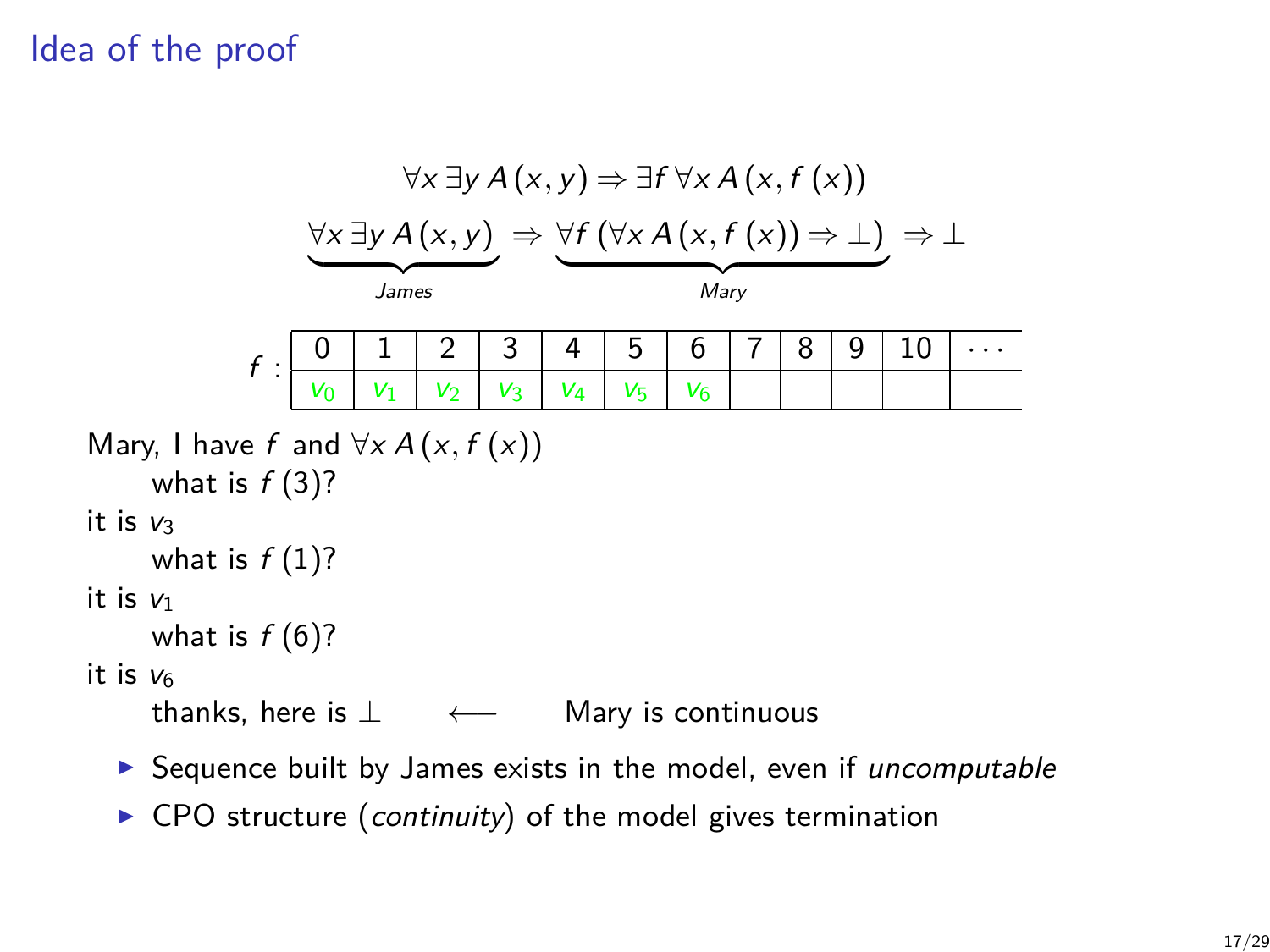# **Extraction**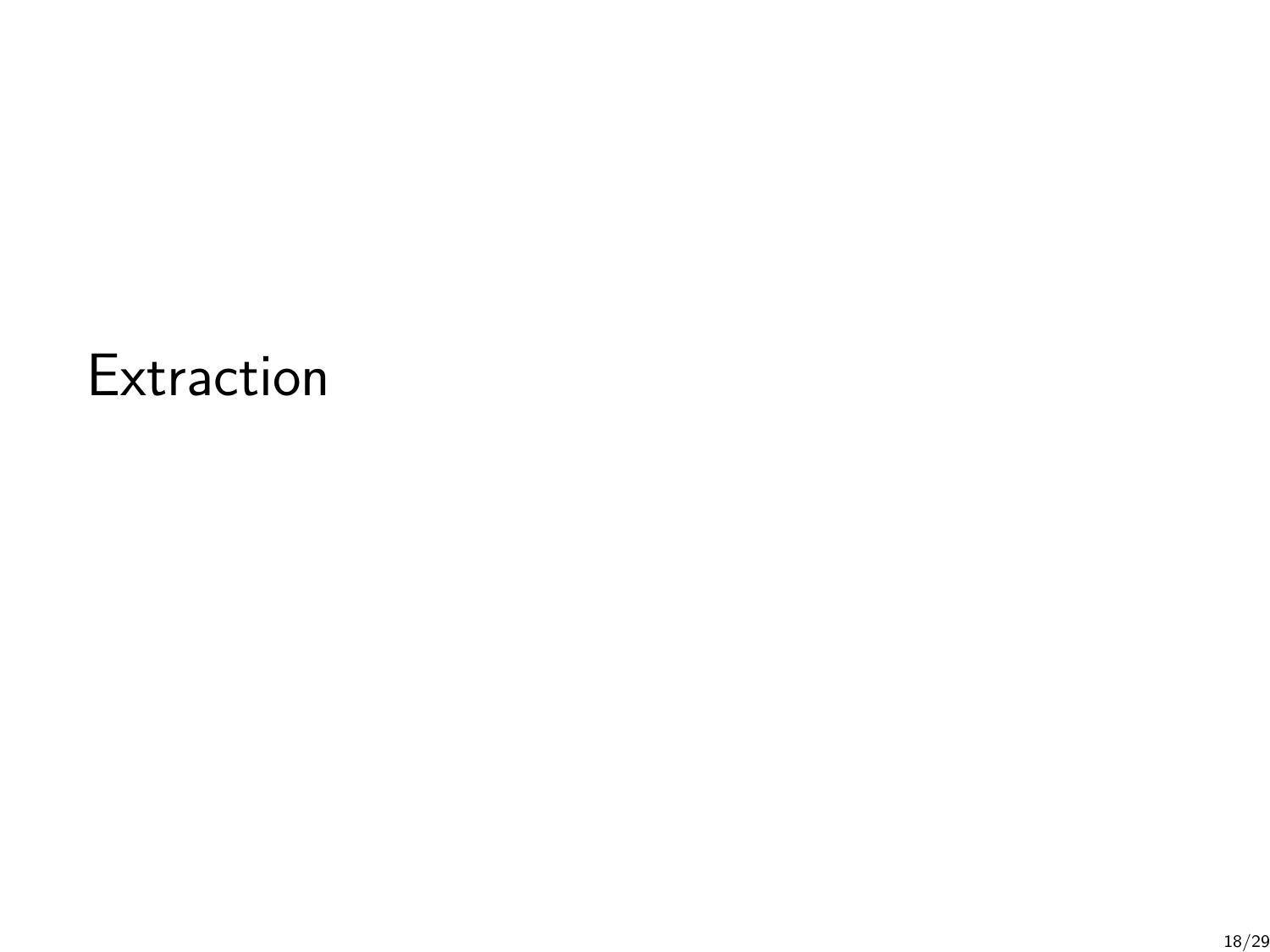### The indirect method

#### What we want

From a proof of  $PA \vdash \forall x \exists y P(x, y)$ , extract an algorithm A such that:

for any  $n \in \mathbb{N}$ ,  $P(n, \mathcal{A}(n))$  holds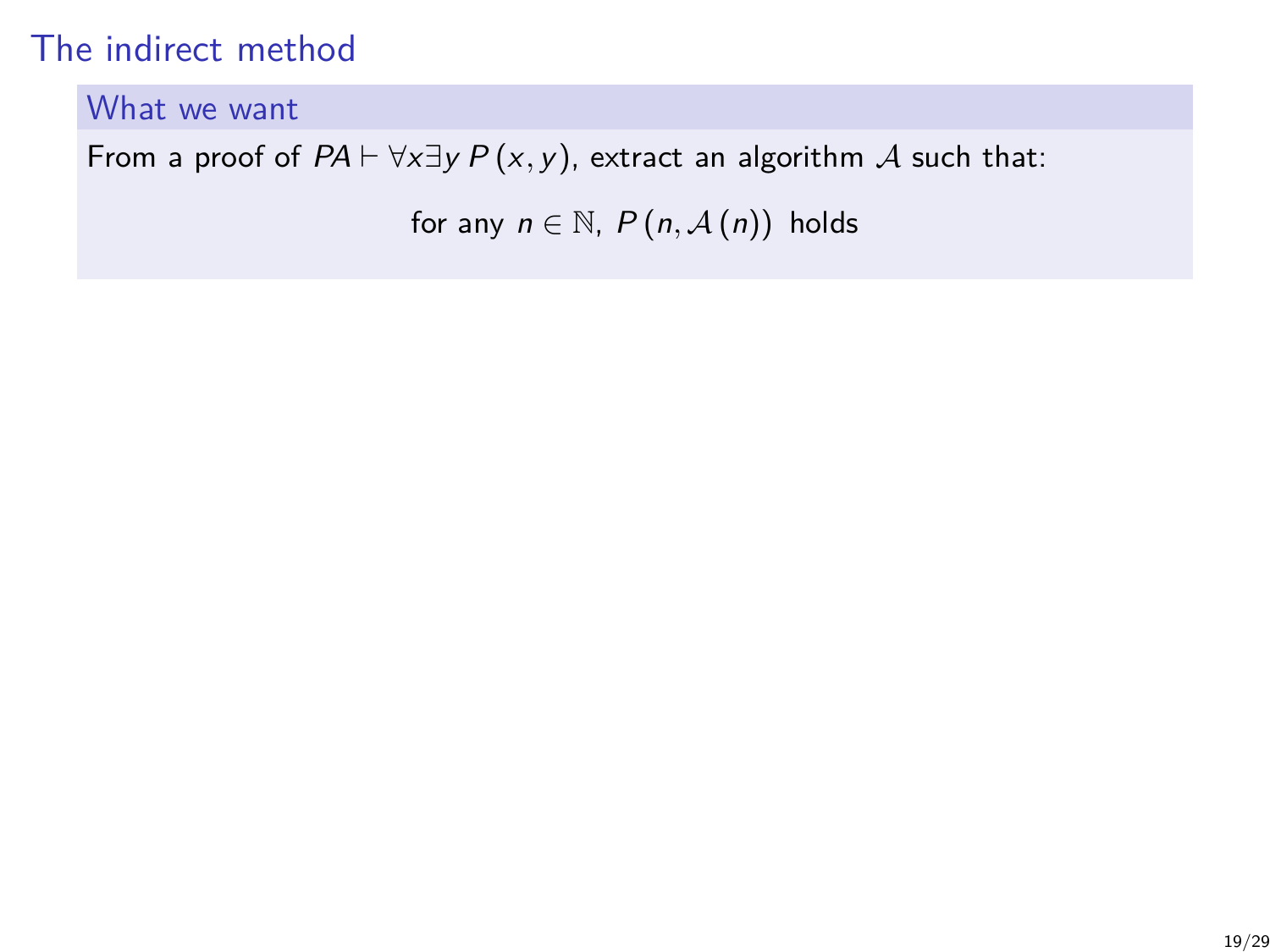### The indirect method

#### What we want

From a proof of  $PA \vdash \forall x \exists y P(x, y)$ , extract an algorithm A such that:

for any  $n \in \mathbb{N}$ ,  $P(n, \mathcal{A}(n))$  holds

| Friedman's trick                                           |               |                                                  |                                                              |  |  |  |  |  |
|------------------------------------------------------------|---------------|--------------------------------------------------|--------------------------------------------------------------|--|--|--|--|--|
|                                                            |               |                                                  | Gödel's translation $A^-$   Friedman's translation $A^F$     |  |  |  |  |  |
|                                                            |               | $\neg\neg P(\vec{t})$                            | $(P(\vec{t}) \Rightarrow F) \Rightarrow F$                   |  |  |  |  |  |
|                                                            | $\exists x A$ | $\neg\neg \exists x A$                           | $(\exists x A \Rightarrow F) \Rightarrow F$                  |  |  |  |  |  |
|                                                            |               | $A \vee B$ $\bigcap$ $\bigcap$ $A \wedge \neg B$ | $((A \Rightarrow F) \wedge (B \Rightarrow F)) \Rightarrow F$ |  |  |  |  |  |
| with F some fixed formula ( $\wedge$ capture of variables) |               |                                                  |                                                              |  |  |  |  |  |
|                                                            |               | $LK \vdash A$ implies $LJ \vdash A^F$            | and $PA \vdash A$ implies $HA \vdash A^F$                    |  |  |  |  |  |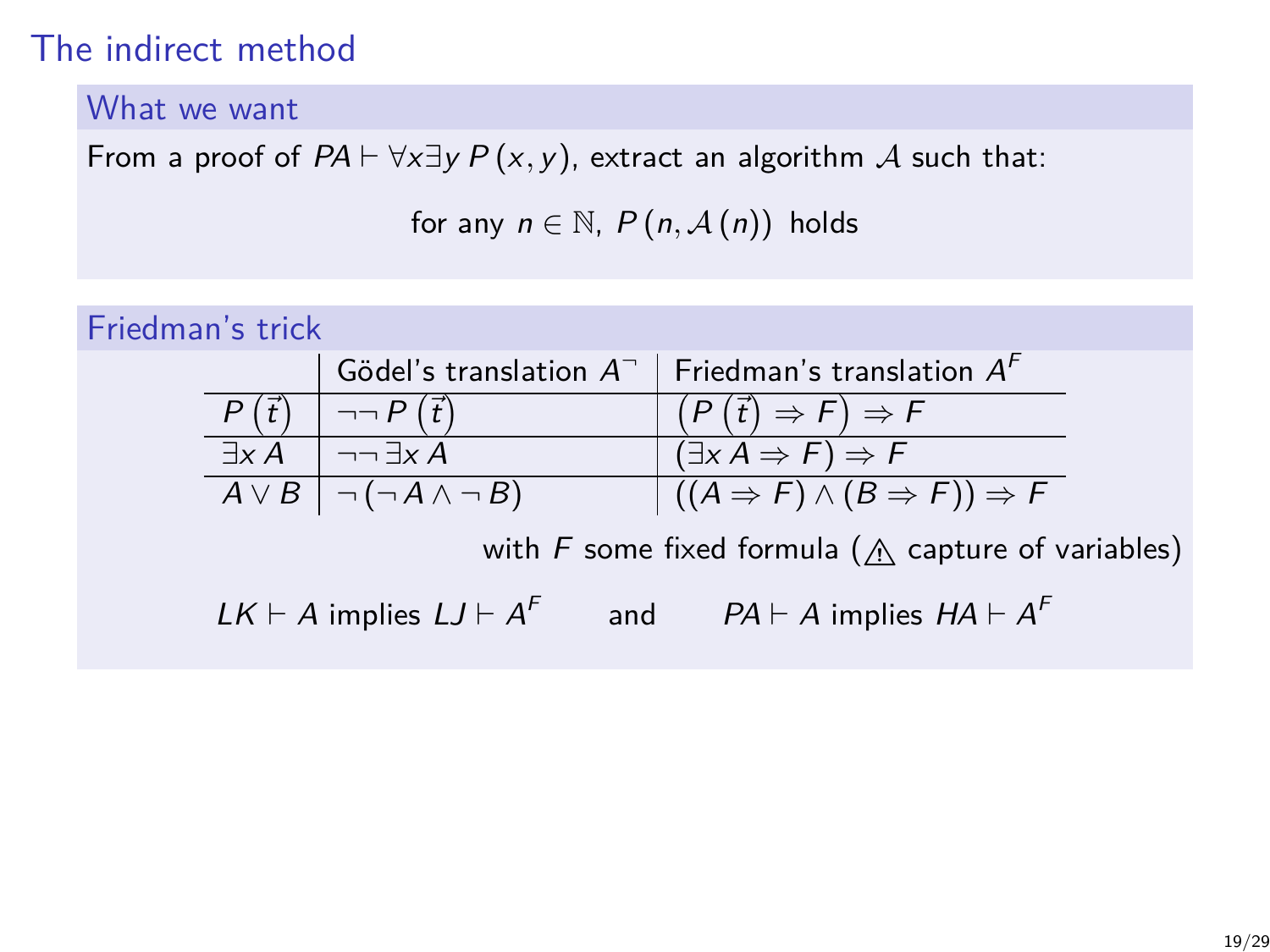### The indirect method

#### What we want

From a proof of  $PA \vdash \forall x \exists y P(x, y)$ , extract an algorithm A such that:

for any  $n \in \mathbb{N}$ ,  $P(n, \mathcal{A}(n))$  holds

| Friedman's trick |               |                                                  |                                                              |
|------------------|---------------|--------------------------------------------------|--------------------------------------------------------------|
|                  |               |                                                  | Gödel's translation $A^-$   Friedman's translation $A^F$     |
|                  |               | $\neg\neg P(\vec{t})$                            | $(P(\vec{t}) \Rightarrow F) \Rightarrow F$                   |
|                  | $\exists x A$ | $\neg\neg \exists x A$                           | $(\exists x A \Rightarrow F) \Rightarrow F$                  |
|                  |               | $A \vee B$ $\bigcap$ $\bigcap$ $A \wedge \neg B$ | $((A \Rightarrow F) \wedge (B \Rightarrow F)) \Rightarrow F$ |
|                  |               |                                                  | with F some fixed formula ( $\wedge$ capture of variables)   |
|                  |               | $LK \vdash A$ implies $LJ \vdash A^F$<br>and     | $PA \vdash A$ implies $HA \vdash A^F$                        |

$$
PA \vdash \forall x \exists y \, P(x, y) \rightsquigarrow HA \vdash (\exists y \, P(x, y) \Rightarrow F) \Rightarrow F
$$

$$
\rightsquigarrow HA \vdash (\exists y \, P(x, y) \Rightarrow \exists y \, P(x, y)) \Rightarrow \exists y \, P(x, y)
$$

$$
\rightsquigarrow HA \vdash \exists y \, P(x, y), \text{ hence the extracted program } M
$$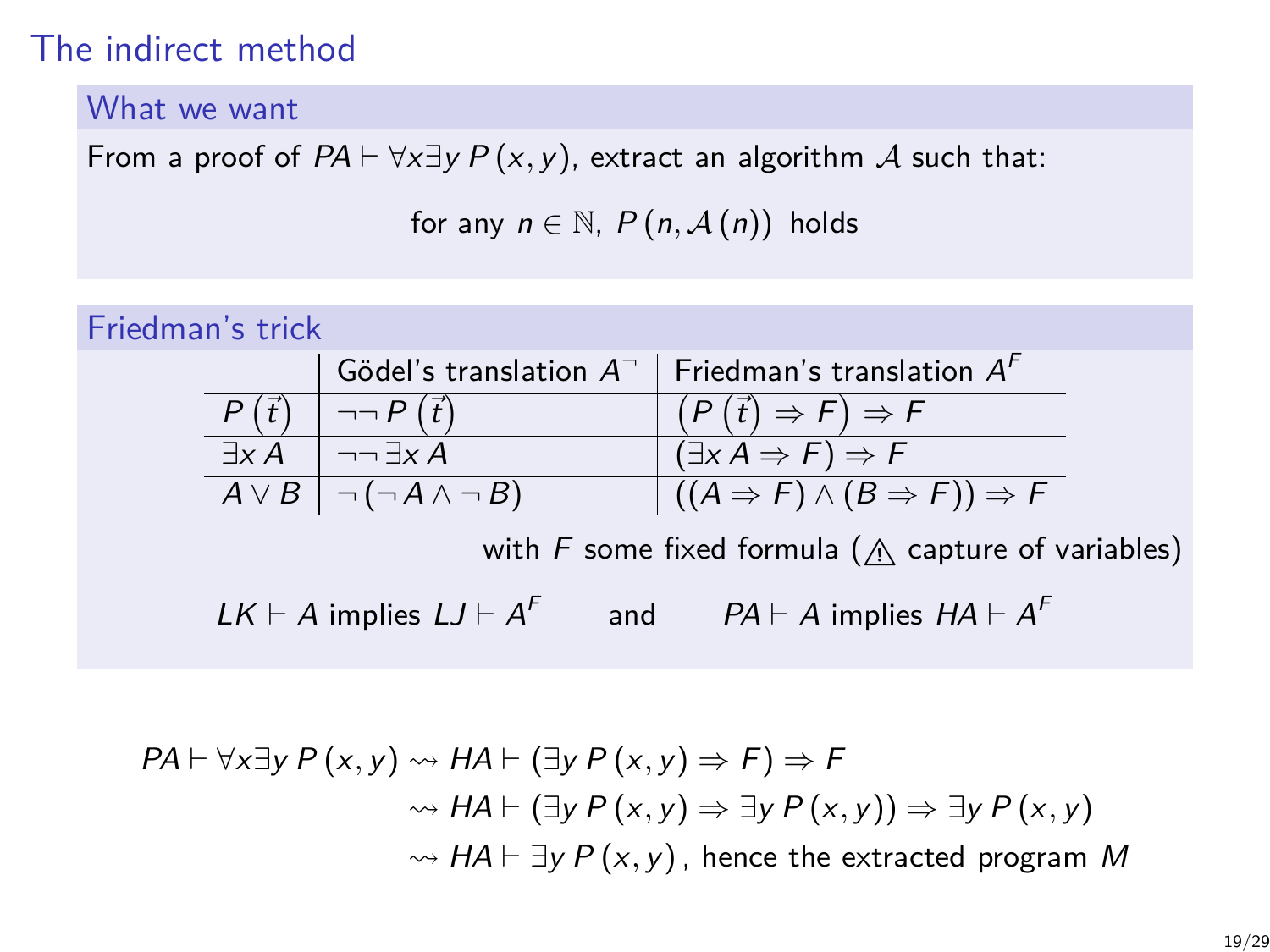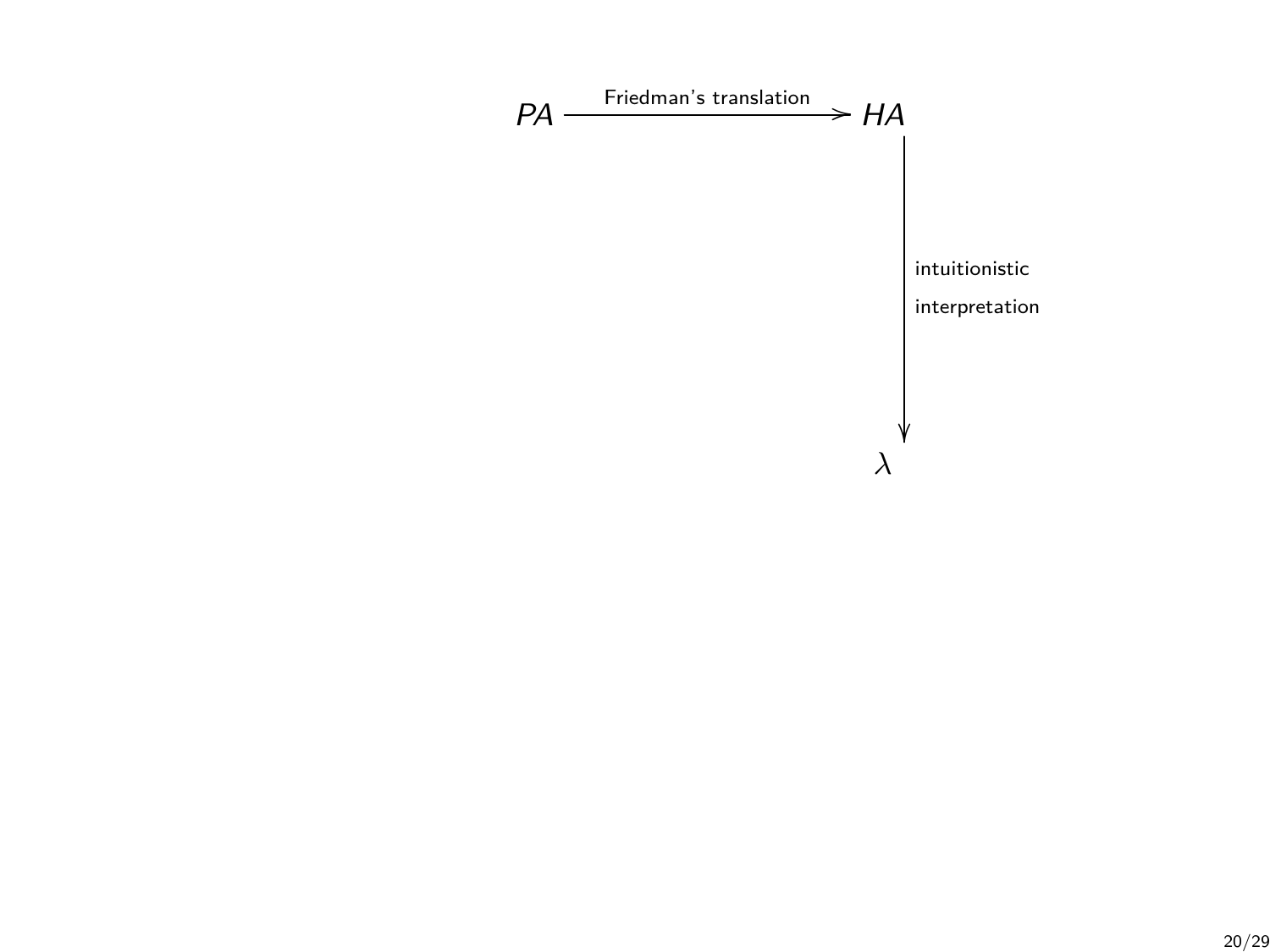### The direct method

#### Computational content of classical logic

 $\blacktriangleright$  Griffin:

```
simply-typed \lambda-calculus + call/cc \longleftrightarrow propositional classical logic
                                                                          (Curry-style)
```
 $\blacktriangleright$  Parigot:

```
λµ-calculus ←→ propositional classical logic
```

```
(Howard-style)
```

```
Can be extended to:
```
(*λµ*-calculus + Gödel's system T) realizes PA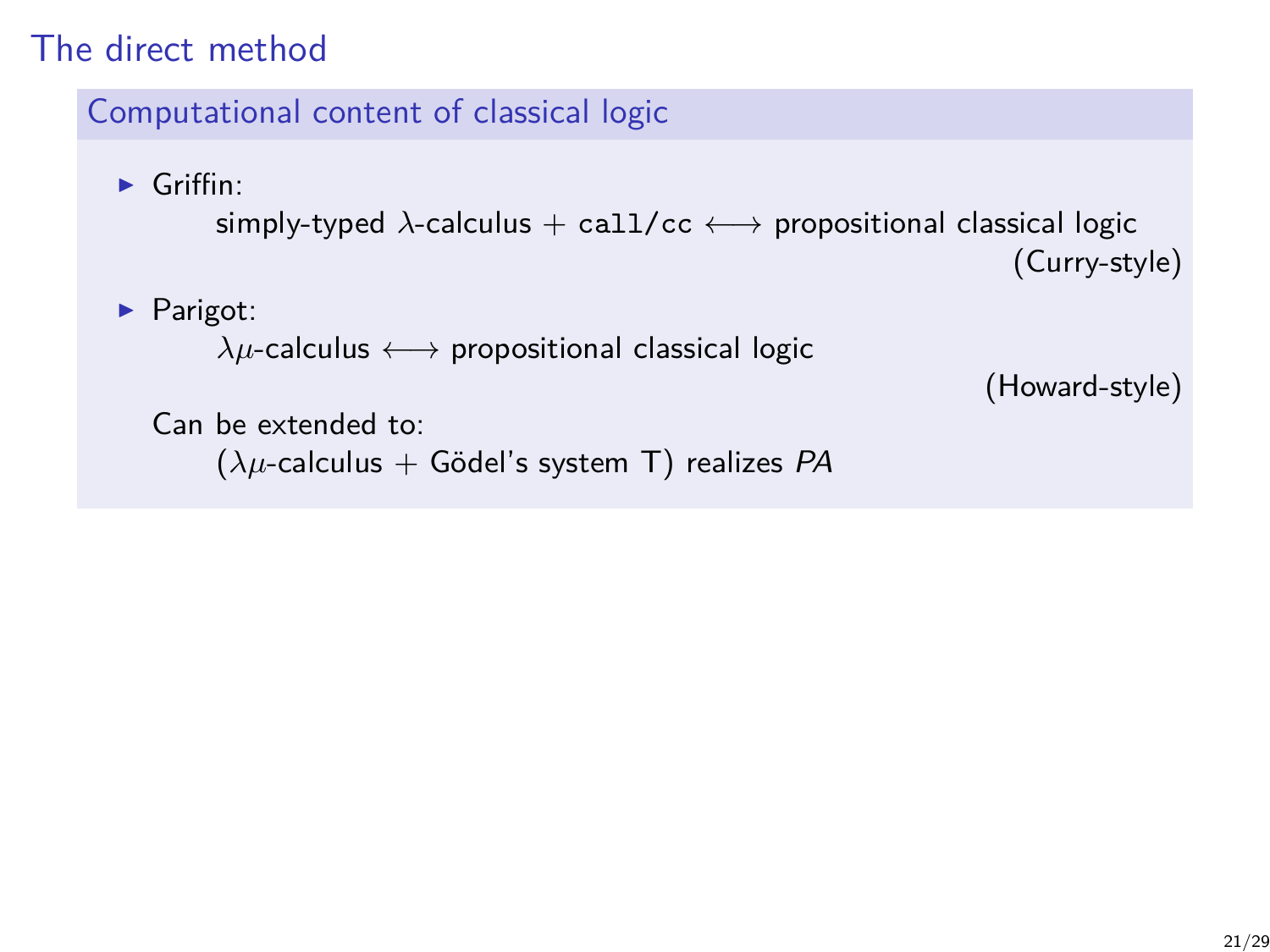### The direct method

#### Computational content of classical logic

 $\blacktriangleright$  Griffin: simply-typed  $\lambda$ -calculus + call/cc  $\longleftrightarrow$  propositional classical logic (Curry-style)

### $\blacktriangleright$  Parigot:

```
\lambda \mu-calculus \longleftrightarrow propositional classical logic
```

```
(Howard-style)
```

```
Can be extended to:
    (λµ-calculus + Gödel's system T) realizes PA
```
#### **Extraction**

 $PA \vdash \forall x \exists y \neg P(x, y) \qquad \leadsto \qquad \phi(n) \in |\neg \forall^{r} y P(n, y)|$ 

now define:

 $\psi \in | \perp |$  iff  $\psi$  is some *m* such that  $\neg P(n,m)$  holds therefore  $\lambda z.z \in |\forall^{\text{r}} y P(n, y)|$  and  $\neg P(n, \phi(n) (\lambda z.z))$  holds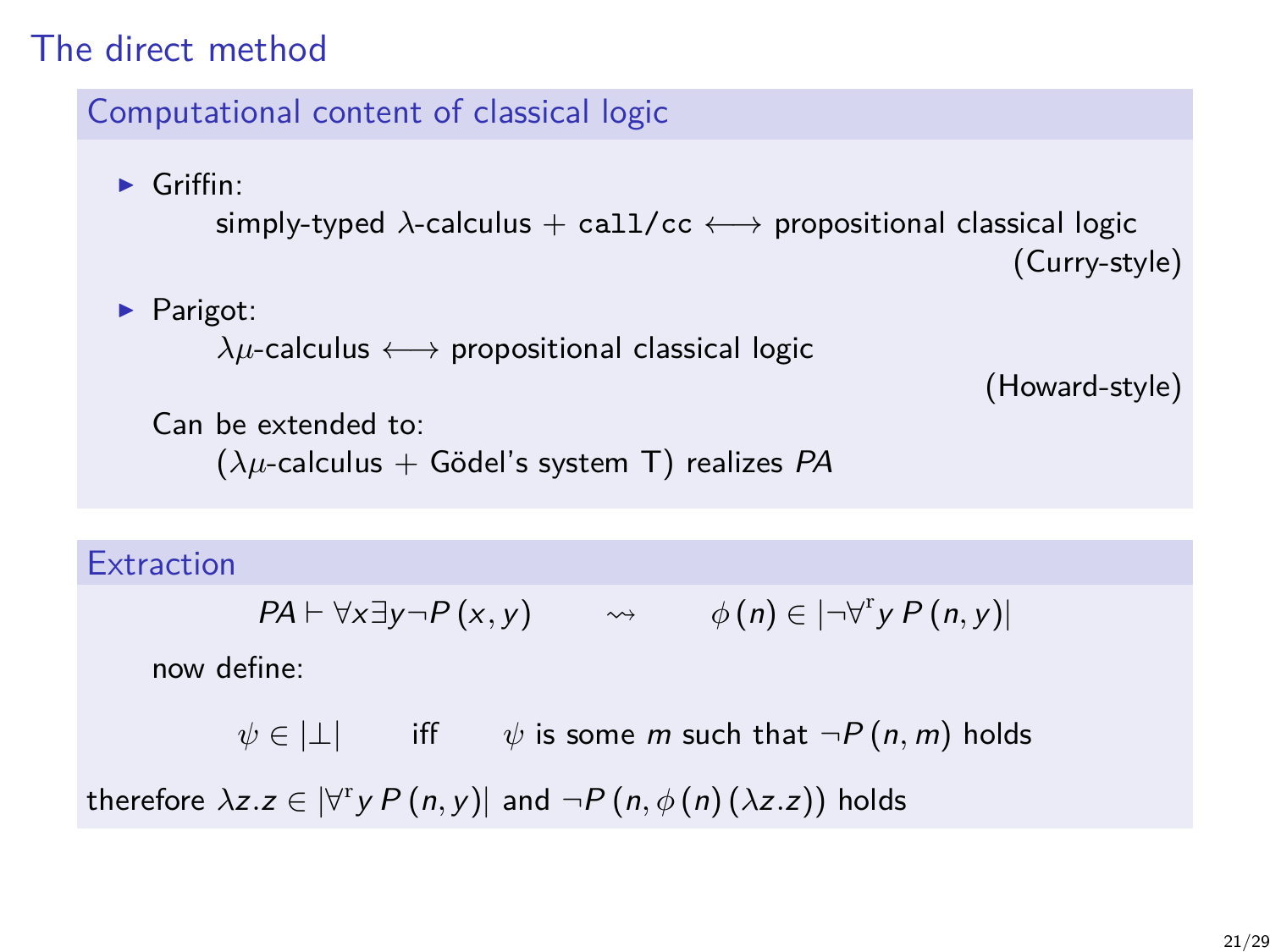### The direct method

#### Computational content of classical logic

 $\blacktriangleright$  Griffin: simply-typed  $\lambda$ -calculus + call/cc  $\longleftrightarrow$  propositional classical logic (Curry-style)

#### $\blacktriangleright$  Parigot:

```
\lambda \mu-calculus \longleftrightarrow propositional classical logic
```

```
(Howard-style)
```

```
Can be extended to:
    (λµ-calculus + Gödel's system T) realizes PA
```
#### **Extraction**

 $PA \vdash \forall x \exists y \neg P(x, y) \qquad \leadsto \qquad \phi(n) \in |\neg \forall^{r} y P(n, y)|$ 

now define:

 $\psi \in | \perp |$  iff  $\psi$  is some *m* such that  $\neg P(n,m)$  holds

therefore  $\lambda z.z \in |\forall^{\text{r}} y P(n, y)|$  and  $\neg P(n, \phi(n) (\lambda z.z))$  holds

relies on taking natural numbers as realizers of  $\bot$ , i.e.  $\mathcal{L}^*$ ]  $=$  **R** is  $\mathbb N$ very similar to the indirect case...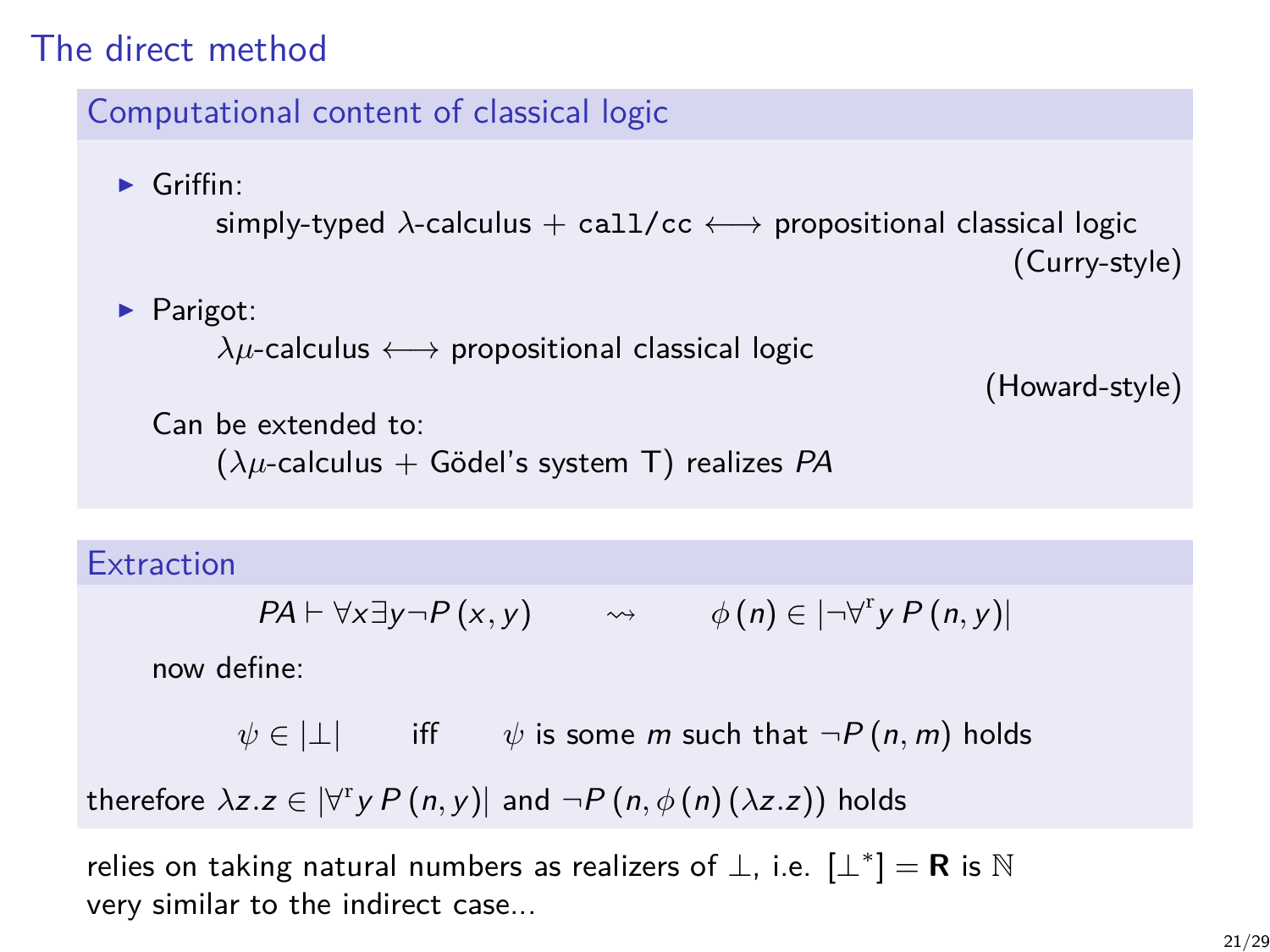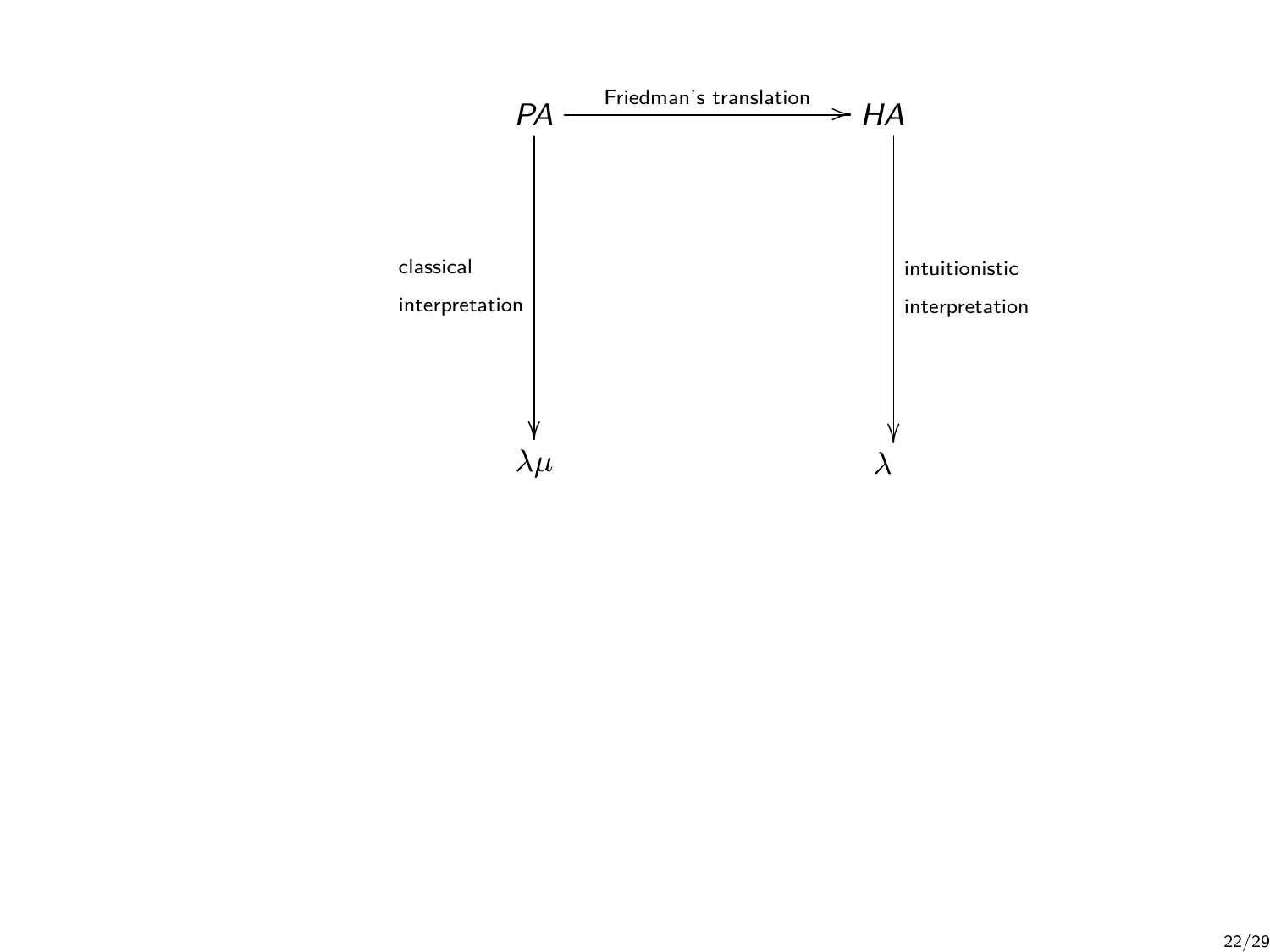translation from *λµ*-calculus to *λ*-calculus

$$
\lambda \mu \qquad \lambda
$$
  

$$
x: T \vdash M: U \mid \alpha: V \qquad \leadsto \qquad \widetilde{x}: \widetilde{T} \to R, \widetilde{\alpha}: \widetilde{V} \vdash \widetilde{M}: \widetilde{U} \to R
$$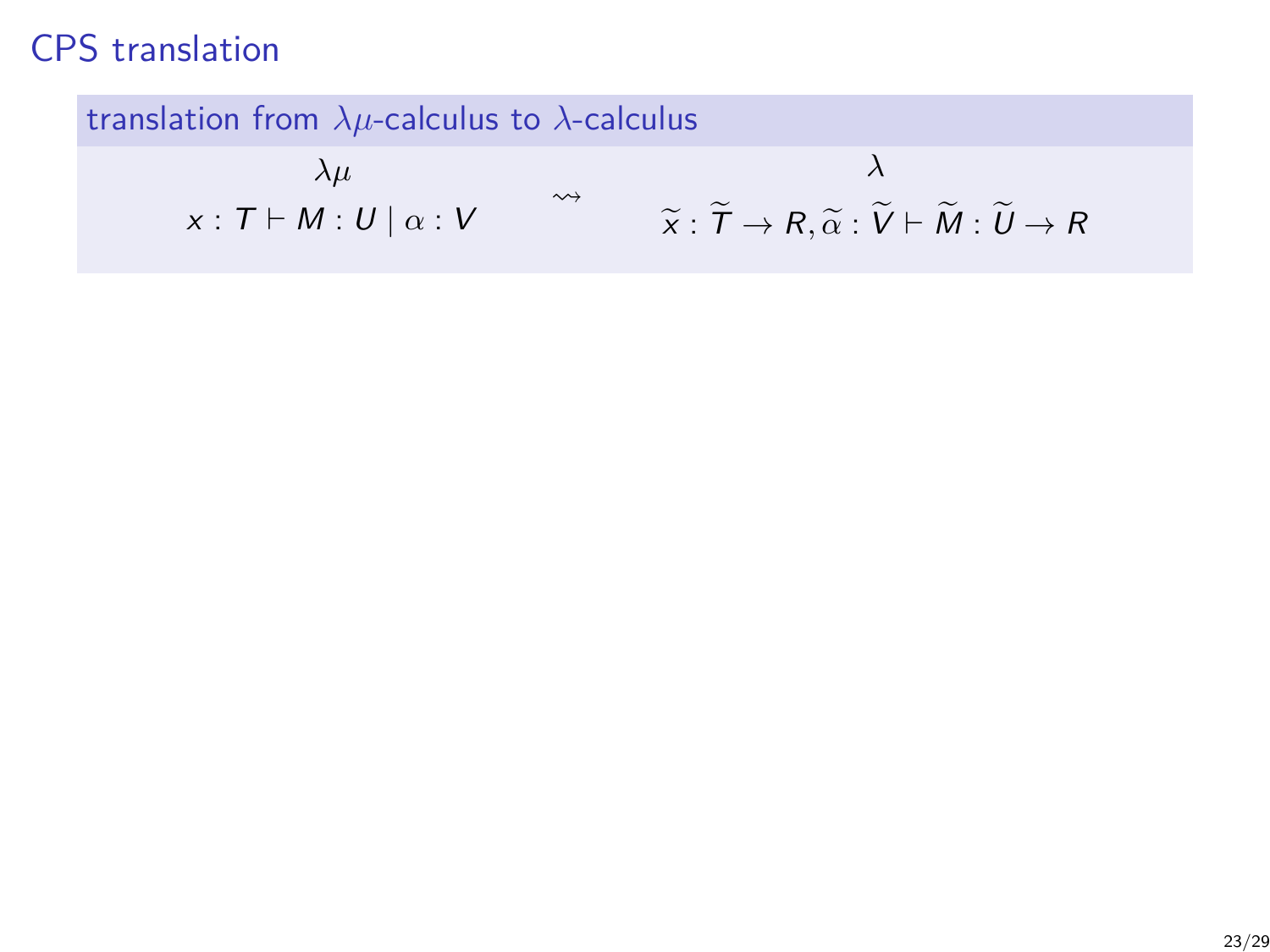translation from *λµ*-calculus to *λ*-calculus

$$
\lambda \mu \qquad \lambda
$$
  

$$
x: T \vdash M: U \mid \alpha: V \qquad \forall \tilde{x}: \tilde{T} \to R, \tilde{\alpha}: \tilde{V} \vdash \tilde{M}: \tilde{U} \to R
$$
  
In particular  $\tilde{0} = 1$  so:  $M: 0 \qquad \leadsto \qquad \tilde{M}: R$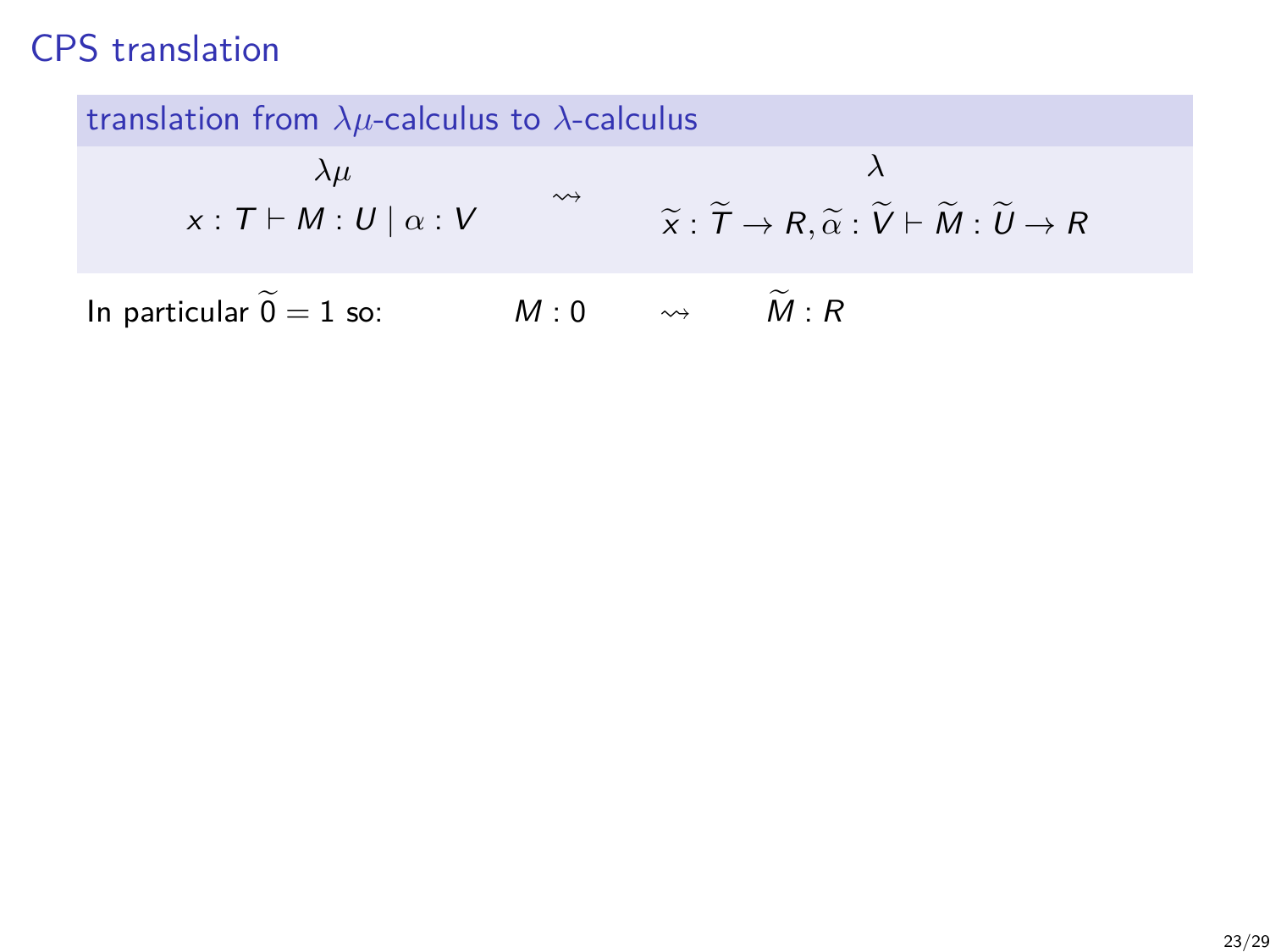translation from *λµ*-calculus to *λ*-calculus *λµ*  $x : T \vdash M : U \mid \alpha : V$  $\leadsto$ *λ*  $\widetilde{\mathsf{x}} : \widetilde{\mathsf{T}} \to R$ ,  $\widetilde{\alpha} : \widetilde{\mathsf{V}} \vdash \widetilde{\mathsf{M}} : \widetilde{\mathsf{U}} \to R$ In particular  $\widetilde{0} = 1$  so:  $M : 0 \longrightarrow \widetilde{M} : R$ Correspondence of operational semantics  $M \rightarrow_{cbn}^{*} N$  in  $\lambda \mu$ -calculus iff  $\tilde{M} \rightarrow_{\beta\eta}^{*} \tilde{N}$  in  $\lambda$ -calculus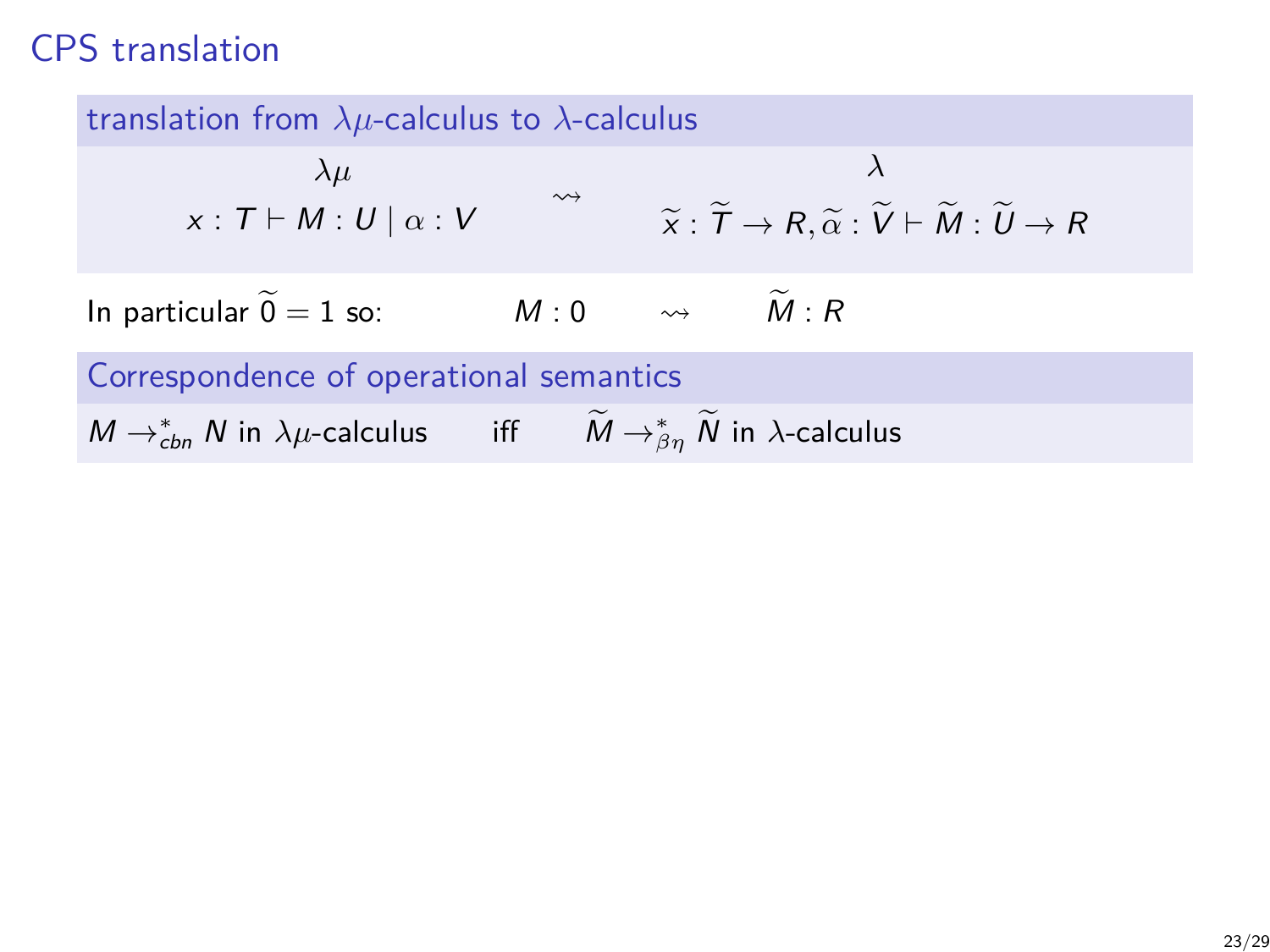translation from *λµ*-calculus to *λ*-calculus *λµ*  $x : T \vdash M : U \mid \alpha : V$  $\rightsquigarrow$ *λ*  $\widetilde{\chi}: \widetilde{T} \to R$ ,  $\widetilde{\alpha}: \widetilde{V} \vdash \widetilde{M}: \widetilde{U} \to R$ In particular  $\widetilde{0} = 1$  so:  $M : 0 \longrightarrow \widetilde{M} : R$ Correspondence of operational semantics  $M \rightarrow_{cbn}^{*} N$  in  $\lambda \mu$ -calculus iff  $\tilde{M} \rightarrow_{\beta\eta}^{*} \tilde{N}$  in  $\lambda$ -calculus

Correspondence of denotational semantics in categories of continuations

$$
\times: T \vdash M: U \mid \alpha: V \xrightarrow{\text{CPS}} \widetilde{\times}: \widetilde{T} \to R, \widetilde{\alpha}: \widetilde{V} \vdash \widetilde{M}: \widetilde{U} \to R
$$
\n
$$
\downarrow \Box
$$
\n
$$
\mathbf{R}^{[T]} \to \mathbf{R}^{[U] \times [V]}
$$
\n
$$
[R] \widetilde{[T]} \times [\widetilde{V}] \to [R] \widetilde{[U]}
$$
\nequal (up to currying) by choosing  $[R] = \mathbf{R}$  and  $[\widetilde{T}] = [T]$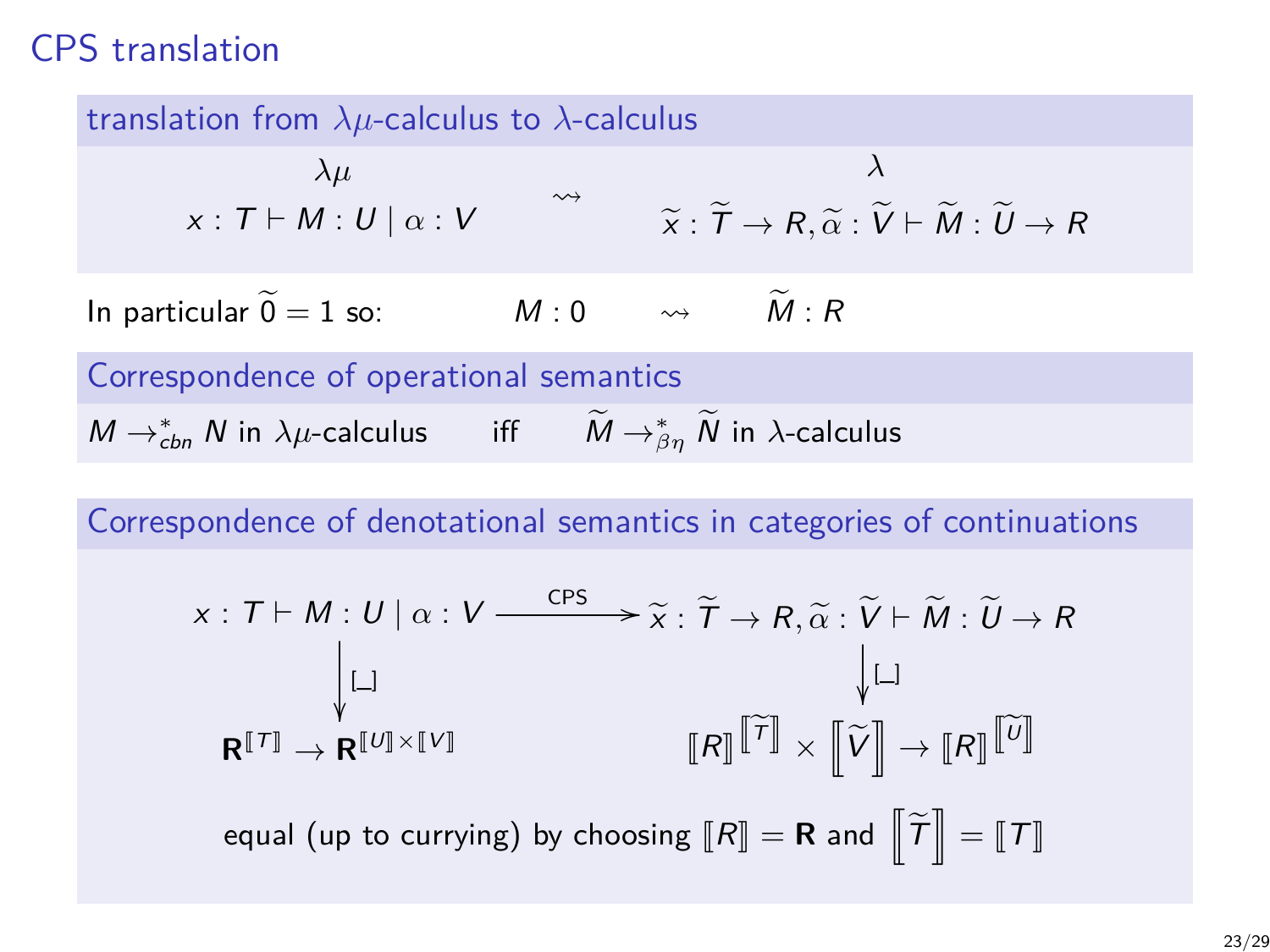

Didn't we gain anything?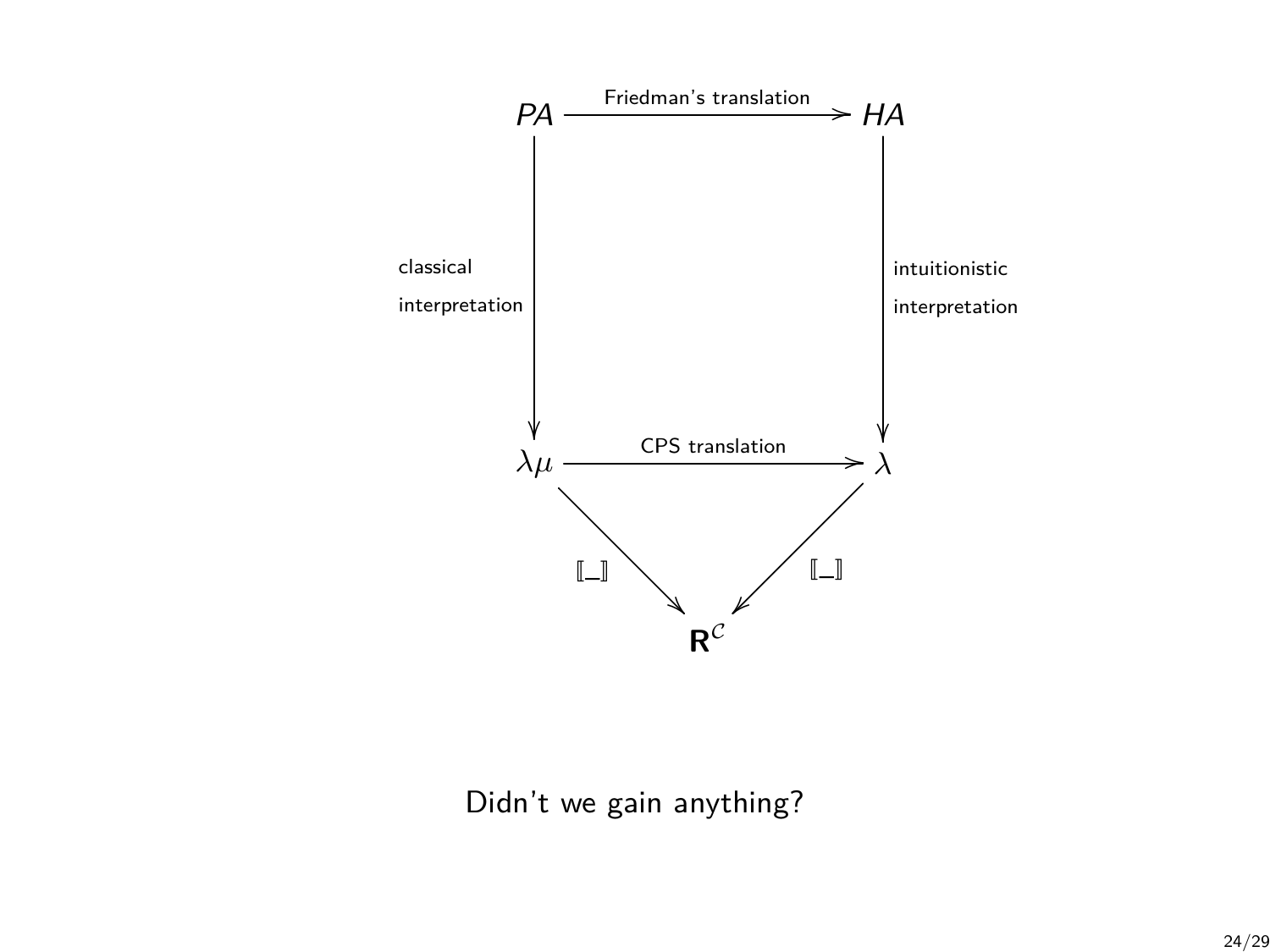Indirect interpretation and (naive) direct interpretation

In the end, the extracted programs are the same because:

$$
\begin{array}{c|c}\n\text{direct} & \text{indirect} \\
\hline\n\phi \in |\bot| & \text{iff } \phi \text{ is some } m...\n\end{array}
$$
\n
$$
F = \exists y \, P(n, y)
$$

are essentially the same, it amounts to:

÷,

$$
\llbracket F^* \rrbracket = \llbracket R \rrbracket^{\text{tr}} = \mathbf{R}^{\text{tr}} = [\bot^*] = \mathbf{R}^{\text{tr}} = \mathbf{R}^1 = \mathbf{R}
$$
 is N

(same interpretation for atomic formulas and natural numbers)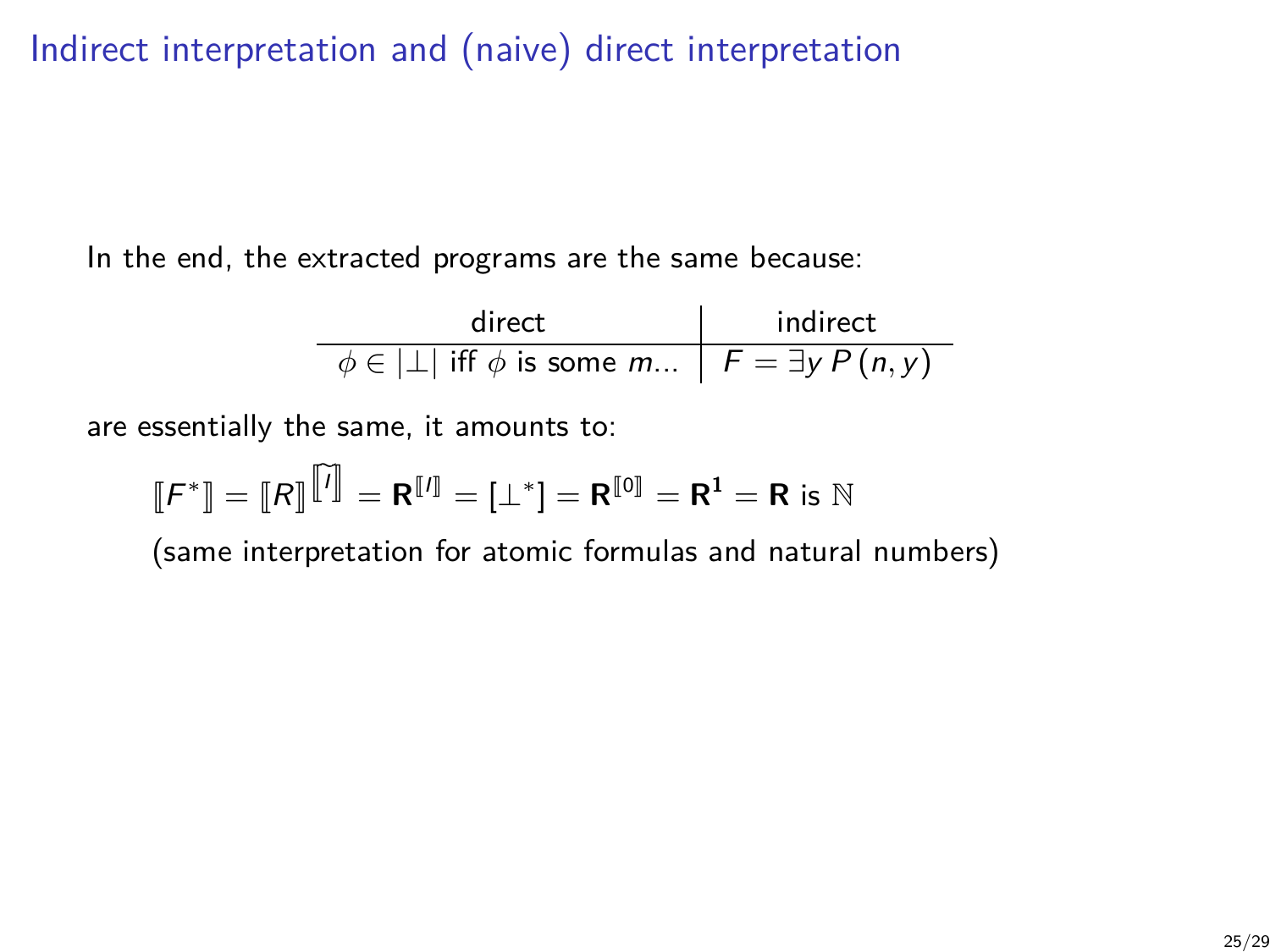Indirect interpretation and (naive) direct interpretation

In the end, the extracted programs are the same because:

| direct                                                               | indirect |
|----------------------------------------------------------------------|----------|
| $\phi \in  \perp $ iff $\phi$ is some m $\mid F = \exists y P(n, y)$ |          |

are essentially the same, it amounts to:

$$
\llbracket F^* \rrbracket = \llbracket R \rrbracket^{\text{tr}} = \mathbf{R}^{\text{tr}} = [\bot^*] = \mathbf{R}^{\text{tr}} = \mathbf{R}^1 = \mathbf{R}
$$
 is N

(same interpretation for atomic formulas and natural numbers)

let's try to be a bit more clever...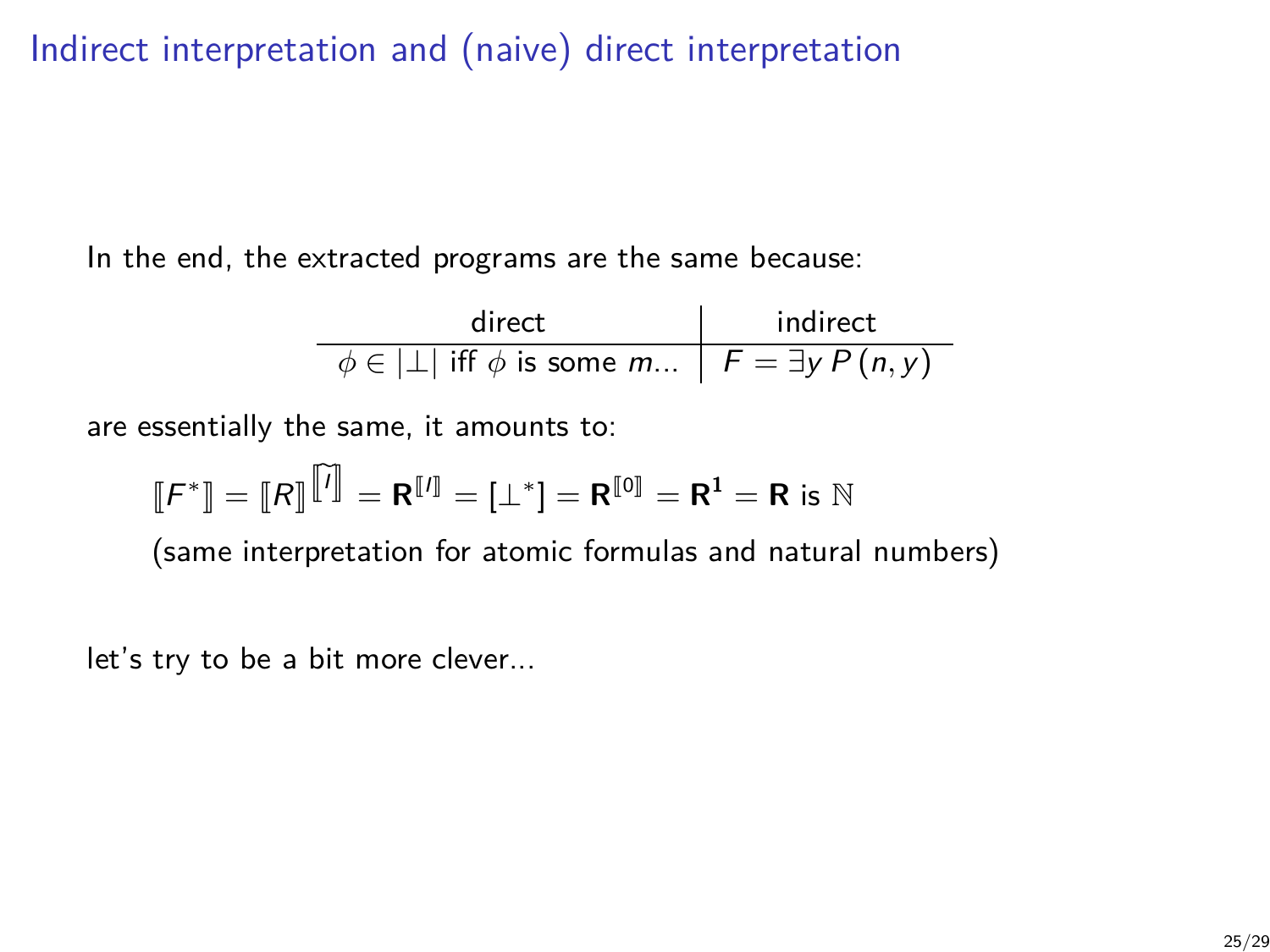A new direct interpretation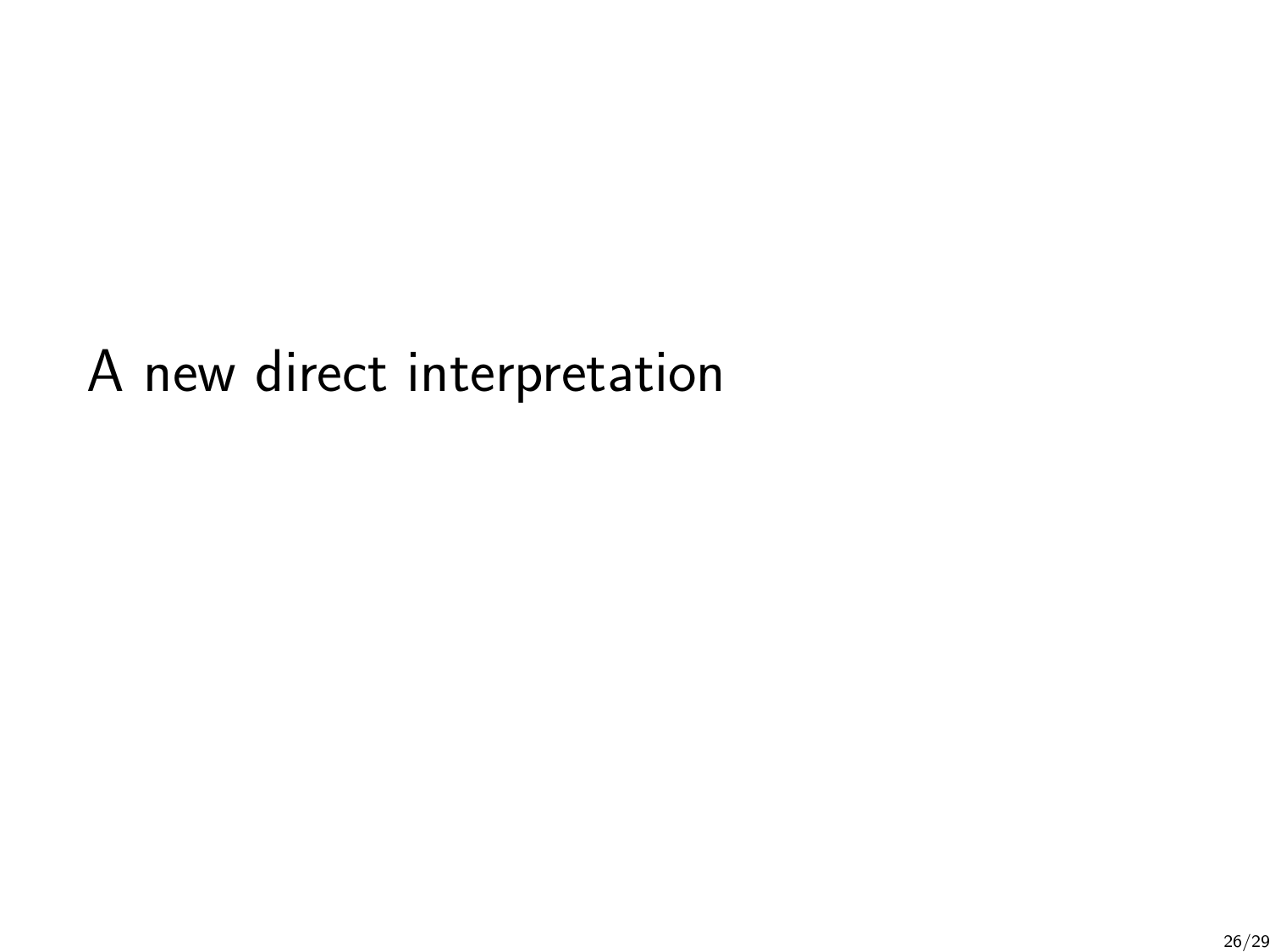Before:

$$
\vec{A} \vdash B \mid \vec{C} \qquad \leadsto \qquad \vec{x} : \vec{A^*} \vdash M : B^* \mid \vec{\alpha} : \vec{C^*}
$$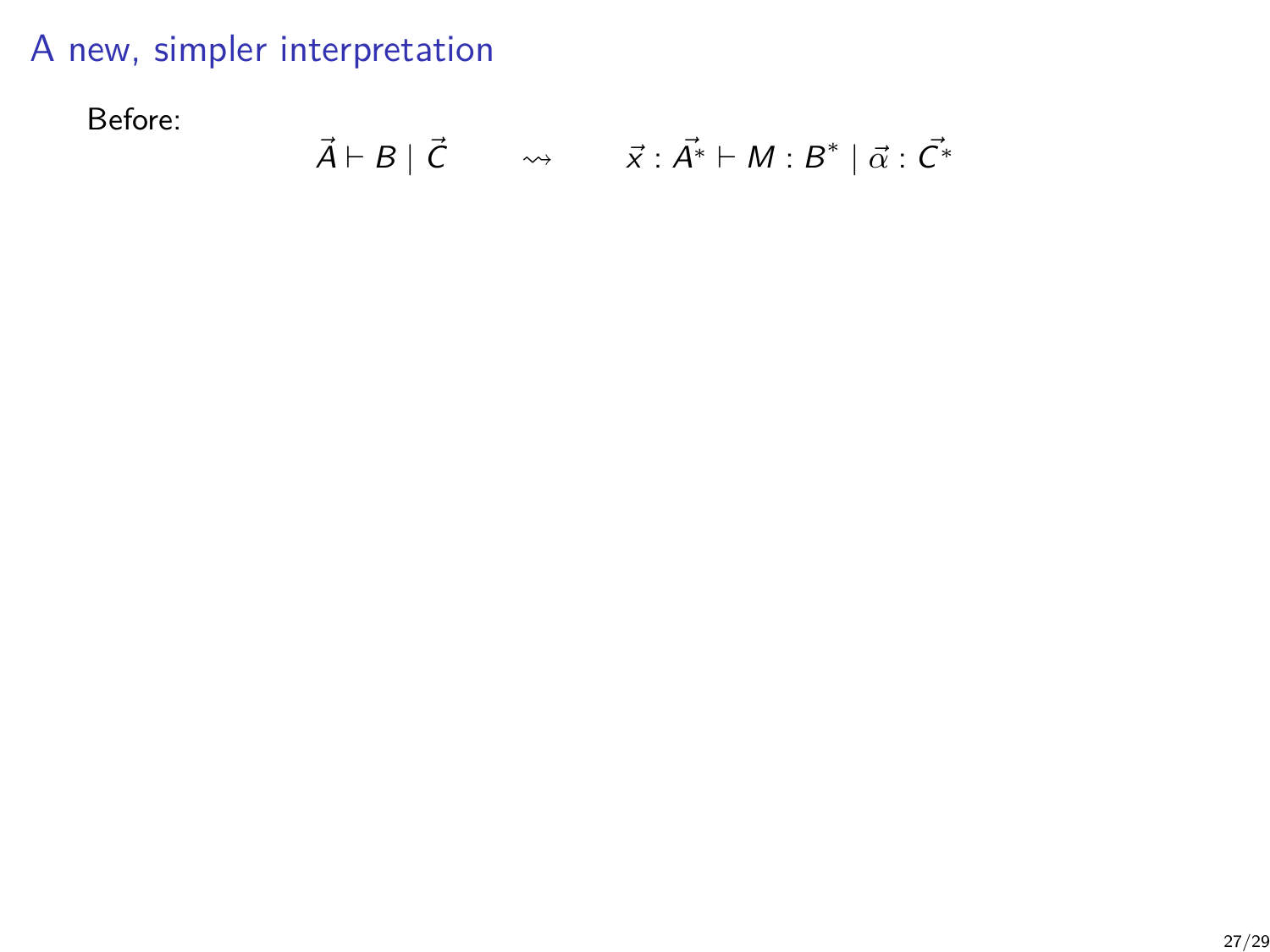Before:

$$
\vec{A} \vdash B \mid \vec{C} \qquad \leadsto \qquad \vec{x} : \vec{A^*} \vdash M : B^* \mid \vec{\alpha} : \vec{C^*}
$$

New interpretation

$$
\vec{A} \vdash B \mid \vec{C} \qquad \leadsto \qquad \vec{x} : \vec{A^*} \vdash M : B^* \mid \vec{\alpha} : \vec{C^*}, \kappa : I
$$

where *κ* is used only for extraction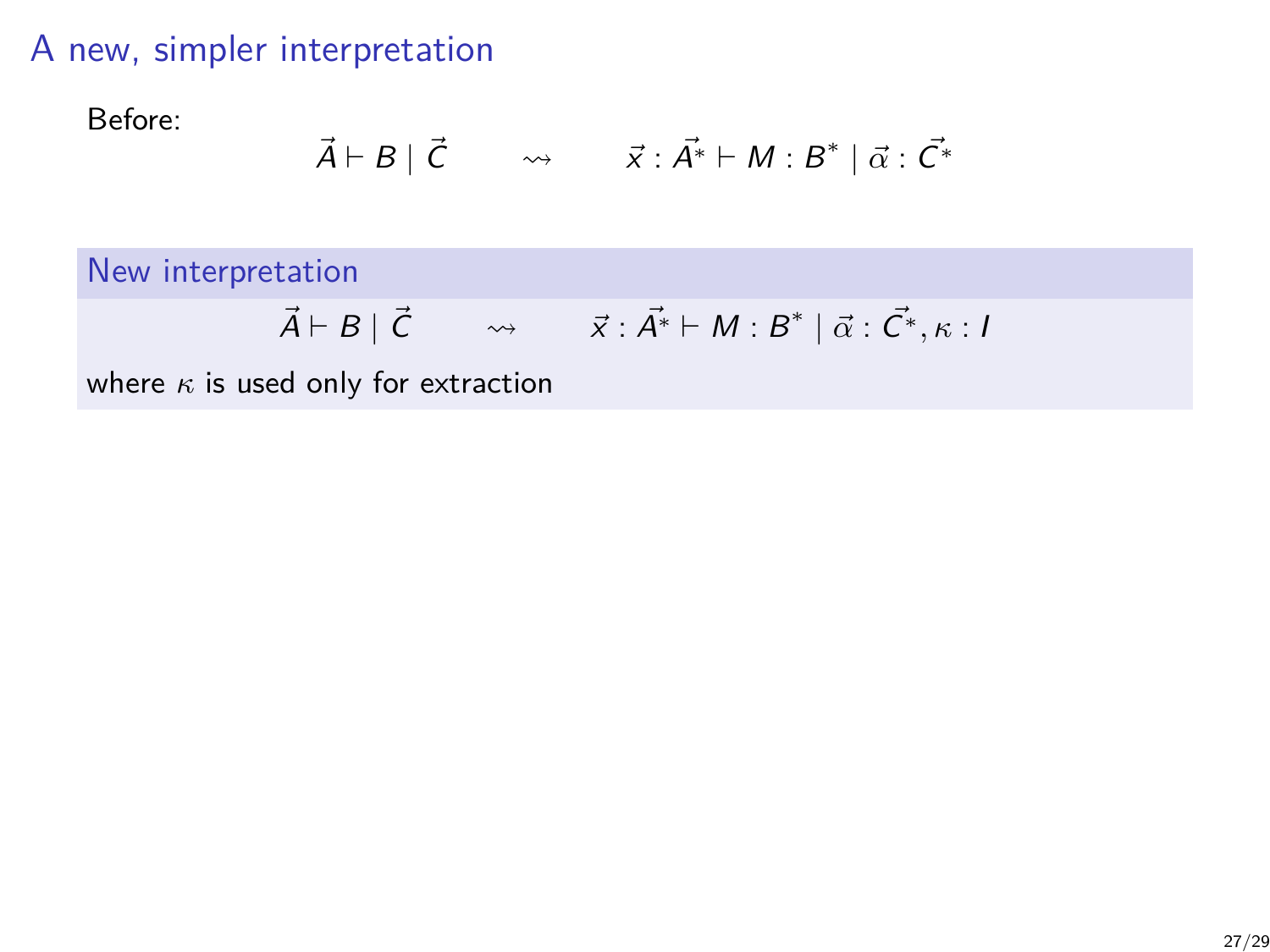Before:

$$
\vec{A} \vdash B \mid \vec{C} \qquad \leadsto \qquad \vec{x} : \vec{A^*} \vdash M : B^* \mid \vec{\alpha} : \vec{C^*}
$$

New interpretation

$$
\vec{A} \vdash B \mid \vec{C} \qquad \leadsto \qquad \vec{x} : \vec{A^*} \vdash M : B^* \mid \vec{\alpha} : \vec{C^*}, \kappa : I
$$

where *κ* is used only for extraction

- ▶ New parameter:  $\qquad \perp\!\!\!\perp \subseteq \mathbf{R}^{\mathcal{C}} \left( \mathbf{1}, [l] \right)$
- **►** New orthogonality relation:  $\mathbf{x} \perp \phi$  iff  $\mu \kappa$ .  $[\mathbf{x}] \phi \in \perp \hspace{-0.1cm}\perp$
- $\blacktriangleright$  And choose:  $\blacksquare$  **R**<sup>[[1]</sup> type of natural numbers  $\mathbb N$

 $\mathbf{R}^{\left[\!\left[ \begin{smallmatrix} \perp^*\end{smallmatrix} \right]\!\!\right]} = \mathbf{R}$  empty type  $\emptyset$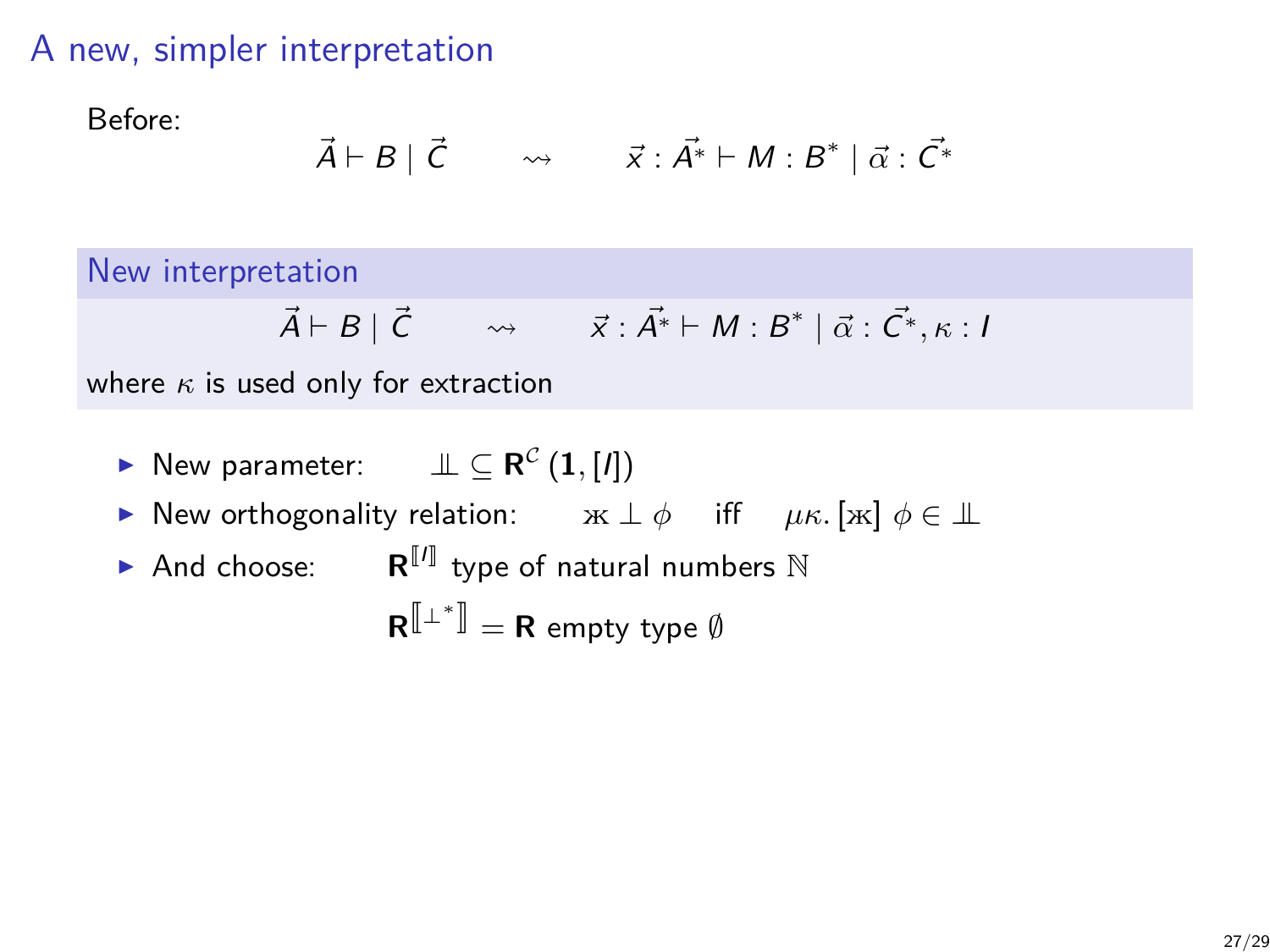Before:

$$
\vec{A} \vdash B \mid \vec{C} \qquad \leadsto \qquad \vec{x} : \vec{A^*} \vdash M : B^* \mid \vec{\alpha} : \vec{C^*}
$$

New interpretation

$$
\vec{A} \vdash B \mid \vec{C} \qquad \leadsto \qquad \vec{x} : \vec{A^*} \vdash M : B^* \mid \vec{\alpha} : \vec{C^*}, \kappa : I
$$

where *κ* is used only for extraction

- ▶ New parameter:  $\qquad \perp\!\!\!\perp \subseteq \mathbf{R}^{\mathcal{C}} \left( \mathbf{1}, [l] \right)$
- **►** New orthogonality relation:  $\kappa \perp \phi$  iff  $\mu \kappa$ . [ж]  $\phi \in \perp \!\!\! \perp$
- $\blacktriangleright$  And choose:  $\blacksquare$  **R**<sup>[[1]</sup> type of natural numbers  $\mathbb N$

 $\mathbf{R}^{\left[\!\left[ \begin{smallmatrix} \perp^*\end{smallmatrix} \right]\!\!\right]} = \mathbf{R}$  empty type  $\emptyset$ 

#### A simpler interpretation

Take the identity proof of  $\bot \Rightarrow \bot$ 

before now interpreted in  $\mathbb{N}^{\mathbb{N}}$ interpreted in  $(\emptyset^\emptyset)$  $)+\mathbb{N}$ 

even more true at higher types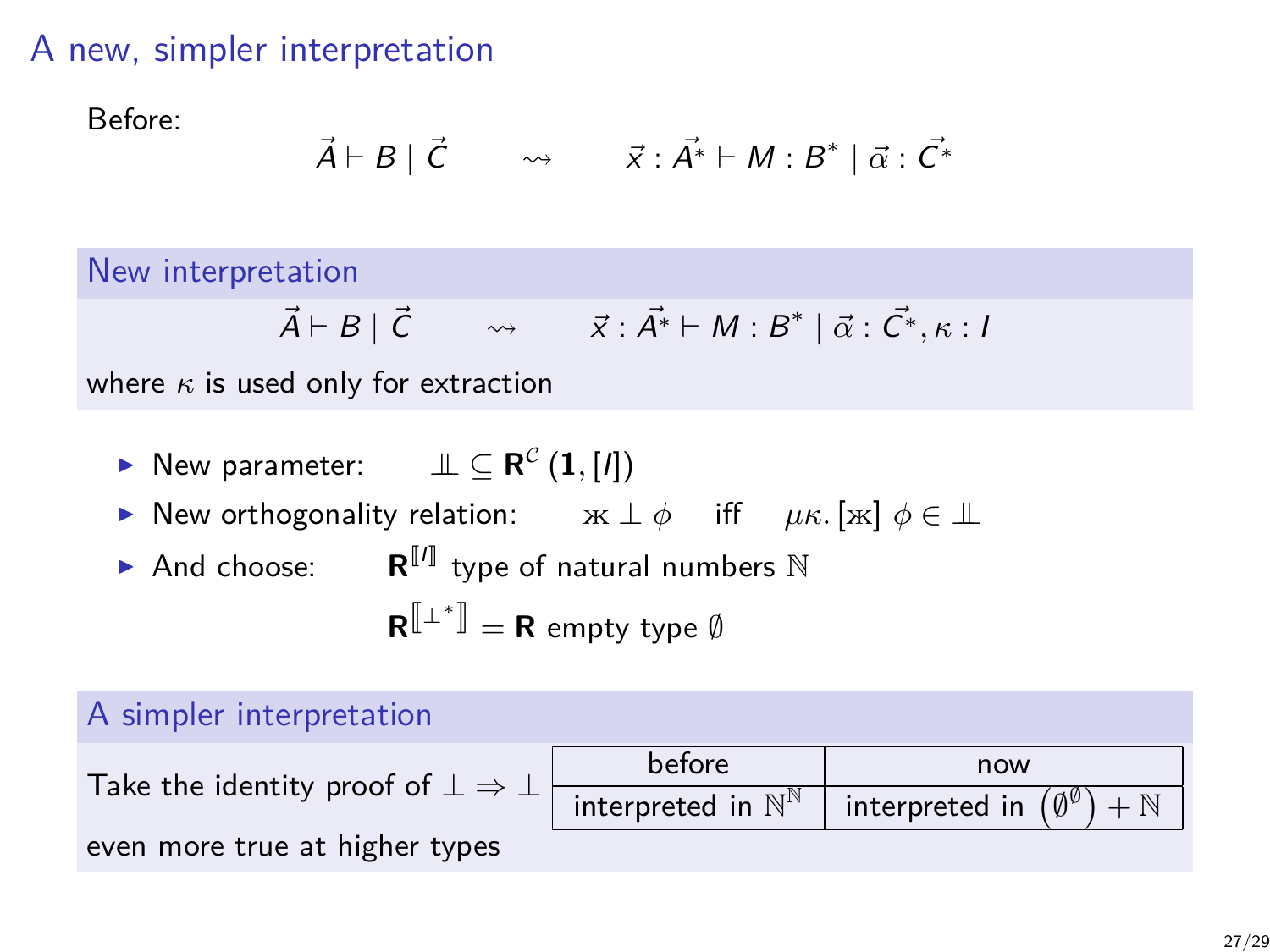

 $R^{[\iota]} = R = \mathbb{N}$  $\mathsf{R} = \emptyset, \mathsf{R}^{\llbracket \iota \rrbracket} = \mathbb{N}$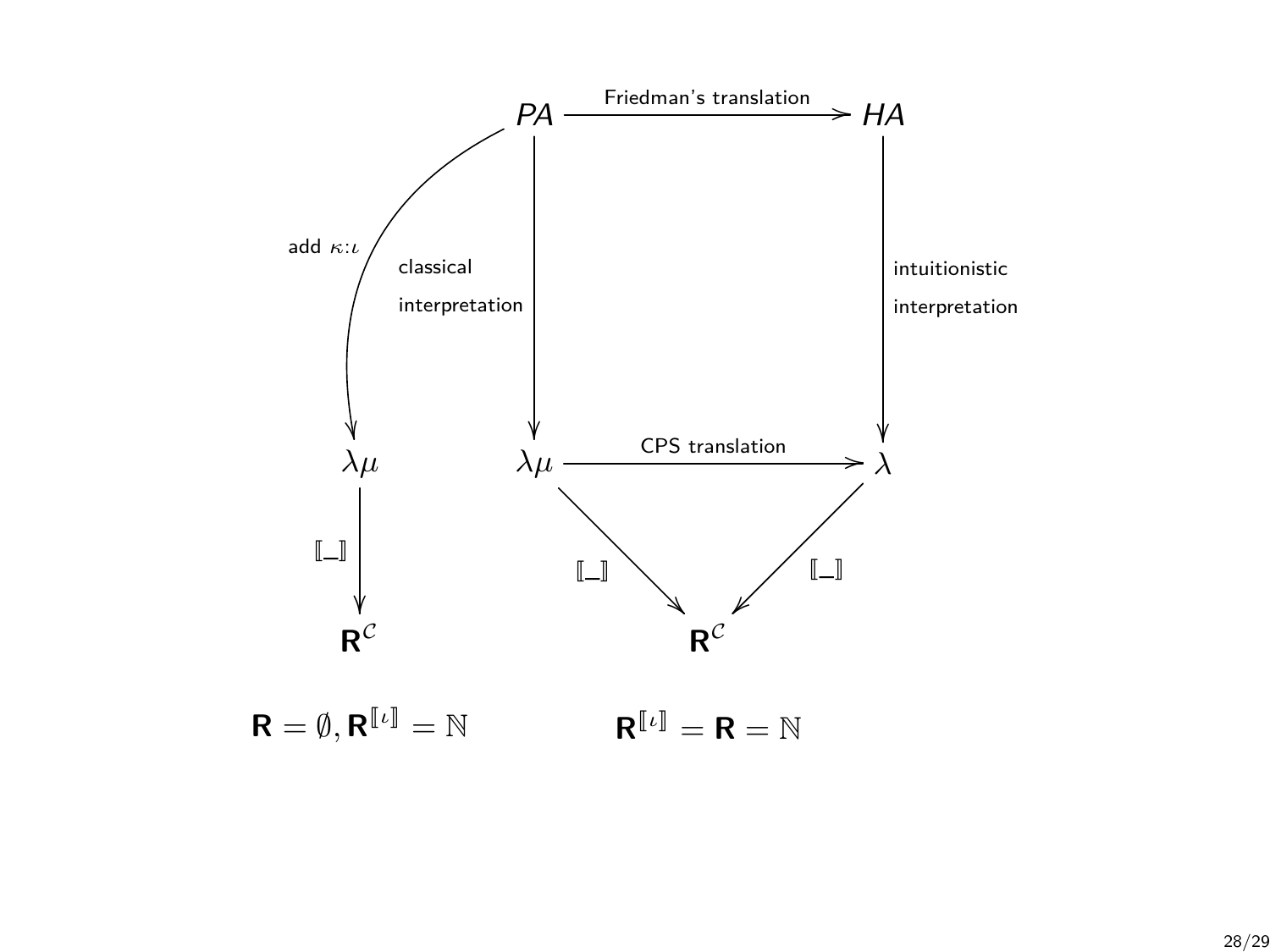# Be careful

We chose:

- $\blacktriangleright$  **R**<sup>[I]</sup> type of natural numbers  $\mathbb N$
- ► **R** empty type Ø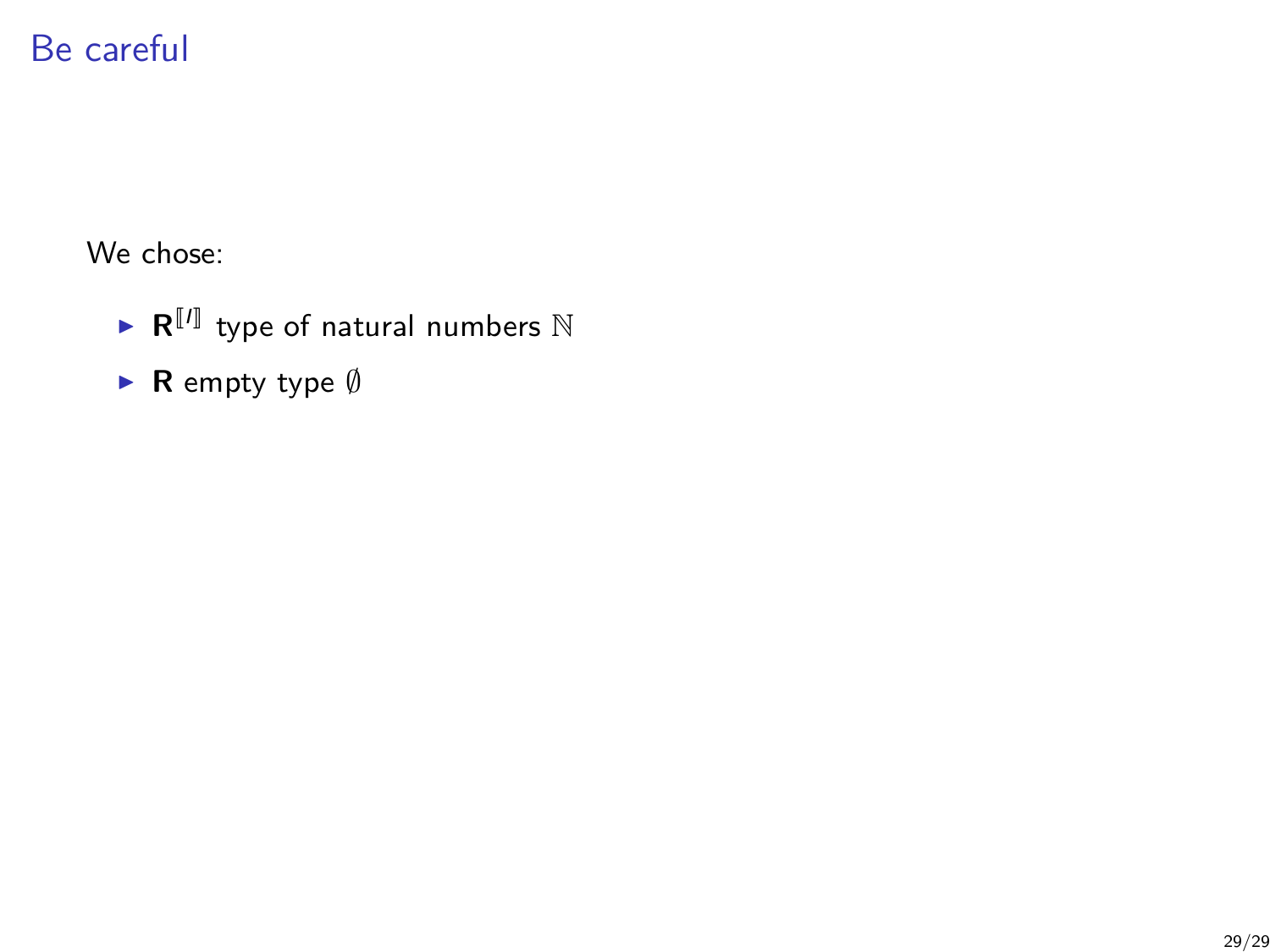# Be careful

We chose:

- $\blacktriangleright$  **R**<sup>[I]</sup> type of natural numbers  $\mathbb N$
- ► **R** empty type Ø
- $A$  not so easy to get!